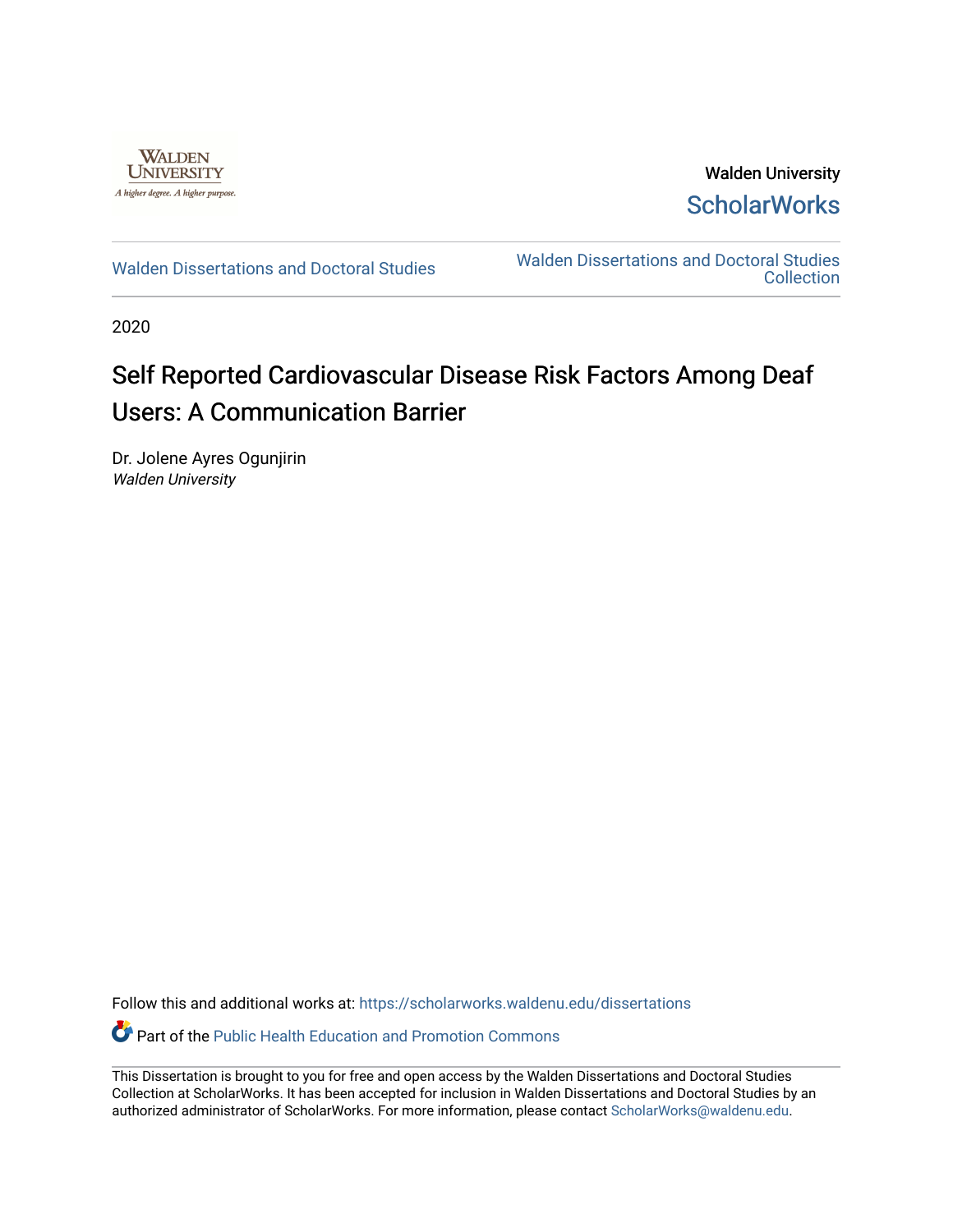# Walden University

College of Health Sciences

This is to certify that the doctoral study by

Jolene A. Ogunjirin

has been found to be complete and satisfactory in all respects, and that any and all revisions required by the review committee have been made.

Review Committee Dr. Donald Goodwin, Committee Chairperson, Public Health Faculty Dr. Adebowale Awosika-Olumo, Committee Member, Public Health Faculty Dr. German Gonzalez, University Reviewer, Public Health Faculty

> Chief Academic Officer and Provost Sue Subocz, Ph.D.

> > Walden University 2020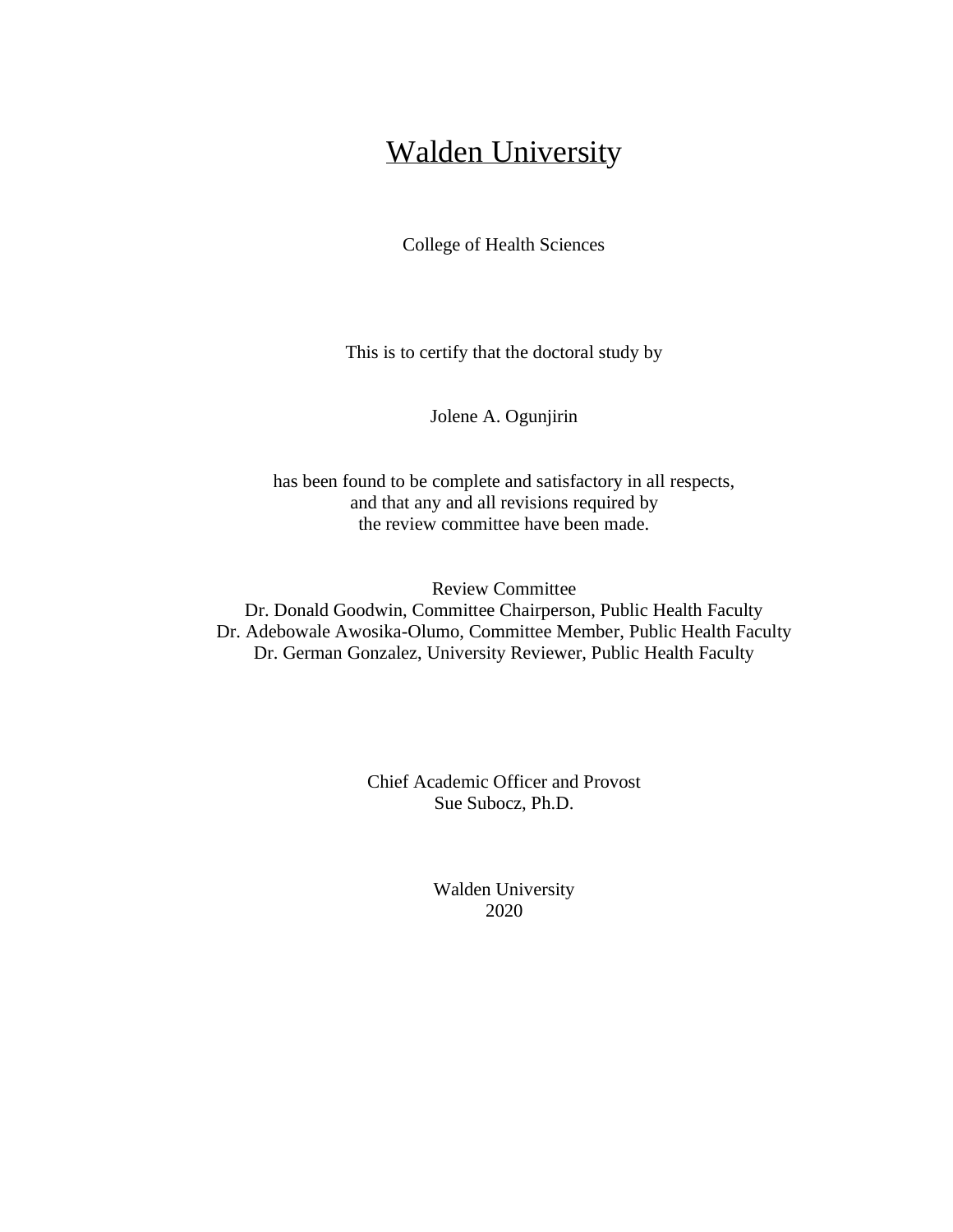Abstract

Self Reported Cardiovascular Disease Risk Factors Among Deaf Users: A

Communication Barrier

by

Jolene A. Ogunjirin

MPH, Howard University, 2007

BA, Gallaudet University, 2001

Doctoral Study Submitted in Partial Fulfillment

of the Requirements for the Degree of

Doctor of Public Health

Walden University

February 2020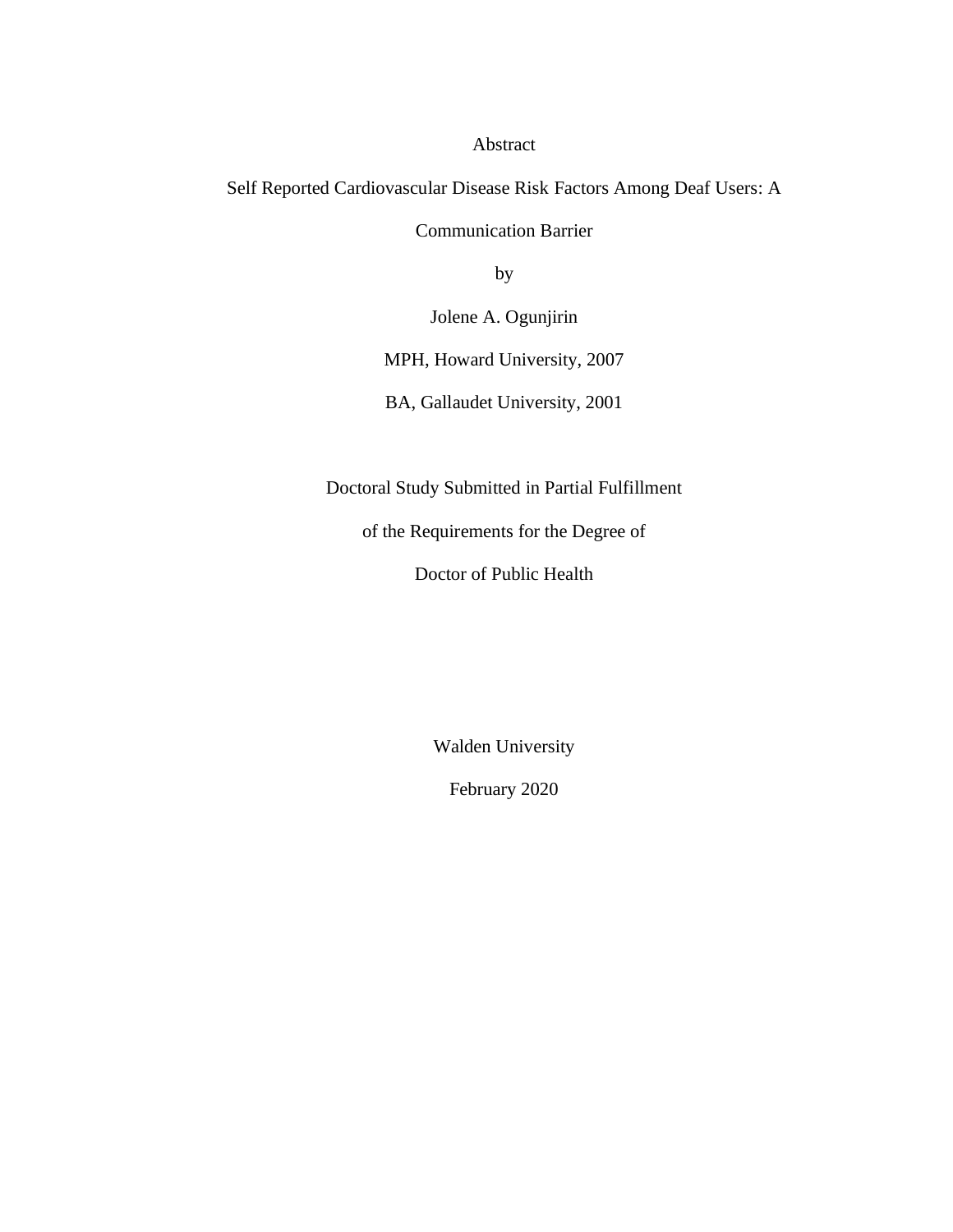Abstract

Cardiovascular disease (CVD) is the number one cause of mortality worldwide, and may disproportionately affect the Deaf and Hard of Hearing (DHOH) subpopulation in the United States. It has been suggested that communication barriers among the DHOH subpopulation contribute to the high prevalence of CVD risk factors. To assess this claim, this quantitative study utilized a cross-sectional data set of 400 DHOH and 400 non-DHOH participants taken from the National Health and Nutrition Examination Survey (NHANES) database. The differences of being told by a health professional of having specific CVD risk factors were assessed between the two groups and chi-square test and odds ratio were used to assess significant differences. Results showed the DHOH participants were told more often of having diabetes than non-DHOH ([*OR*= (3.17),  $p<0.001$ ]), and of having health risk for diabetes ( $[OR=(1.63), p=0.04]$ ), but were less likely to have been told they have high cholesterol ( $[OR=(0.59), p=0.01]$ ) which is a CVD risk factor. There were no significant differences observed between the two groups of having been told they had high blood pressure or having been told they had high blood pressure more than twice ( $[OR=(0.97), p=.89]$ ,  $[OR=(1.21), p=.63]$ ), respectively. Future research should seek to validate self-reported health status with clinical assessment findings, including actual diagnoses to enable clinical validation of selfreports. The positive social implication for this research is the advancement of the research needs of the DHOH community, including possible unaddressed communication challenges in healthcare delivery to DHOH patients.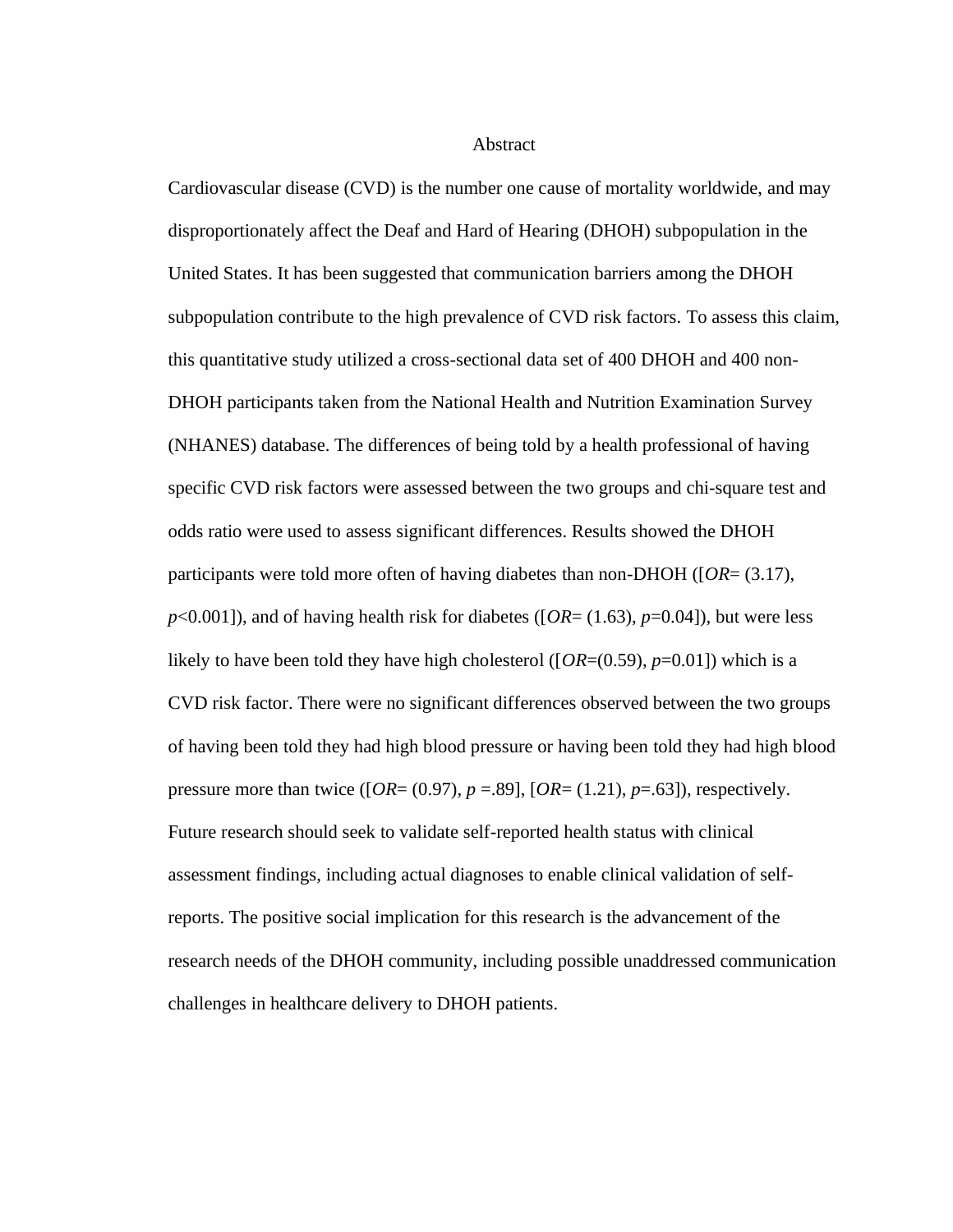Self Reported Cardiovascular Disease Risk Factors Among Deaf Users: A

Communication Barrier

by

Jolene A. Ogunjirin

MPH, Howard University, 2007

BA, Gallaudet University, 2001

Doctoral Study Submitted in Partial Fulfillment

of the Requirements for the Degree of

Doctor of Public Health

Walden University

February 2020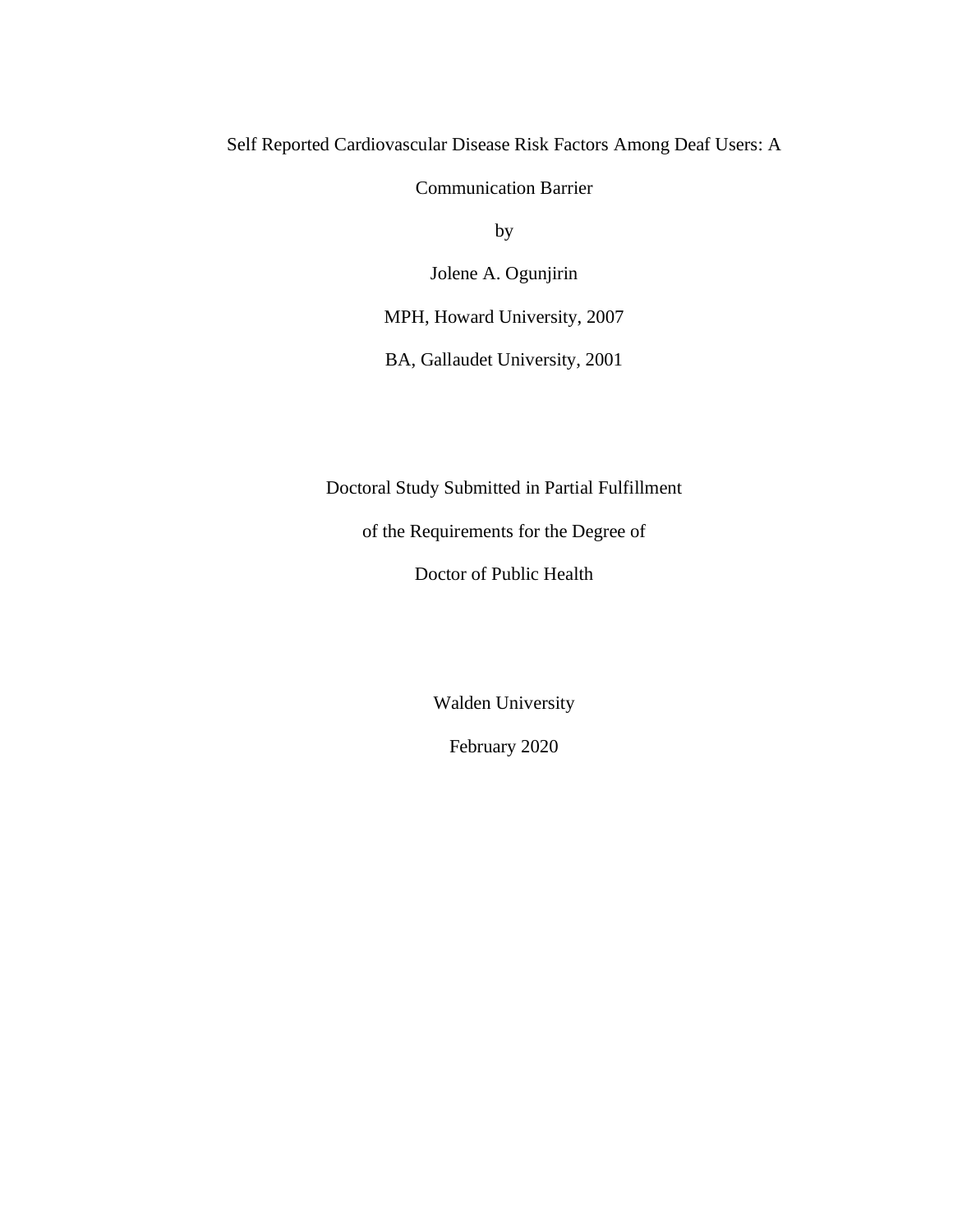### **Dedication**

This study is dedicated to the Almighty God. It was because of God I am able to complete such an unimaginable task. I was brought here at an early age: the daughter of immigrants, unaware of American ways of life. I could not read or write until my late adolescence, and was dismissed by society because of my disabilities. I was considered nothing but a burden at the time. Here stands a testimony of a miracle only God could create. My perils as a child, never given the opportunity to succeed, I tore down every societal, cultural, and economic barrier that came my way. I worked my way through the educational system with only the help of a few to guide me. I pushed beyond the limits of my barriers and excelled in all I did. I made sure that my success story would lay the groundwork and inspire those who face trials similar to mine. This work is dedicated to God as a testimony that He who gives us strength does not discriminate, or segregate; He gives to those who diligently seek Him.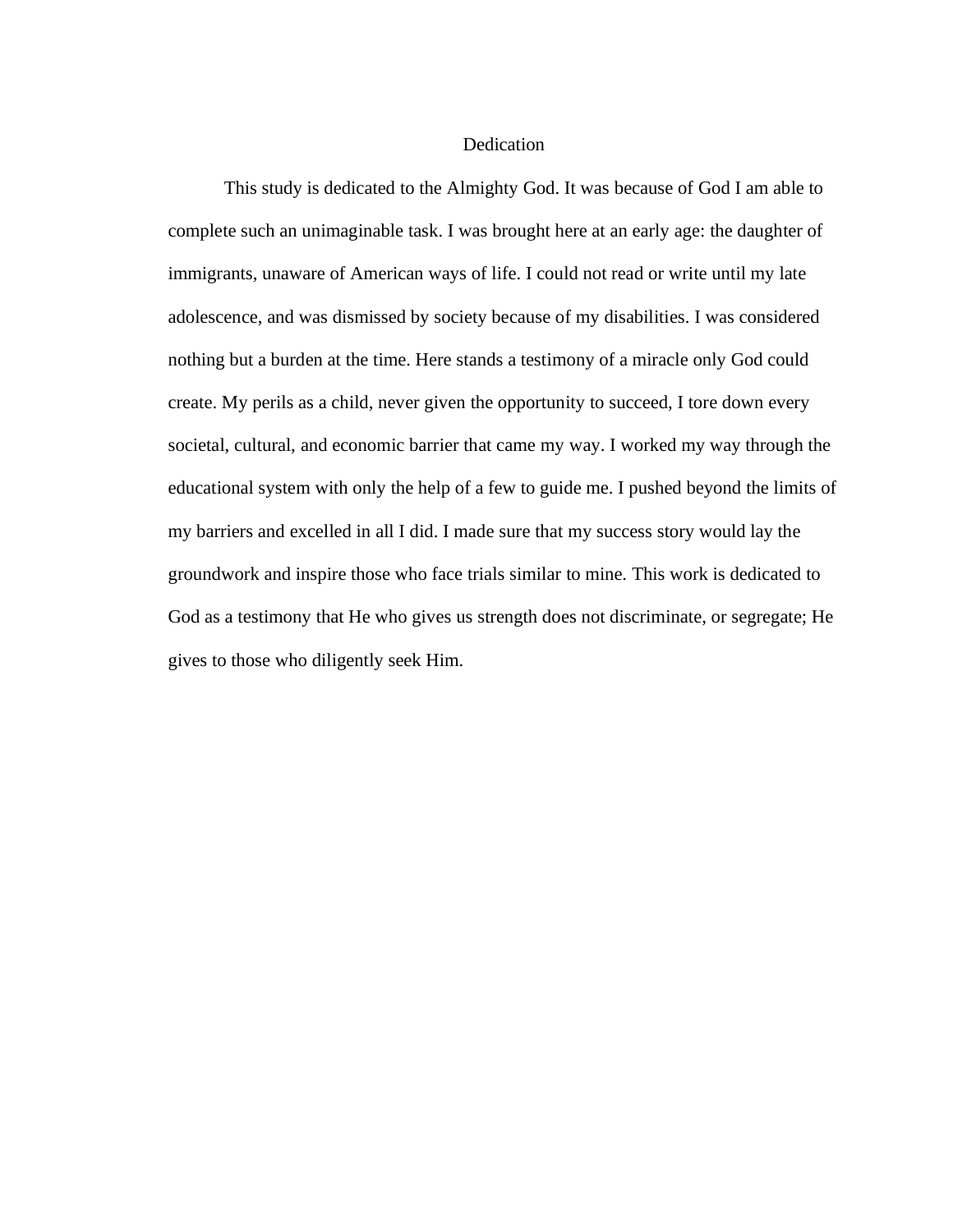# Acknowledgments

An acknowledgment goes to my external advisors, mentors, church members, and family who had empowered me with the persistence that strengthen my academic achievements. I also like to give special thanks to Dr. Donald J. Goodwin, my dissertation chair that has worked with me over the years in perfecting this dissertation. Along with my committee member Dr. Adebowale I. Awosika-Olumo and University Research Reviewer Dr. German A. Gonzalez, for their guidance as well as Dr. Nancy Rea program director for overseeing the quality of this public health program. I want to acknowledge the various medical mission outreach organizations that I collaborated with & participated in since the year 2006 in serving the Deaf communities in developing nations. I openly thank every one of you in the medical mission outreaches for your patience in assisting me in serving the hundreds of Deaf people who could not have received medical and surgical treatments. Your sincere service could not have been possible if God's salvation did not rest upon your hearts. Finally, I want to express gratitude to the Almighty God, who made my dream of becoming a doctorate a reality. Indeed, all things are possible for those who love Him and are called according to His purpose.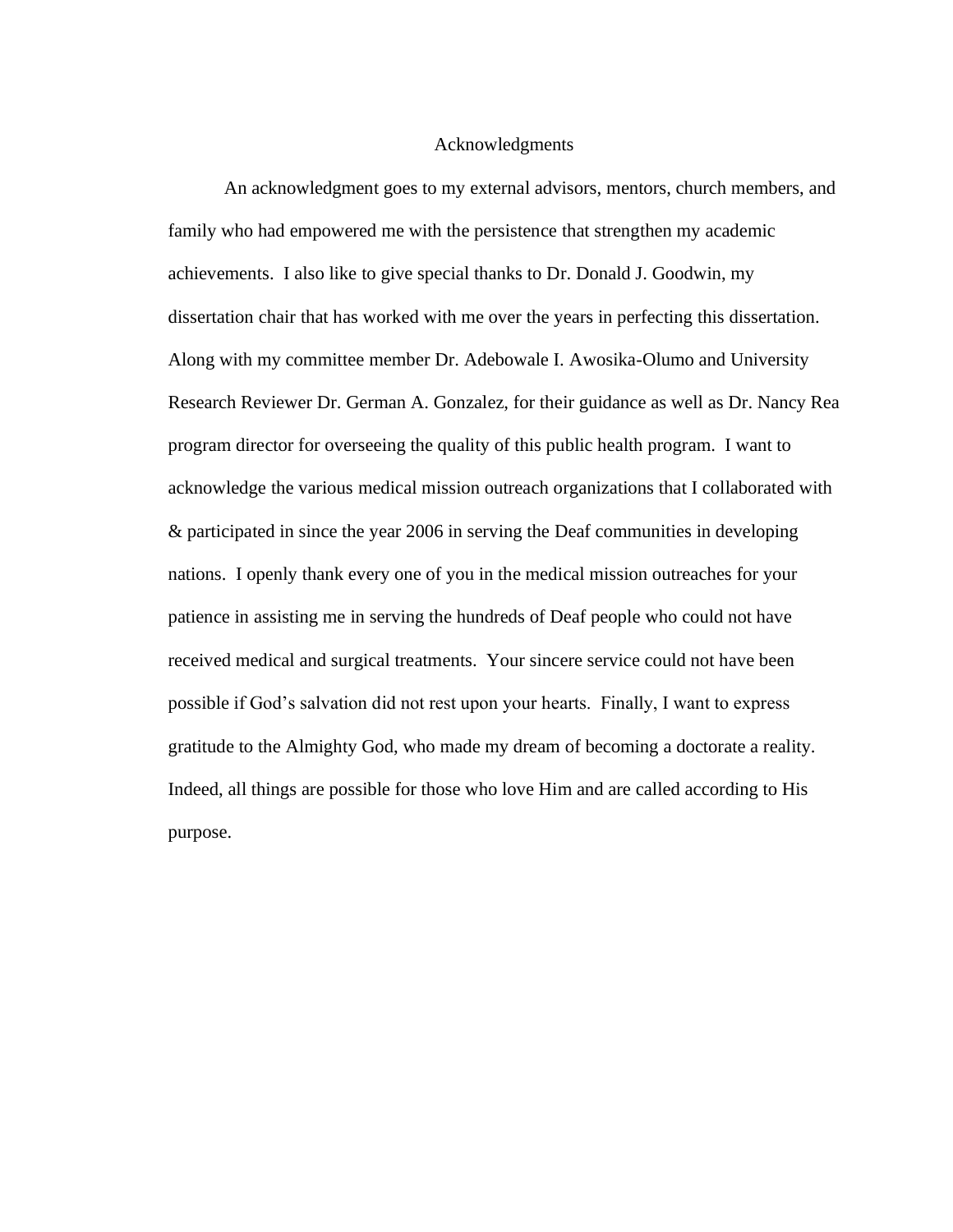| Barriers in Communication and Unaddressed Needs of the DHOH |
|-------------------------------------------------------------|
|                                                             |
|                                                             |
|                                                             |
|                                                             |
|                                                             |
|                                                             |
|                                                             |

# Table of Contents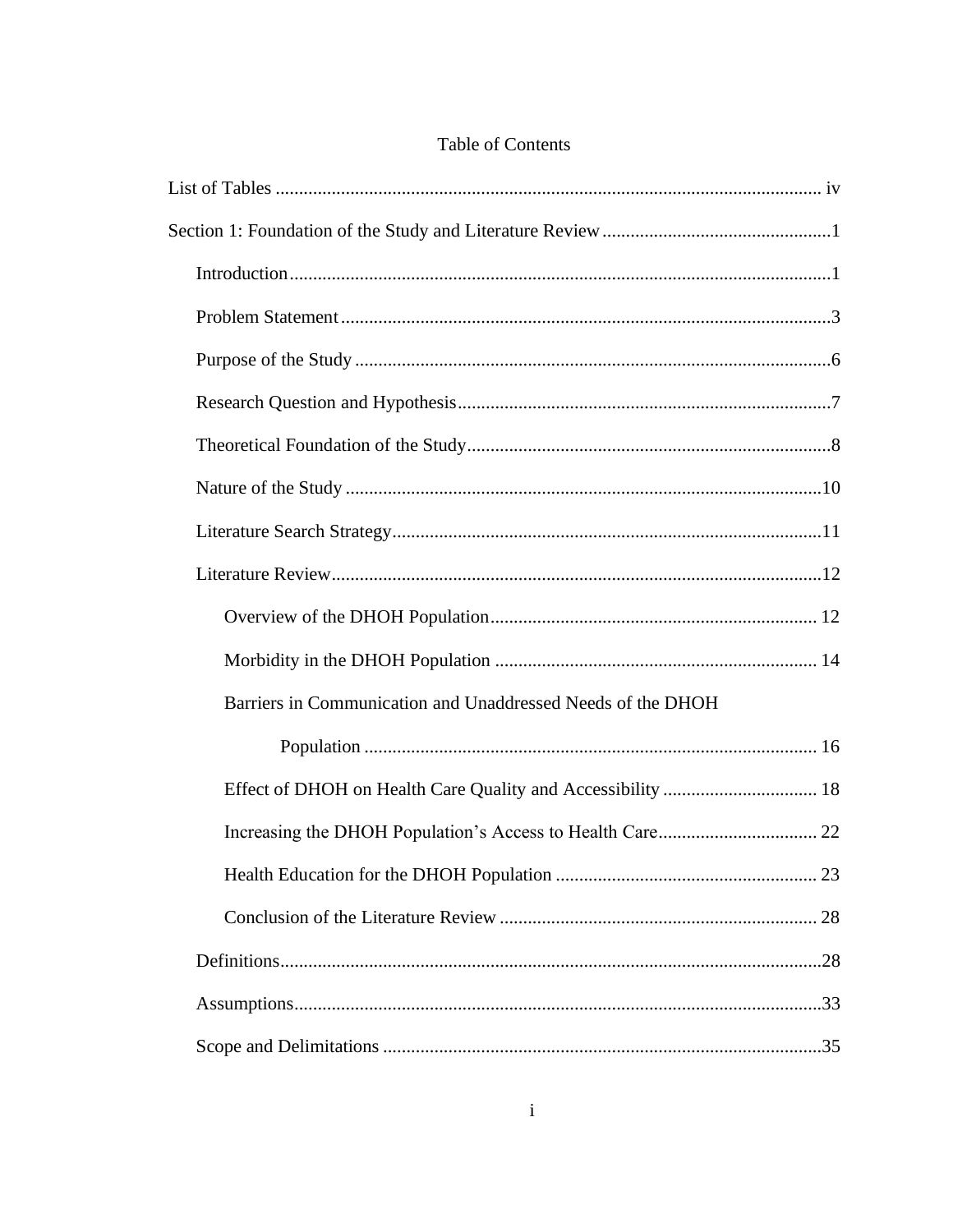| Section 4: Application to Professional Practice and Implications for Social |  |
|-----------------------------------------------------------------------------|--|
|                                                                             |  |
|                                                                             |  |
|                                                                             |  |
|                                                                             |  |
|                                                                             |  |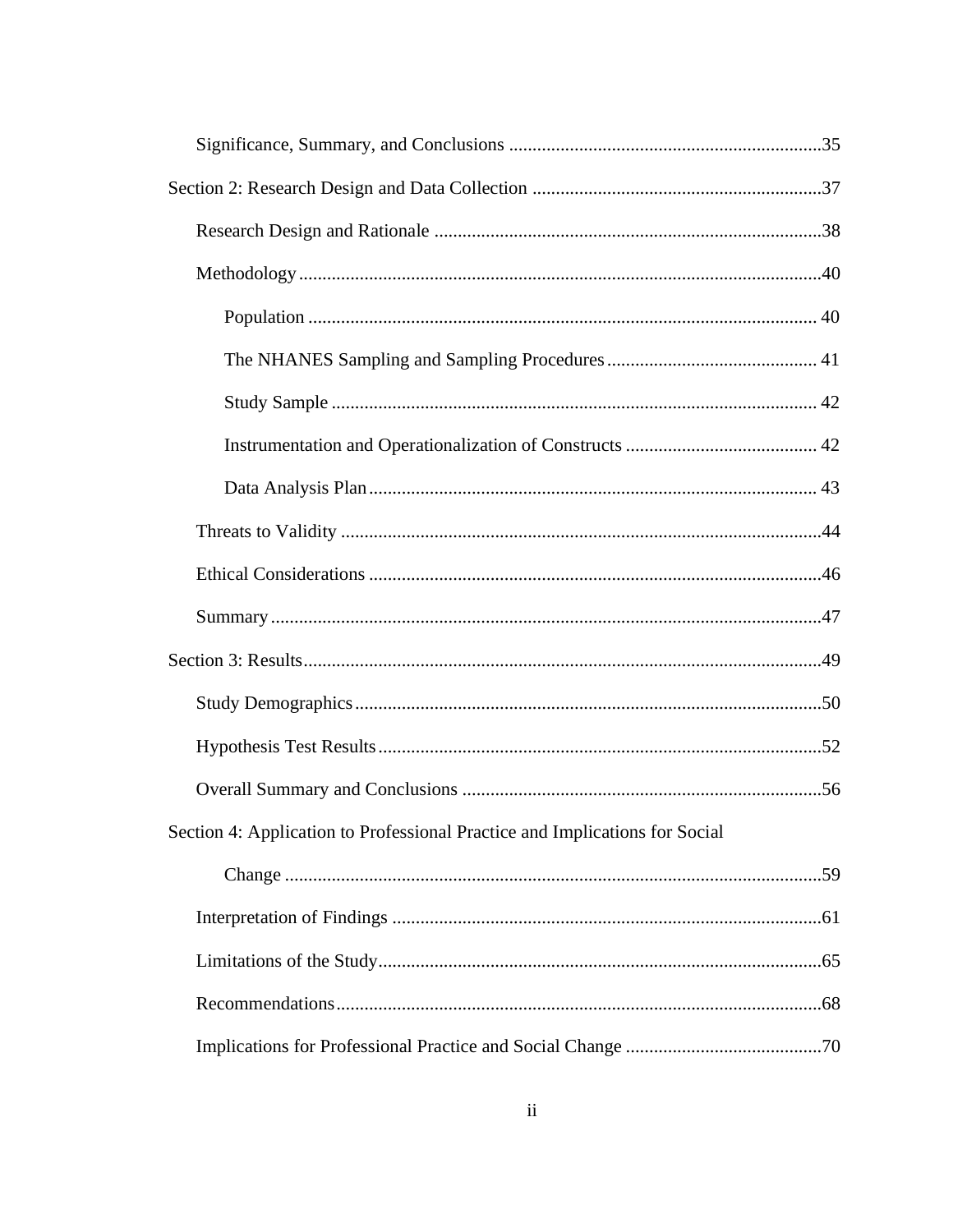| Conclusion |  |
|------------|--|
|            |  |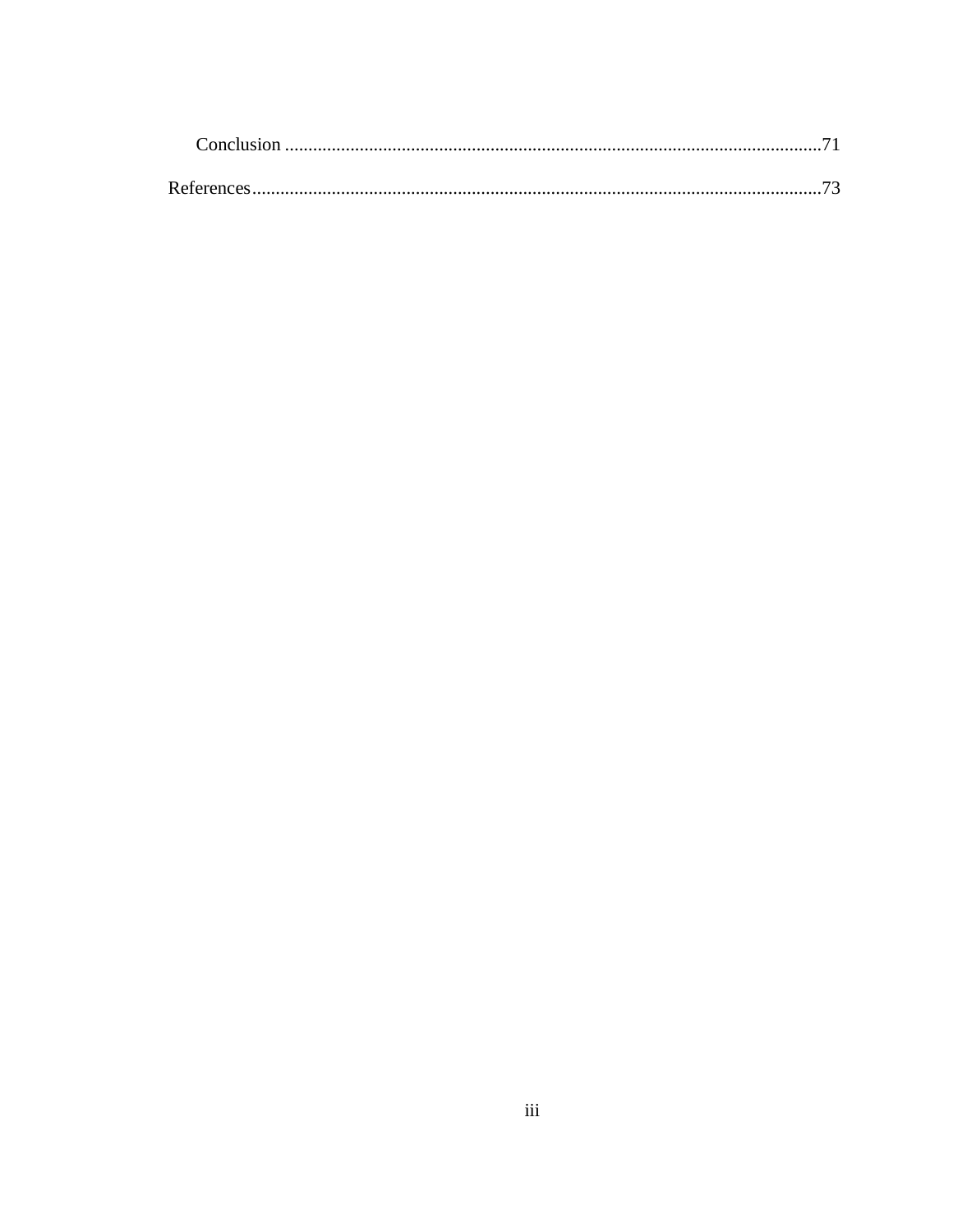# List of Tables

| Table 2. Demographics of the DHOH and non-DHOH Survey Respondents51       |  |
|---------------------------------------------------------------------------|--|
|                                                                           |  |
|                                                                           |  |
| Table 5. DHOH vs. non-DHOH * Told Have Health Risk for Diabetes (N=552)54 |  |
| Table 6. DHOH vs. non-DHOH * Told Have High Blood Pressure (N=545) 55     |  |
| Table 7. DHOH vs. non-DHOH * Told Have High Blood Pressure 2+ Times       |  |
|                                                                           |  |
| Table 8. DHOH vs. non-DHOH * Told Have High Cholesterol Level (N= 544) 56 |  |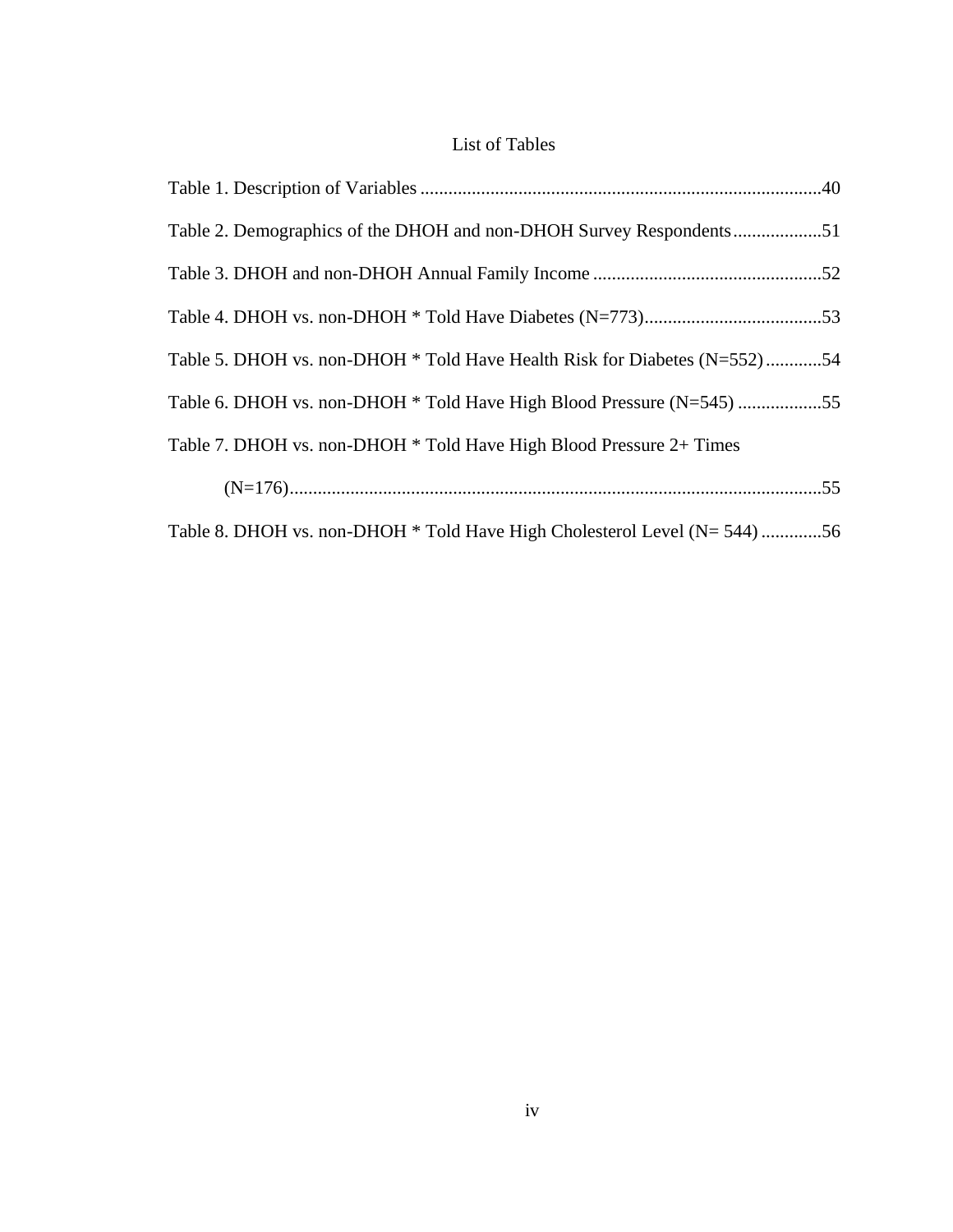#### **Introduction**

Cardiovascular disease (CVD) is the number one cause of mortality worldwide (McNamare, Alzubaid, & Jackson, 2019). In the United States, different groups experience unequal access to health care services. One medically-underserved group is the American Deaf and Hard of Hearing (DHOH) subpopulation (Barnett et al., 2011). The understudied DHOH subpopulation requires studies to understand their cardiovascular disease (CVD) risk factors. Communication barriers in health care affect the DHOH subpopulation, particularly those who share American Sign Language (ASL) as their common linguistic heritage. The DHOH community, who developed a culture and ethics of acceptance of their deafness, have been found to have poorer health than the hearing population; this is a significant health disparity issue (McKee, Paasche-Orlow, et al., 2015). Researchers assume the cause of this health disparity is communication barriers (McKee & Paasche-Orlow, 2012). Retrospectively, there has been lack of accurate and adequate data regarding the prevalence of health issues in the United States in the DHOH subpopulation due to their low telephone ownership and subsequent lack of participation in telephone-based surveys along with language barriers (Barnett & Frank, 1999). However, the information available from research supported by the Centers for Disease Control and Prevention (CDC) disseminated via a telephone-administered surveillance system indicates that the DHOH subpopulation generally experience range of health disparities compared to the hearing population (Barnett et al., 2017).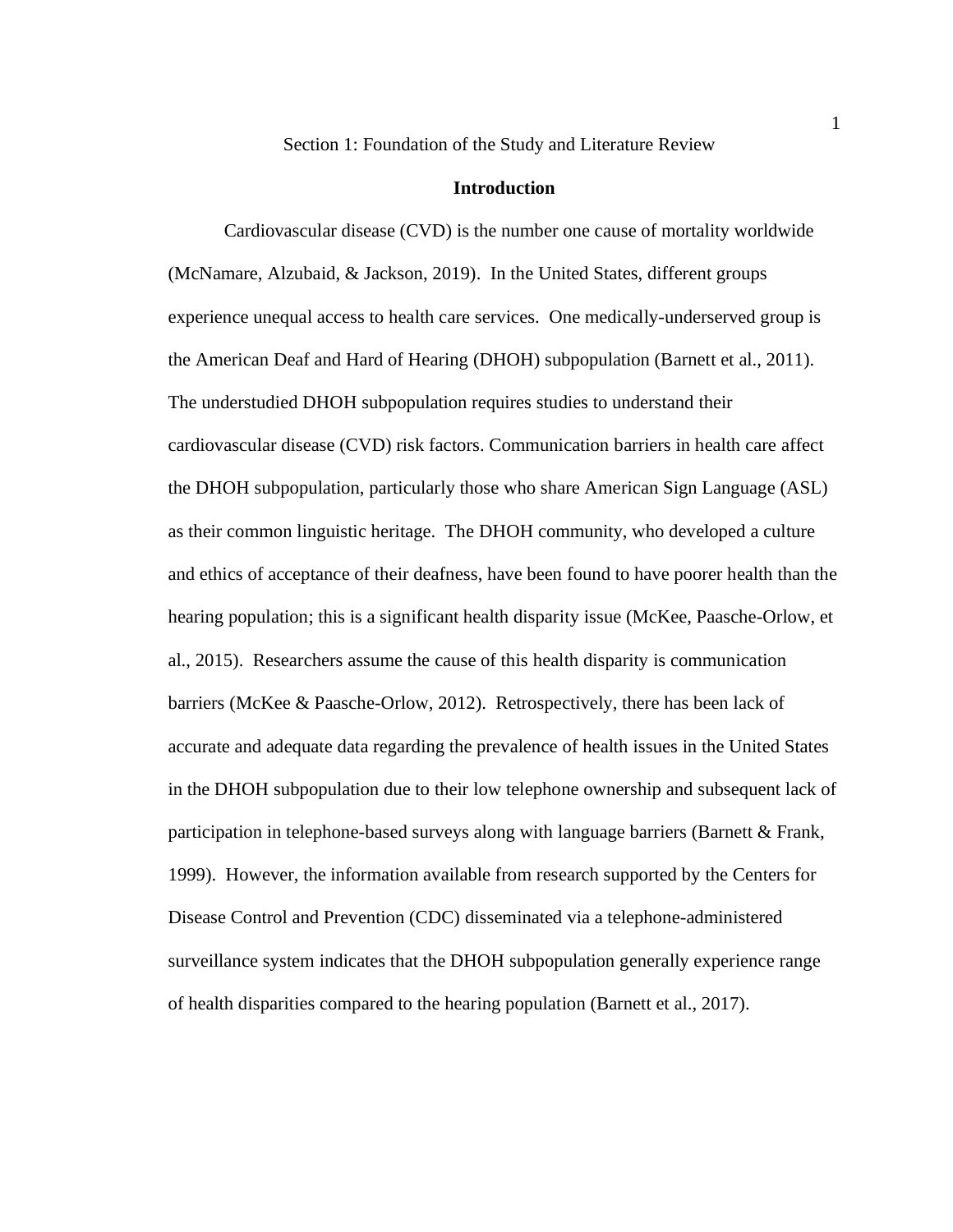According to McKee, Paasche-Orlow, et al. (2015), 49% of the DHOH were documented as having inadequate health literacy compared to 26% of the hearing population when controlling for age, gender, race/ethnicity, education, and income. Moreover, according to DHOH individuals, the severity of their deafness is significantly associated with self-reported communication difficulties (Simons, Moreland, & Kushalnagar, 2018). For example, Simons et al. found that 14% of Deaf African Americans are under-diagnosed with self-reported hypertension compared to 19% of hearing African Americans. The researchers hypothesized that this disparity was due to low health literacy and poor patient-physician communication (Simons et al., 2018). However, the prevalence of self-reports of CVD among Deaf is significantly less than for the hearing population, 24% vs. 46% respectively (Emond et al., 2015b). This disparity requires further investigation. Public funding is important to support Deaf health-related public health research (Smith, Kushalnagar, & Hauser, 2015). Access to quality healthcare for the DHOH subpopulation is supported by the Americans with Disabilities Act (ADA) of 1990. The ADA provides a strong legislative framework to protect the rights of disabled Americans in employment, social service, and health care service usages. Despite the advancements suggested by the passage of the ADA, the DHOH subpopulation still presents serious unmet health concerns for the U.S. Government as it strives for health equality for all Americans (CDC, 2015d).

This quantitative study aims to address the differences in self-reports between the DHOH and the non-DHOH patients regarding having been told by medical professionals that they have the CVD risk factors of high cholesterol (Montori, Brito, & Ting, 2014;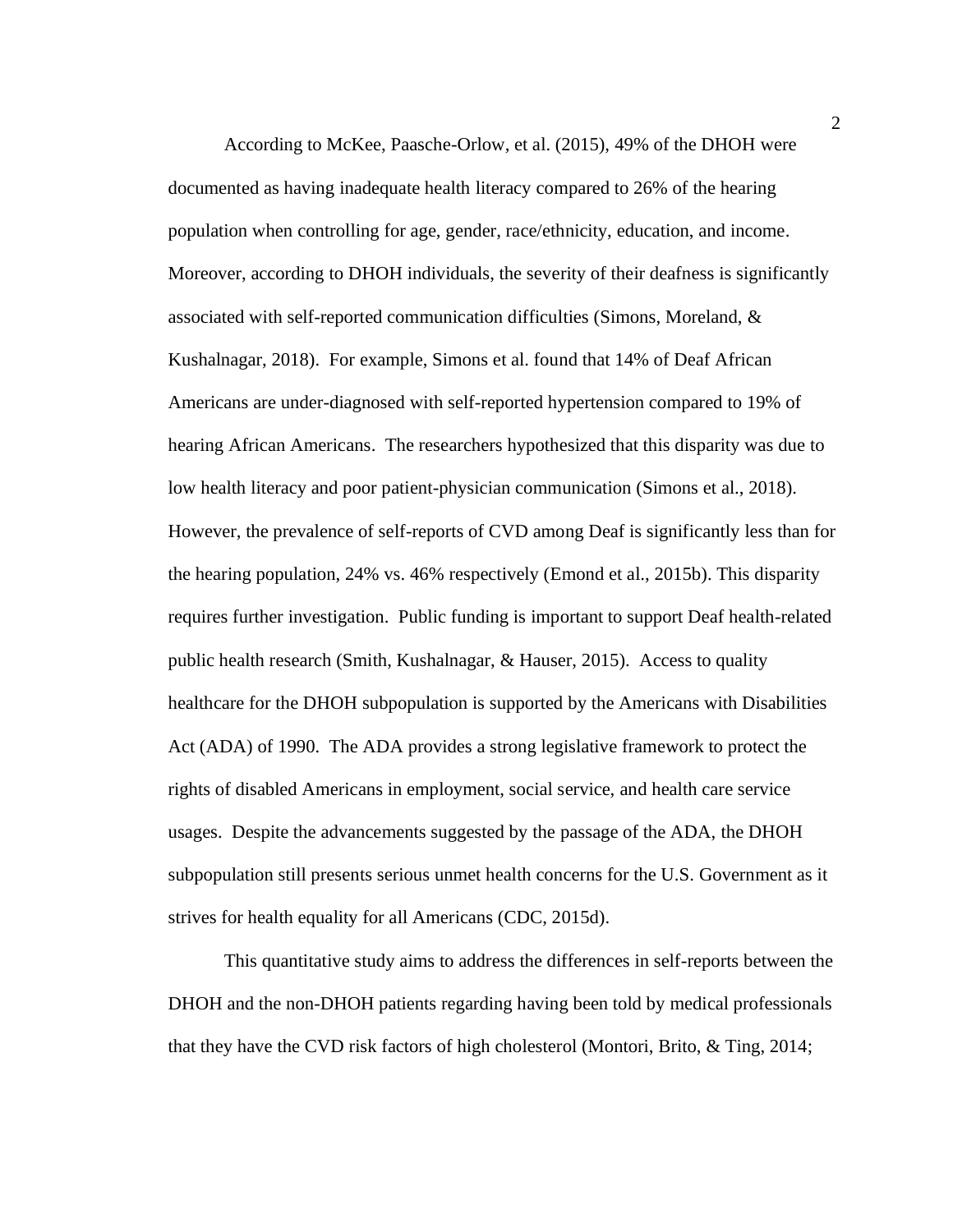Stone et al., 2014), high blood pressure (Papademetriou et al., 2016), and diabetes (Papademetriou et al., 2017; Turner, Cicuttini, Pearce, & Mazza, 2017). A survey was utilized to compare findings between DHOH and non-DHOH individuals and examined possible communication barriers as assessed by self-reported health care providers communications regarding CVD risk factors in DHOH individuals. With this study, I offer recommendations for improvement in DHOH access to health care services regarding providing other means of effective communication. In the DHOH subpopulation, improving health and self-care knowledge may help to improve health care professionals and Deaf patients' communication in order to optimize patient decisions regarding their behaviors that could help prevent unattended CVD (Emond et al., 2015b).

Based on the problem and purpose, the formulated research question and hypotheses investigated the potential communication barriers relative to health care provider communications about CVD risk factors when working with Deaf people. The literature review section addresses people with deafness followed by definitions of key terms, statements of assumptions, the study's scope, and delimitations. The section ends with a summary and an argument for the need to address healthcare communication barriers for DHOH patients in order to further prevent CVD risk factors in this subpopulation.

### **Problem Statement**

Health inequality continues to concern public health professionals and stakeholders when considering the health care challenges faced by DHOH communities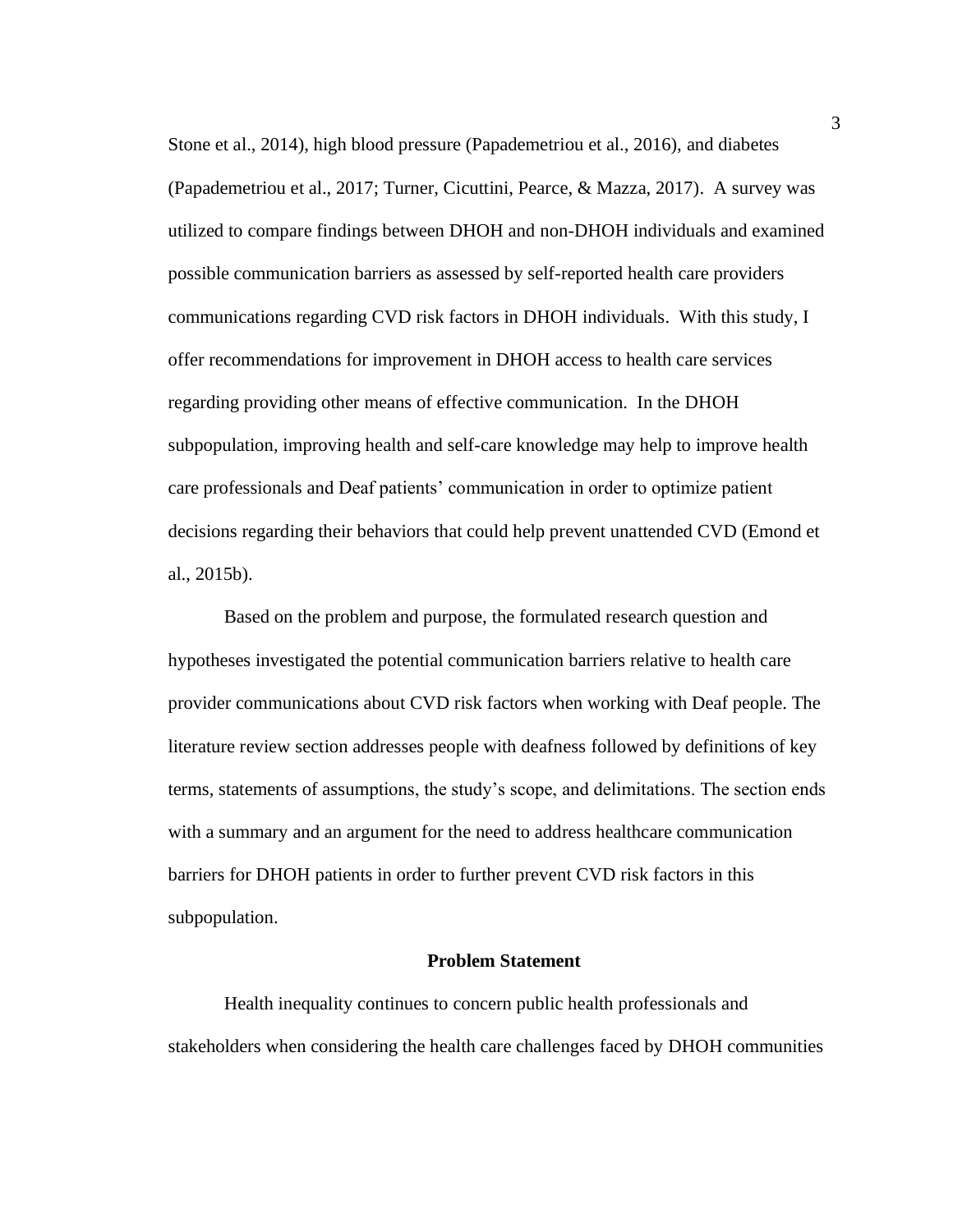worldwide (Tomlinson et al., 2009). In the United States, health inequality relates to differences in education and income by race, gender, and geography (Braveman, Cubbin, Egerter, Williams, & Pamuk, 2010). The United Nations Convention on the Rights of Persons with Disabilities considered health inequality in terms of the needs of people with disabilities to have right to attain a high standard of health care (United Nations, 2019). The needs and challenges of many subpopulation groups in the United States are not adequately understood or addressed (Oh et al., 2015). Moreover, challenges relating to ethical, cultural, and linguistic origin prevail among DHOH individuals are often in conflict with the medical arena's perception of DHOH patients (Svirsky, Teoh, & Neuburger, 2004). For instance, the medical profession largely understands DHOH status merely as a hearing deficiency to be corrected through the assumed use of auditory devices to reduce deafness; they do not treat DHOH patients as members of a population with special communication needs (Svirsky et al., 2004). The United Nations' Convention on the Rights of Persons with Disabilities shifted from viewing DHOH and other related disabilities as an object of medical treatment, to considering these individuals as members of society with rights to make decisions based on informed consent (United Nations, 2019).

The DHOH subpopulation has been consistently underrepresented and underserved and in greater need of preventative services than the non-DHOH population. Deaf individuals who reported having a concordant provider were more likely to report a greater need for preventive services (McKee, Barnett et al., 2011). McKee, Barnett et al. (2011) highlighted the ethical and social issues pertaining to the absence of representation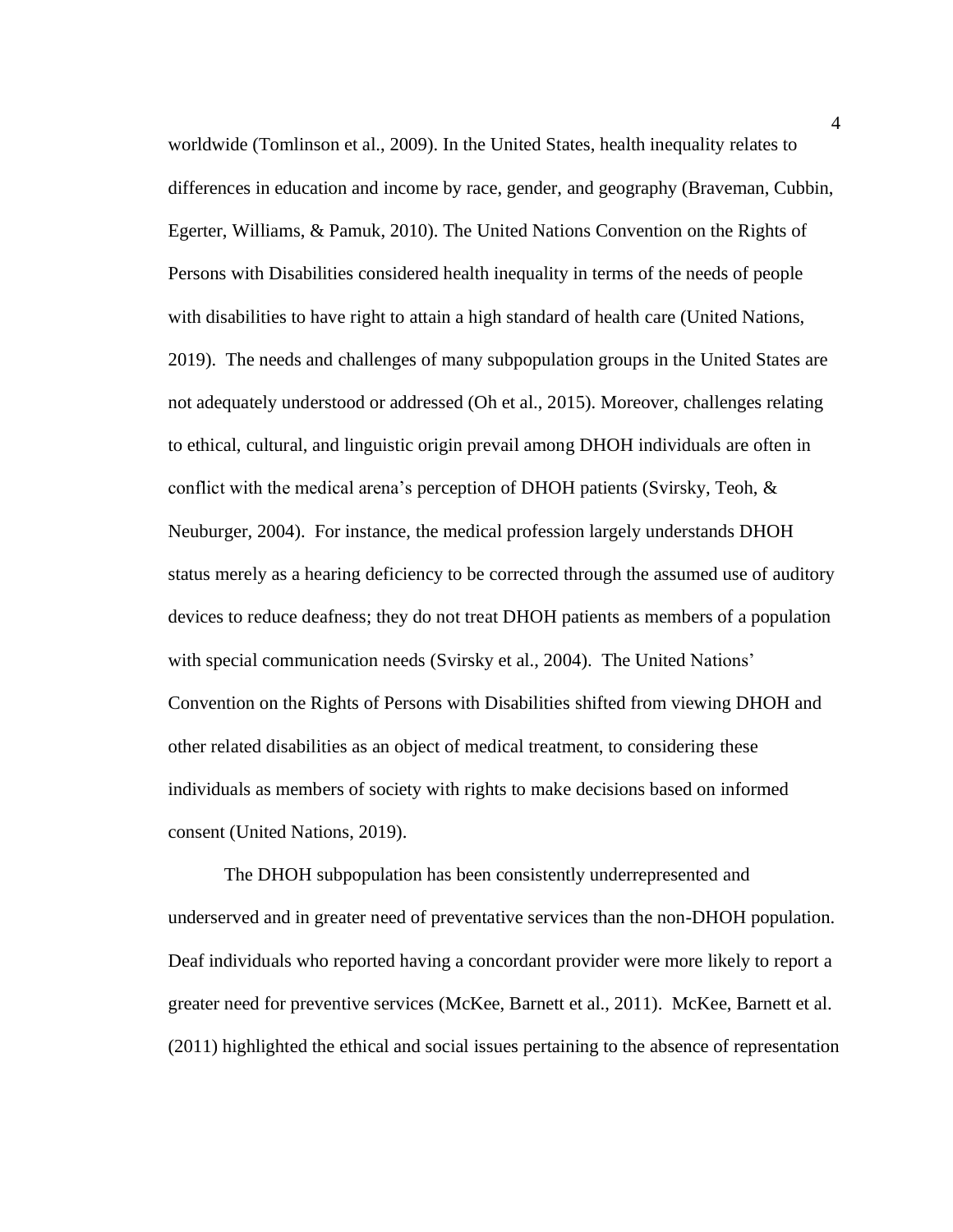of the Deaf community in research and informed consent; marginalization of this community isolates them from participating in most health outreach research and surveillance programs. Moreover, mistrust and low English and health literacy levels further impact the DHOH community, because most are unable to report their experiences and problems first-hand (Mathos & Pollard, 2016). Consequently, policymakers and health care providers have little understanding of the challenges that this subpopulation faces on a daily basis. DHOH health professionals could improve the scope and quality of communication between the DHOH community and the health care system by helping to identify marginalization and areas of need, facilitating the engagement of DHOH people in health research.

According to Anderson et al. (2017), there were at least 500,000 Deaf ASL users in the United States. According to the National Institute on Deafness and Other Communication Disorders (2016), nearly 15% of American adults, or 37.5 million people, report some trouble hearing. Furthermore, approximately 14.1% of the U.S. population aged 12 years and older have hearing difficulties in both ears (Hoffman, Dobie, Losonczy, Themann, & Flamme, 2017). Notably, the primary cause of poor health (such as high CVD risk factor prevalence among the DHOH subpopulation) is communication barriers among these ASL users (McKee & Paasche-Orlow, 2012). The DHOH subpopulation experiences difficulty perceiving and communicating information, which negatively affects their health literacy and well-being (McKee & Paasche-Orlow, 2012).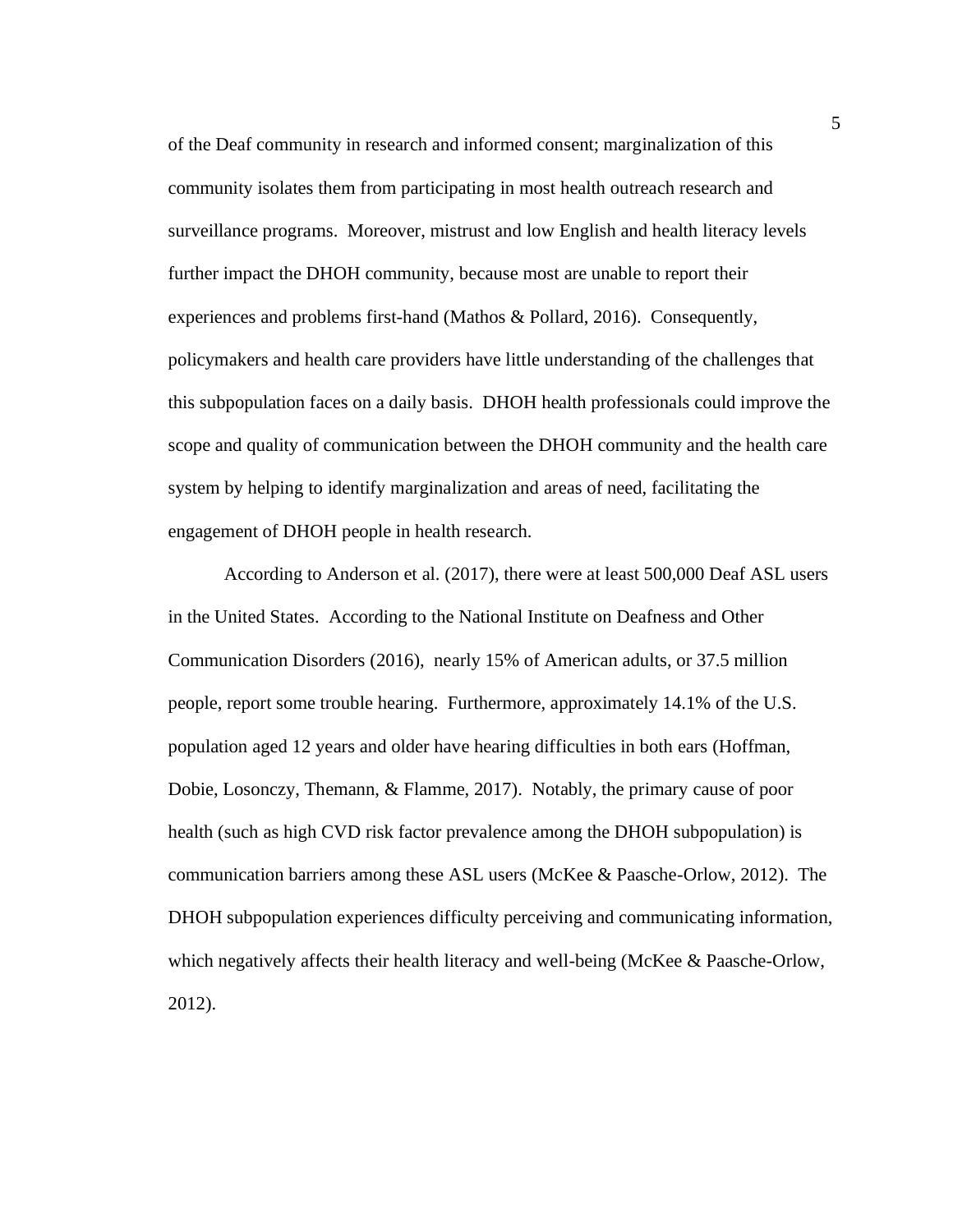The DHOH subpopulation is impacted by poor language and communication skills and thus have a high risk of possessing inadequate health literacy (Hommes, Borash, Hartwig, & DeGracia, 2018). In relation to CVD risk factors, empirical research is emerging on the association between DHOH status and doctors' communication to further understand the impact this relationship has on CVD risk factors (Pinilla, Walther, Hofmeister, & Huwendiek, 2019). At present, DHOH individuals demonstrate inconsistencies in their cardiovascular health knowledge and possess inadequate knowledge about stroke, heart attack, and cholesterol levels (Smith, Kushalnagar, & Hauser, 2015). Poor communication issues such as lack of available interpreters and DHOH health professionals to intervene on behalf of this subpopulation prevent DHOH from engaging in healthy behaviors and lifestyle activities that are accessible to the broader public (Lesch, Burcher, Wharton, Chapple, & Chapple, 2019). Many DHOH people simply do not know early signs and symptoms of CVD to take the necessary preventative action; their lack of health knowledge leads to the increasing cost of treatment and care, which averages \$2.1 billion annually for all health issues among this subpopulation (CDC, 2015b).

#### **Purpose of the Study**

The purpose of this quantitative research study was to compare if there was significant difference in whether DHOH participants would report having been informed by a health care professional that they have diabetes, high cholesterol, or high blood pressure vs. the non-DHOH patients (assumed to be due to communication barriers).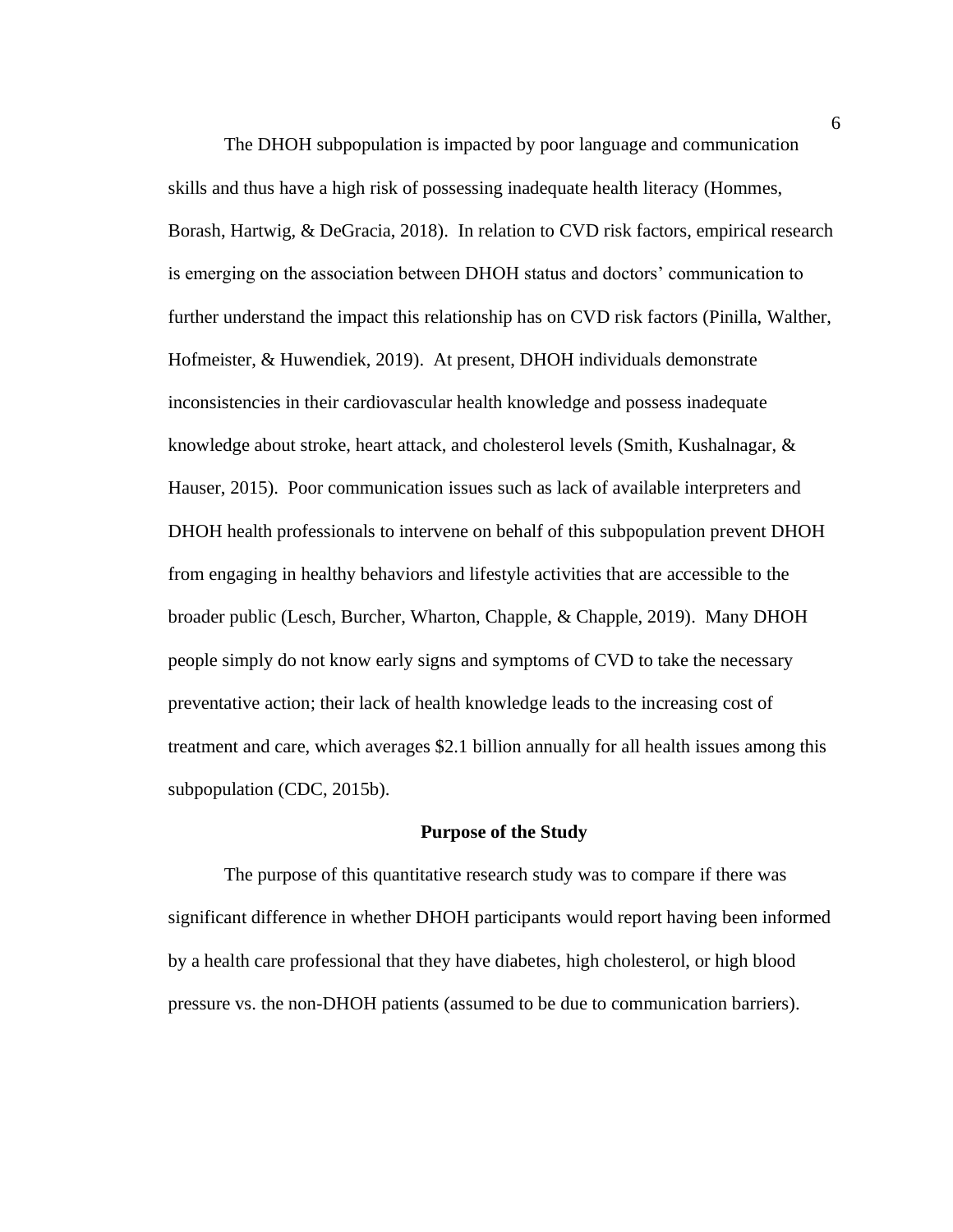#### **Research Question and Hypothesis**

I answer the research question using data from the 2013–2014 National Health and Nutrition Examination Survey (NHANES). The NHANES asked survey respondents if they had hearing difficulties and whether they had been informed by a health care professional that they have diabetes, high cholesterol, or high blood pressure (CDC, n.d). Based on the communication challenges of DHOH patients, the research question for the study was: Is there a difference in the self-reports of being told between the DHOH and the non-DHOH of having a CVD risk factor? In other words, the study sought to determine whether the DHOH individuals would report having been told by a health care professional that they have diabetes, high cholesterol, or high blood pressure. Cardiovascular disease risk factors were the dependent variables and the independent variable was hearing status (being DHOH or not). The association being tested was whether there were significant differences in being told of having CVD risk factors between the DHOH and the non-DHOH populations. The questionnaires for this study were not clinically verified. Thus, presence of the CVD risk factors relied patients' completion of the questionnaire. In my analysis, I applied the Chi Square test to data taken from the NHANES database. The specific research question (RQ) and related hypotheses (H) for this study were:

Research Question: Is there a difference in self-reports of having been told of having diabetes, high blood pressure, or high cholesterol between the DHOH and the non-DHOH populations?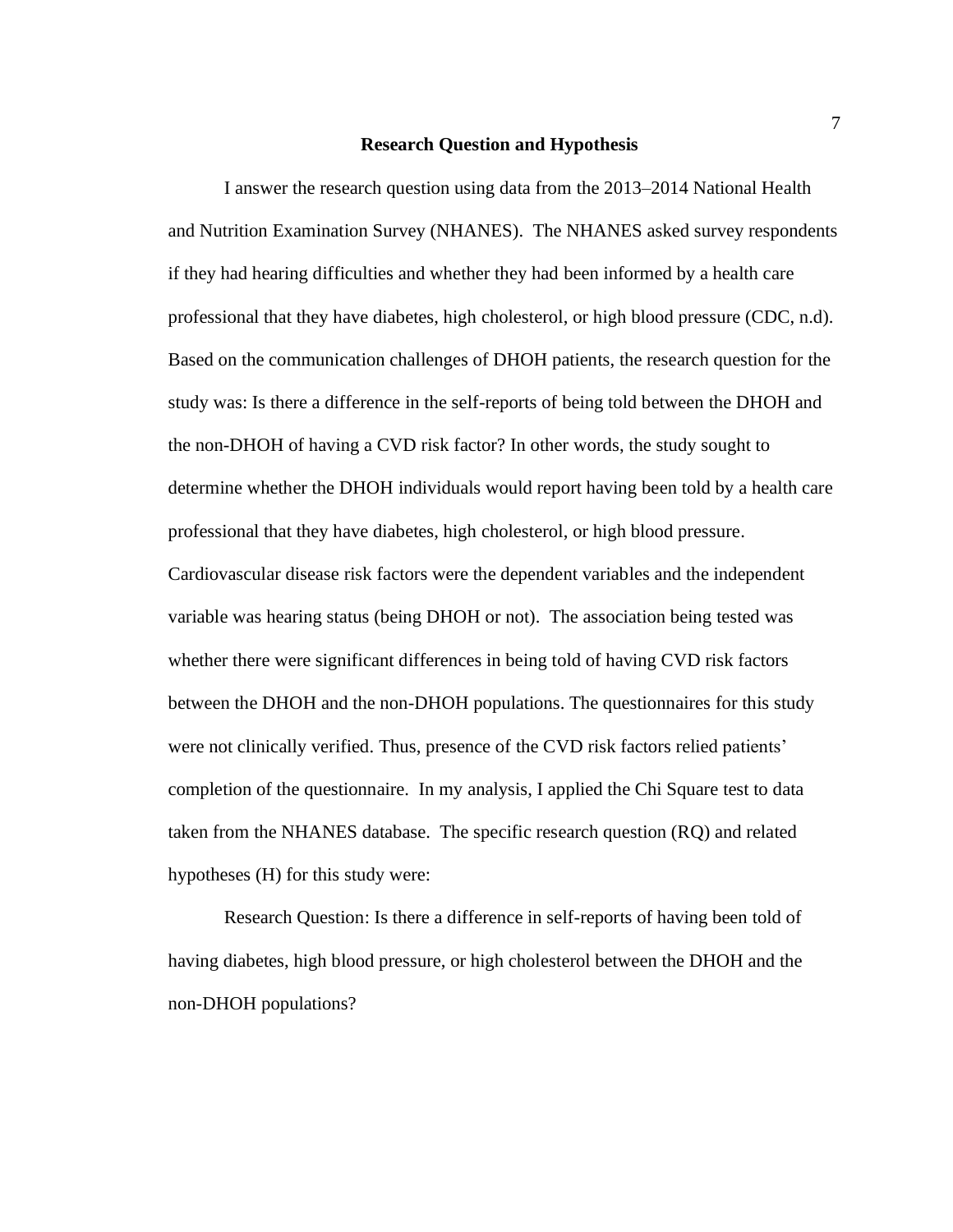*H*0: There is no difference in self-reports of having been told of having diabetes, high blood pressure, or high cholesterol between the DHOH and the non-DHOH populations.

*H*a: There is a difference in self-reports of having been told of having diabetes, high blood pressure, or high cholesterol between the DHOH and the non-DHOH populations.

# **Theoretical Foundation of the Study**

The social ecological model of health behavior (McLeroy, Bibeau, Steckler, & Glanz, 1988) is the theoretical underpinning of this study. This theory postulates that there is a close association between individual behavior and the environment, which is why health-related decisions are influenced both by internal and external factors (McLeroy et al., 1988). In the current study, the ecological environment of the DHOH subpopulation will be contrasted to that of the non-DHOH population. The social ecological model assumes that population groups have unique qualities that provide a different interaction with the environment that influences individuals' health decisions in this case, being told about their CVD risk factors (see Beckfield et al., 2015). This study of the differences between the DHOH and non-DHOH patients in regard to whether they report having been told by a health care professional that they have diabetes, high cholesterol, or high blood pressure, aimed to promote positive health and behaviors at the individual-level and environmental-level (see Ingram et al., 2016).

The ecological model emphasizes the interconnectedness of individuals with their communities, organizations, and policies, stressing the importance of shared impact on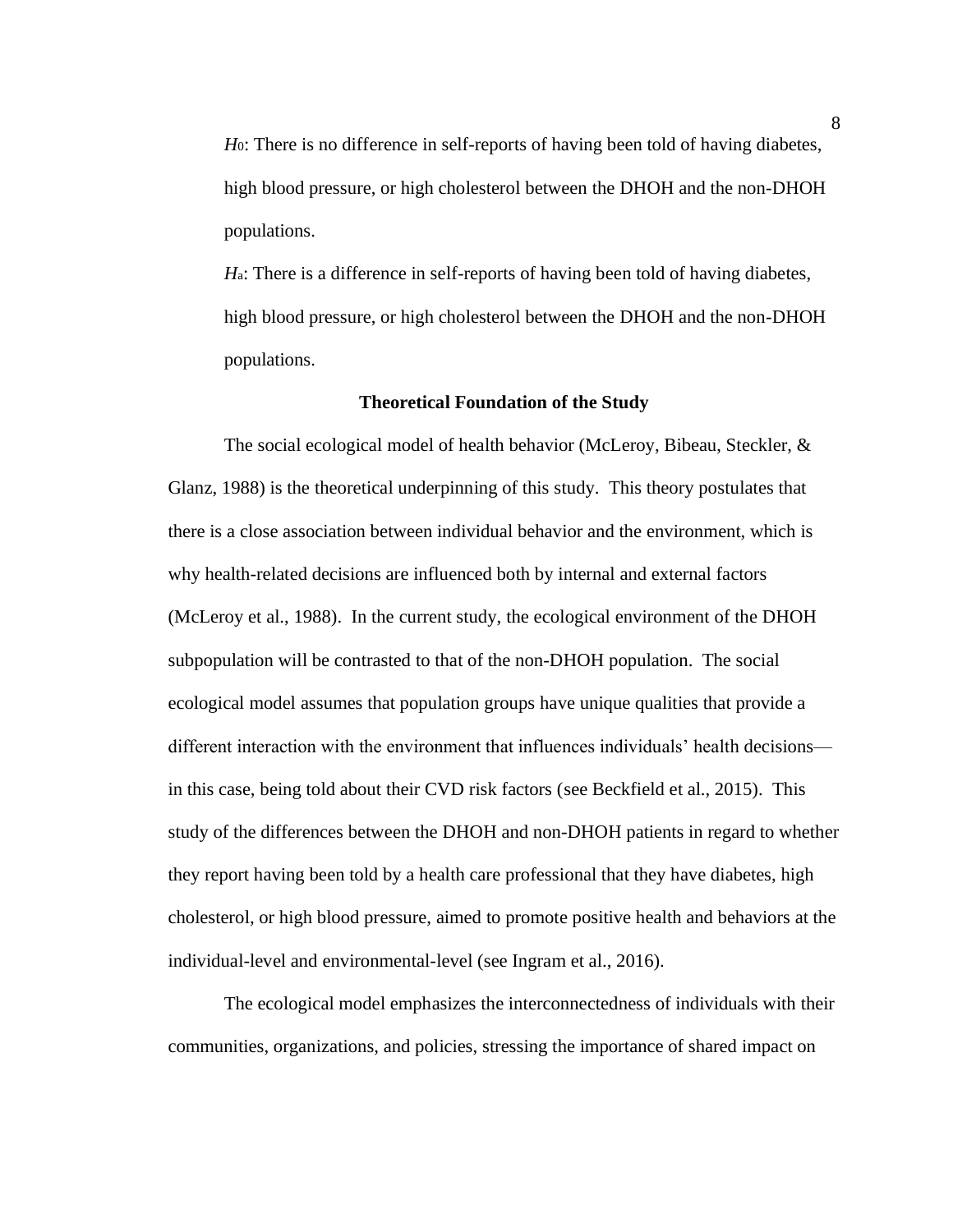individual health behaviors and attitudes (McLeroy et al., 1988). The ecological model's central assumption is that to achieve positive changes in health attitudes and behavior, a combination of individual-level and environmental-level interventions is required to manage disease (Ingram et al., 2016). The engagement of institutional aspects such as the corporation or culture further affects individual health behavior relating to self-care (Beckfield et al., 2015). Relationships among institutions and community organizations, as well as social activism, may either support or undermine health interventions, considering their necessary roles when addressing individual CVD risk factors (CDC, 2015e). Local, state, and national policies are disseminating factors in and for social justice (Beckfield et al., 2015; Goodwin, 1999), and therefore the health equity of the DHOH subpopulation.

The ecological model of health behavior is used in clinical practice to enhance patient-centered approaches to disease prevention and management (Golden & Earp, 2012). It stresses the importance of contextualizing patient experiences because individuals act differently in different environments. This means that health behaviors are affected at multiple levels, which includes the factors of institutional culture, community, environment, and policy. In this manner, the model serves as a reminder that patient knowledge and a supportive environment are crucial components in behavior change (Sallis, Floyd, Rodriguez, & Saelens, 2012). Hence, the social ecological model of health behavior is applicable to the DHOH subpopulation in that health promotion, awareness, and education is where primary prevention will ultimately reduce high blood pressure, high cholesterol, and diabetes-associated costs in the DHOH subpopulation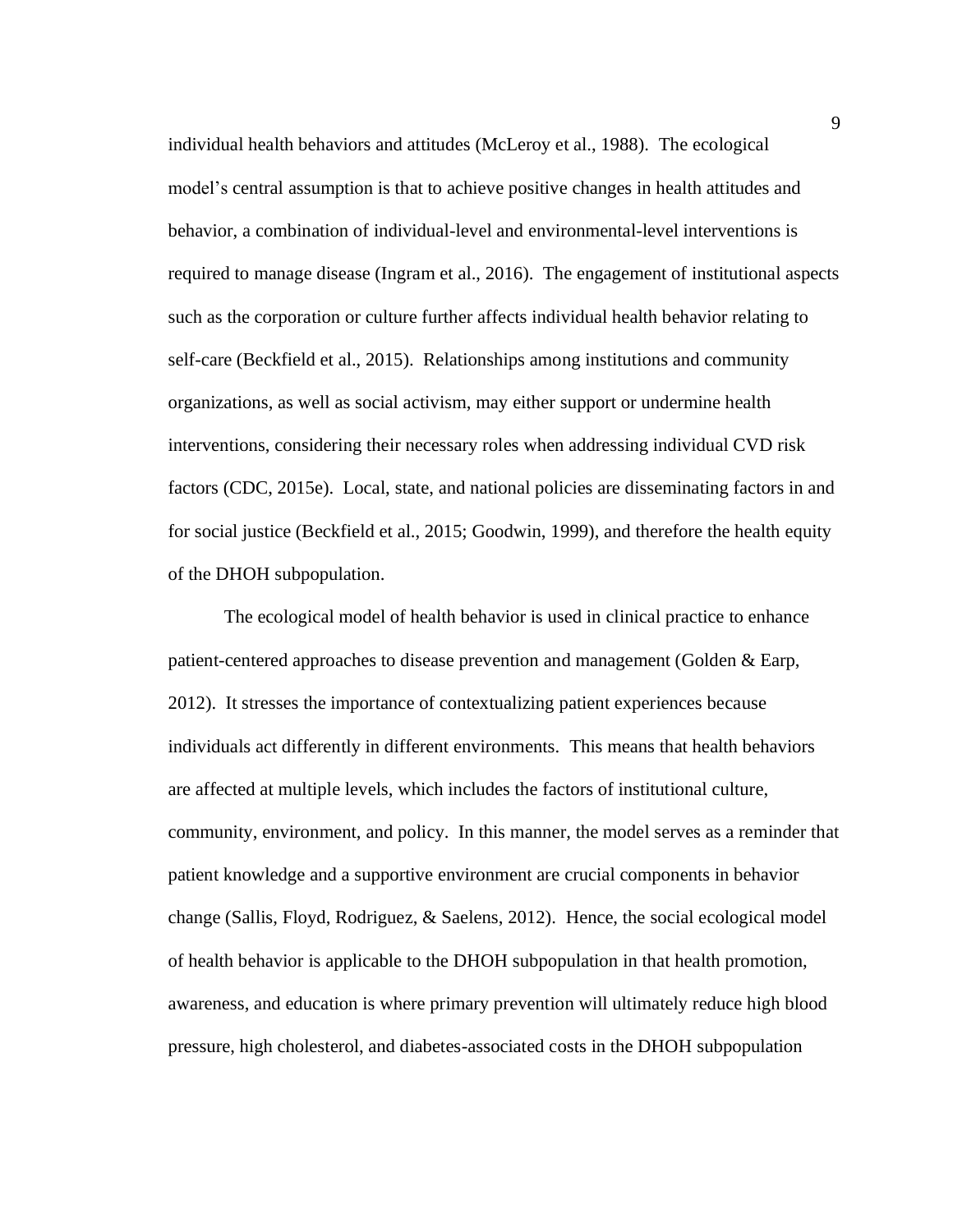(Aubrey-Bassler et al., 2019; Blackwell, Lucas, & Clarke, 2014; CDC, 2015b; Golden, McLeroy, Green, Earp, & Lieberman, 2015; McCormack, Thomas, Lewis, & Rudd, 2017).

# **Nature of the Study**

Positivist research regards the world as rational and seeks to explore potential causal relationships between variables. Therefore, using positivist research, I used selfreported responses to the question about the DHOH and non-DHOH populations being informed of diabetes, high blood pressure, and high cholesterol risk factors based on the assumption that both groups understood the questions equally and the self-reports were accurate. Data was obtained from the NHANES database, a trusted source drawn from the nationally representative study for assessment of the health and nutritional condition of children and adults in the United States (CDC, 2016). The NHANES program reports vital health information about people in the United States, including those with disabilities (CDC, 2015a). The NHANES survey data includes those with difficulties hearing for the purpose of accessing reliable health-related statistical findings. This study utilized the NHANES data for all age groups, including newborns (American Academy of Otolaryngology, Head and Neck Surgery, 2016).

The key variables of interest in this study included the dependent variables of ever being told of having diabetes, high blood pressure, and high cholesterol and the independent variable of being DHOH or non-DHOH. The study participants were asked if they had been informed by their doctors about possessing a certain CVD risk factor. The hypotheses testing followed a quantitative methodology based on the selected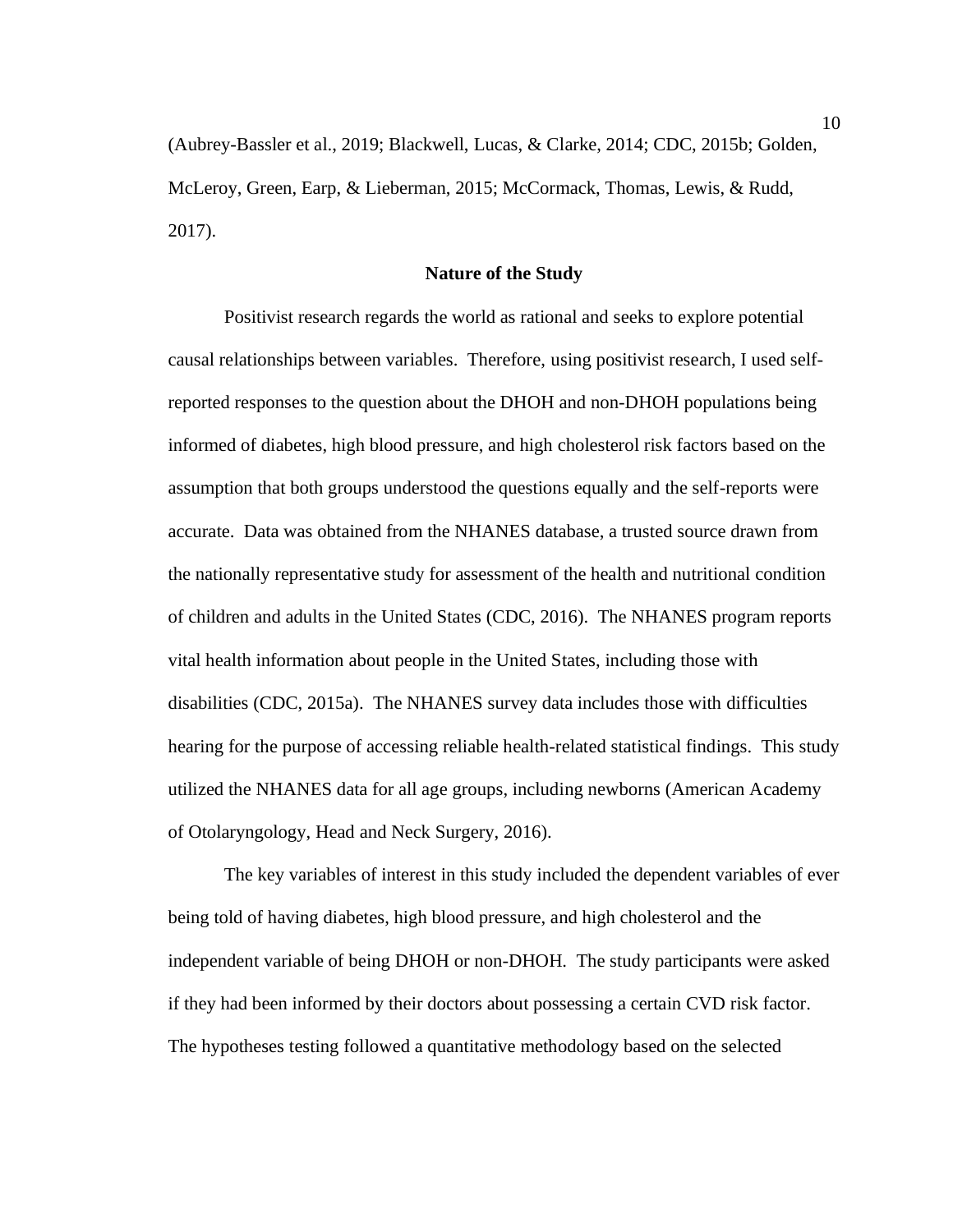positivist research paradigm of having been informed of about the presence of health risk factors for cardiovascular diseases.

# **Literature Search Strategy**

I applied a search strategy to identify the most relevant range of published material to formulate the proposed research question (Cook, 2008). A search strategy is an algorithm for efficient identification of the information necessary to carry out the literature review on the subject of CVD. Planning a strategy carefully increases the probability of retrieving information more significant to the researched area. This literature search strategy included: (a) a carefully worded research question; (b) a list of keywords and synonyms with alternative spellings; (c) a list of databases for data search; (d) formulation of inclusion and exclusion criteria; (e) selection of a timeframe within which the literature of interest should have been published; and (f) a clear and methodical way of working and recording the literature search progress.

After formulation of the research question presented above, keywords and concepts for the literature search were identified, which included: *communication barriers*, *CVD occurrence*, *CVD risks*, *Deaf population*, *DHOH population*, *health care access*, and *health knowledge*. I then conducted a search using three databases storing health care-related publications (ProQuest, PubMed, and ScienceDirect). To be included, studies had to fit the following criteria:

- Available in full-text ;
- Published in English;
- Utilizing the DHOH population as the study sample;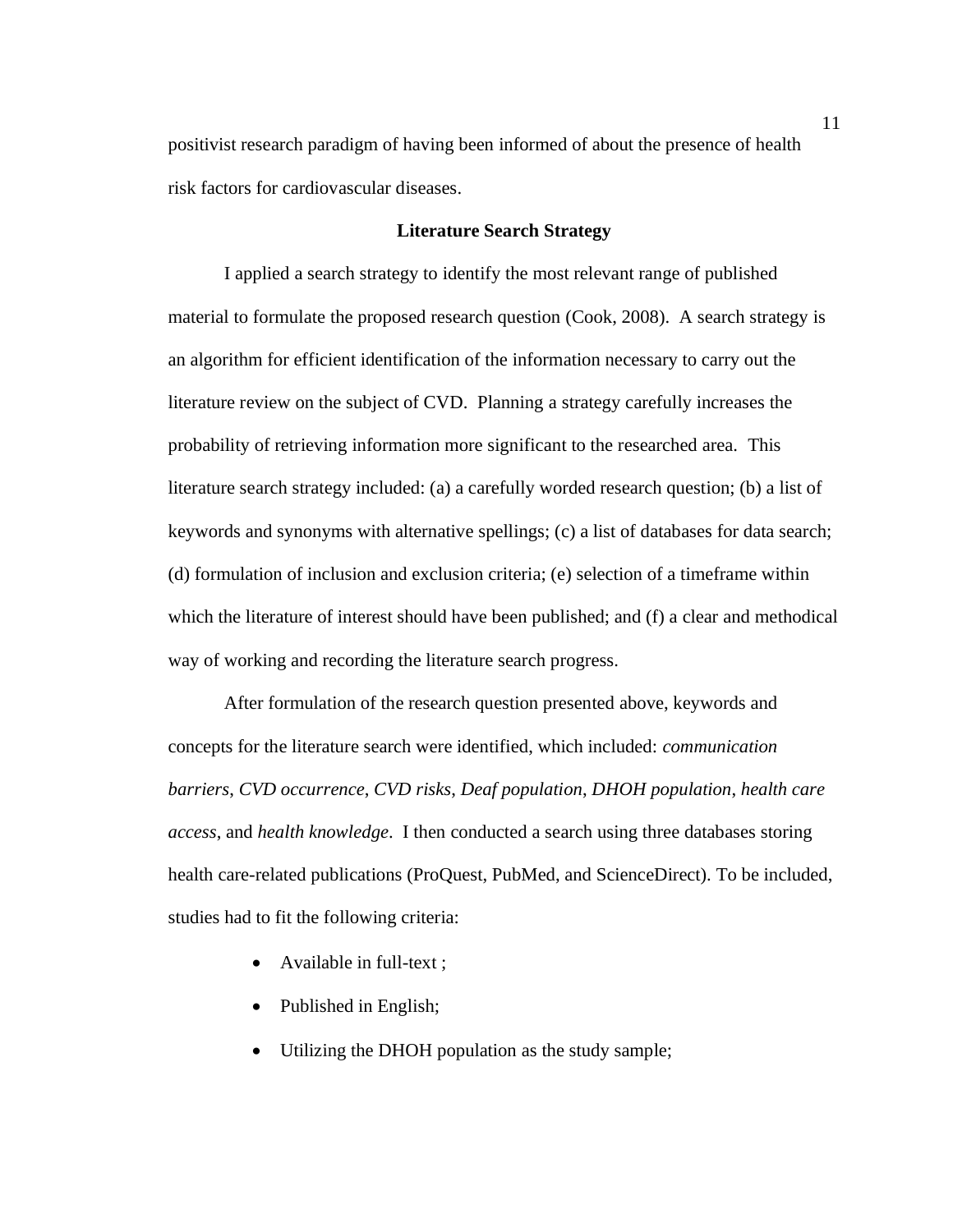- Relating to health care access barriers for the DHOH population;
- Examining the DHOH population's morbidity or exposure to health risks;
- Examining the DHOH population's health literacy and health education issues;
- Peer-reviewed.

I also developed a methodical way of recording the literature search progress to keep track of studies identified as relevant for this research. After finding the studies fitting the inclusion criteria, the literature was recorded over time using an Excel spreadsheet indicating the title of the study, authors, date of publication, aim, research design, and primary study findings. The results of the literature search were categorized into relevant themes, as presented in the following literature review section. Overall, the literature review discusses past studies concerning DHOH individuals. The review includes a discussion on existing studies regarding postlingual hearing loss, the DHOH subpopulation's morbidity, communication challenges, and access to health care services in the United States. Additionally, the role of health education in preserving good health and managing disease was examined. The focus was not only on the findings, but also on the methodology and strengths and weaknesses of each study. Based on the results, I identified the research gaps, thus justifying my proposed study.

# **Literature Review**

# **Overview of the DHOH Population**

There were approximately 360 million people globally in the year 2011 who experienced some degree of deafness (Olusanya, Neumann, & Saunders, 2014). Of this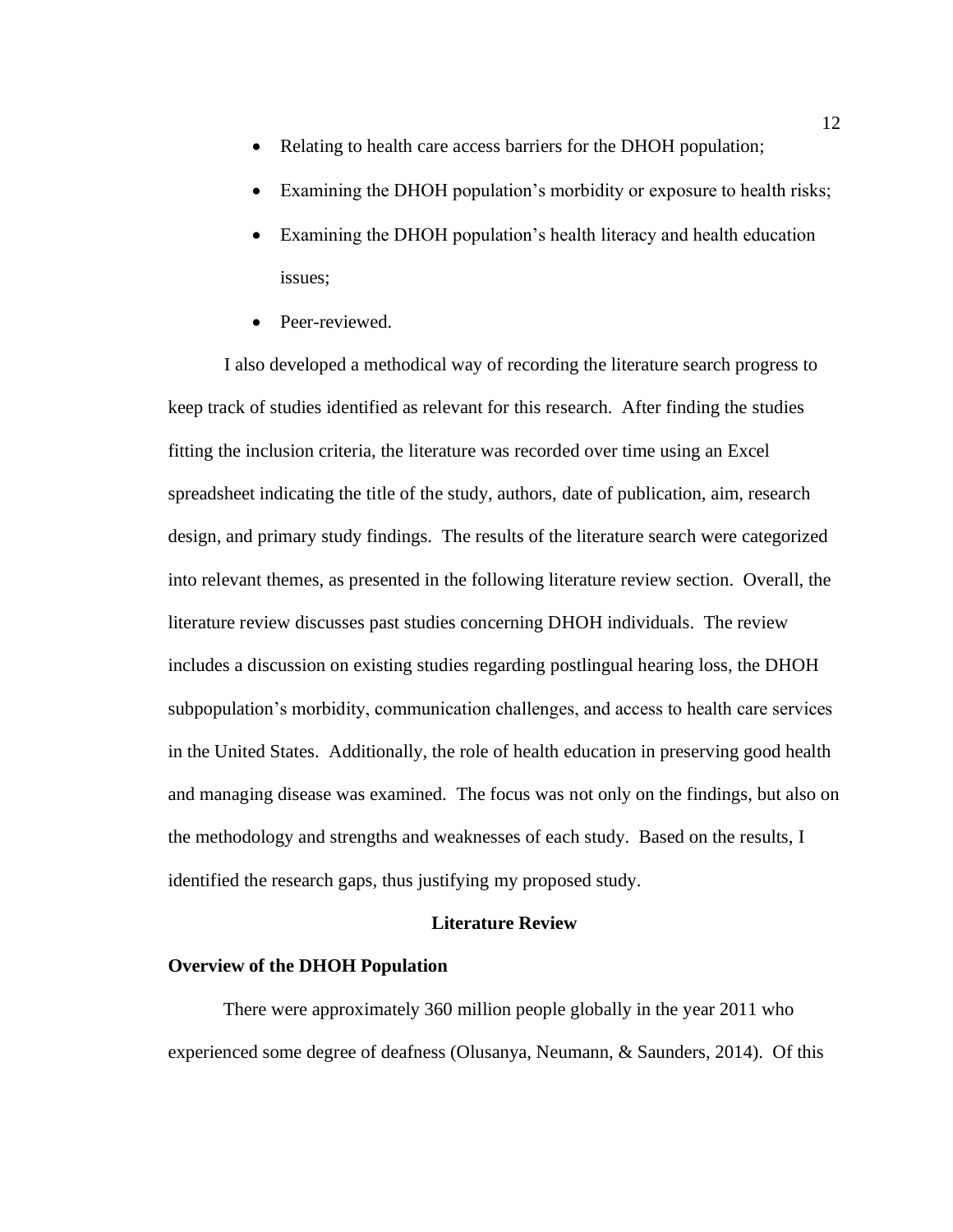number, 32 million were children, many of whom had the genetic predisposition for deafness (Olusanya et al., 2014). Lin et al. (2011) suggested that one in eight people aged 12 years and older have bilateral hearing loss in the United States. Moreover, approximately 234 million American adults could benefit from hearing aids to facilitate communication (Blackwell et al., 2014). The National Institute on Deafness and Other Communication Disorders found that approximately 37.5 million (15%) of adults in the United States aged 18 and over have some trouble hearing (Blackwell et al., 2014). Evidence has shown that globally, half of all Deaf health cases could be avoided through prevention; however, these interventions are not accessible to disadvantaged population groups, especially in developing regions such as sub-Saharan Africa, South Asia, and Pacific Asia (Olusanya et al., 2014). Many of these the cases could also be addressed with the help of cochlear implants, hearing aids, and other assistive devices, as well as through proper medical and surgical treatment and education (Olusanya et al., 2014).

Although some DHOH people use hearing aids to increase their access to health care services, hearing aids alone do not alleviate communication barriers (Kuenburg, Fellinger, & Fellinger, 2016). According to the estimates, one out of five persons in the United States could benefit from wearing hearing aids because the technology is not suitable for all DHOH individuals (Valente & Amlani, 2017). In addition, the one in five may have economic access issues to attaining hearing aids mainly because of the high cost of these devices (i.e., hundreds of dollars of out-of-pocket expenses; Valente  $\&$ Amlani, 2017). Qualified children and young adults under 21 years old may be eligible for free diagnostic evaluation and hearing aids under Medicaid. Still, the high cost of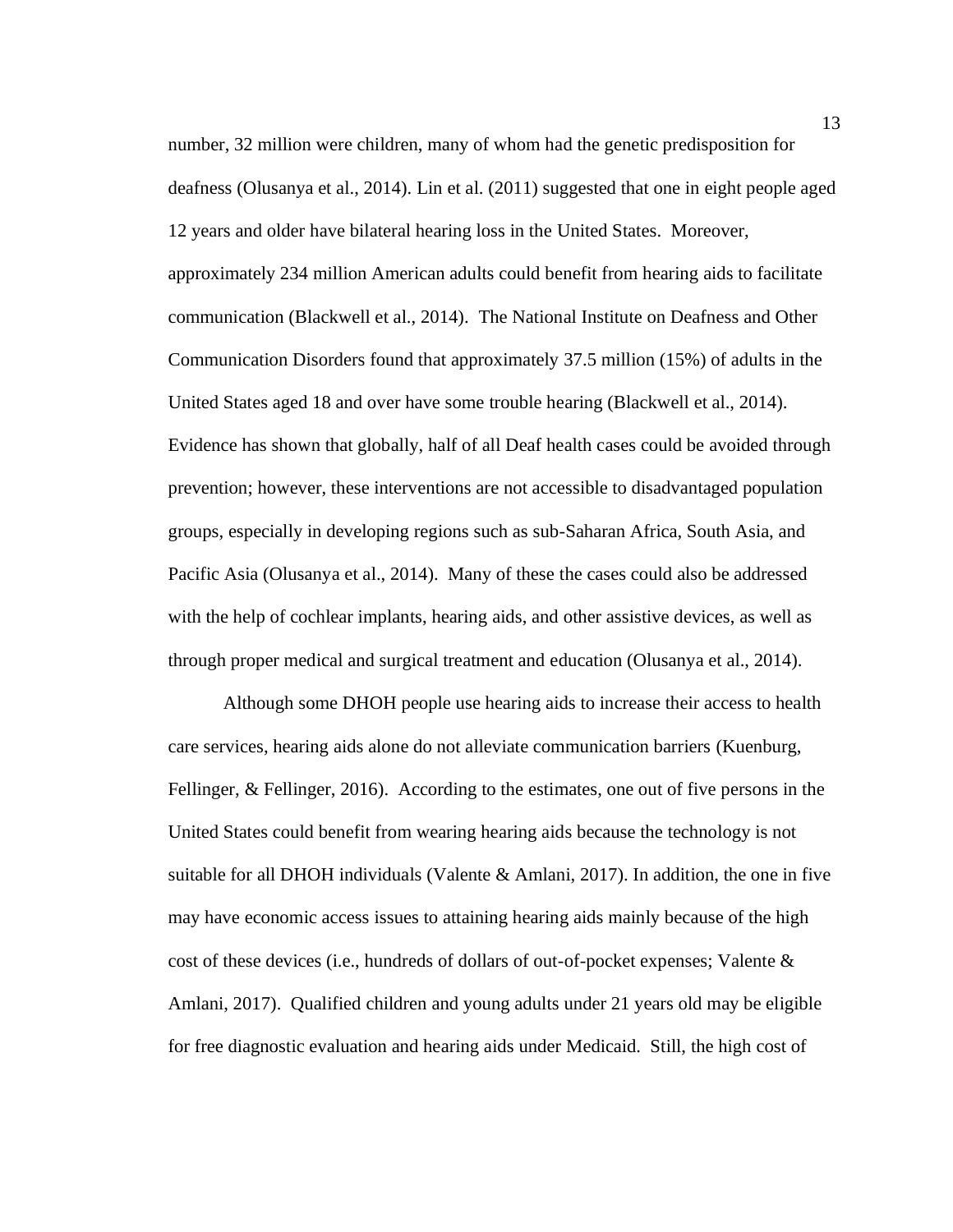hearing aids makes it difficult to depend on such devices to aid health care communication for the approximately 2 million DHOH users who are not under the age of 21 (Blustein & Weinstein, 2016).

Another medical device, cochlear implants, assists people with severe and irreparable deafness. Unlike hearing aids, cochlear implants require a surgical procedure and postoperative rehabilitation care (Semenov et al., 2013). Maintenance costs for cochlear implants may increase in the individual lifetime totaling an average of \$223,528 (Chen, Amoodi, & Mittmann, 2014). In the United States, \$2.1 billion annually is spent on the DHOH subpopulation's care and treatment (CDC, 2015b; CDC, 2015c). This figure does not account for the indirect costs associated with chronic diseases and the other health care expenses that the 37.5 million persons with deafness may encounter in their lives (Blackwell et al., 2014).

# **Morbidity in the DHOH Population**

Research conducted by Lohi, Hannula, Ohtonen, Sorri, and Mäki-Torkko (2013) found no significant association between CVD, CVD risk factors, and deafness in a non-ASL population study. The unscreened, epidemiological, cross-sectional study used a sample of 850 adults aged 54–66 years (383 or 45.1% men; 467 or 54.9% women) with the average age of 60.9 years. Fifteen percent of participants reported having at least one CVD. The prevalent population of the subjects with deafness had a history of heart attack (11.3% or  $p = 0.40$  and 4.7% or  $p = 0.27$  for men and women, respectively); compared to hearing men and women (who, respectively reported heart attacks at a rate of 8.7% or  $p = 0.40$  and 2.4% or  $p = 0.27$ ). The male hearing loss and no hearing loss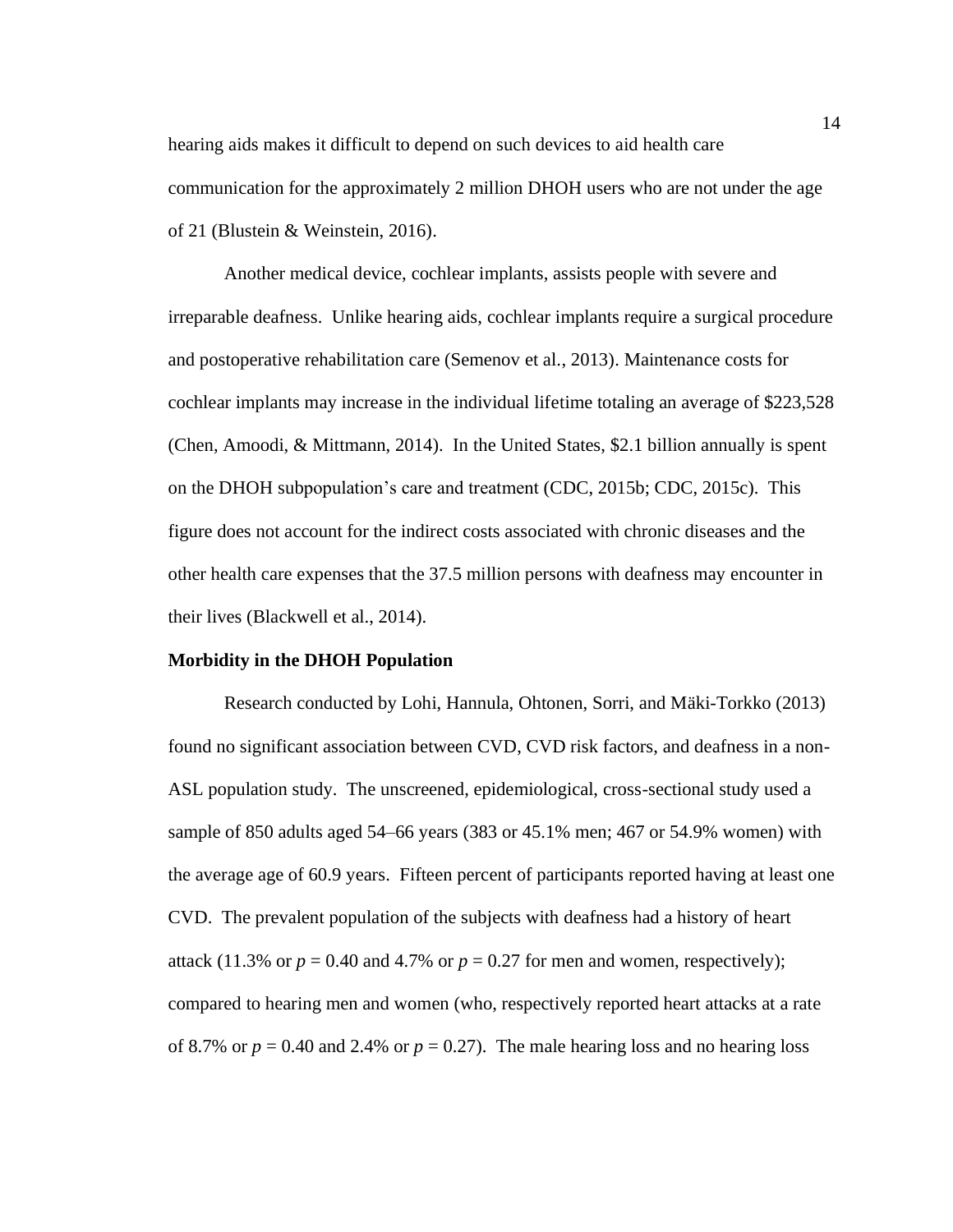subjects who reported having ischemic heart disease were 16 % versus 13.6% ( $p =$ 0.48), and the rates of deafness and hearing females' ischemic heart disease were 8.1 versus 6.3% ( $p = 0.54$ ). Stroke reports were 2.7% of the overall subject population, with deaf versus hearing being 7.8 and  $2.1\%$  ( $p = 0.007$ ) for males, compared to 2.3 and 1.3%  $(p = 0.62)$  for females (Lohi et al., 2013). In the same study (Lohi et al., 2013), looking at the risk factors for CVD, subjects with deafness and no deafness most reported having hypertension, 33.3 versus 32.6% (*p* = 0.89) in males and 34.9 versus 34.6% (*p* > 0.9) for females. For men compared to women, high cholesterol reports were 20.6 versus 16.1%  $(p = 0.27)$  and 17.4 versus 22.8%  $(p = 0.27)$  for deafness versus no deafness, respectively. Finally, diabetes for deafness versus no deafness reports for men and women were 10.6 versus 8.7% ( $p = 0.53$ ) and 11.6 versus 8.1% ( $p = 0.30$ ), respectively (Lohi et al., 2013). The reports on CVD and CVD risk factors showed there was no major statistically significant association with deafness in the study subject populations (Lohi et al., 2013). Therefore, more studies are needed to confirm if there is any significant in CVD risk factors among both groups. Lohi et al.'s (2013) methodology could be used to further establish a clear connection between hearing function and cardiovascular system, as there is still a lack of understanding on the comorbidities associated with deafness due to the limited research conducted on the DHOH population.

Yet, scholarly evidence shows that chronic diseases affect the DHOH population disproportionately as they are linked to many health problems, such as diabetes (Bainbridge, Hoffman, & Cowie, 2011; Blakely & Salvo, 2019; Kuenburg et al., 2016; Meena, Sonkhya, & Sonkhya, 2016), and cardiovascular disease (Liljas et al., 2016a,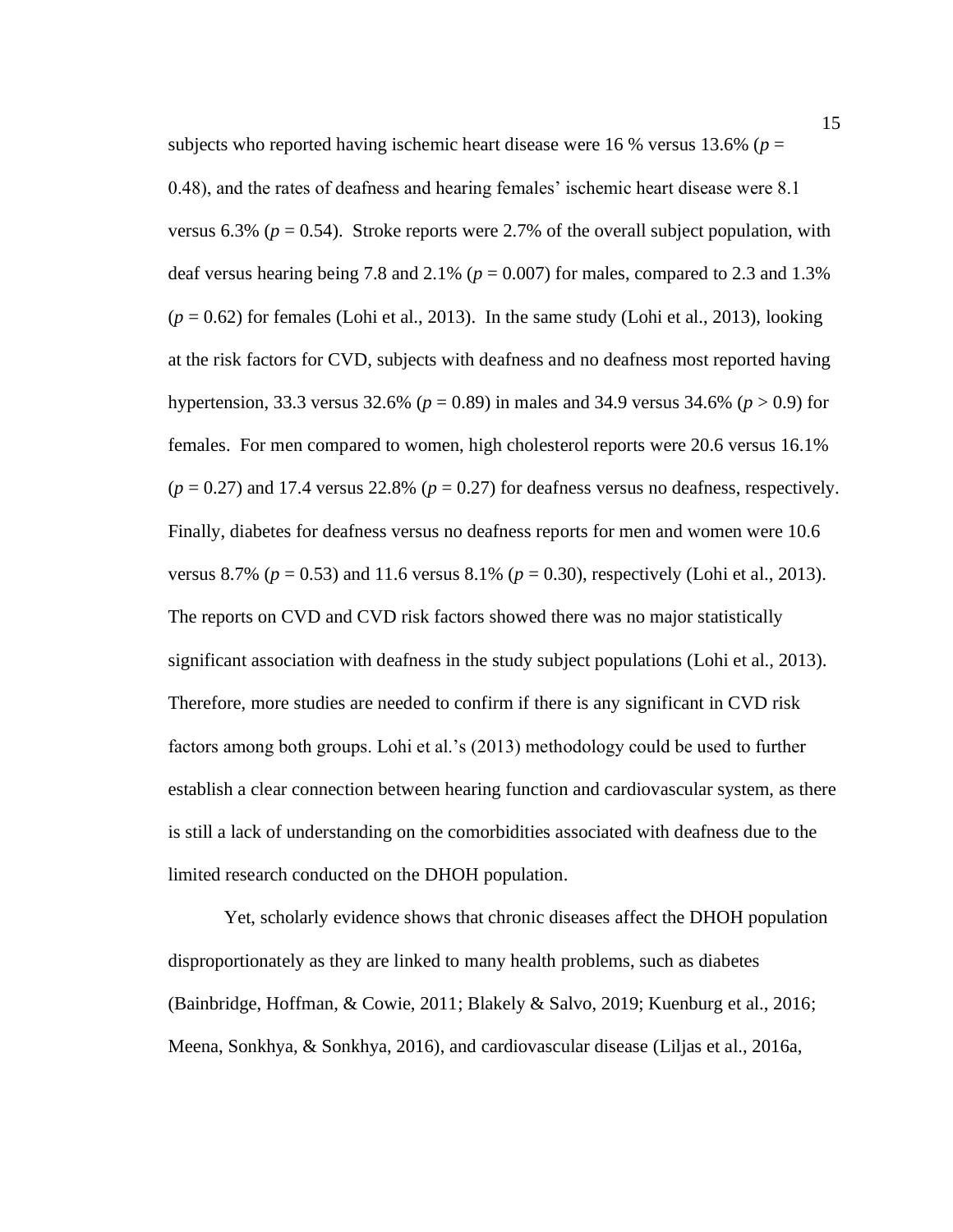2016b; Pinilla et al., 2019). Hospital visitations is frequent among DHOH people, and research suggests that DHOH individuals are more likely to experience miscommunication with their health providers (Kritzinger et al., 2014; Kuenburg et al., 2016). Moreover, self-reported interpersonal factors (such as over-protectiveness, nonquestioning attitude, and lack of independent thought) also negatively affected access to health care services because DHOH patients frequently misunderstood the information provided by their health care providers (Kritzinger et al., 2014; Pinilla et al., 2019). Kritzinger et al., (2014) noted that sign language provision alone would not make health care equitable for Deaf patients. Therefore, overcoming communication barriers is crucial to prevent morbidity to ensure quality of services for Deaf patients, but there are additional barriers to consider besides communication challenges.

## **Barriers in Communication and Unaddressed Needs of the DHOH Population**

DHOH individuals face considerable communication obstacles in health care irrespective of age. Whereas people with partial deafness who do not know ASL may benefit from hearing aids that compensate for impaired hearing function, profound to severely Deaf individuals cannot use these devices. Meanwhile, as ASL communicators, DHOH individuals rely on visual clues exclusively to communicate with the health care world. Empirical studies have investigated the DHOH subpopulation's communication barriers and also predicted that health problems and communication barriers begin at an early age for these individuals. Numerous studies argued that students with deafness risk being excluded from the learning process because of their limited ability to interact with their educators and peers (Akram, Nawaz, Rafi, & Akram, 2018; Gudyanga, Wadasango,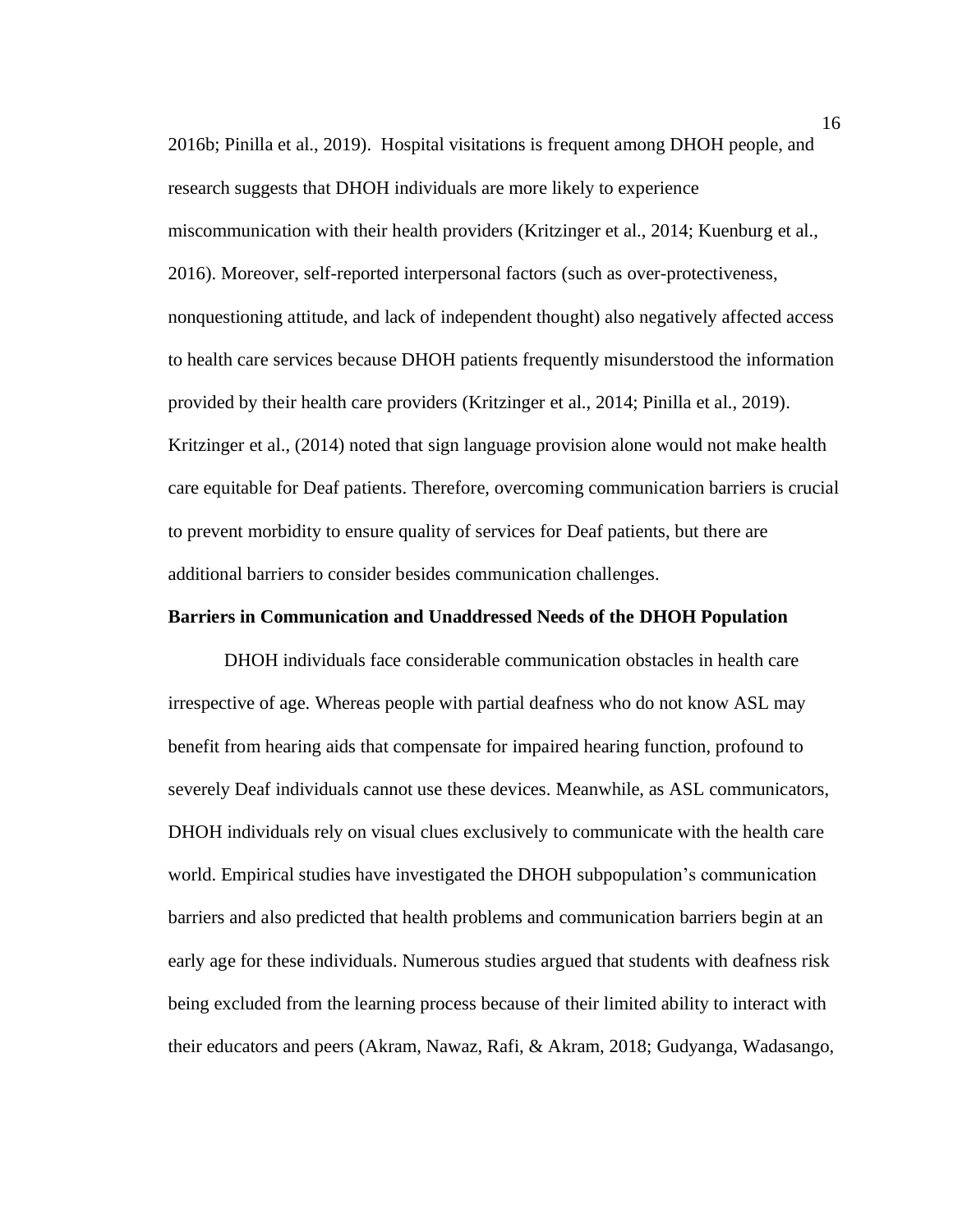Hove, and Gudyanga, 2014 ). Akram et al. (2018) identified Deaf people's feelings of anxiety, depression, frustration, isolation, and stress resulting from a lack of interaction with others. The DHOH people may also feel helplessness and greater fatigue than their peers because of the efforts they take to lip-read, understand others, and communicate their ideas (Dreyzehner & Goldberg, 2019). People with deafness vitally depend on formal and informal support to promote their overall well-being (Zaidman-Zait & Dotan, 2017).

Communication challenges faced by DHOH individuals at school and university affect their employment status as well. Perkins-Dock, Battle, Edgerton, and McNeill (2015) argued that disability adversely affects communication skills, educational opportunities, and social interaction of DHOH individuals, which, in turn, makes it difficult for them to build successful careers. Perkins-Dock et al.'s (2015) survey of 224 adults with deafness demonstrated that communication obstacles and conflicts related to Deaf culture were the major barriers to employment in this subpopulation. Among other problems, the authors found that unavailability of interpreters, increased pressure, discrimination, low morale, misunderstanding, inconsistent or unrealistic expectations of employees, and other factors affected the education and employment of DHOH individuals (Perkins-Dock et al., 2015). Unemployment also increases the risk of developing CVD and other related health conditions among DHOH patients due to social injustice, stress, and communication frustrations (Perkins-Dock et al., 2015).

Some changes to alleviate unemployment and the associated stress caused by communication barriers may also potentially decrease CVD risk factors through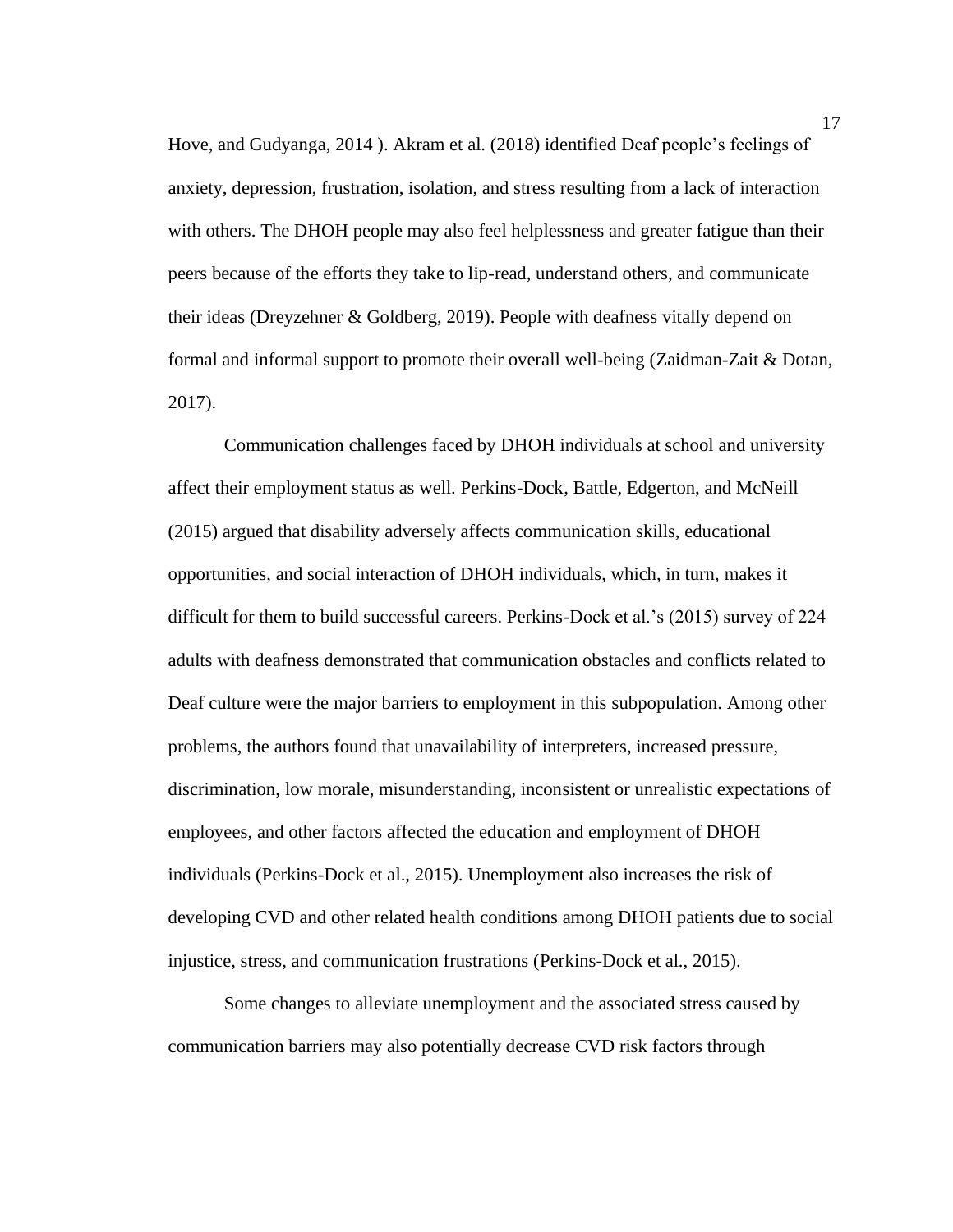increased advocacy programs, ADA awareness, and better communication to improve opportunities for advancement in the DHOH population (Perkins-Dock et al., 2015). Barnett et al. (2011) highlighted the importance of training DHOH individuals to become health care professionals to address communication and access barriers for other DHOH individuals. As providers, DHOH individuals can communicate in the language of the population and are better suited to adapt assessment practices and remove communication challenges. The employment of DHOH health care providers can facilitate in the reduction of communication gaps and make the needed modifications and accommodations in the health care environment through advancement of modern technologies.

### **Effect of DHOH on Health Care Quality and Accessibility**

Some of the health challenges faced by the DHOH subpopulation outlined above are related to and lead to health care disparities in the U.S. population. Evidence suggests that deafness itself is a problem for primary care providers who often overlook addressing communication barriers when they interact with DHOH patients (Lesch et al., 2019; Pinilla et al., 2019; Steinberg, Barnett, Meador, Wiggins, & Zazove, 2006). In addition, the ability to screen for health conditions in the DHOH population and provide appropriate referral services to manage health conditions is currently compromised by communication gaps (Blakely & Salvo, 2019; Kritzinger et al., 2014). As a result, DHOH patients do not receive high-quality health care services even though they are at an increased risk of developing other diseases such as CVD (Kritizinger et al., 2014; Kuenburg et al., 2016). More importantly, DHOH patients are unable to take advantage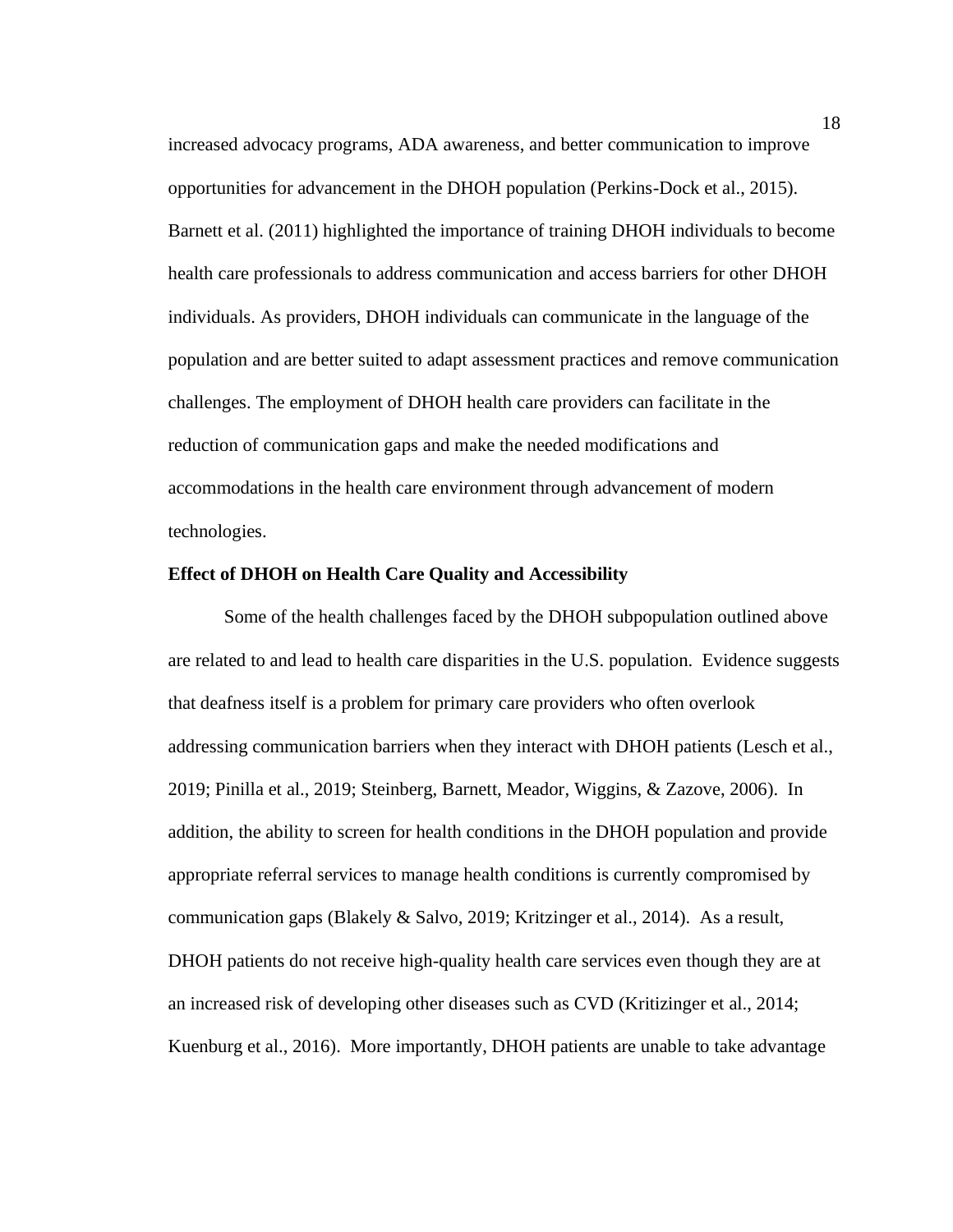of health care services because communication and illiteracy challenges limit their ability to understand the information provided by hearing, nonsigning health care professionals (Kritzinger et al., 2014; Kuenburg et al., 2016; Pinilla et al., 2019).

Another important problem is the frequent unnecessary visitation of health services by some people diagnosed with deafness. Mikkola et al*.* (2016) collected data on 2144 adults aged 65 and above to find the association between deafness and the utilization of health services. The authors found that DHOH individuals were 3.2 times more likely to use health care services than those with normal hearing (OR=  $3.2$ , 95 % CI 1.3–7.9,*p*= .034; Mikkola et al., 2016). Moreover, people with perceived hearing difficulty were found to be dissatisfied with provided services and more likely to report unmet health care needs when compared to participants with no hearing problems, due to communication issues (Mikkola et al., 2016). The disproportionate utilization of healthcare coupled with these reports of unmet needs in the DHOH population continues to highlights an enormous gap between healthcare needs and their ability to access care (Kritzinger et al., 2014). Families, communities, and health care providers should give Deaf people essential care and support, which further will decrease their risk of developing conditions such as CVD (Kritzinger et al., 2014).

Lai, Serraglio, and Martin (2014) examined potential barriers to health care access for children with deafness. The authors found Deaf children are highly dependent on timely and quality health care because the earlier a DHOH child gets help, the better the health outcomes. Given the importance of health care for such children, the crosssectional study aimed to determine barriers to care that their families may experience.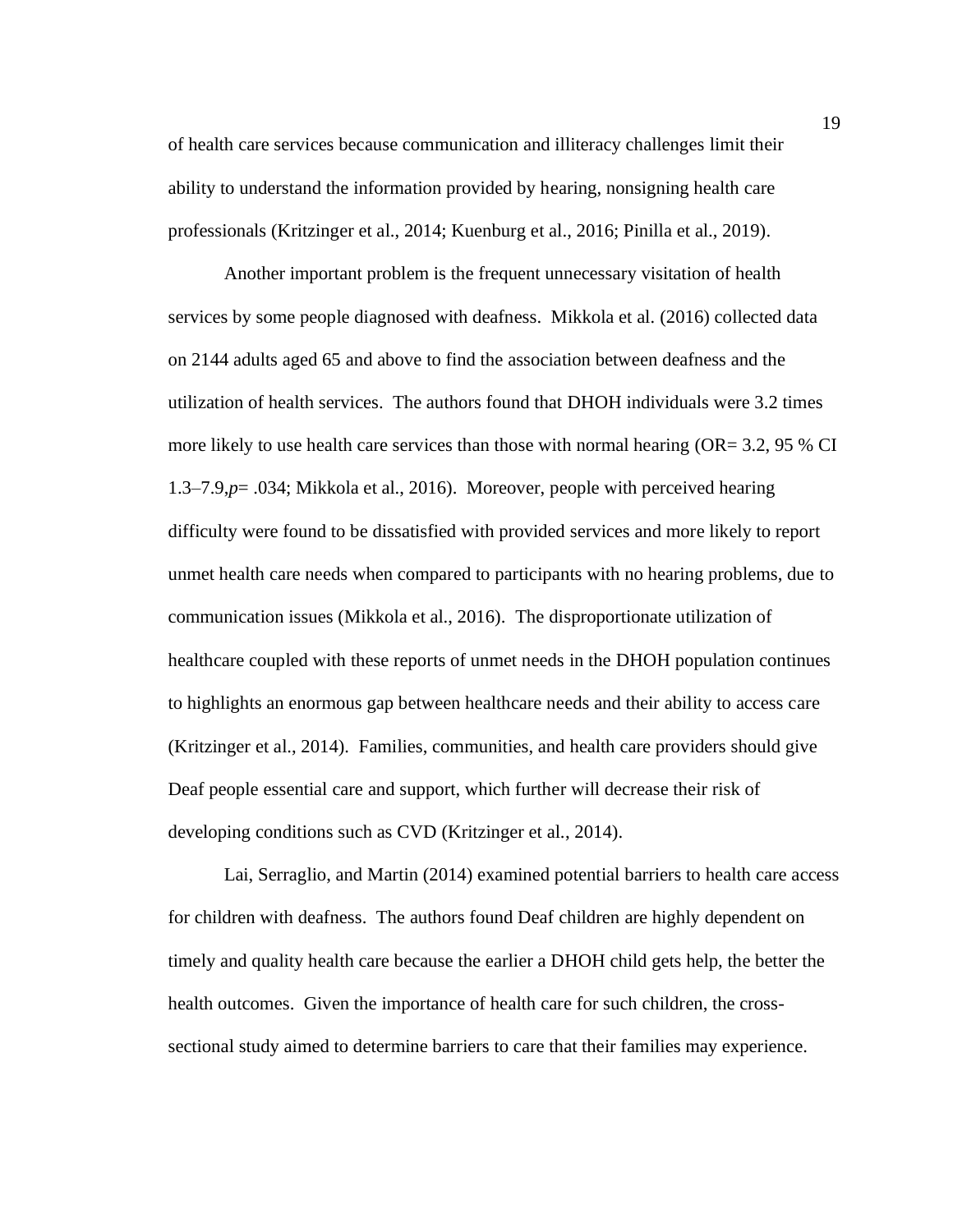Lai et al. (2014) enrolled 133 participants and used inferential statistics to analyze differences in access based on their geographical, socioeconomic, and ethnic status. The results revealed that families closer to the hospitals ( $p = .000$ ) were more likely to seek access ( $p = .005$ ) to a health care facility compared to those living in distant regions. Also, the authors found that it took more time for individuals from ethnic groups to enroll in health intervention services ( $p = .04$ ). Notably, there seemed to be no difference between families from different socioeconomic backgrounds (Lai et al., 2014).

The utilization of emergency health care services by Deaf patients has also been investigated in a retrospective cohort study of medical records. McKee, Winters, Sen, Zazove, and Fiscella (2015) studied emergency department (ED) utilization by ASL users in Rochester, New York. The study included 200 Deaf patients and 200 patients with normal hearing function. McKee, Winters et al. (2015) found that Deaf patients were more likely to use ED services compared to hearing individuals. The researchers found that DHOH individuals might not seek care until they are in extreme pain and need urgent medical care (McKee, Winters et al., 2015). The study performed statistical tests identifying the difference in ED usage by comparing sample populations using t-test for continuous or chi-square for categorical data, univariate analysis to identify the associations with ED uses. Given the assessment association between the primary independent variable, Deaf versus hearing patients and the ED usage over a period of the past 36 months used logistic regression (McKee, Winters et al., 2015). Logistic regression was used to control for available demographics such as sex, age, race/ethnicity, smoking status, and insurance types. The results showed Deaf individuals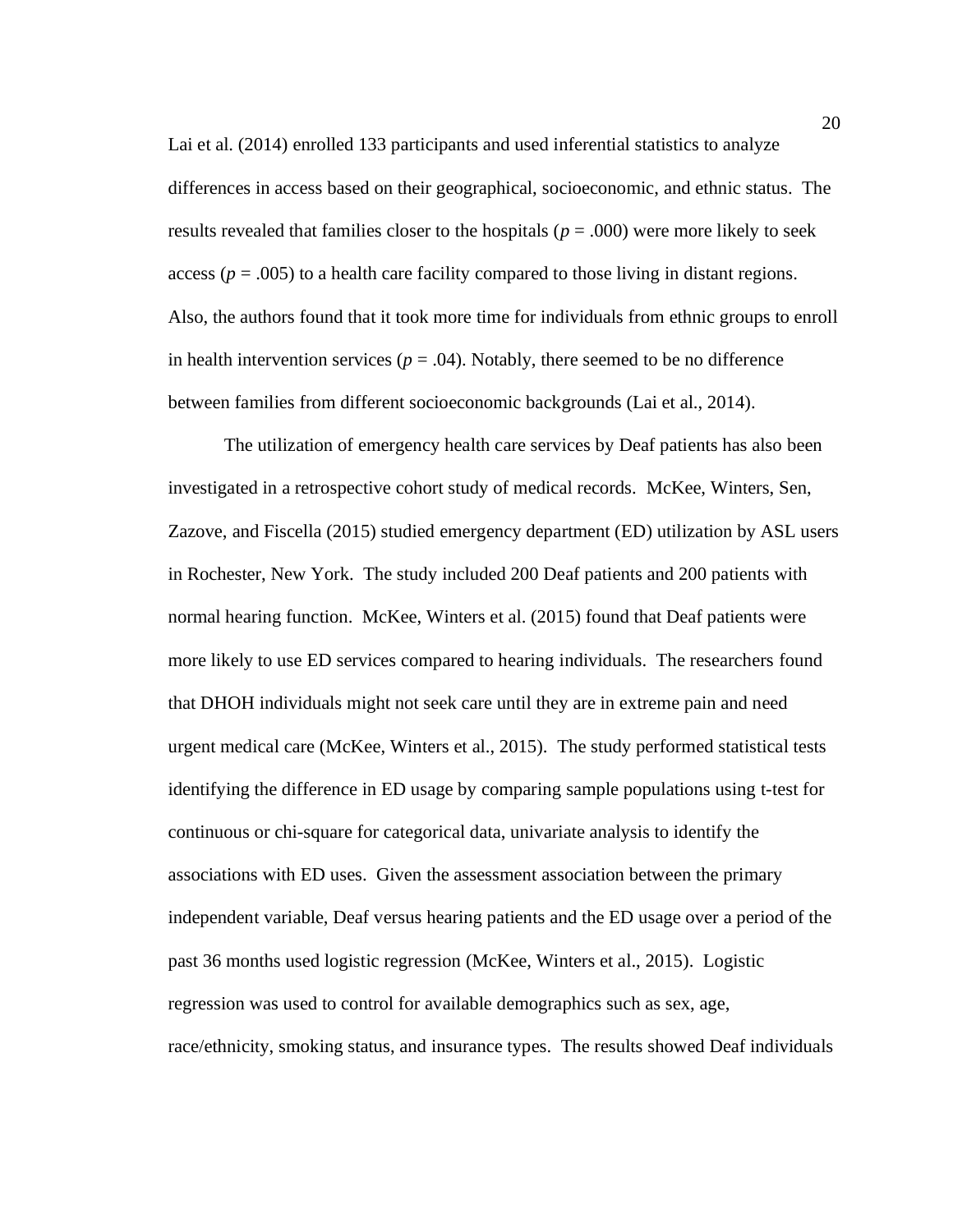were almost two times more likely to use the ED in the 36-month period shown in the data assessment recorded the OR, 1.97; 95% CI 1.11–3.51, <0.001 compared to hearing ED patients. While McKee, Winters et al. (2015) findings have not been validated by others, it remains an important empirical study to reflect the issues faced by DHOH patients.

Emond et al. (2015a) also focused on subjective assessment of care among the DHOH population. The authors argued that although people with deafness have poorer health status and use health care services more often, they tend to be dissatisfied with the quality of care. Deaf patients described their contact with general practitioners as difficult and believed that health care professionals were not helpful and were unable to provide appropriate explanations (Emond et al., 2015a). Emond et al. (2015a) found that Deaf individuals have less confidence and trust in their health care providers compared to the rest of the population. This study provides valuable insight into challenges and perceptions of DHOH patients and could be used to design effective interventions to address the needs of DHOH patients. Barnett, Koul, and Coppola (2014) similarly investigated satisfaction of DHOH patients with health care services. The analysis showed that DHOH patients were dissatisfied with the quality of provided services, mainly due to communication barriers (Barnett, Koul et al., 2014). Hence, there is a need to gather data that could help healthcare providers to reduce health disparities for DHOH individuals and ultimately increase patient satisfaction.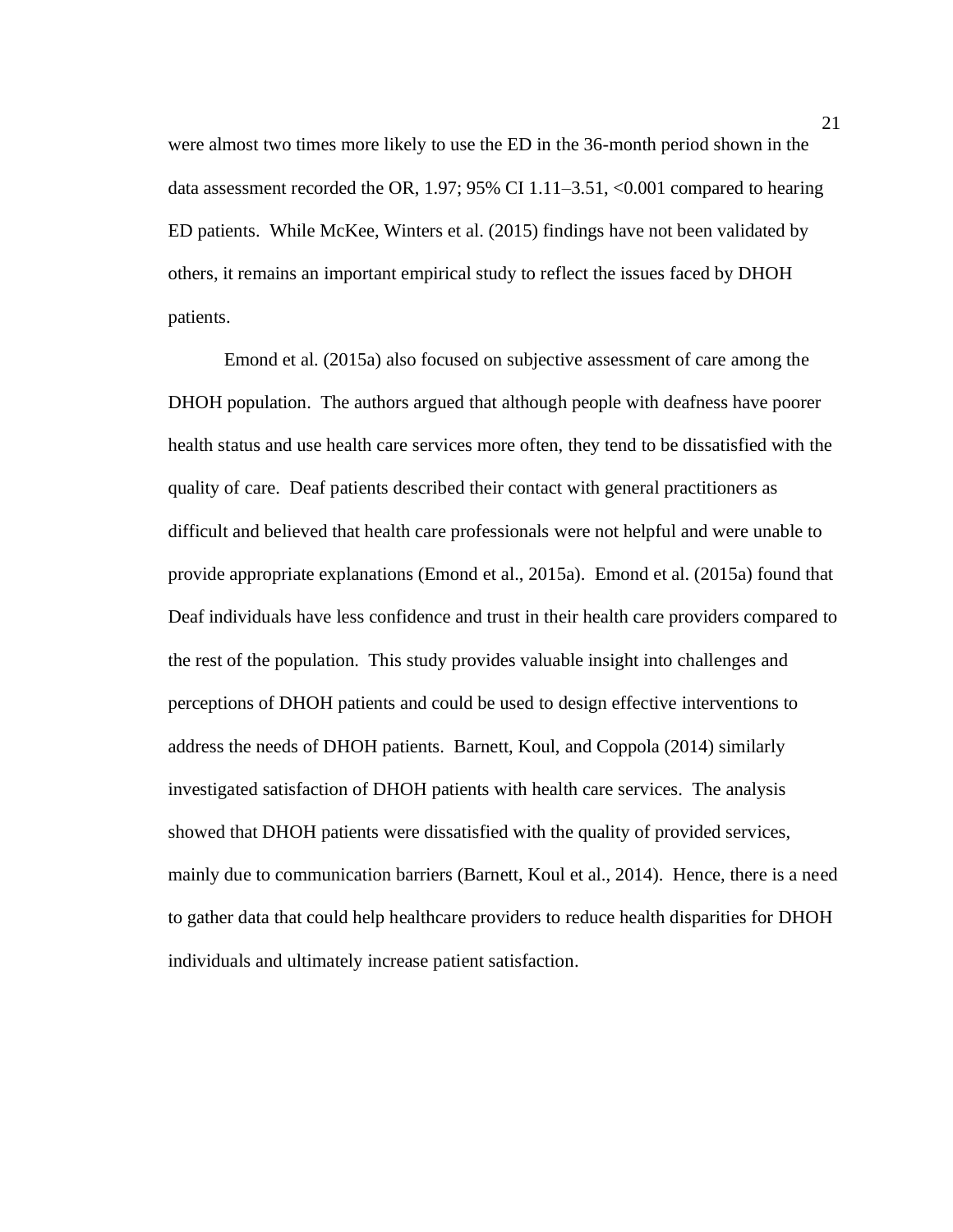#### **Increasing the DHOH Population's Access to Health Care**

Under the ADA (1990), DHOH people are protected against any discrimination or inequality based on their disability. The ADA mandated accessibility to health care for the DHOH subpopulation and encouraged health care providers to pay greater attention to the unique needs and challenges of people with deafness. The ADA requires health care institutions to seek alternative and innovative means of communication to achieve equitable and accessible health care (ADA, 1990). It is the legal obligation of all hospital programs and services—including inpatient and outpatient services, emergency room care, surgery, and educational classes—to provide adequate and efficient means of communication that meet the DHOH clients' needs and preferences (ADA, 1990).

Most DHOH patients benefit from communicating with health care providers who know sign language. Education is required for doctors to become aware of the cultural health care needs of the DHOH population in order to provide more patient-centered and quality care (Magowan, 2014). However, the ADA did not stipulate training for health professionals to meet the communication needs of DHOH patients. As such, one of the ways to improve face-to-face communication with patients is to raise providers' awareness and knowledge of their patients' unique needs and to employ a greater number of public health professionals who are also DHOH. Employing DHOH health care providers could facilitate direct communication with Deaf patients. Alternative communication services available to the DHOH population include interpreters, assistive hearing devices, lip-reading, written materials, and DHOH-accessible and usable websites (Kushalnagar et al., 2015). These services can be made available by hearing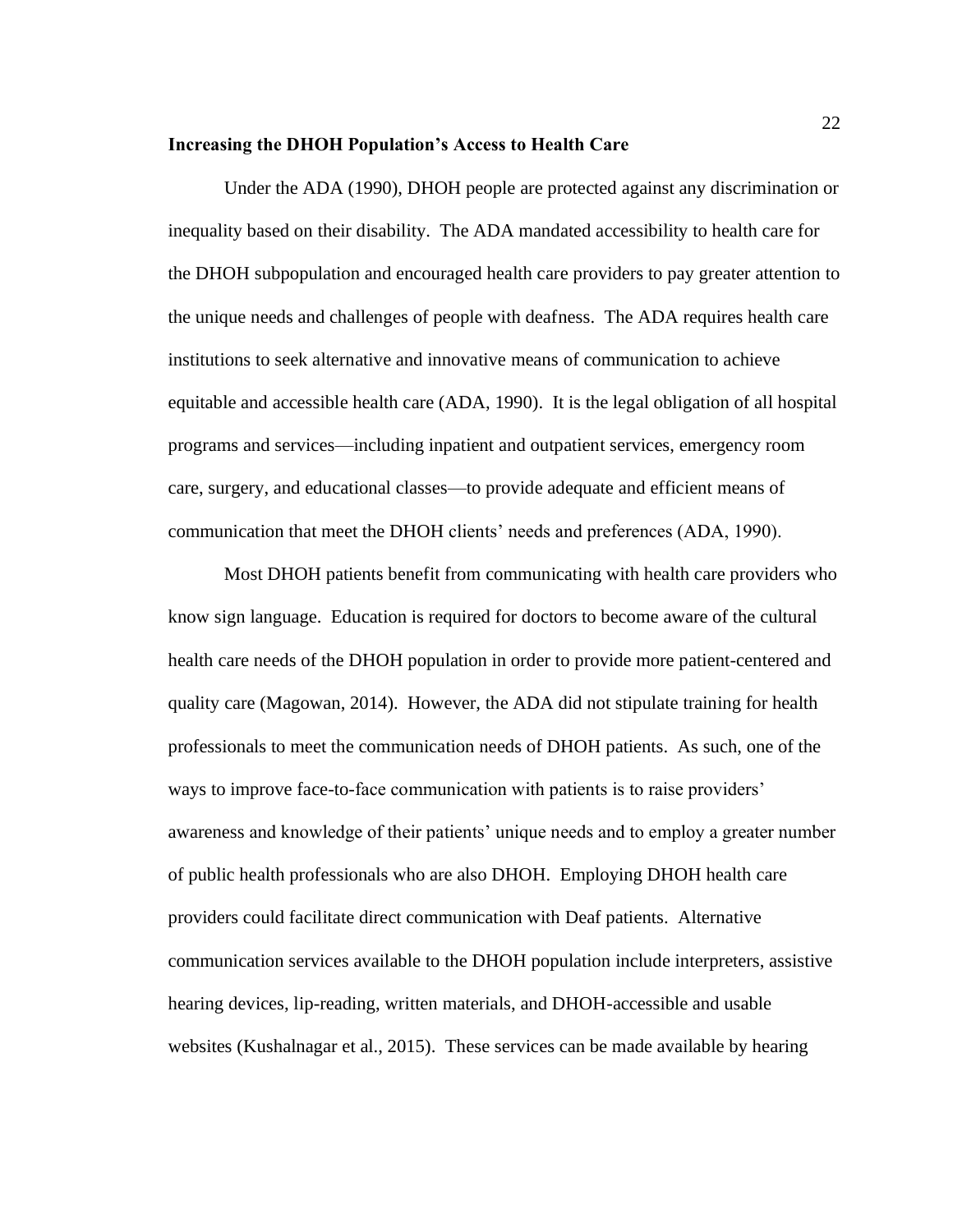health care providers. Written notes may be useful when there is no need to explain medical information, such as when filling out admission forms or during billing (ADA, 1990). Notes may also be used to inquire about or explain the room number or similar issues. However, more complicated communication (such as the discussion of symptoms or treatment options) requires the use of interpreter services regardless of an ASL user's literacy level (McKee & Paasche-Orlow, 2012; McKee, Winters et al., 2015). The ADA (1990) requires all health care institutions to provide an interpreter or other assistive services to ensure accurate transmission and understanding of information. It is preferable to consult with each DHOH patient concerning his/her communication needs to be able to provide quality services. Despite ADA (1990) requirements, there is an issue of compliance with the law in the healthcare arena. Notably, under the ADA (1990), the cost of interpreter services cannot be billed to the patient nor charged to their health insurance plan, as hospital facilities are responsible for rendering payment directly to interpreter agencies. Thus, it makes it difficult for healthcare facilities to enact compliance to ADA (1990) requirements. The development of assistive technologies helps to diversify communication options and devices for DHOH patients, thus increasing direct access to health care professionals as allowed by the ADA (1990).

# **Health Education for the DHOH Population**

The need to preserve health care funds has shifted population health towards health education as an effective way to reduce high U.S. government deficits. The DHOH population costs billions of dollars annually due to inadequate health literacy, which prevents DHOH individuals from receiving timely and quality care (Blackwell et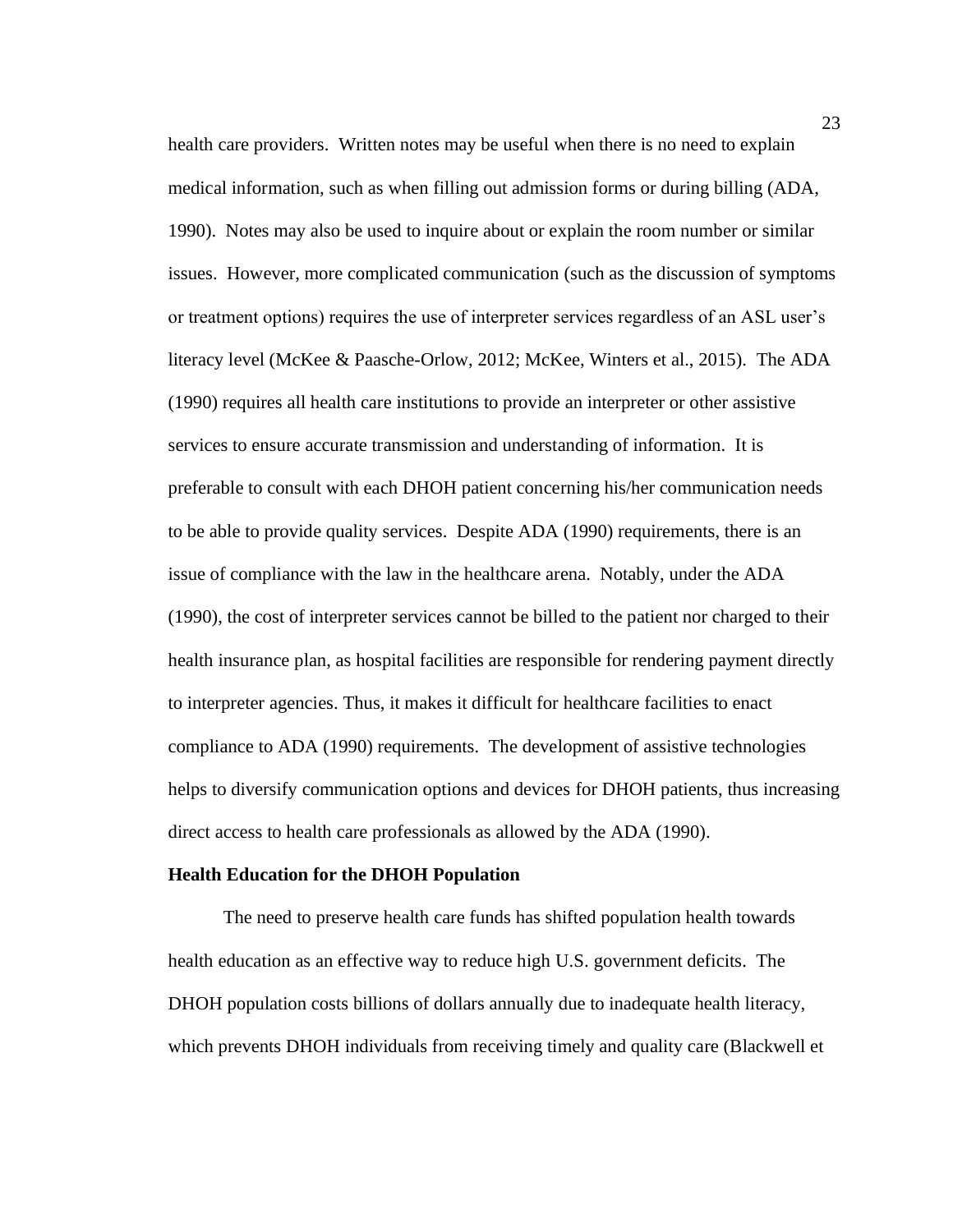al., 2014; CDC, 2015b; CDC, 2015c). Smith and Samar (2016) examined DHOH adolescents' health literacy by surveying 187 high school students with deafness and 94 hearing students to find out whether deafness affects health literacy. The researchers translated questions into sign language to avoid bias or misunderstanding when collecting data, and used various questionnaire forms to quantify the DHOH and hearing adolescents' health literacy differences. Although printed materials with health-related information Although printed materials with health-related information, the authors found that DHOH adolescents had significantly lower scores and functional health literacy compared to their hearing peers on all questionnaires ( $p < .0001$ ) when given the Instrument-Short Form, Short Form of the Test of Functional Health Literacy, and Comprehensive Heart Disease Knowledge Questionnaire assessments.

Smith & Samar's (2016) findings resulted from analyses of covariance (ANCOVA) for the standard health literacy outcome measurements and logistic regressions to report the interactive and critical health literacy measures between the DHOH and the hearing in testing for gap in-group disparities. The study also conducted a within-group assessment using ANCOVAs to report the categories of interactive and critical health literacy pertaining to Deaf-related demographics between-subjects factors to predict all three standard health literacy assessment measures. In addition, ANCOVAS, logistic, and covariates were used to adjust for participants' age, grade, gender, race/ethnicity, and childhood socioeconomic status when reporting their race/ethnicity to provide dichotomous covariate results. DHOH participants who reported wearing hearing aids, having quality communication with parents, and regularly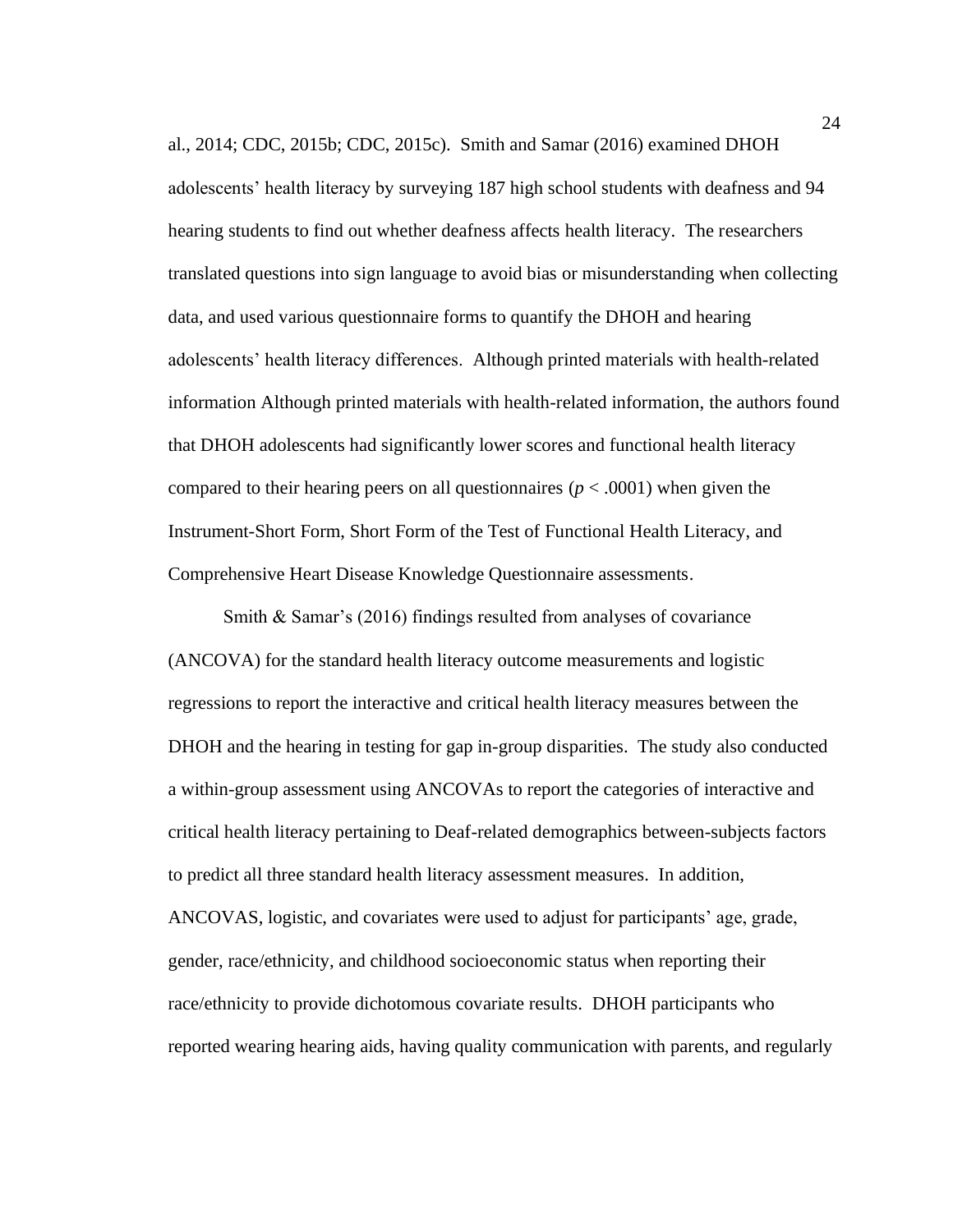attending hearing schools had better health literacy skills (all P's < .025) than other DHOH patients without hearing aids (Smith & Samar, 2016). Half of the DHOH participants who reported English as their preferred language had a higher cardiovascular score  $(p < .03)$ , which demonstrates the importance of access to information in one's preferred language.

Furthermore, Smith, Kushalnagar, and Hauser (2015) noted that DHOH individuals had a lower CVD literacy in an additional study on Deaf adolescents. Smith et al. (2015) conducted a phenomenological study of 20 participants recruited from one Deaf school and one mainstreamed public school that contained Deaf students. The age range of the Deaf sign language-using American participants were from 14 to 17 years old in ninth to 12th grade with various home background and communication background skills in the city of Rochester, New York. Participants were interviewed by Deaf bilingual researchers to ensure the accuracy of collected data. The authors found that the main sources of information for Deaf students to obtain health literacy were family members, health care providers, health educators, and printed and informal sources. While the 20 Deaf adolescents had access to sources that would provide good health information, they faced considerable challenges when accessing information. They possessed limited knowledge relating to cholesterol levels, heart attack, and stroke.

McKee, Paasche-Orlow et al. (2015) conducted a cross-sectional study of 405 participants including 166 people with deafness and 239 with standard hearing aged 40 to 70 years. The principal aim was to compare health literacy levels between these two groups using the Newest Vital Sign translated (ASL-NVS; adapted in an ASL version),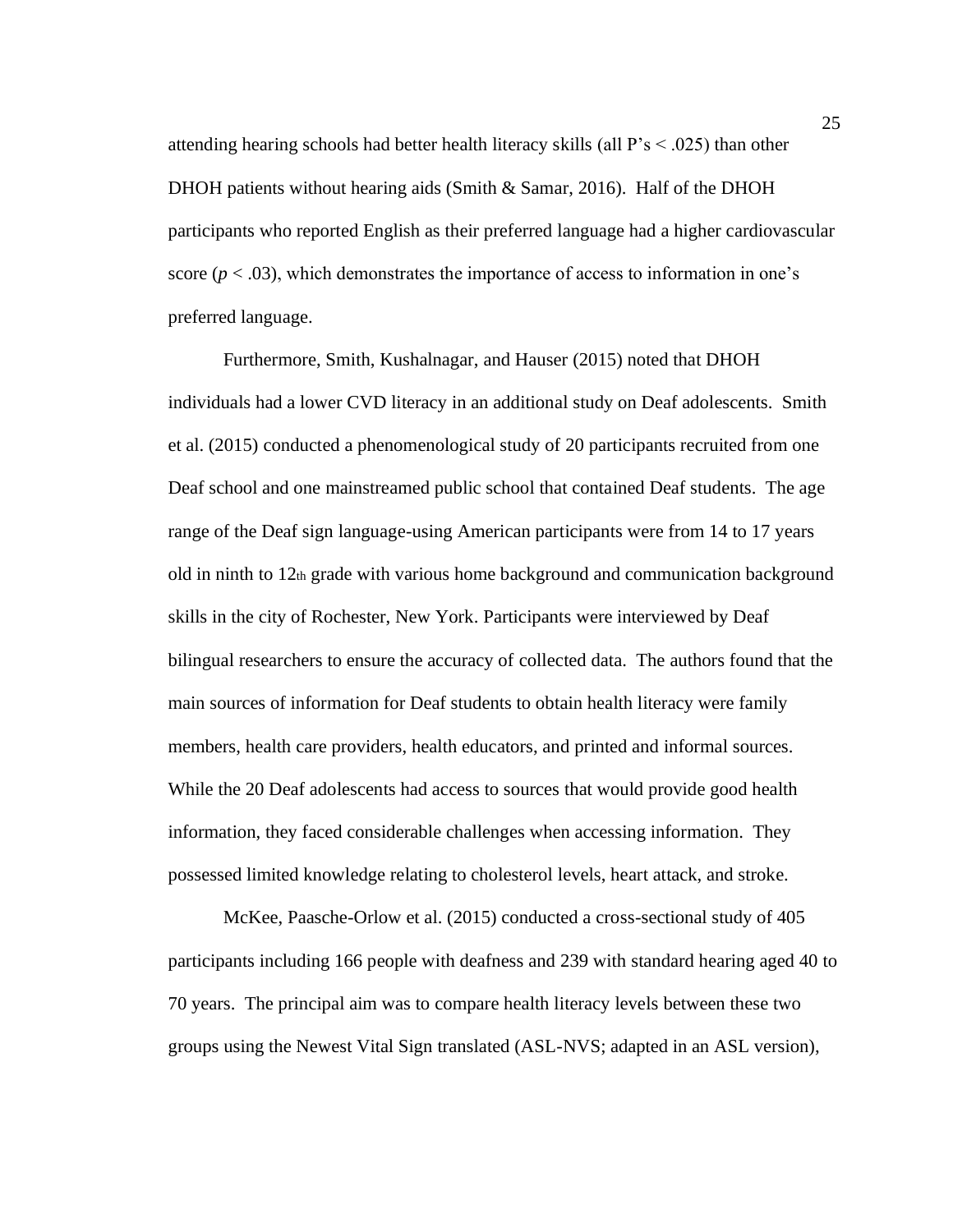and strength of the association between ASL-NVS and participants' educational attainment. Several statistical tests were run including bivariate association using chisquare, Spearman correlation for data that were continuous, and ordinal logistic regression to assess health literacy levels. The results revealed that 48% of DHOH participants had inadequate health literacy, and were seven times (adjusted odds ratio [aOR] 6.88; 95% [CI] 4.20–11.24,  $p<0.001$ ] more likely to have limited health literacy compared to their hearing counterparts (McKee, Paasche-Orlow et al., 2015). An example taken from the ASL-NVS showed that most of the Deaf participants were socioeconomically poor ( $p = 0.036$ ) non-Hispanic Caucasians ( $p < 0.01$ ) who scored low on their ASL-NVS ( $p < 0.01$ ). After controlling for age, gender, race, education, and income, the participants who were Deaf remained less literate in cardiovascular health than their hearing counterparts. Moreover, the negative correlation in cardiovascular health knowledge and the score for health literacy for the Deaf were higher than those who could hear  $(r = 0.21$  for Deaf and 0.06 for hearing;  $p < 0.01$ ). Overall, the study found that lower health literacy is more likely for uneducated Deaf people in the lowincome population and among those who have insufficient English reading comprehension. Similar to Smith and Samar (2016), given the high prevalence of DHOH people with inadequate health knowledge and skills, researchers must develop effective educational strategies to raise health literacy in this vulnerable population group.

Kushalnagar et al. (2015) further found that DHOH individuals with poorer health literacy had difficulties in obtaining health-related information. The authors evaluated several health websites designed specifically for Deaf ASL users and concluded that the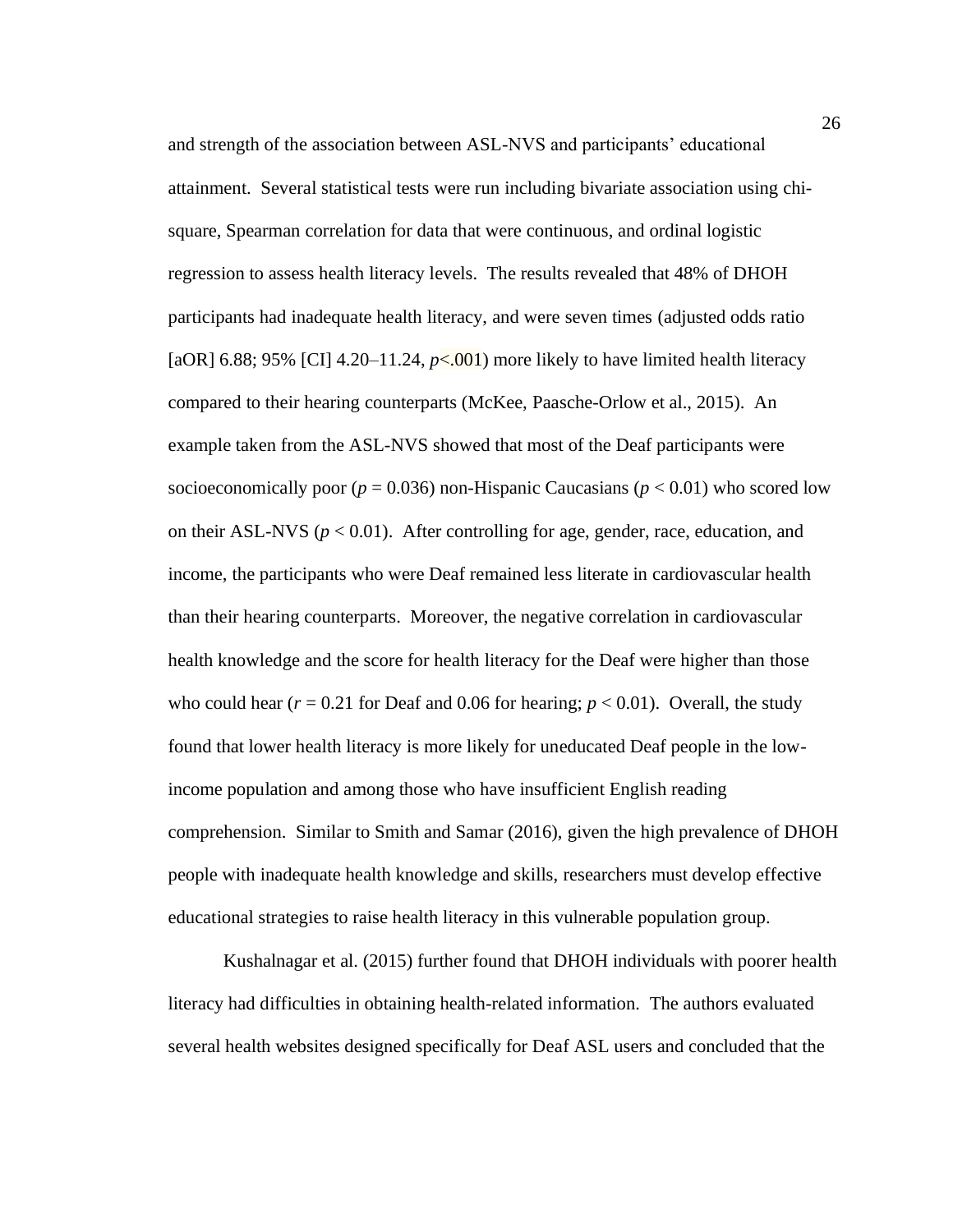simple navigation was not enough to help ASL users to take advantage of all health information available on the sites (Kushalnagar et al., 2015). Kushalnagar et al. (2015) divided the group into two: those who used ASL as their preferred mode of communication ( $n = 19$ ) and those ASL communicators who preferred English ( $n = 13$ ). The study used chi-square, bivariate correlation, and *t*-tests to provide descriptive analyses of their participants' perceptions of website videos by examining the relationships between the various domains (i.e., navigation in finding tasks, usability of the website, and simplicity of understanding video in ASL). The study also looked at the mean differences between the health literacy of participants utilizing an unpaired t-test and brief open-ended interviews. The result revealed that the ASL population scored generally lower in health literacy compared to participants who reported a preference for English. Lower health literacy occurred among the primary ASL users, which the authors suggested was due to longstanding restrictions to health communication access and ASL health materials over participants' lifetimes. The Health Information National Trends Survey (HINTS) is a national survey that provides data about how Americans use available health information. According to Kushalnagar, Harris, Paludneviciene, and Hoglind (2017), this tool has not been available to Deaf Americans who communicate in American Sign Language until recently. After the adaptation of this tool to ASL, over 1,350 Deaf ASL users have taken this survey to better understand their comprehension of health messages through traditional means. According to the researchers, in order for health information to be of benefit to the DHOH, it was recommended that such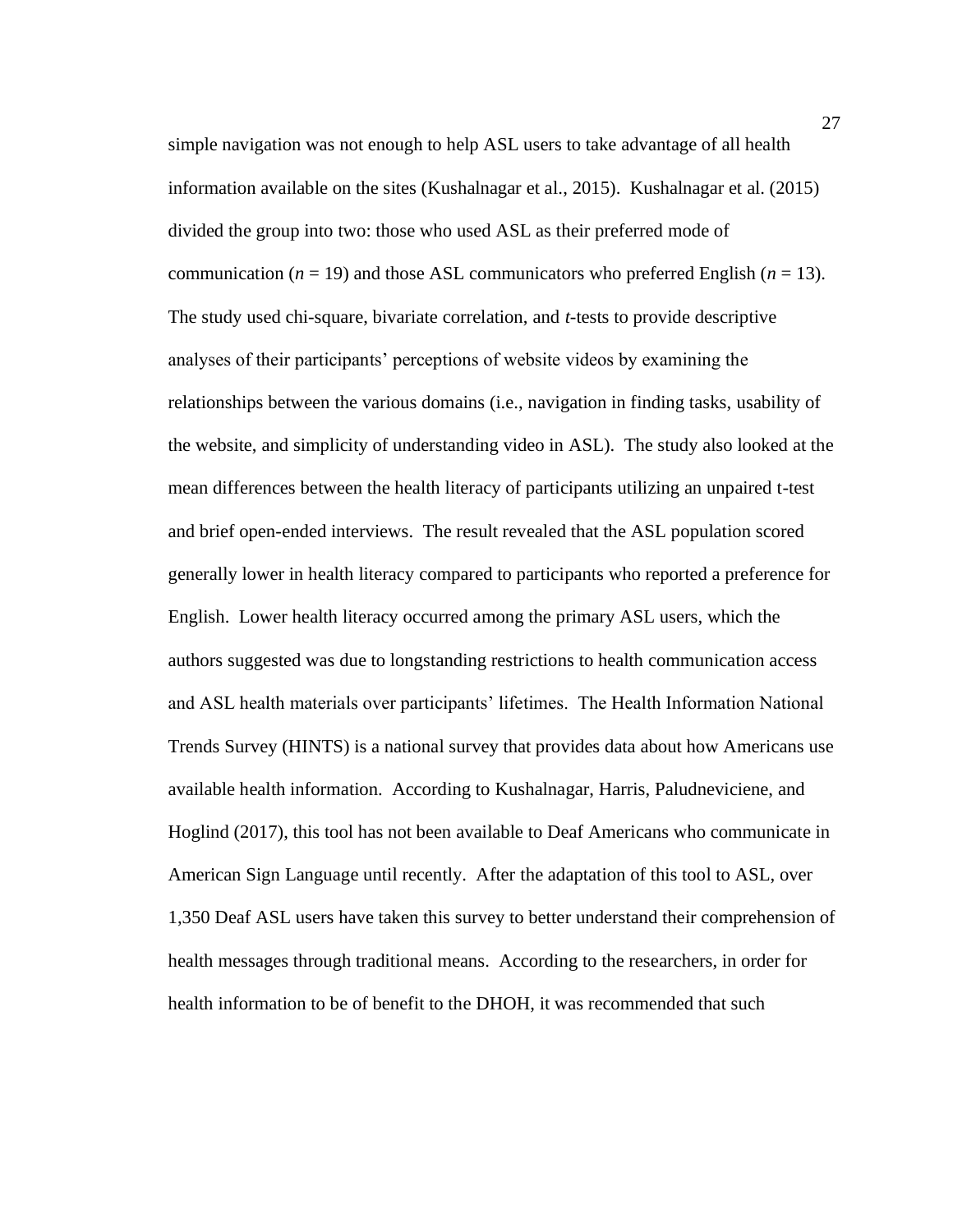information be provided either in ASL videos or through the use of video remote interpreting services in health settings (Kushalnagar et al., 2017).

#### **Conclusion of the Literature Review**

To summarize, an abundant body of empirical literature exists concerning the DHOH subpopulation's health needs, communication barriers, and access to health care services. However, there are gaps in the literature concerning how communication barriers interfere with DHOH patients specifically, and affects access to quality health care services. The main idea that can be observed in the majority of these studies is that people with deafness face unique communication barriers that prevent them from accessing quality health care (McKee, Paasche-Orlow et al., 2015). Additionally, DHOH people are more prone to developing diseases such as diabetes and other CVD risk factors, mainly due to poor health literacy and limited sources of health-related information. Although, the ADA (1990) has helped achieve greater equality for the DHOH community by urging health care providers to become innovative and adjust their services, much still needs to be done to ensure that these individuals receive appropriate, patient-centered care.

#### **Definitions**

*Access to health care*. Levesque, Harris, and Russell (2012) characterized *access to health care* as a complex phenomenon that escapes a clear and unambiguous definition because the reasons for limited health care access are different among populations. People with different barriers to access are underserved because health care is either unavailable to them, or because their interaction with caregivers deters or diverts their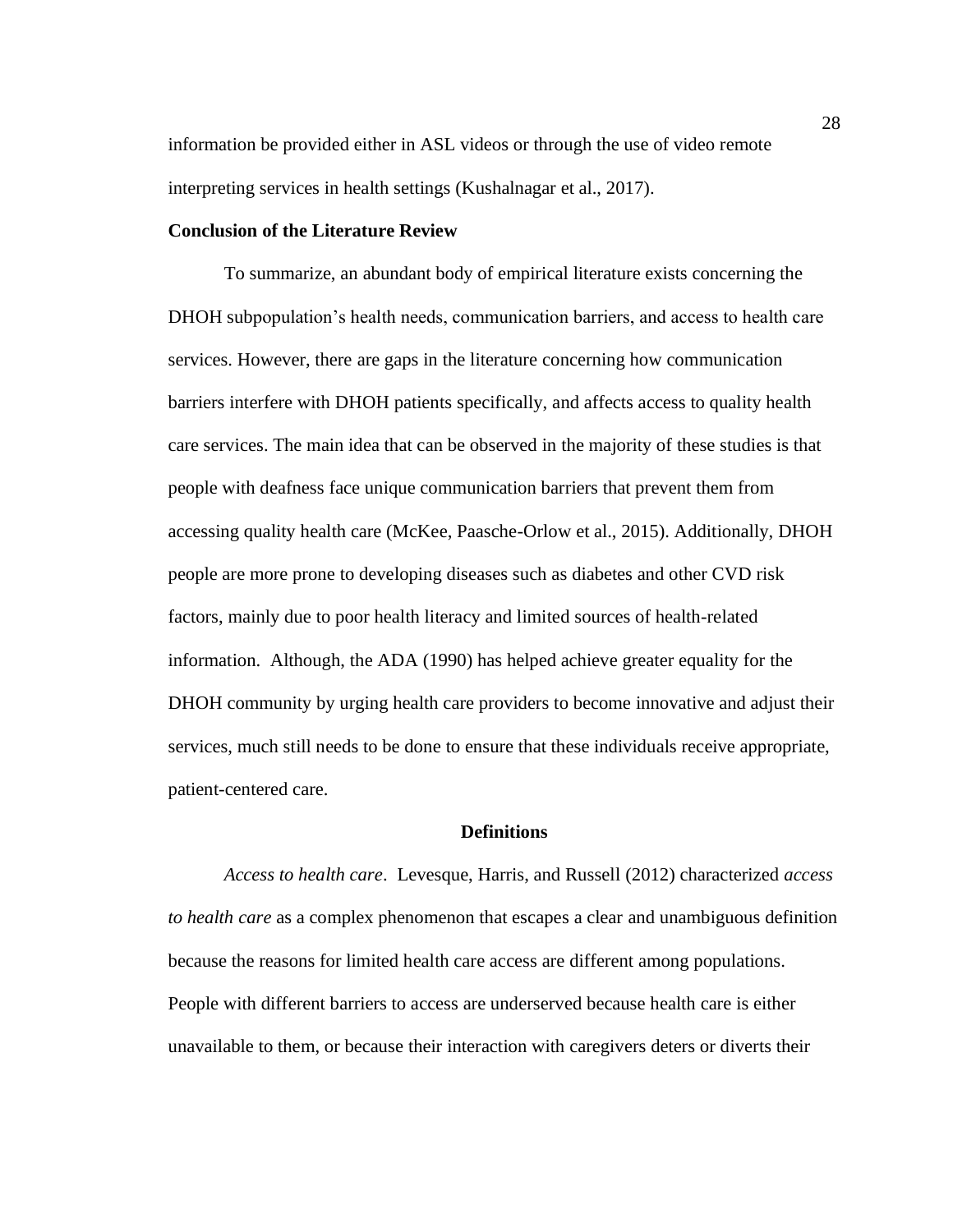help-seeking behaviors (Levesque et al., 2012). In the case of the DHOH subpopulation, communication barriers and the absence of a viable means for proper communication may deter DHOH individuals from seeking health care assistance. According to the Agency for Health Care Research and Quality (2011), some individuals (including DHOH individuals) have an impaired ability to gain access and entry to the health system and the appropriate sites of care to receive the required services. Hence, increasing access to health care for special populations has become an essential component of high-quality, inclusive health care coverage (Institute of Medicine and National Research Council, 2011).

*Cardiovascular disease (CVD).* A complex of heart and blood vessel problems, most of which relate to atherosclerosis (Wilmot et al., 2012). The latter condition develops when plaque builds up on the walls of blood vessels and inhibits the blood flow, causing a heart attack or stroke. Other CVD types are the risk factors that include blood pressure, cholesterol, and diabetes (CDC, 2016). Heron and Anderson (2016) stated that CVD remains the leading cause of death globally, even though mortality has been significantly reduced in developed countries due to availability of effective treatment.

*Deaf and Hard of Hearing (DHOH) subpopulation*. A heterogeneous population comprised of individuals with special needs; while the term *Deaf* is mistakenly used to refer to all people with some types of hearing difficulty, Deaf individuals (with capitol "D") are those with little or no functional hearing who use ASL for communication (Sacks et al., 2013). *Hard of Hearing* term (with capitol "H") is used to denote individuals who may have a certain degree of deafness and communicate in sign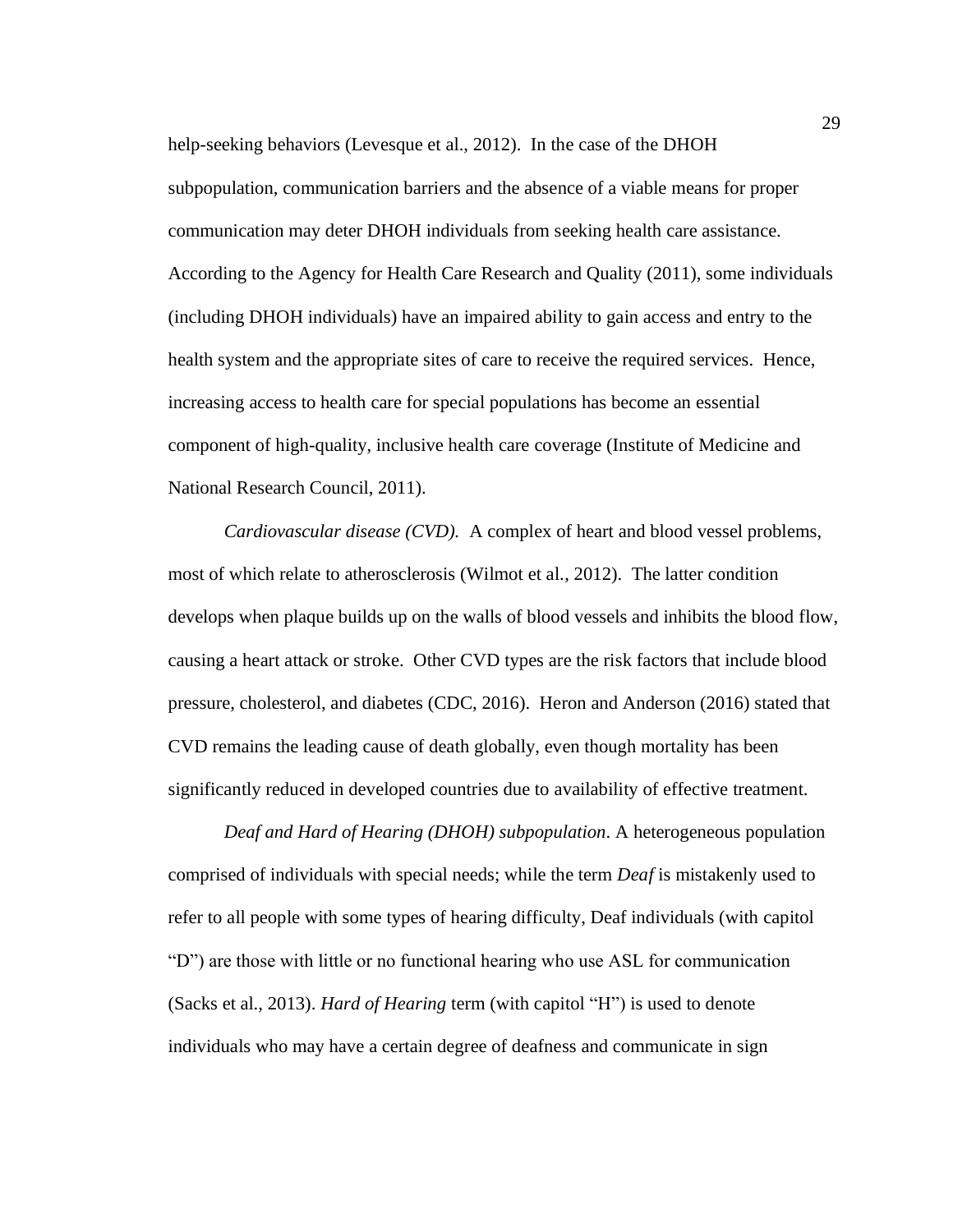language or with little interest in spoken language (DeafTEC, 2016). Some DHOH individuals develop or have speech problems because of a limited ability to hear their own voices clearly (Lederberg, Schick, & Spencer, 2013). Both terms, Deaf and Hard of Hearing are interchangeable used here to refer to the same subpopulation of people that share the cultural experiences and common language (ASL) as per Sacks et al. (2013).

*Hearing loss*. A certain degree of degradation in hearing sensitivity. A person with normal hearing ability is susceptible to sounds ranging within 250-2,000 Hz. *Hearing loss* can be bilateral (with both ears' reduced sensitivity) or unilateral (with only one ear affected); it can also be symmetrical (with both ears affected similarly) or asymmetrical (with different degrees of hearing loss in the two ears), and fluctuating (with different degrees of sensitivity changing over time) or stable (with constant level of hearing sensitivity degradation; Fitzpatrick, Durieux-Smith, Gaboury, Coyle, & Whittingham, 2015). Such individuals typically do not use ASL to communicate with the outside world.

*Hearing aids*. Devices used for amplifying sound. These devices do not discriminate between wanted and unwanted sounds, so it delivers both background noises and the interlocutors' messages to the DHOH individuals (Minnesota Department of Human Services, 2016). The Merriam-Webster Dictionary (2016) defined *hearing aid* as an electronic device that is worn in or behind a hearing-impaired individual ear(s) for the sake of sound amplification. Thus, hearing aid devices are used to assist DHOH individuals to hear in both quiet and noisy situations, to communicate, and to participate more fully in daily social activities. The mechanism of any hearing aid includes a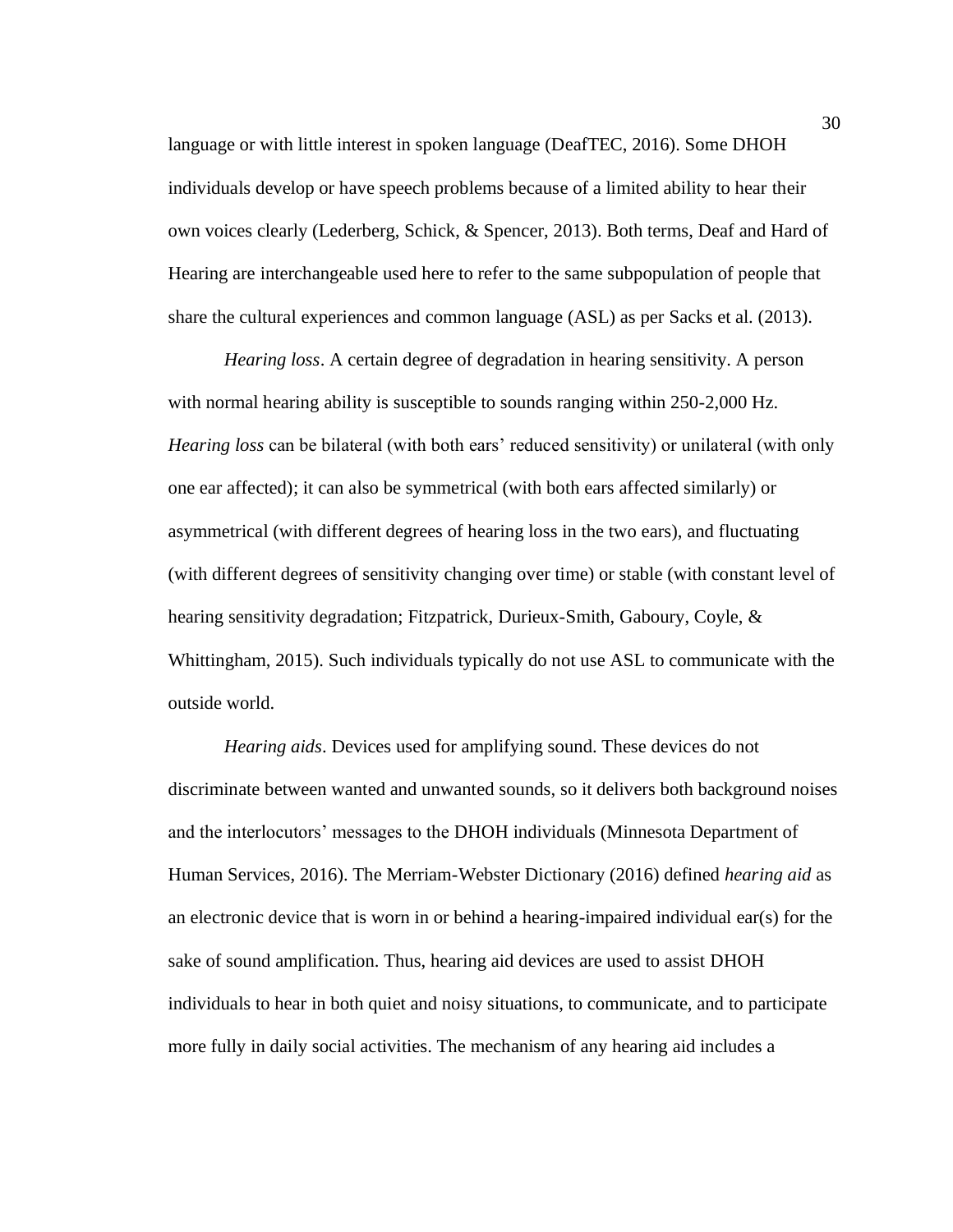microphone, an amplifier, and a speaker. The sound comes through a microphone, converts sound received with sound waves into electrical signals, and sends them to the amplifier for the latter to increase the power of signals and transmit them to the user's ear through a speaker.

*Health behavior (health behavior change)*. The earliest definition to *health behavior* was given by Gochman (1982), characterizing it as a complex of individual beliefs and values, personal features, and emotional states and attitudes manifested in human conduct related to health advancement and maintenance. Examples of individual health behaviors include the use of condoms, seatbelts, and getting vaccinated, while collective health behaviors involve making changes in the built environment to promote physical activity, such as starting a local farmer's market for healthier nutrition. A *health behavior change*, in turn, is defined as improvement of health behaviors and gradual adoption of prohealth beliefs and behaviors as a result of health education or broader social change (i.e., policy, advocacy, and organizational changes; Orji, Vassileva, & Mandryk, 2012).

*Health disparity*. The set of inequalities existing between members of certain population groups in terms of benefitting the same health status as other groups. In line with that definition, health disparity groups are seen as different population categories witnessing different rates of disease incidence, prevalence, morbidity, mortality, and survival rates (Krahn, Walker, & Correa-de-Araujo, 2015). *Health disparities* arise among diverse populations as a result of designated chains of events and when there are pronounced differences in environmental aspects, access to, use, and quality of care in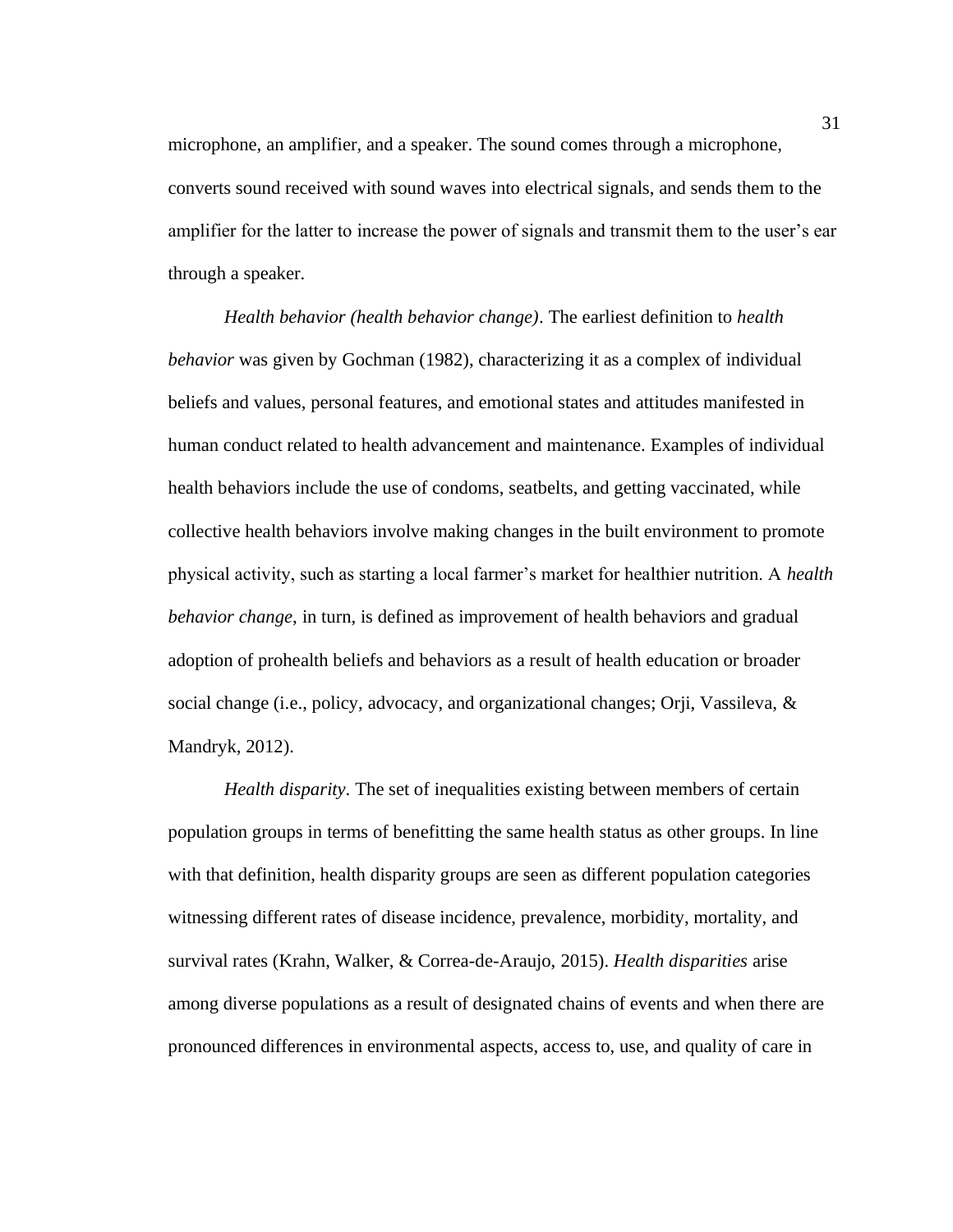terms of gender, race, religion, and other sociodemographic characteristics, individuals' health status, and health outcomes (as seen from the sociological perspective). For instance, in social terms, poverty is a significant contributor to health disparities, while the biopsychological perspective offers a view on biological variations that occur among groups regardless of their race, ethnicity, SES, and access to care. From this viewpoint, health disparities take place at alarming and disproportionately higher rates among certain categories people such as disabled groups, ethnic minorities, due to a complex interaction of genes/biology, environment, and behavior (Krahn et al., 2015).

*Telemedicine and telehealth*. *Telemedicine* refers to the use of modern information technologies, in particular the interactive two-way audio and video communication devices. Computers and telemetry, for example, are used to deliver quality and efficient health care services and to facilitate communication exchange between physicians and users of health care services (Morgan et al., 2014). Telemedicine is defined as the use of advancing telecommunication technology for the exchange of health information and provision of needed health care services across geographic, time, social, and cultural barriers (Weinstein et al., 2014). In this approach, *telehealth* is referred to as a remote type of health care services and education by the means of information and communication technology (ICT); it is understood as the integration of the telecommunications systems into health practices to protect and promote health, health education coverage, public and community health, health systems development, and epidemiology. In contrast, telemedicine is more relevant towards clinical aspects of curing the disease (Weinstein et al., 2014).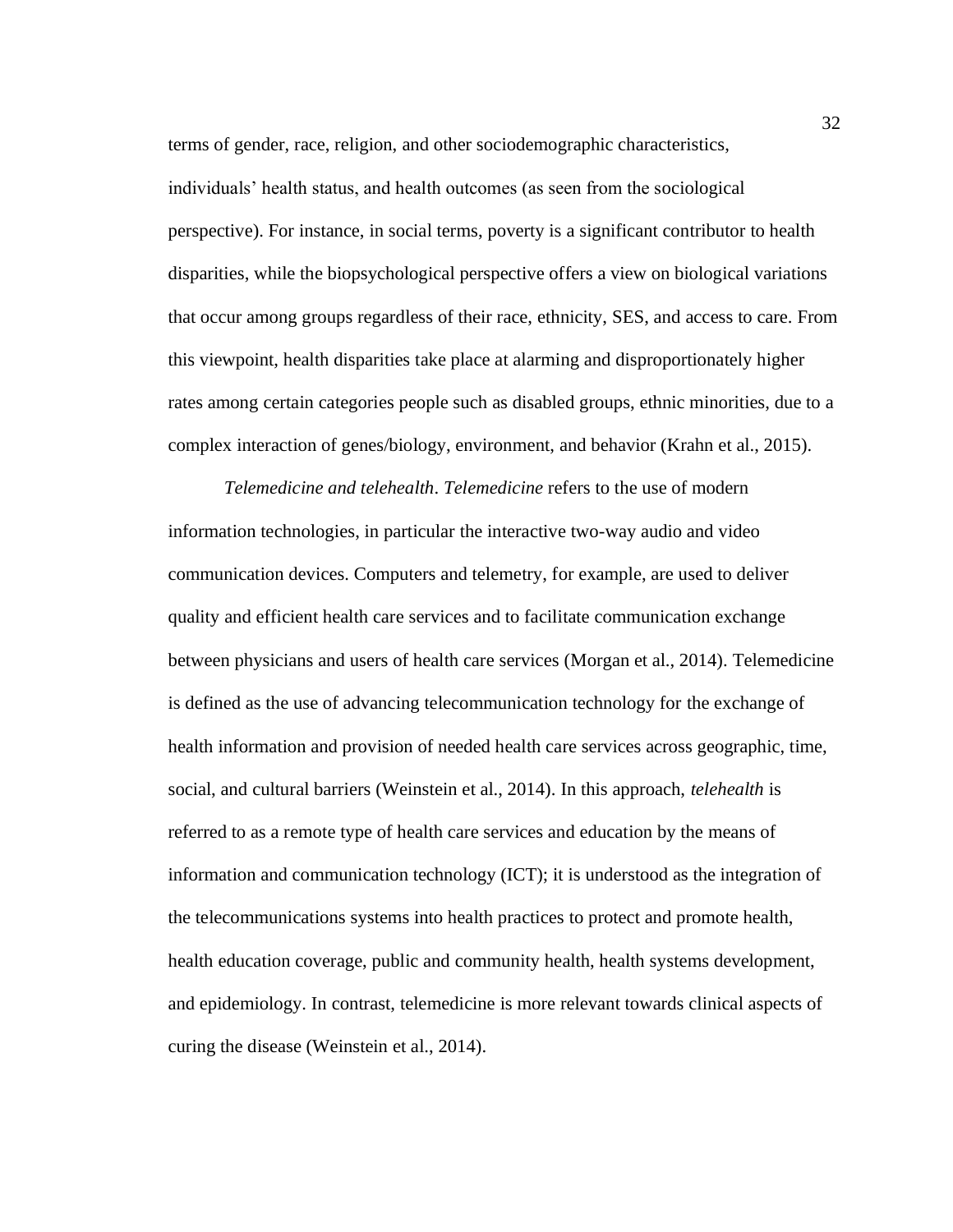#### **Assumptions**

The proposed study is guided by several assumptions that determine its structure and contribute to the formulated method and research approach. The initial assumption on which the inquiry is based is that DHOH Americans have poorer access to health care because of their communication barriers (McKee & Paasche-Orlow, 2012). In particular, it is assumed that this subpopulation has poorer access to health care, poorer health status, and lower quality of care coupled with more adverse health events for those who have limited English language capacity or otherwise need interpreter services. Taking into account that one in five people in the United States has a certain form of disability, and a large number therein have communication disabilities, the problem of providing such individuals with adequate access to health care services presents a challenge in making U.S. health care more inclusive and universal (U.S. Census Bureau, 2016**)**.

Another assumption guiding this study is that DHOH subpopulation have low health literacy because of their lack of access to traditional forms of health education. McKee, Winters et al. (2015) stated ASL users are a linguistic subpopulation with poor health because of the existence of communication barriers along with low health literacy, which causes more frequent use of ED services. This problem is also recognized by the National Association of the Deaf (2016), who identified the problem of the U.S. health system's persistent inability to ensure and provide accessible language services and health education information to the DHOH subpopulation. Accordingly, DHOH individuals are also frequently excluded from health surveillance, outreach programs, and mass media health messages because of their use of ASL and inability to perceive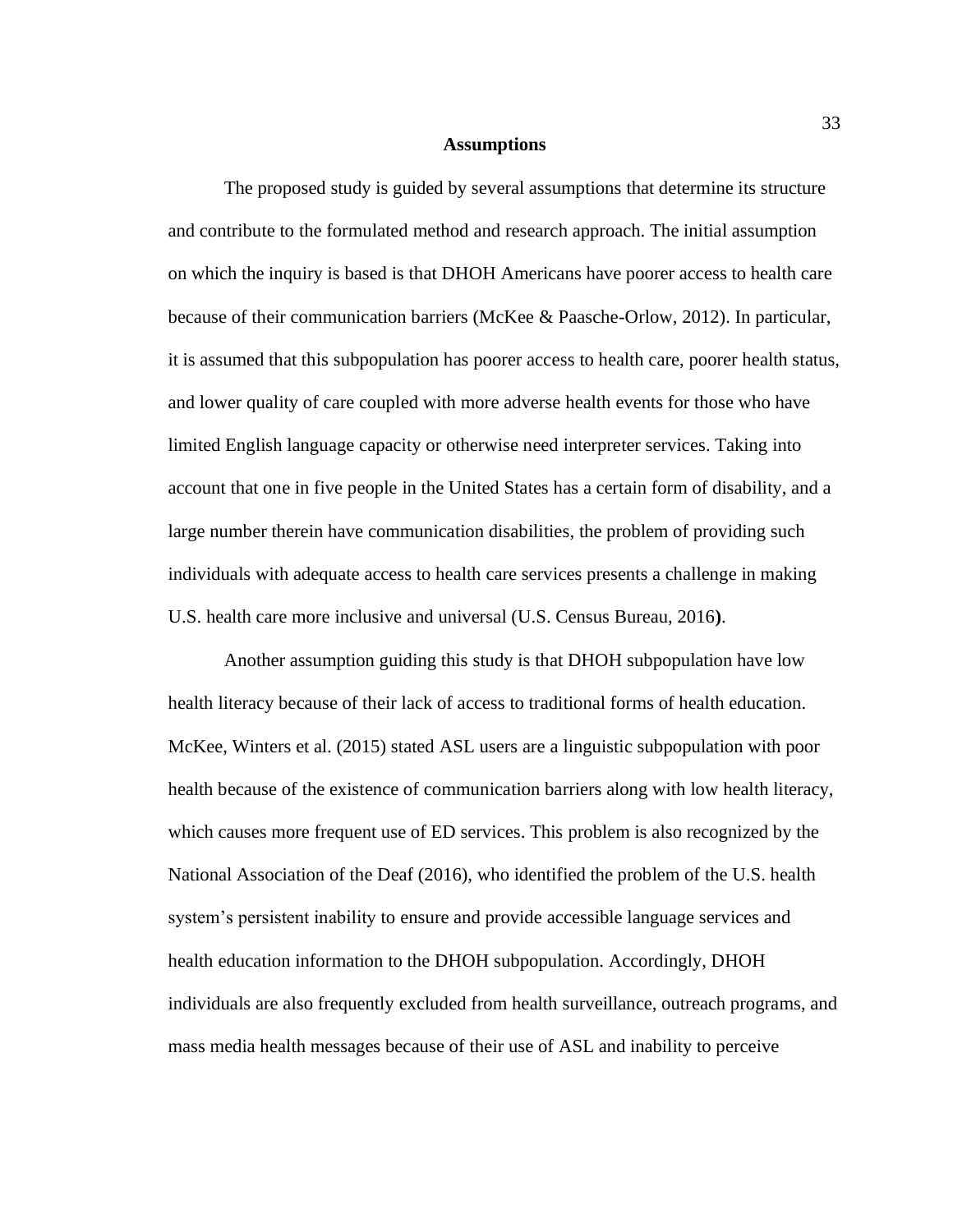information through the majority of mainstream media sources. These trends contribute to DHOH individuals' poorer health knowledge, insufficient follow-up, lower access to preventative services, worse CVD health conditions/outcomes, and higher rates of CVD risk factors (i.e., obesity; Emond et al., 2015b). This may indicate a need for public health services and ASL public health doctors to facilitate and reduce the health disparities.

Thus, communication barriers and poor health literacy lead to DHOH individuals' inability to assess their health status adequately and in a timely manner. Such individuals are unable to detect CVD risks and symptoms on time at their early onset; as a result the disease goes unattended for a certain period, and they have more adverse CVD outcomes, suffer higher medical costs, and overall experience greater CVD prevalence (Lohi et al., 2013). Greater CVD risks among DHOH populations were previously found in various research samples; for instance, Emond et al. (2015a) identified higher levels of obesity, hypertension, and elevated cholesterol levels among DHOH individuals, while the majority of the sample did not know about their health risks. This finding is also supported by Kyle, Sutherland, Allsop, Ridd, and Emond (2013), who stated that selfreported CVD is disproportionately lower among DHOH populations than it is in the general population, suggesting that this category of individuals finds it harder to identify CVD symptoms and risks. The proposed study hypothesizes that DHOH patients have a disproportionately higher rate of prevalence for CVD risk factors than the hearing patients.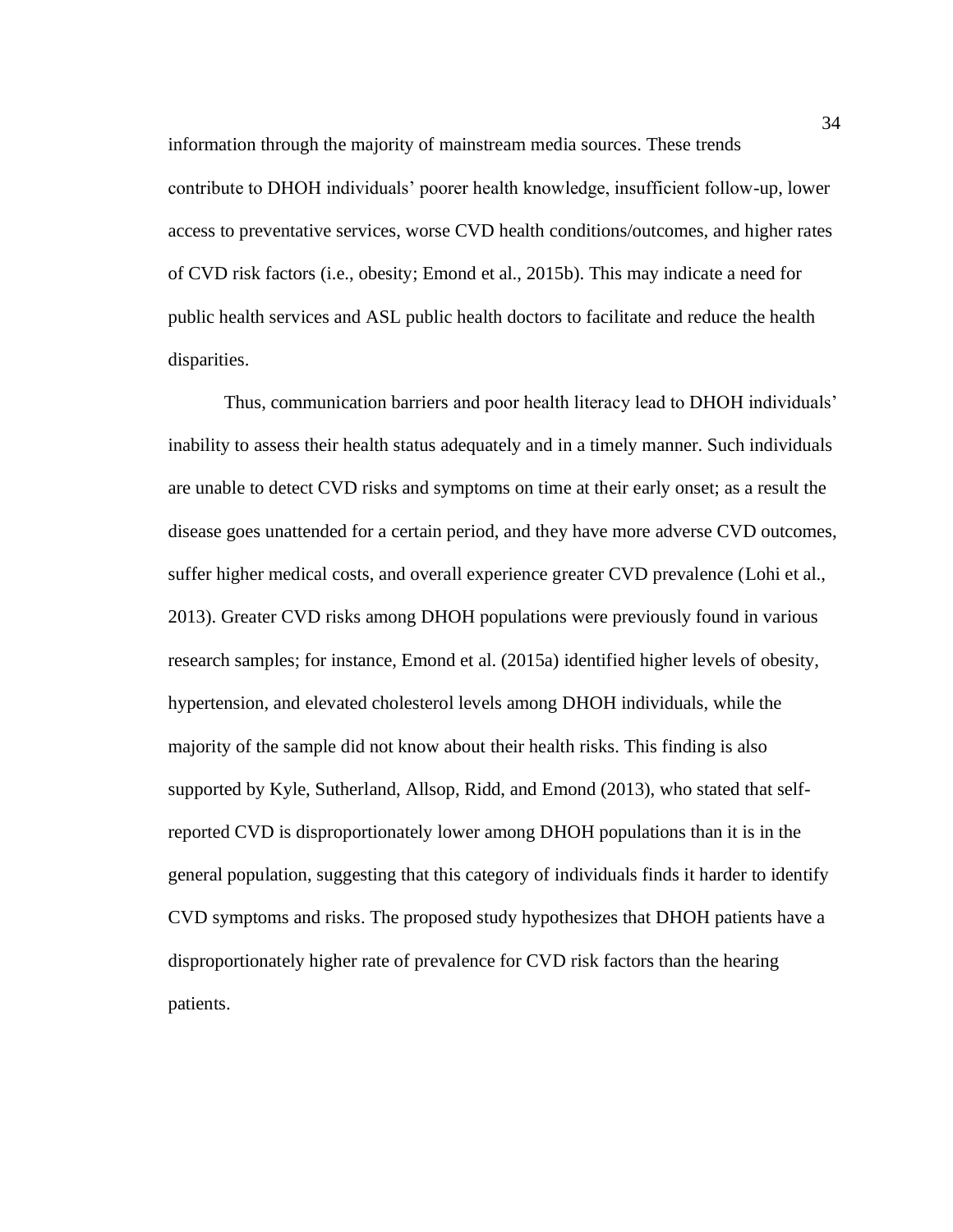#### **Scope and Delimitations**

The scope of this study is limited to comparison of DHOH and non-DHOH results pertaining to if they have been informed by the doctor of the CVD risk factors. The information retrieved is limited to the CVD risk factors as evident in the NHANES 2013– 2014 database (CDC, n.d). The study will not assess the proportion or availability of practitioners who can communicate in ASL, as there is no way from the dataset to determine if hearing doctors know sign language to communicate. However, the data does enable the researcher to obtain vital health information to determine if the DHOH patients have ever been told or spoken to their doctor about their CVD risk factors. The assumption is the differences in the prevalence of these risk factors between the DHOH and non-DHOH participants' responses to the binominal questionnaire—a yes or no response to the question about their having been informed about CVD risk factors—is one way to determine if communication barriers exist for DHOH patients. Furthermore, this study will not assess ADA mandate compliance or which ADA mandates have been applied by practitioners due to limitations in the dataset.

#### **Significance, Summary, and Conclusions**

The issue of a need for increased access to health care by Deaf people is internationally pressing. Boff (2015) underscored that health disparities still exist between Deaf and non-Deaf people; while DHOH individuals use conventional health services, these services do not meet the needs of the DHOH community. Deaf individuals experience increased hypertension and diabetes, and generally have lower life expectancy than does the general population (Emond et al., 2015b). For DHOH individuals to have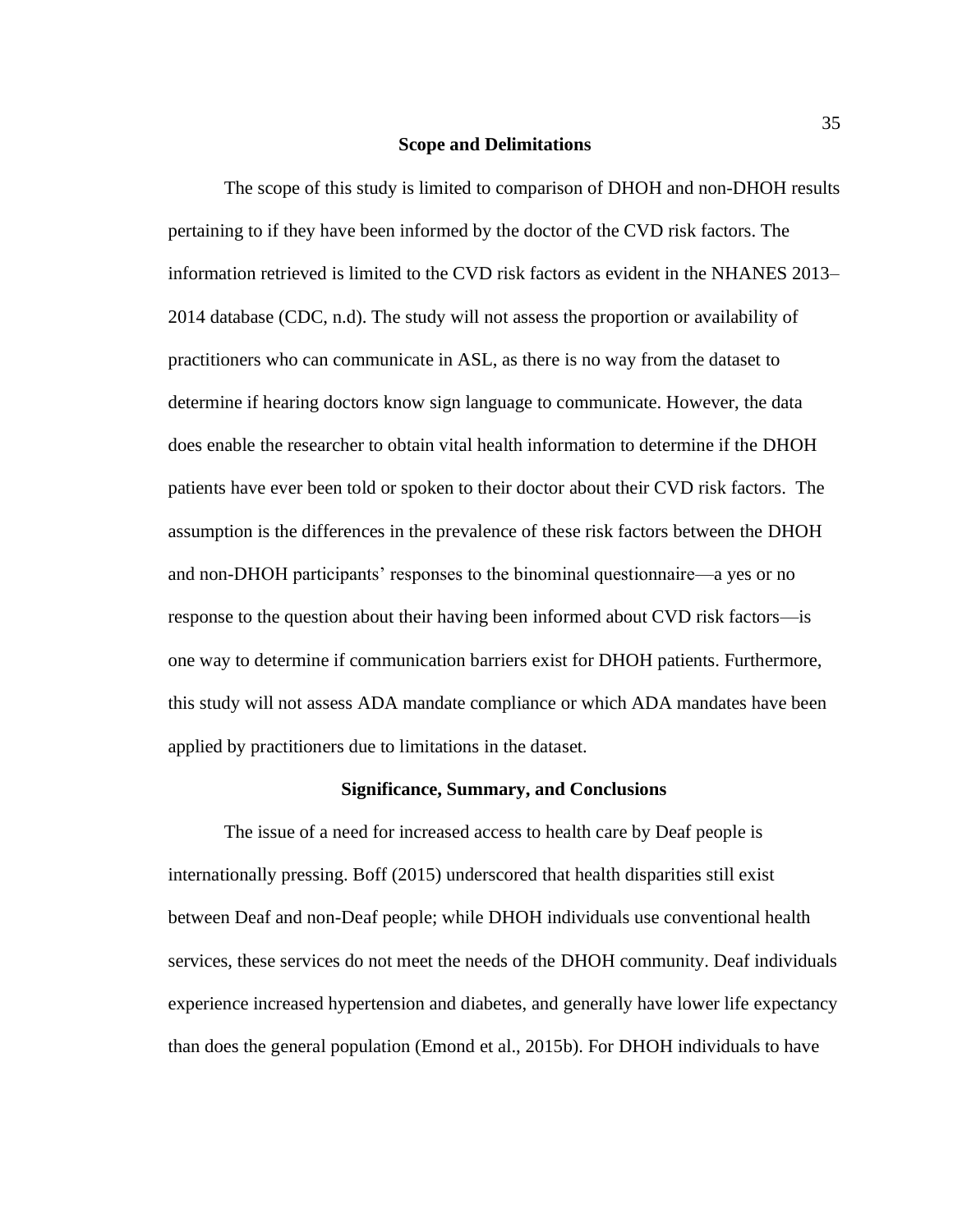better access to health care, they must be able to communicate with health care staff easily; such communication impacts all aspects of healthcare delivery, including referral to a health care specialist, booking an appointment, discussing treatment options, and understanding the diagnosis and prognoses under various treatment options.

Research conducted among Deaf populations has identified the need for communication support (McKee, Winters et al., 2015), which, if provided, may lead to improved and coordinated access to health care services for the DHOH. The introduction of DHOH public health professionals in the health care arena may also facilitate improved health care access, and help relieve the burden of nonsigning health care professionals, who lack communication skills and cultural and linguistic sensitivity to communicate with DHOH patients. While more research is needed, finding ways for effective communication may positively contribute to a more efficient health care services, and reduce some of the DHOH patients' burden.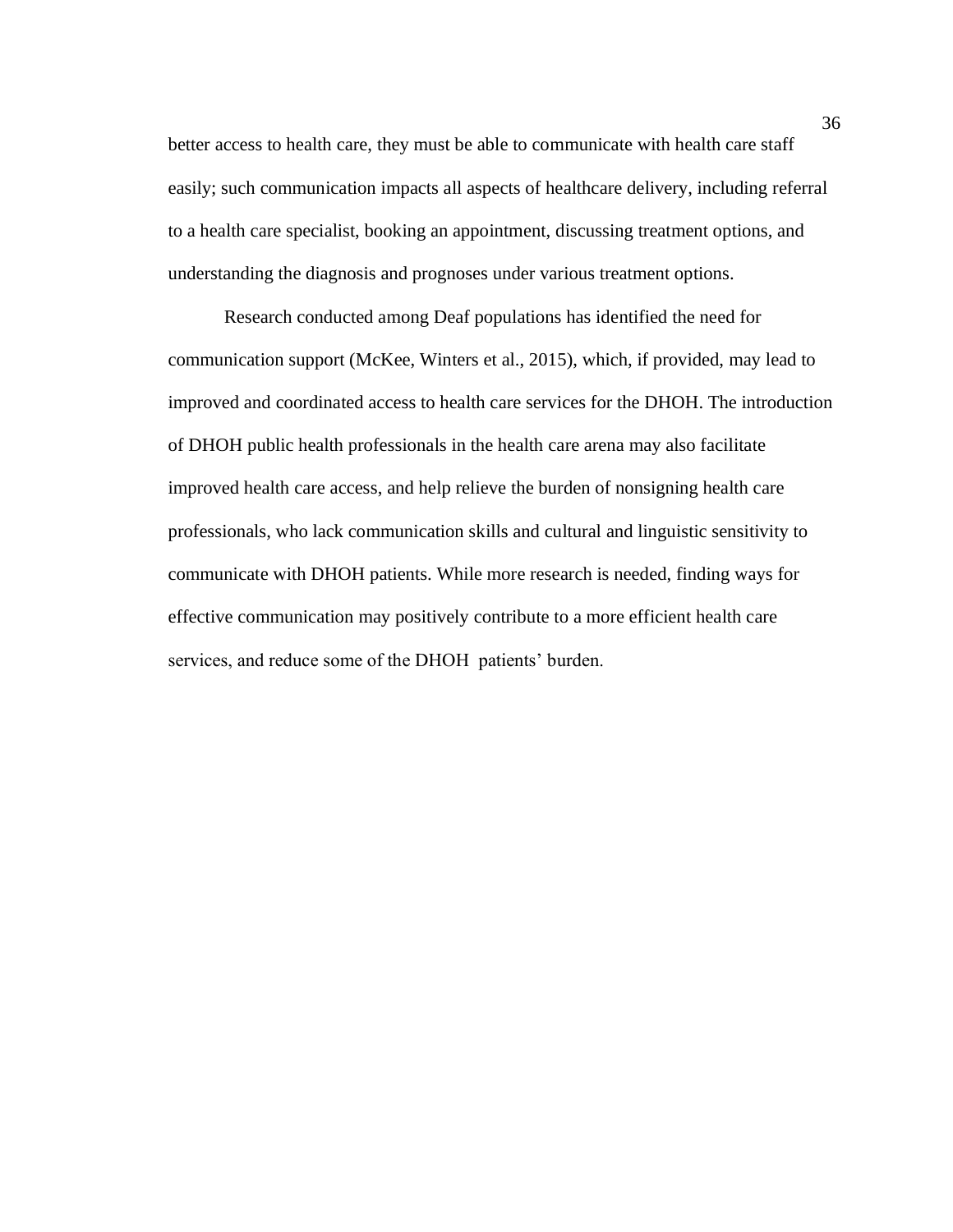#### Section 2: Research Design and Data Collection

In Section 1, I established the issue of healthcare access for the DHOH subpopulation as characterized by two major problems: (a) communication barriers between healthcare professionals and DHOH patients, and (b) poor health literacy. Therefore, this study aims to address these problems by pursuing the overarching research question: What are the differences in self-reports of having been told they have CVD risk factors (i.e., diabetes, blood pressure, and cholesterol) between the DHOH and the non-DHOH patients? The specific research question and related hypotheses for this study are presented as:

Research Question: Is there a difference in self-reports of having been told of having diabetes, high blood pressure, or high cholesterol between the DHOH and the non-DHOH populations? The hypothesis was as follows:

*H*<sub>0</sub>: There is no difference in self-reports of having been told of having diabetes, high blood pressure, or high cholesterol between the DHOH and the non-DHOH populations.

*H*a: There is a difference in self-reports of having been told of having diabetes, high blood pressure, or high cholesterol between the DHOH and the non-DHOH populations.

All data were retrieved from the 2013–2014 NHANES database cycle year questionnaires about whether the participants have been told by a healthcare professional of having diabetes, high blood pressure, or high cholesterol, or risk factors for these conditions (CDC, n.d.). The delivery of communication to assess the participants having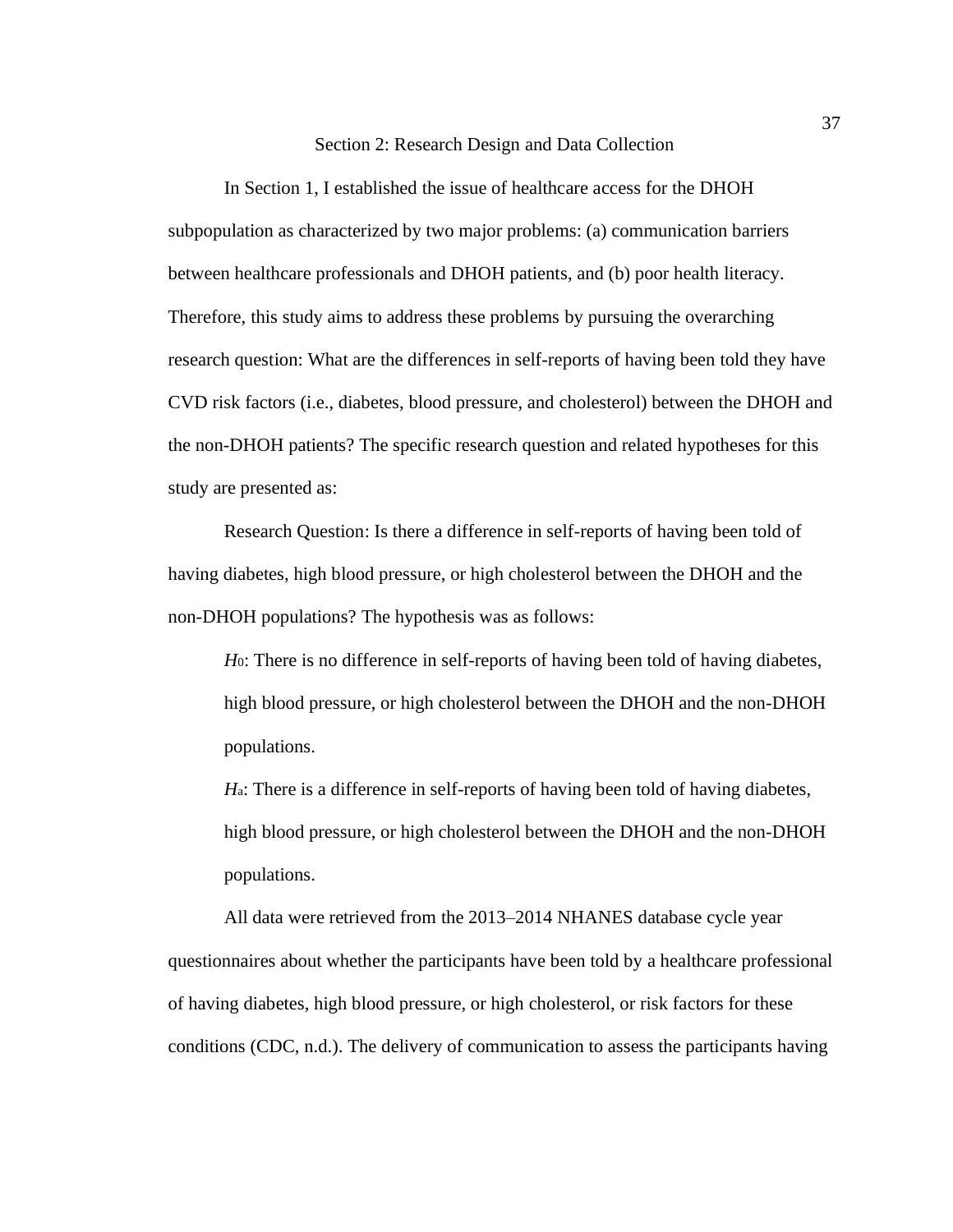been told of diabetes, high blood pressure, and high cholesterol on both the DHOH and non-DHOH were analyzed. In this study, to assure comparability, I purposively selected the participants; the study focused on survey respondents who disclosed disability status of hearing difficulties. Non-DHOH participants were matched with the DHOH subjects by age, gender, and race/ethnicity, and all non-DHOH participants were asked the same questions regarding if they were informed of having the various CVD risk factors. This range in age, gender, race, and annual income provided for a broad demographic understanding of the selected population.

In the following section, I present the rationale for selecting a quantitative research design, the study variables, and a discussion of how the study may inform the broader discipline of healthcare for DHOH individuals. Then I present the population and sample, the sampling procedures and strategies, instrumentation and operationalization of the study variables, and the data analysis plan. In the remaining subsections, I examine potential threats to validity stemming from the study's methodology and the study's ethical procedures.

#### **Research Design and Rationale**

Tekin and Kotaman (2013) stated that quantitative research is essentially about quantifying the relationships between variables; therefore, quantitative studies over time (e.g., public health surveillance) are necessary to enable comparative assessments of both services delivered and outcomes of interest for any intervention assessments. Therefore, assessing the difference in diabetes, high blood pressure, and high cholesterol between the DHOH subpopulation and the non-DHOH group was carried out through a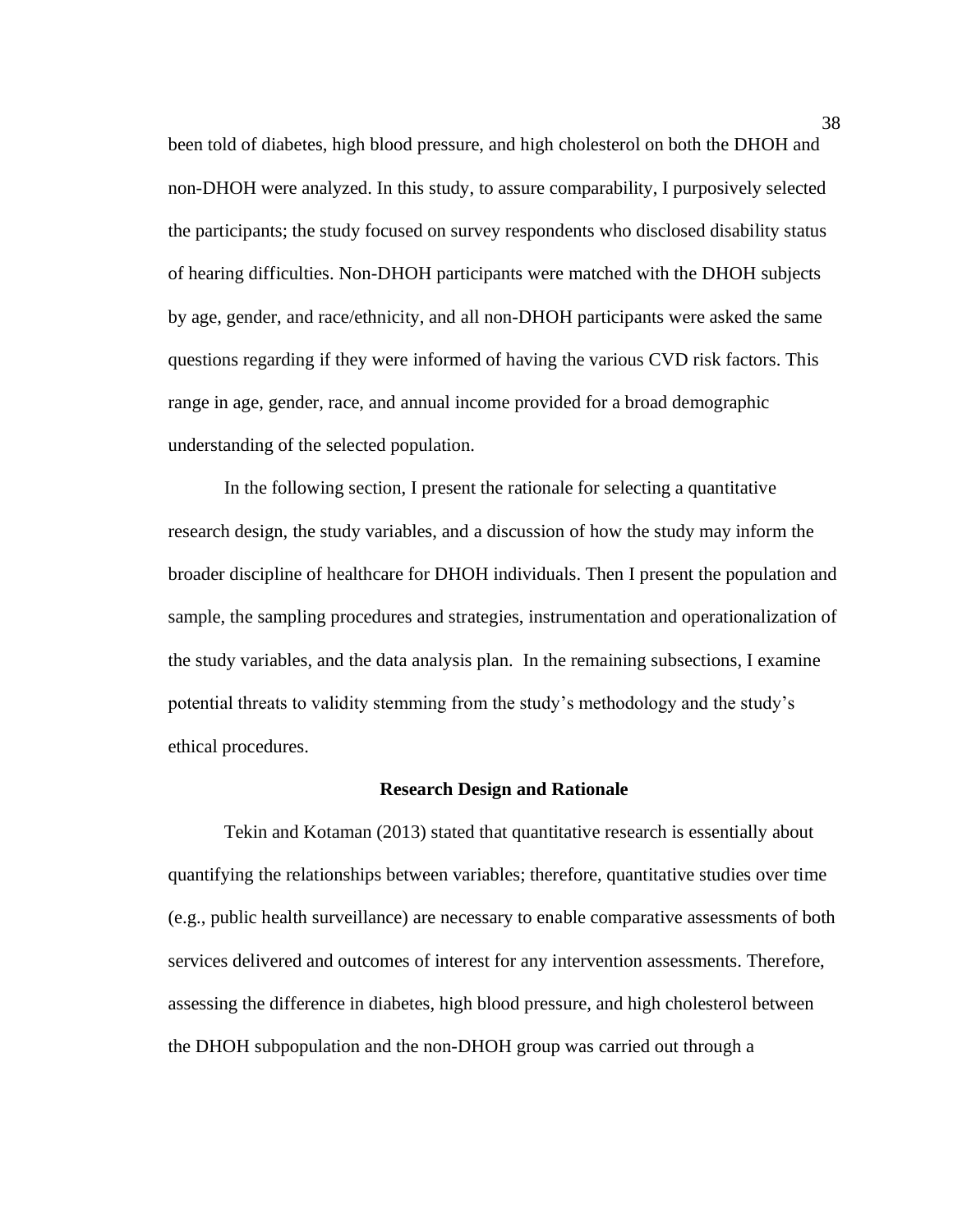quantitative research design. The study design tested the various CVD risk factor outcomes by validating if there are any significant differences in health communication between the DHOH and non-DHOH populations. Moreover, the quantitative methodology provided statistical evidence to determine whether a CVD risk factor health disparity exists between the DHOH and the non-DHOH groups.

The present study examined the relationship between deafness and the information obtained through communication delivery of the risk factors of CVD such as diabetes, high blood pressure, and high cholesterol compared to non-DHOH participants. The quantitative research design revealed differences between groups, using chi-square statistical analysis. Utilizing the data collected from the NHANES, analyzed the dependent variables relating to communication about the three CVD risk factors. In the questionnaire, these variables were presented as: (a) whether a person was told by a doctor they have diabetes; (b) whether a person was told they have risk factors for diabetes; (c) whether a person was told they have high blood pressure; (d) whether a person was told they had high blood pressure two or more times; and (e) whether the doctor told the person they have high cholesterol level. A well-funded and lengthy research process by the NHANES resulted in the collection of healthcare data that serves as a strong representative sample of the U.S. population. The secondary data taken from the 2013–2014 NHANES dataset survey contains an annual national sample size of 5,000 individuals, of whom approximately 400 have deafness (CDC, 2015a; n.d). This study, hypothesized there was a difference in being told of having CVD risk factors between the DHOH and the non-DHOH because of communication barriers between DHOH patients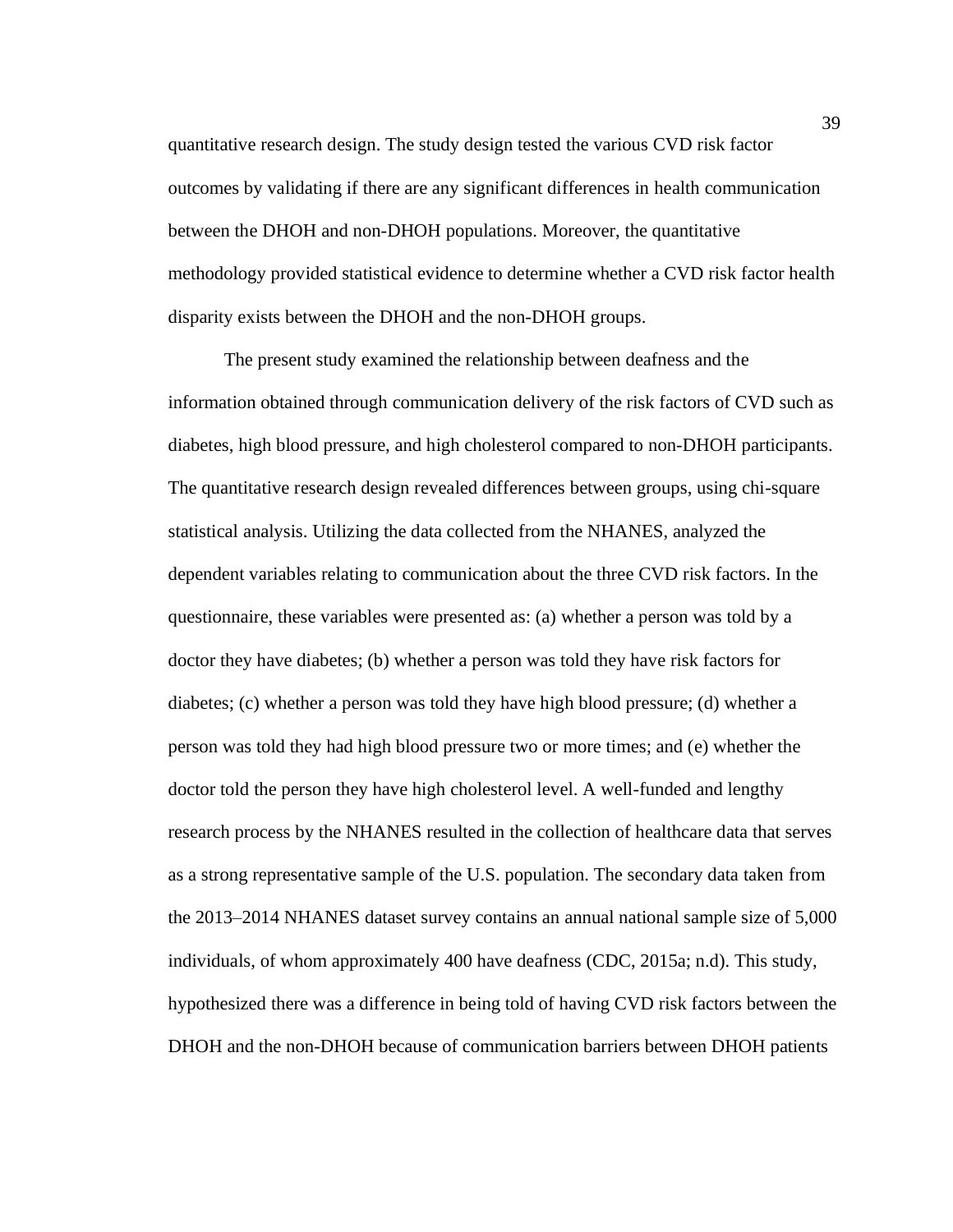and their physicians. In Table 1, I describe the variables for the CVD risk factor assessment; all questionnaires are categorical in presenting the research question and hypotheses.

## **Methodology**

## **Population**

The DHOH subpopulation of the NHANES survey conducted in the United States constitutes the target population of the proposed study (CDC, 2016). In assessing the outcome differences of being told of having the CVD risk factors between the DHOH and the non-DHOH populations, I assumed differences are related to the lack of adequate healthcare communication. Therefore, CVD risk factors questionnaire was taken from the annual national sample, which contained a sample size of 800 participants with and without hearing difficulties as shown in the CDC NHANES 2013–2014 database (CDC, n.d.).

Table 1

## *Description of Variables*

| <b>Risk Factors Communicated</b>           | Dependent           | Independent | Scale          |
|--------------------------------------------|---------------------|-------------|----------------|
|                                            |                     |             |                |
| "Doctor told you have diabetes?"           | <b>Diabetes</b>     | <b>DHOH</b> | Yes            |
|                                            |                     | Non-DHOH    | N <sub>0</sub> |
| "Ever told have health risk for diabetes?" | <b>Diabetes</b>     | <b>DHOH</b> | Yes            |
|                                            |                     | Non-DHOH    | No             |
| "Ever told you had high blood pressure?"   | High blood pressure | <b>DHOH</b> | Yes            |
|                                            |                     | Non-DHOH    | No             |
| "Told had high blood pressure?" 2+ times   | High blood pressure | <b>DHOH</b> | Yes            |
|                                            |                     | Non-DHOH    | N <sub>0</sub> |
| "Told have high cholesterol level?"        | High cholesterol    | <b>DHOH</b> | Yes            |
|                                            |                     | Non-DHOH    | No.            |

*Note.* Types of variables categorical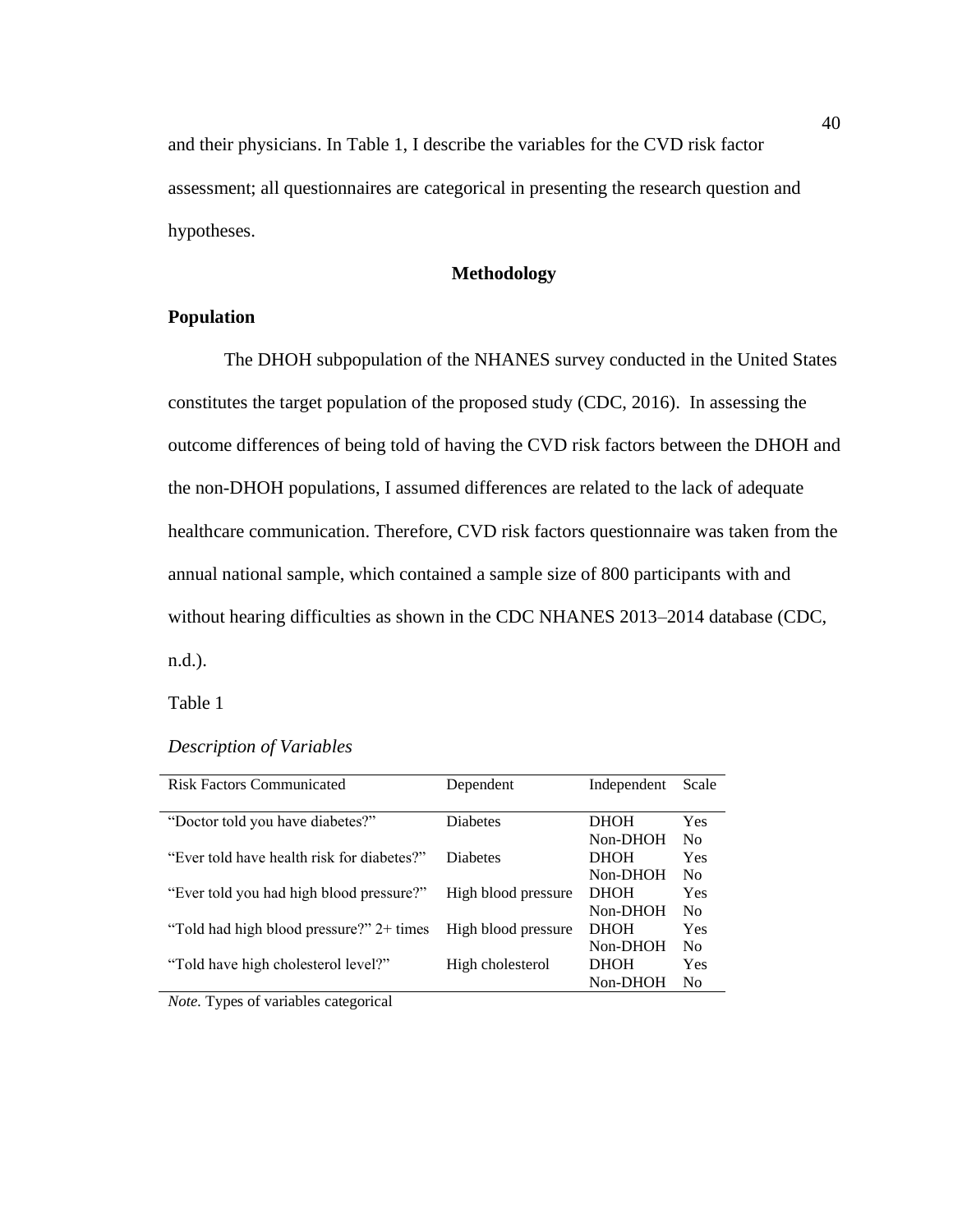#### **The NHANES Sampling and Sampling Procedures**

The sampling strategy for the present study involved isolating data from the 2013- 2014 NHANES database on DHOH status and communication about being told by a doctor that they have a risk factor for CVD. The national survey comprised a multidimensional health examination of resident, civilian, and non-institutionalized people in the United States, including disability communities. Hence, the NHANES initially excludes all persons in active military duty, active-duty military members residing overseas, those in supervised care or custody in institutional settings, and other U.S. citizens living outside of the 50 states and the District of Columbia (Johnson, Dohrmann, Burt, & Mohadjer, 2014).

Having undergone several modifications since the first cycle in 1974, NHANES today targets residents of the United States of all ages and genders, and oversamples on certain races, ethnicities, and socioeconomic statuses. This purposive sampling assures that the subpopulation of particular interest to the field of public health have sufficient numbers of representation. If simple random sampling were used, the numbers included from the smaller populations of interest may be too few to enable meaningful findings.

This modification and stratification in the national sample ensure that the sample of participants for this study represents diverse backgrounds (CDC, n.d.). Moreover, NHANES data collection involves an initial screener, personal interview questions, and a medical examination to determine a person's health and nutritional status. The household screener serves to identify the eligibility of household members for the NHANES interview and medical examination (Johnson et al., 2014).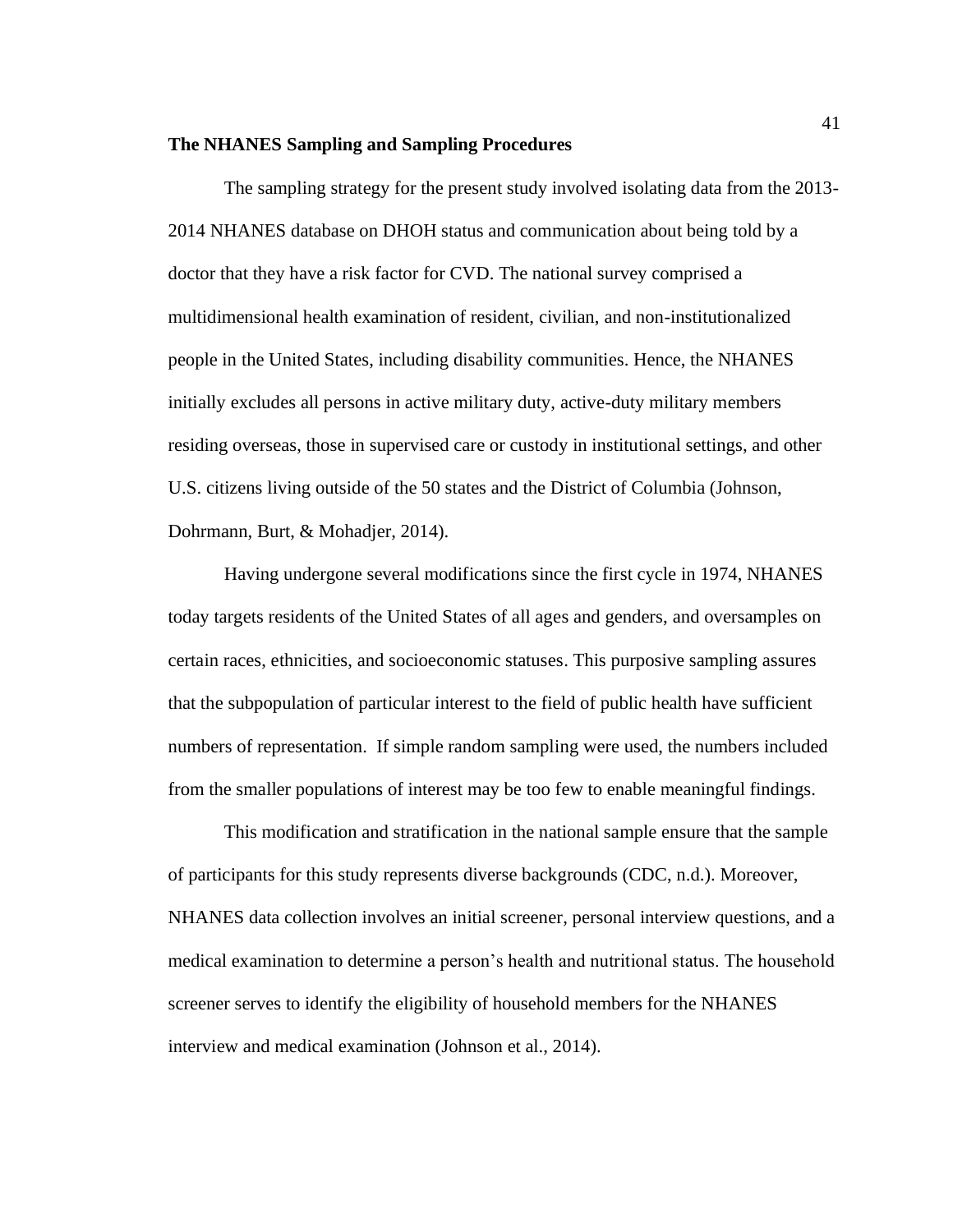### **Study Sample**

In seeking a nation-wide sample, this study relied on the findings of the 2013– 2014 NHANES assessment database concerning the DHOH subpopulation. The study used the NHANES datasets to retrieve data for DHOH and non-DHOH respondents who were asked about whether they belong to the "difficulty hearing" group (CDC, n.d.). Additionally, the basic demographics were reviewed such as sex and race of the DHOH and non-DHOH participants. The study sample of the hearing population (non-DHOH) was selected to match the DHOH subpopulation that of sex, race, health insurance coverage, annual family income, and age. Thus, the study's participants consisted of an equal number of DHOH and non-DHOH survey respondents matched by gender, race, insurance coverage, and age in which both groups were similar. Moreover, the race or ethnicity and the annual family income of study subjects was also similar for both the DHOH and non-DHOH study groups. Based on the G\*power analysis, a total sample size of 208 was needed to detect an effect size of .25 with 95% power; the accessibility of the data in the NHANES database allowed for oversampling. The t-test statistical test means were used for the continuous variables and chi-square statistic applied to the categorical or ordinal variables to facilitate the determination of whether to reject or accept the null hypotheses.

#### **Instrumentation and Operationalization of Constructs**

The instrumental and operational constructs for obtaining the applicable questionnaires for this research were retrieved from one database, 2013-2014 NHANES database set. NHANES is a trustworthy database since federal and national agencies such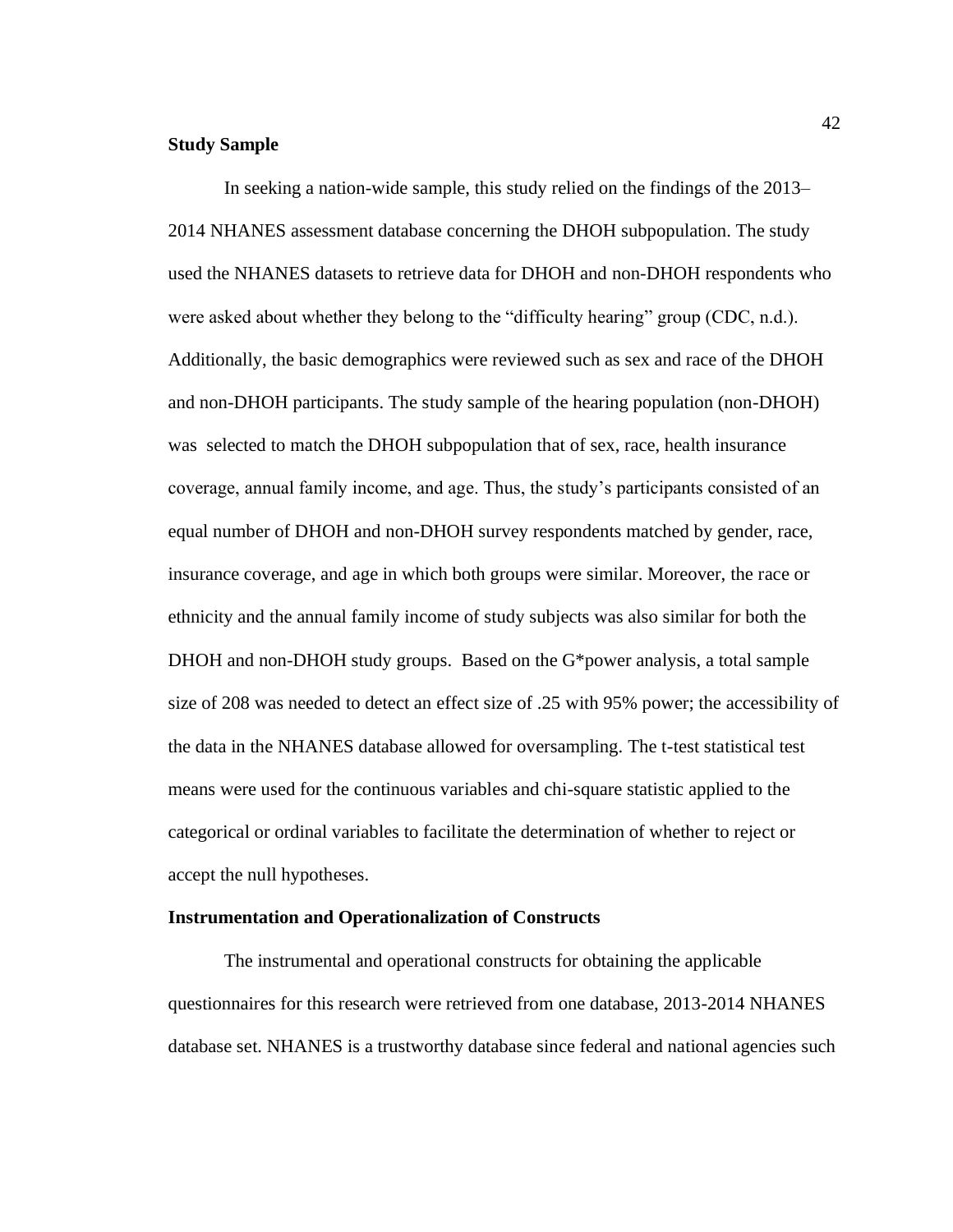as the National Institutes of Health, the Food and Drug Administration, the U.S. Department of Agriculture, and the U.S. Environmental Protection Agency utilized this NHANES to design, implement, and evaluate various program activities (CDC, 2015b). Though results of NHANES assessment are publicly available, the privacy of all persons involved in the study is protected by public laws reducing ethical violations. Furthermore, all information obtained through the survey is kept confidential, as the data is aggregated and deidentified. The NHANES is an empirically tested and validated instrument for estimating the distribution of chronic diseases and risk factors among populations (Johnson et al., 2014).

Hence, this study used the NHANES 2013–2014 data to obtain the co-morbidities from survey questionnaires, to determine the differences between the DHOH and the non-DHOH patients when they were asked if they have ever had a certain CVD risk factor. Therefore, in this study received health communication statuses of DHOH and non-DHOH were measured by reports assessing: (a) whether a doctor told them they have diabetes; (b) whether a person was ever told they have health risk factors for diabetes; (c) whether a person was ever told they had high blood pressure; (d) whether a person was told they had high blood pressure two or more times; and (e) whether the doctor told them they have high cholesterol. Confounders controlled by matching were: education, gender, annual family income, health insurance coverage, and age.

#### **Data Analysis Plan**

The study data utilized descriptive statistics to provide an overview of the demographic population needed to distinguish its sociodemographic characteristics such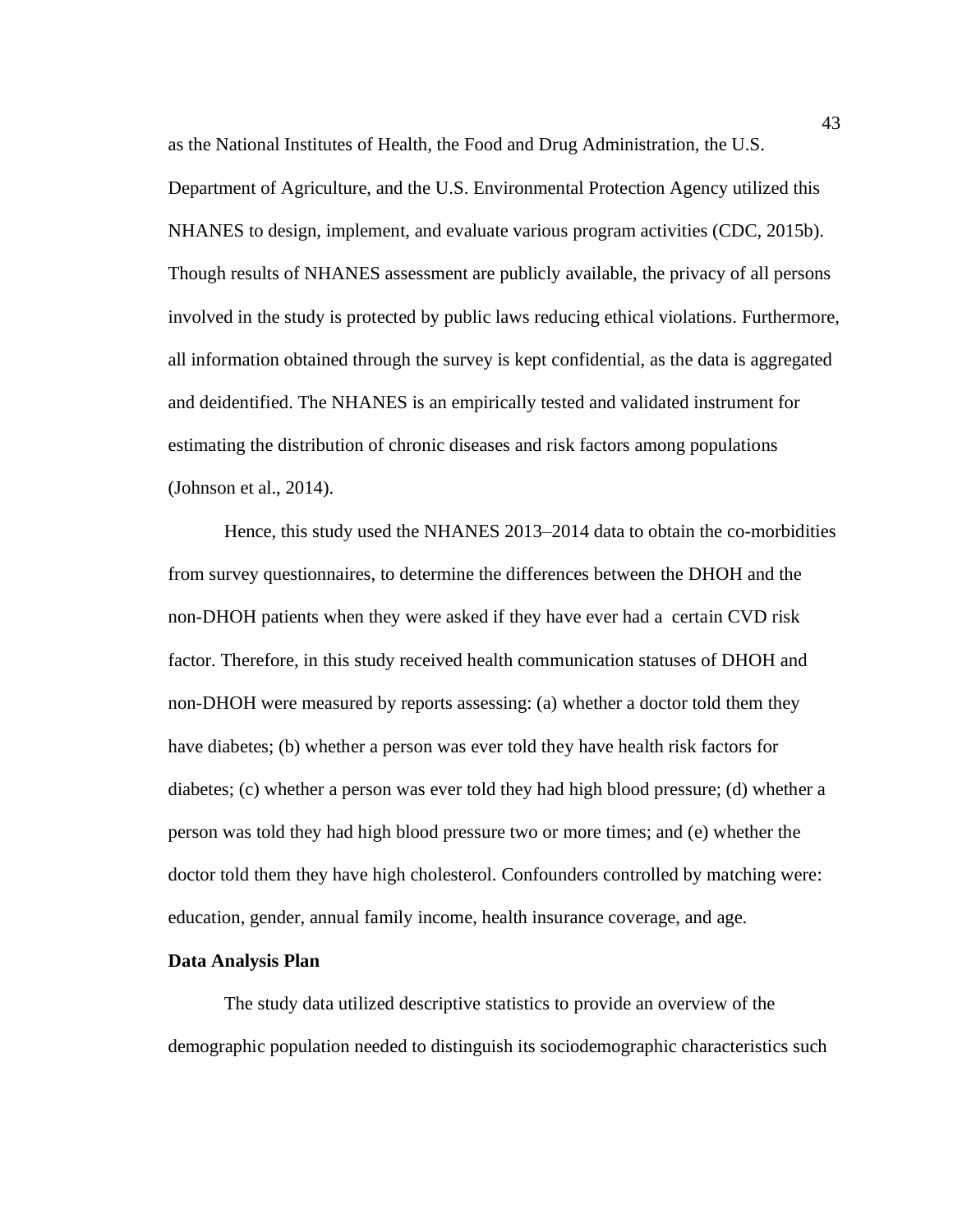as age, gender, race, annual family income, and insurance status of the population (Pinkham et al., 2014). This study used descriptive statistics counts and frequencies to lay the foundation for the data analysis plan. The independent and dependent variables (see Table 1) were computed utilizing SPSS software to analyze the study questionnaires. Chi-square test was applied to the blood pressure, diabetes, and cholesterol questions which comprised the dependent variables in assessing comparability of the two independent groups (DHOH and non-DHOH; see Table 1). The SPSS software was used to analyze the data set in accordance with the predefined characteristics. The purpose was to determine the comparative differences of each CVD risk factor in the DHOH and non-DHOH subjects using chi-square. Chi-square is an appropriate statistical test for this study because both the independent and dependent variables are dichotomous (i.e., categorical with two categories). The outcome of chi-square was used to determine whether to reject or accept the null or alternative hypotheses in answering the research question: is there a difference in diabetes, high blood pressure, or high cholesterol between the DHOH and the non-DHOH populations?

#### **Threats to Validity**

As in the case for any academic endeavor, this research requires consideration of validity threats imposed by the chosen research method, data, and procedures. In this type of quantitative research, scholars should consider distinguishing two major validity types that influence the plausibility of the achieved results: external/internal validity and construct/statistical validity (Wahyuni, 2012). External/internal validity is important for quantitative studies, impacting the ability to apply research findings to the wider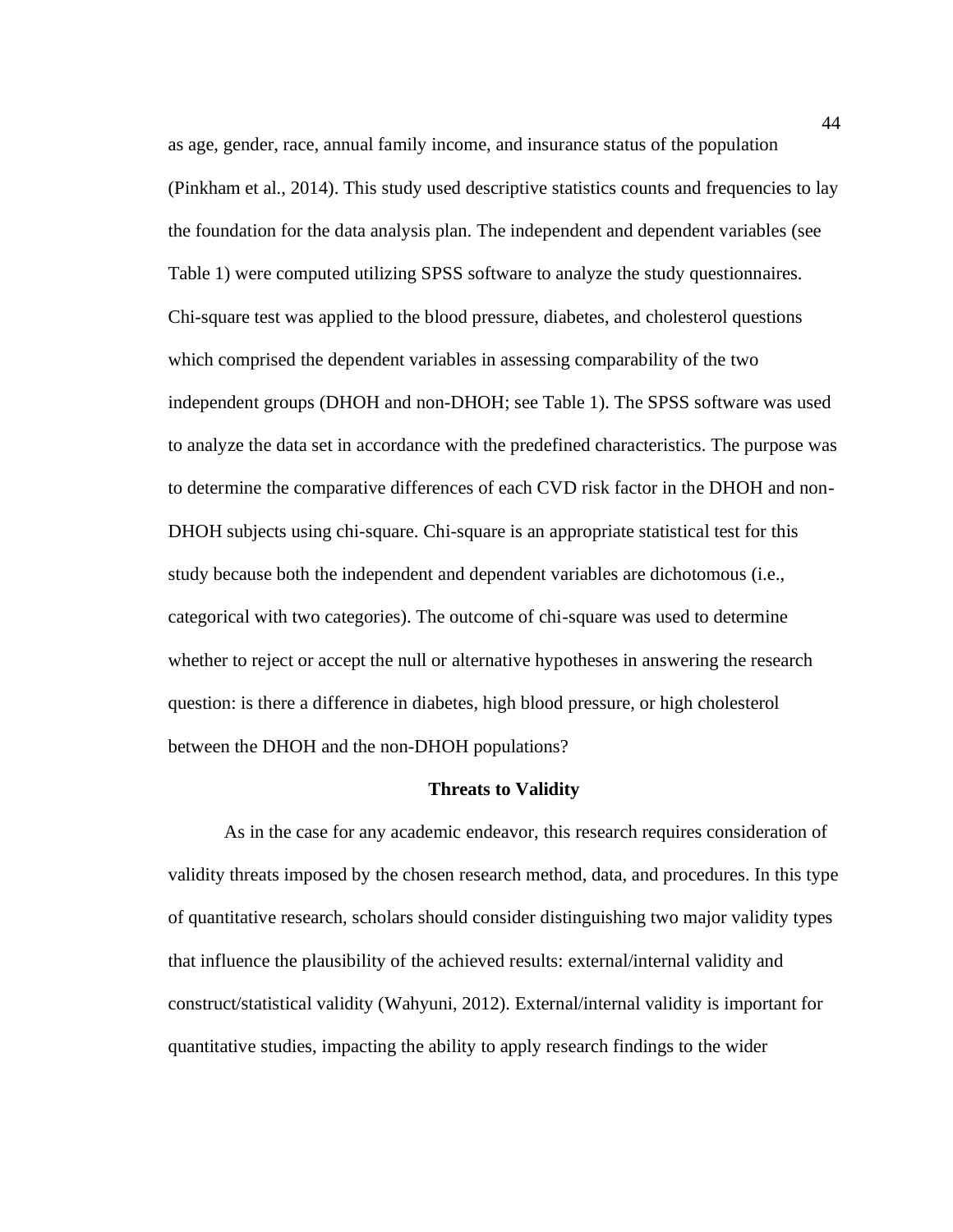population and other settings. The empirically-tested and institutionally-approved design and the generally rigorous procedures of the NHANES have already been validated. Taken into consideration, the separation of the researcher from the NHANES data is in some ways a threat to validity because of the inability to maneuver the dataset. The current study's threat to validity concerns the vested interests that may have indirectly or subconsciously shaped data collected. For example, the sample matching was used to control a set of identified confounders that of the non-DHOH selection.

Construct validity is also important for this study; the ability to determine if one is measuring what they think they are measuring (Wahyuni, 2012). The issue to consider is whether the hearing loss population sample taken from the 2013–2014 data is actually a true representation of Deaf ASL communicators, as there was no question on the NHANES study about whether those who identified hearing loss communicated using ASL. Therefore, one way to improve the construct validity of this research would be if the NHANES added a question about the participants communication preference. A questionnaire inquiring if the participants who were not told they have a CVD risk factor, but actually have a certain CVD risk factor and communicate in American Sign Language would improve the construct validity. Another source of construct validity is the problematic of describing the perception of the questionnaire responses causing a potential misinterpretation and misleading statements when attempting to present interpreting the results. A truly representative measurement of the ASL DHOH subpopulation communicators might validate the findings of Kushalnagar et al. (2015) who identified CVD and communication as issues for ASL users.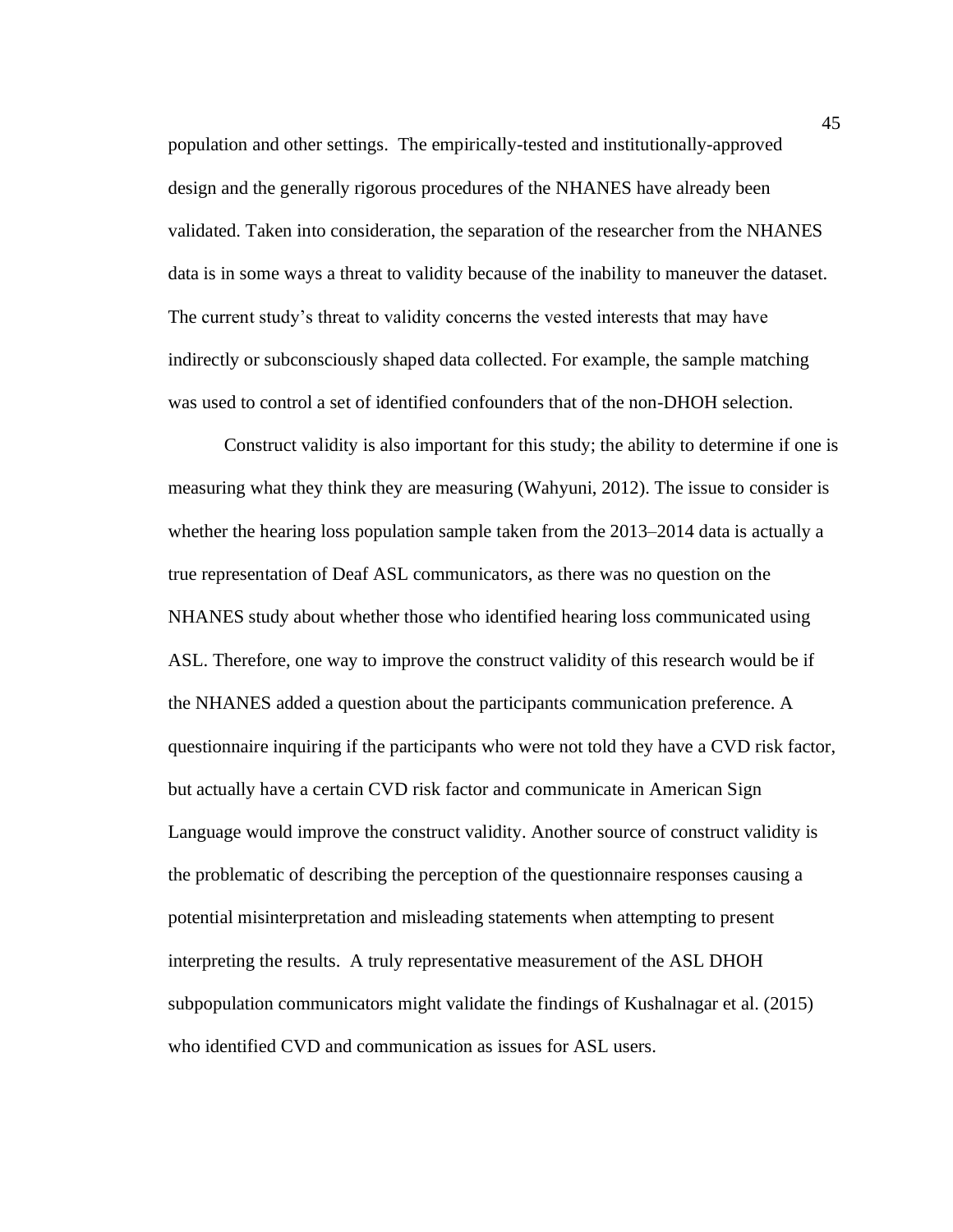#### **Ethical Considerations**

The ethical considerations relating to human subjects research are not relevant for this study because it utilized secondary data analysis of deidentified data from the 2013– 2014 NHANES. The only ethical requirement relevant for this study is the ethical obligation to treat primary data collected by other researchers sensitively, professionally, and delicately. The broadest ethical issue with secondary data research is the inappropriate use of primary data sources; for instance, surreptitious utilization that makes the research process easier and quicker but deprives it of the ethical dimension. To address the ethical issues in secondary research, researchers have to be aware of the initial misalignment between the purpose and the data sourced (Weiner, 2014). It is also necessary to keep in mind that people participating in NHANES granted their informed consent for participation and took part in it because of their trust in the credibility of the CDC as an authoritative national body of healthcare researchers.

To make the secondary research process ethical, the steps for accessing and using secondary data is related to whether the data collected is able to be reanalyzed, as well as verifying that rigorous, objective, and replicable analytical techniques are used to avoid data distortion or misinterpretation. The questionnaire interpretations could be misleading when aim to structure sentences to provide concrete interpretation of the questionnaire responses. Thus, results misleading the scholars are an ethical consideration. Another consideration is while primary materials may be stored online and in other publicly-available resources, there is still a need to obtain approval from the original study's authors to determine whether they will allow the use of their raw data in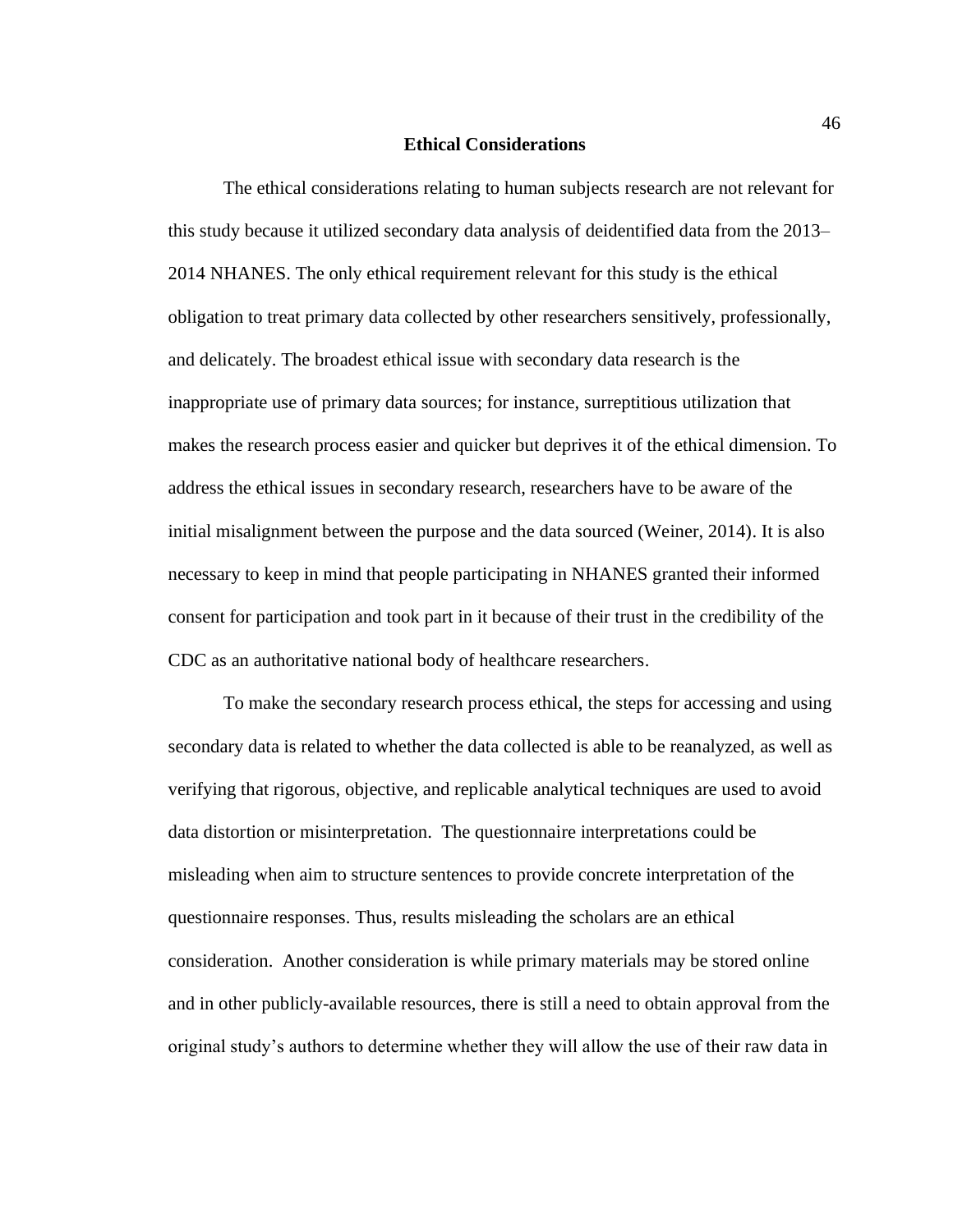subsequent studies. Here, ethical approval for utilization of this researchers' datasets was approved under number 07-06-18-0545509 in which was obtained through Walden University's institutional review board (IRB; (Sundaram, Vemana, & Bhayani, 2014).

Finally, it is necessary to take note of the essence of secondary research, which also presents ethical dilemmas. There is a fundamental distinction between reanalyzing primary data collected by other researchers in the same manner and presenting a new, fresh, or even conflicting opinion on what that data suggests from the viewpoint of a DHOH public health scholar. This means closely analyzing the original study and the data collected by those researchers and providing a new interpretation of what the findings suggest. A separate issue is taking the primary dataset and using it to test hypotheses different from those pursued by the original study, which is much more ethical in regard to the primary researchers' contribution (Brakewood & Poldrack, 2013). This inquiry utilized the secondary collected data for analysis of whether the DHOH and non-DHOH Americans reports of having being informed by a health care provider if they have a particular CVD risk factor. Thus, this study aims to understand communication barriers among the underserved and understudied DHOH subpopulation and CVD risk factors when being informed by healthcare providers.

#### **Summary**

This section presented the methodological details of the proposed study, including the rationale for selecting a quantitative research method. It provided an explanation of the quantitative approach that was used, and the hypothesized relationships between the dependent and independent variables of interest. The study used a cross-sectional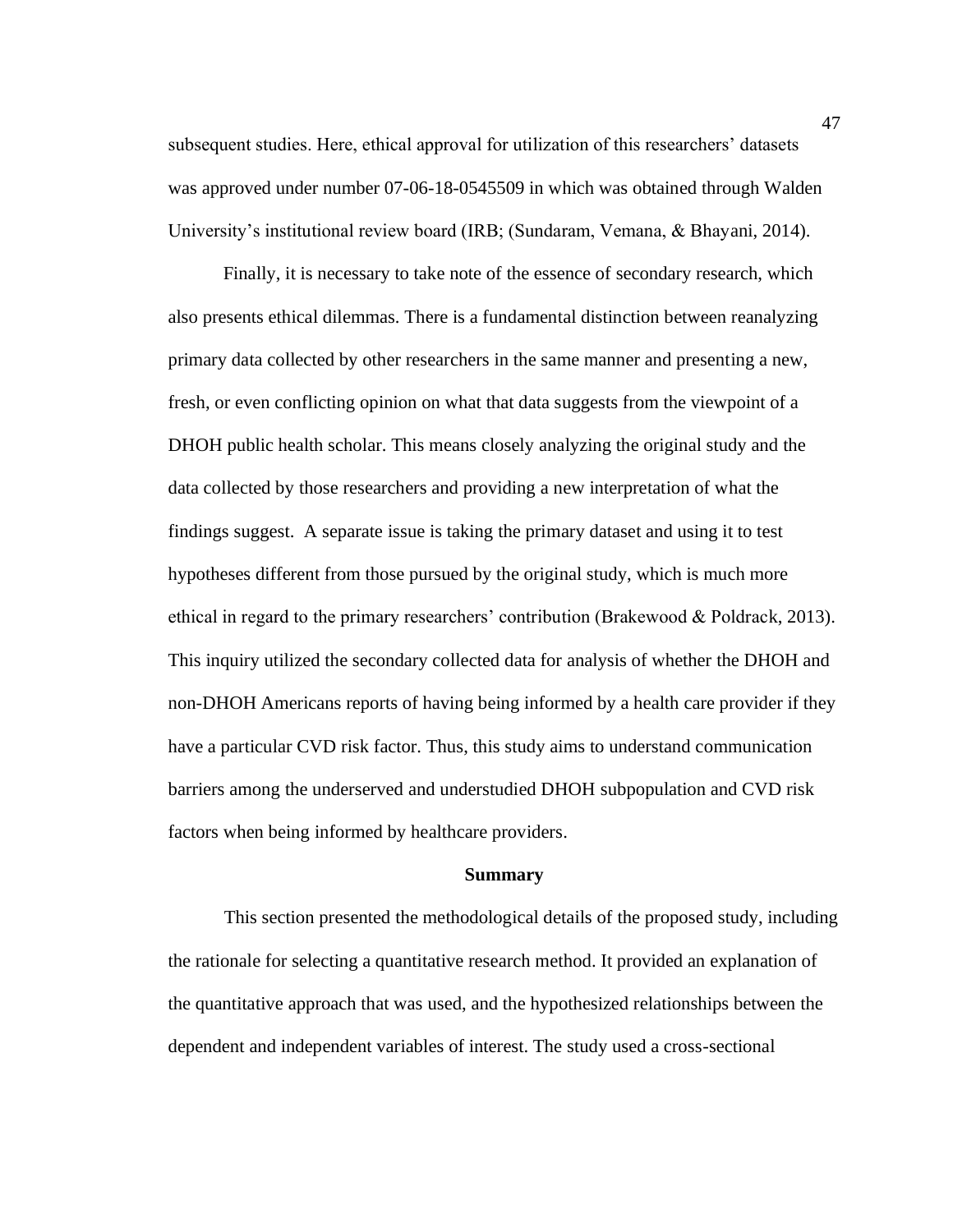quantitative methodology and secondary analysis of 2013–2014 NHANES representative of a subsample to present if DHOH subpopulation reports of having been informed by their health care providers of having blood pressure, high cholesterol, and diabetes (CDC, n.d.). The section concluded by discussing sampling strategies and procedures, threats to validity and reliability, and ethical issues arising from secondary research.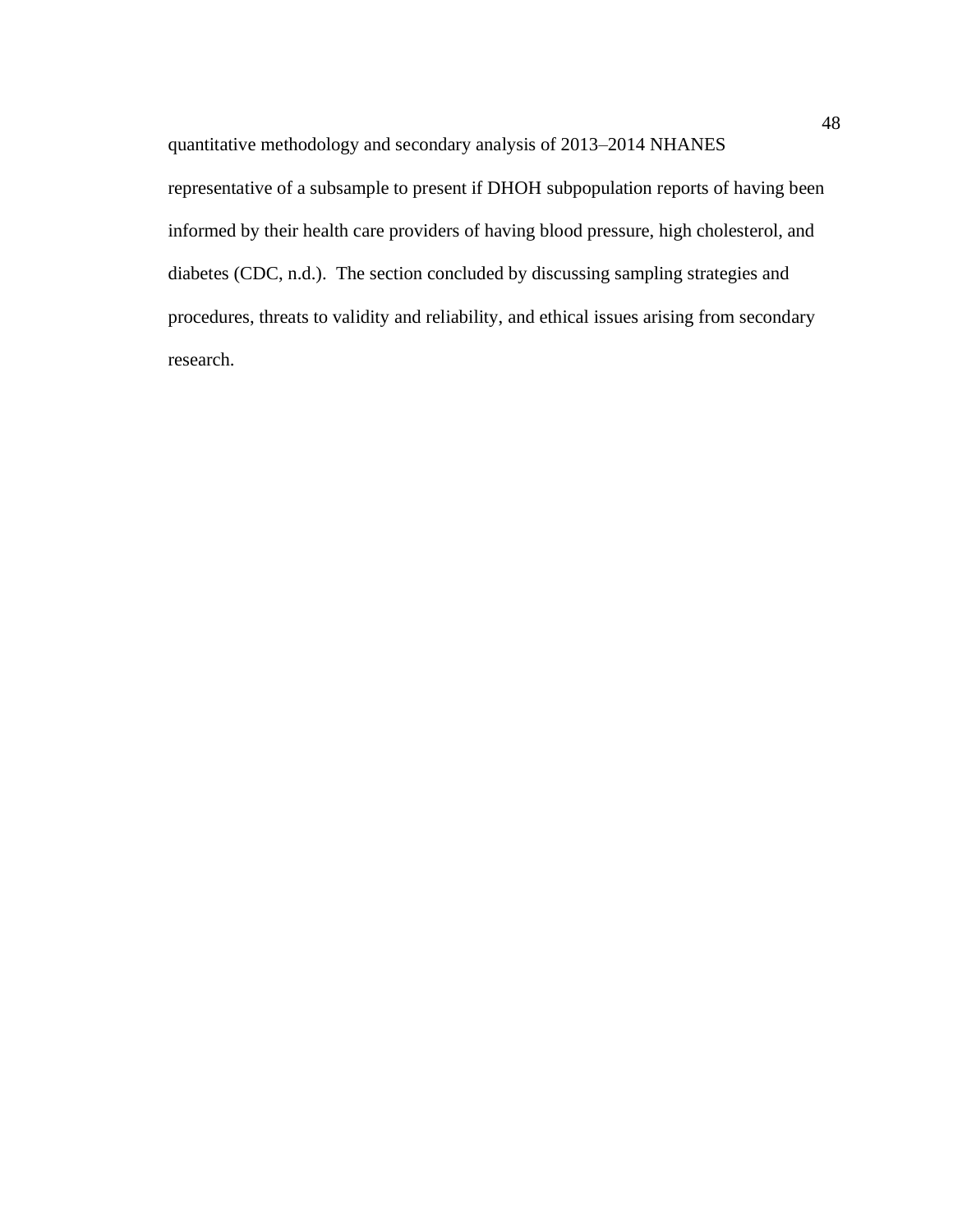#### Section 3: Results

This study addressed health challenges experienced by members of the DHOH community and the disparity in morbidity that exists between the DHOH and non-DHOH. The purpose of this study was to provide the difference in being told of having a CVD risk factor between the DHOH and non-DHOH populations. The research question is:

Research Question: Is there a difference in self-reports of having been told of having diabetes, high blood pressure, or high cholesterol between the DHOH and the non-DHOH populations? The hypothesis was as follows:

*H*<sub>0</sub>: There is no difference in self-reports of having been told of having diabetes, high blood pressure, or high cholesterol between the DHOH and the non-DHOH populations.

*H*a: There is a difference in self-reports of having been told of having diabetes, high blood pressure, or high cholesterol between the DHOH and the non-DHOH populations.

In this section, I will present the demographics of the sample population, followed by a discussion of the results for each component of the RQ, distinguishing between the DHOH and non-DHOH and the three CVD risk factors. The section addresses discrepancies in the use of the secondary data set, baseline descriptive and demographic characteristics of the sample, how representative the sample was of the population of interest, and the results of basic analyses. The results are presented through the use of descriptive statistics, evaluation of statistical assumptions, reporting of inferential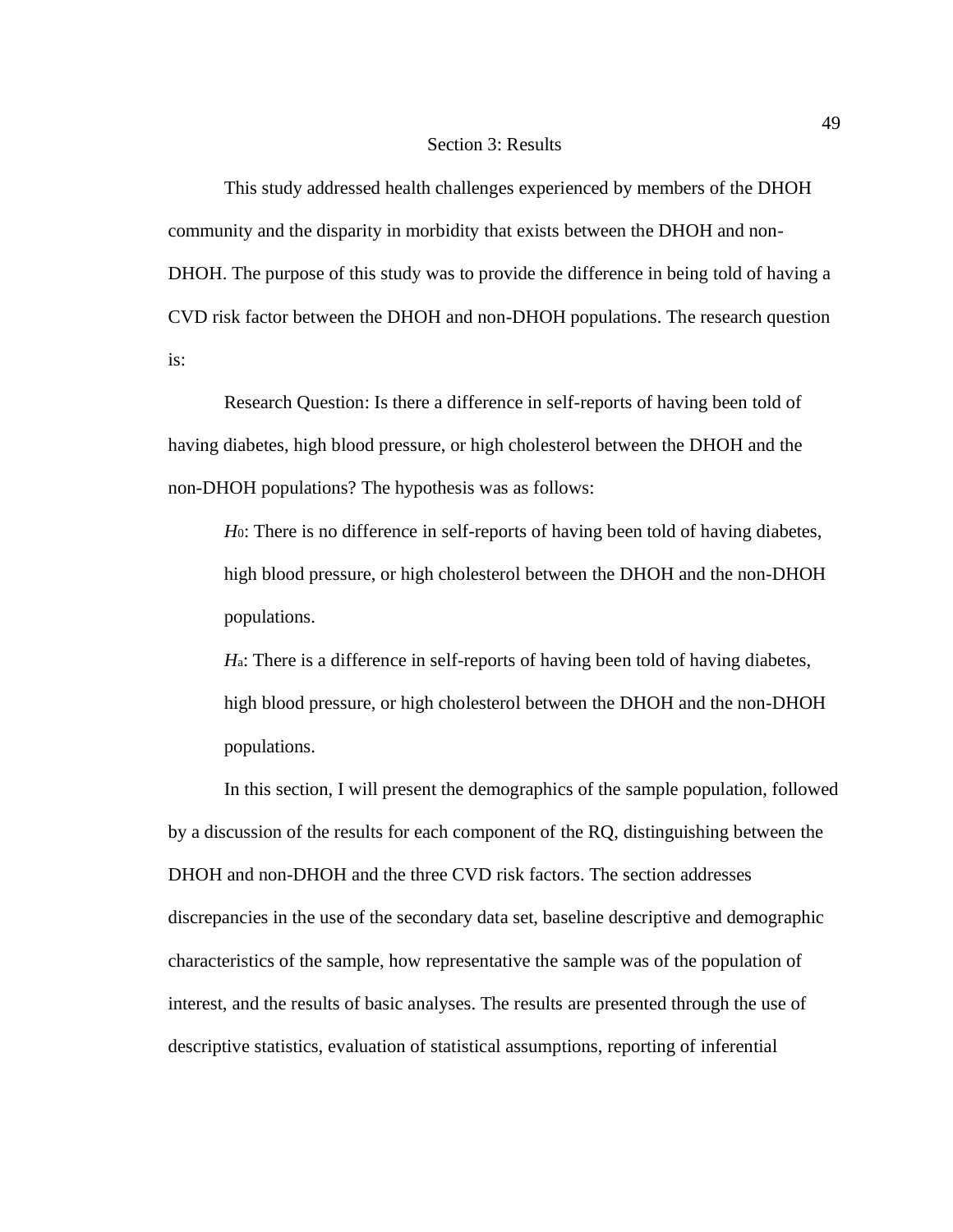statistics, and the chi-square tests performed. Section 3 ends with a summary and a discussion of whether to reject or accept the null hypothesis, transitioning to the material findings introduced in Section 4.

## **Study Demographics**

The study's participants consisted of 400 DHOH and 400 non-DHOH survey respondents who answered whether they reports of having been informed by a health care if they have a CVD risk factor. The initial survey population consist of 10,175 participants that includes the DHOH subpopulation (CDC, n.d.). DHOH participants include all of those who reported having serious difficulty hearing in the NHANES 2013- 2014 database. The two groups of participants were statistically similar by gender, race, insurance coverage, and age in which the variables item were matched (see Table 2). Moreover, the race or ethnicity and the annual family income of study subjects were statistically similar for both the DHOH and non-DHOH populations (see Tables 2 and 3).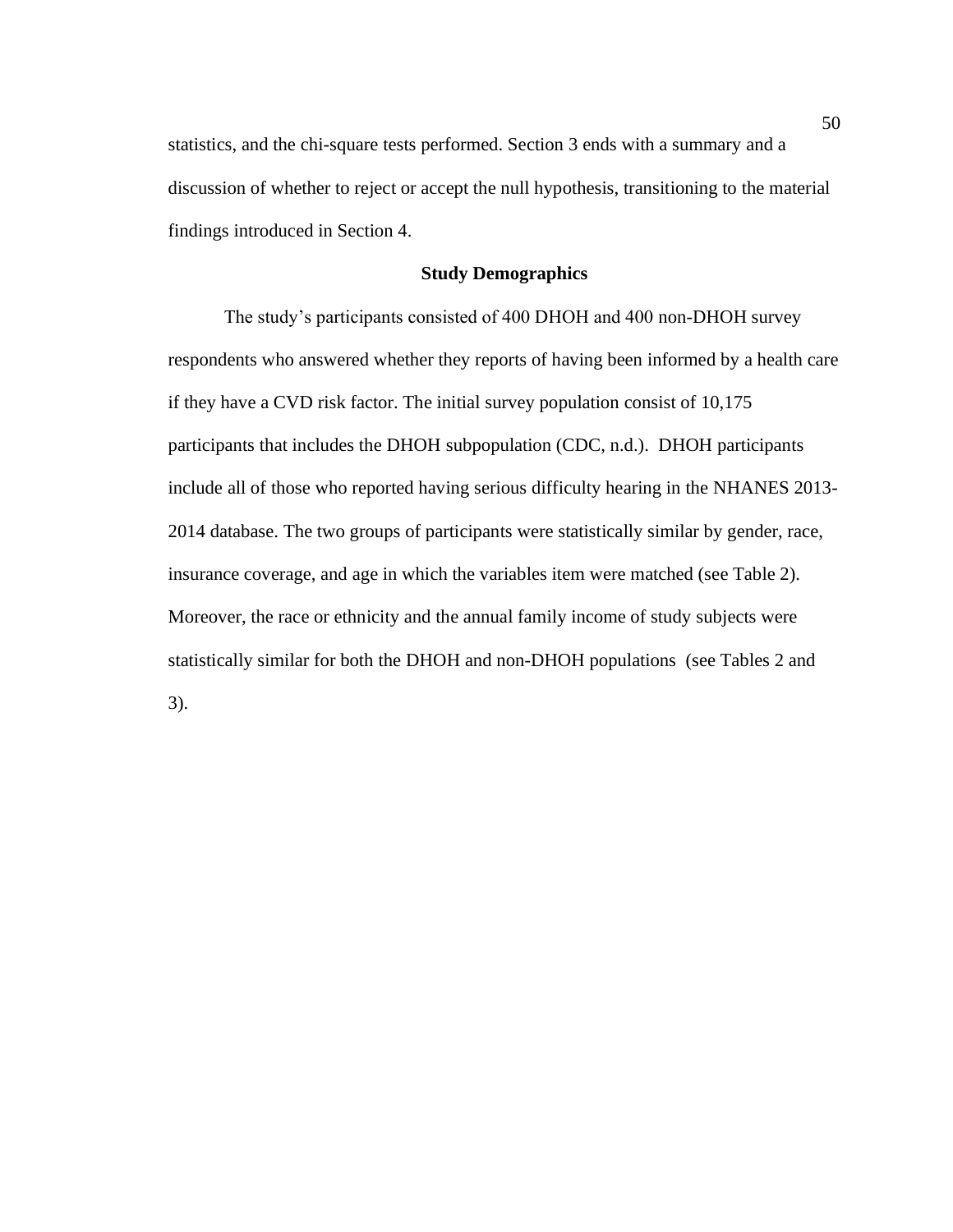## Table 2

|           |                          | <b>DHOH</b><br>respondents<br>$(n=400)$ | non-DHOH<br>respondents<br>$(n=400)$ | Test statistic    | $p$ -value |
|-----------|--------------------------|-----------------------------------------|--------------------------------------|-------------------|------------|
| Gender    | Male                     | 203 (50.7%)                             | 194 (48.5%)                          | $X_2(df=1) = .41$ | .53        |
|           | Female                   | 197 (49.3%)                             | 206 (51.5%)                          |                   |            |
| Race      | <b>Mexican Americans</b> | 73 (18.3%)                              | 73 (18.3%)                           | $X_2(df=4) = .00$ | 1.00       |
|           | Other Hispanics          | 35 (8.8%)                               | 35 (8.8%)                            |                   |            |
|           | Non-Hispanic White       | 146 (36.5%)                             | 146 (36.5%)                          |                   |            |
|           | Non-Hispanic Black       | 99 (24.8%)                              | 99 (24.8%)                           |                   |            |
|           | Other Non-Hispanic       | 47 (11.8%)                              | 47 (11.8%)                           |                   |            |
|           | Races                    |                                         |                                      |                   |            |
| Insurance | Yes                      | 325 (81.2%)                             | 330 (82.5%)                          | $X_2(df=1) = .21$ | .65        |
| Coverage  | N <sub>0</sub>           | 75 (18.8%)                              | 70 (17.5%)                           |                   |            |
|           |                          |                                         |                                      |                   |            |
| Age       | Minimum                  | $\mathbf{0}$                            | $\boldsymbol{0}$                     | $t(df=798) = .23$ | .82        |
| (Years)   | Maximum                  | 80                                      | 80                                   |                   |            |
|           | Mean $(SD)$              | 31.73 (24.14)                           | 32.14 (25.06)                        |                   |            |
|           |                          |                                         |                                      |                   |            |

# *Demographics of the DHOH and non-DHOH Survey Respondents*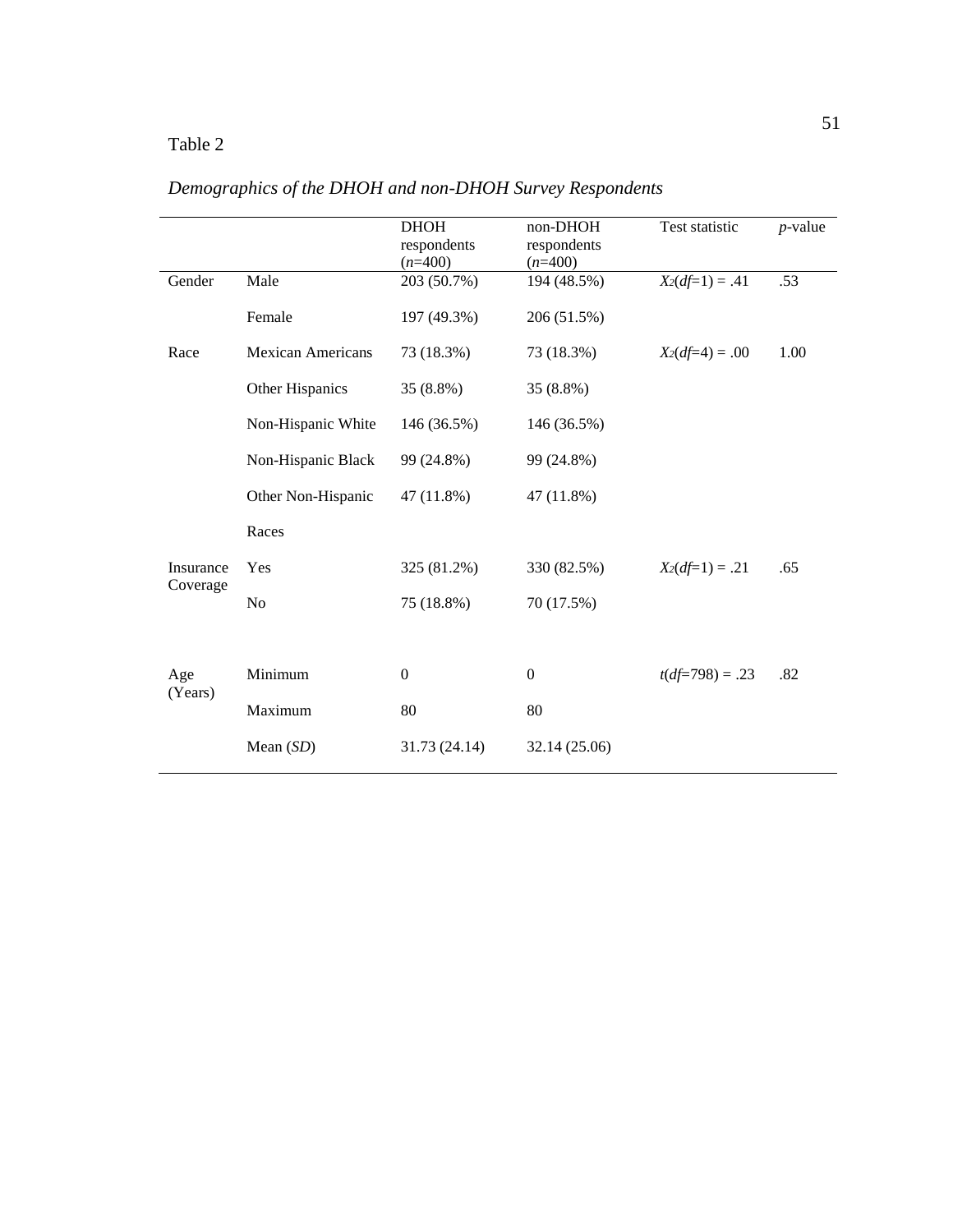#### Table 3

*DHOH and non-DHOH Annual Family Income*

| Annual family income | DHOH group $(n=400)$ | non-DHOH $(n=400)$ |
|----------------------|----------------------|--------------------|
| Under \$20,000       | $104(26.0\%)$        | 92 (23.0%)         |
| \$20,000 and Over    | 280 (70.0%)          | 298 (74.5%)        |
| Refused              | $8(2.0\%)$           | $4(1.0\%)$         |
| Don't know           | $3(0.8\%)$           | $1(0.3\%)$         |
| Missing              | $5(1.3\%)$           | $5(1.3\%)$         |

*Note*.  $X_2(df=3) = 3.63, p = .30$ .

#### **Hypothesis Test Results**

This section details the results of the hypothesis tests used based upon the survey responses from the 2013-2014 NHANES database the reports of having been informed if they have diabetes, high blood pressure, or high cholesterol among both the DHOH and the non-DHOH participants. The results section begins with DHOH vs. non-DHOH population results using chi-square and odds ratio outcomes to determine whether or not to reject or accept the null hypothesis based on the 5% level of significance. Chi-square tests were performed to determine the statistical significance of any differences between participants with and without hearing difficulties relative to being told of having specific CVD risk factors. Odds ratios were computed to determine whether the DHOH subpopulation are being told of their CVD risk factors more or less often when compared to non-DHOH population. It is important to note that these results do not use any diagnostic tools, and instead merely look at what doctors reportedly told patients. Also, there was substantial missing data in the study, which was not included in each analysis.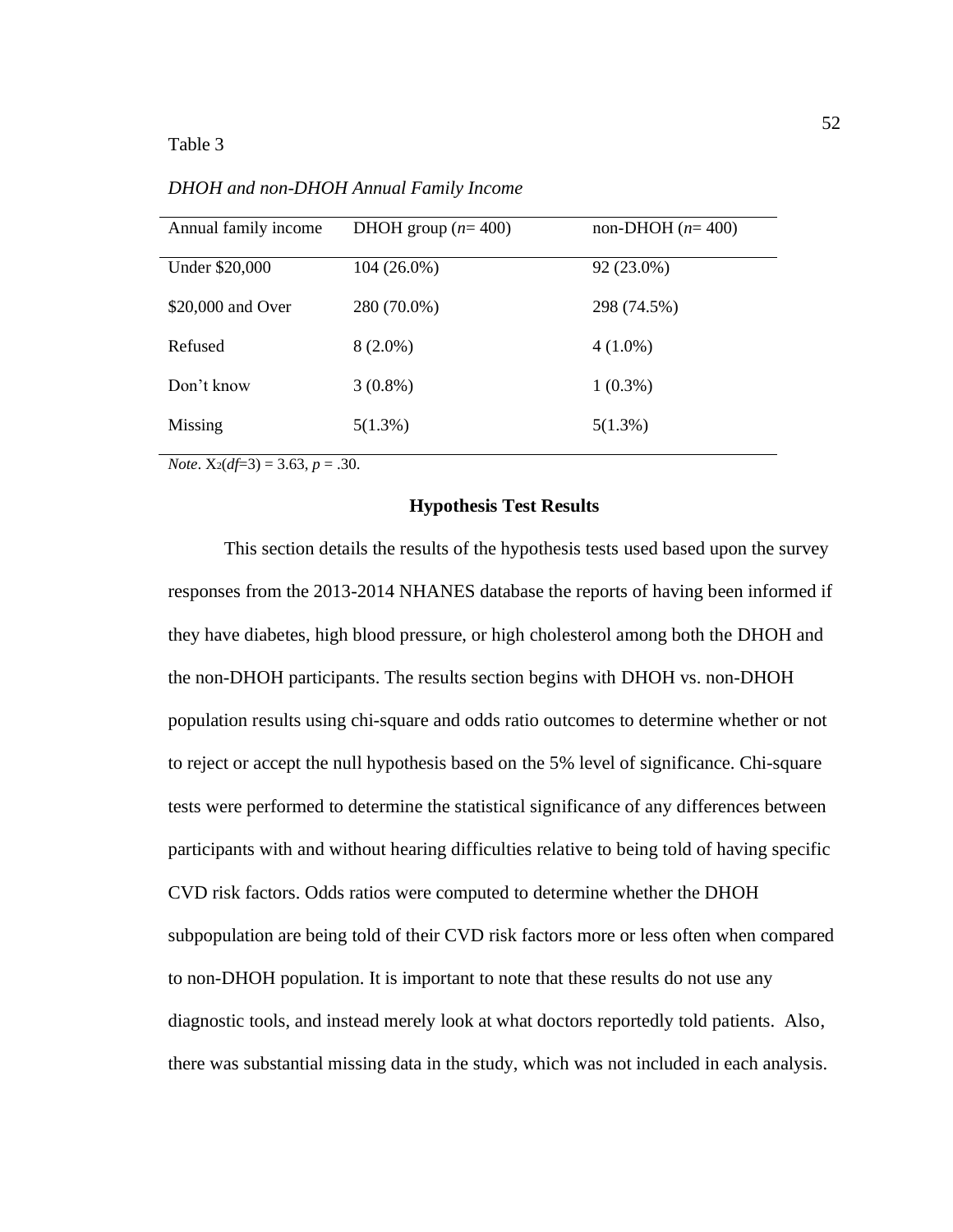Provided that the participants may have chosen to skip answering specific questions. These results could be subjected to bias being not uncommon with retrospective studies in which is addressed in the study limitation. Thus, the first comparison was based on having been told that they have diabetes.

DHOH participants were more likely to report being told they have diabetes than non-DHOH participants,  $X_2(df=1) = 31.13$ ,  $p < .001$  (see Table 4). Specifically, 23.7% of DHOH participants reported being told they have diabetes compared to 8.9% of non-DHOH patients. The odds ratio was 3.17, which suggests that being DHOH increases the odds multiplicative by 3.17 times that the patient will be told they have diabetes, compared to the non-DHOH patients. Therefore, at the 5% level of significance, the null hypothesis was rejected that there is no statistically significant difference between DHOH and non-DHOH patient being told they have diabetes.

Table 4

*DHOH vs. non-DHOH \* Told Have Diabetes (*N*=773)*

|                                      | <b>DHOH</b> | Non-DHOH    |
|--------------------------------------|-------------|-------------|
| Told have diabetes                   | 90 (23.7%)  | $35(8.9\%)$ |
| Not told have diabetes               | 290 (76.3%) | 358 (91.1%) |
| Odds of being told you have diabetes | .45         | .11         |

*Note*.  $\chi^2(df=1) = 31.13$ , power =.99, *p* <0.001 odds ratio = 3.17; 27 pre-diabetic people excluded.

The second set of calculations examined whether there were differences between DHOH and non-DHOH participants in being told they have health risks for diabetes (Table 5). DHOH participants were more likely than non-DHOH participants to have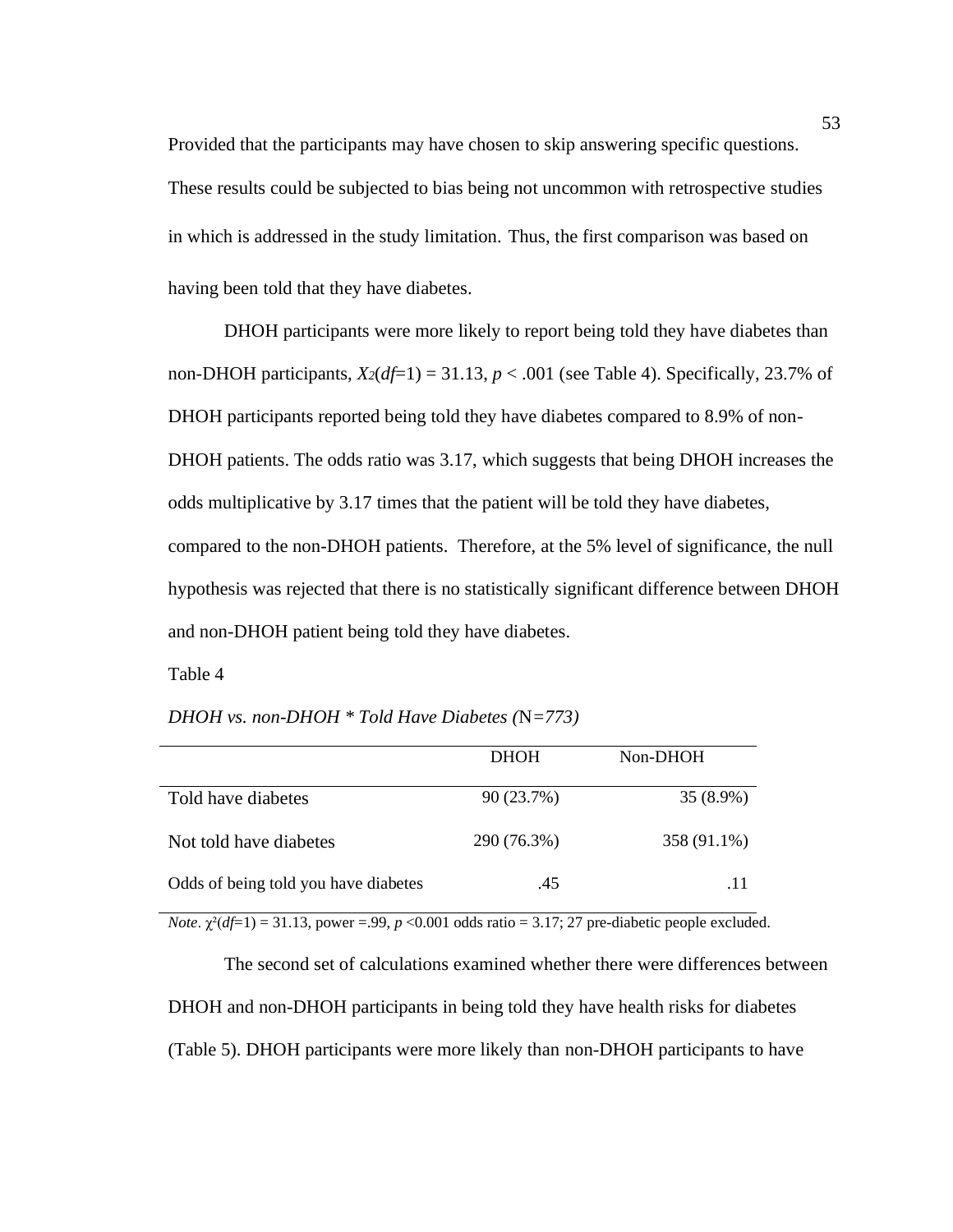been told they have health risks for diabetes,  $X_2(df=1) = 4.17$ ,  $p = .04$ . Specifically, 18.4% of DHOH participants reported being told they have diabetes compared to 12.2% of non-DHOH patients. The odds ratio was 1.63, which suggests that being DHOH increases the odds multiplicative by 1.63 times that the patient will be told they have a health risk for diabetes, compared to the non-DHOH patients. Therefore, at the 5% level of significance, the null hypothesis was rejected that there is no statistically significant difference between DHOH and non-DHOH patient being told they have risk of diabetes. Table 5

*DHOH vs. non-DHOH \* Told Have Health Risk for Diabetes (*N*=552)*

|                                              | <b>DHOH</b> | Non-DHOH     |
|----------------------------------------------|-------------|--------------|
| Told you have risk for diabetes              | 53 (18.4%)  | $32(12.2\%)$ |
| Not told you have risk for diabetes          | 235 (81.6%) | 232 (87.9%)  |
| Odds of being told you have risk of diabetes | .29         | .16          |

*Note.*  $X_2(df=1) = 4.17$ , power =.56,  $p = .04$ , odds ratio = 1.63; Missing data on 248 people.

The next result examined whether there were differences between DHOH and non-DHOH participants in being told they have high blood pressure (see Table 6). Being DHOH did not significantly increase the odds of being told that an individual had high blood pressure ( $OR = 0.97$ ). This conclusion is confirmed by the chi-squared test, which shows that the two are independent.  $\chi^2(1df = 1) = .02$ , p =.89. Therefore, the results of the statistical test support the null hypothesis that there is no statistically significant difference between DHOH and non-DHOH individuals and being told they have high blood pressure.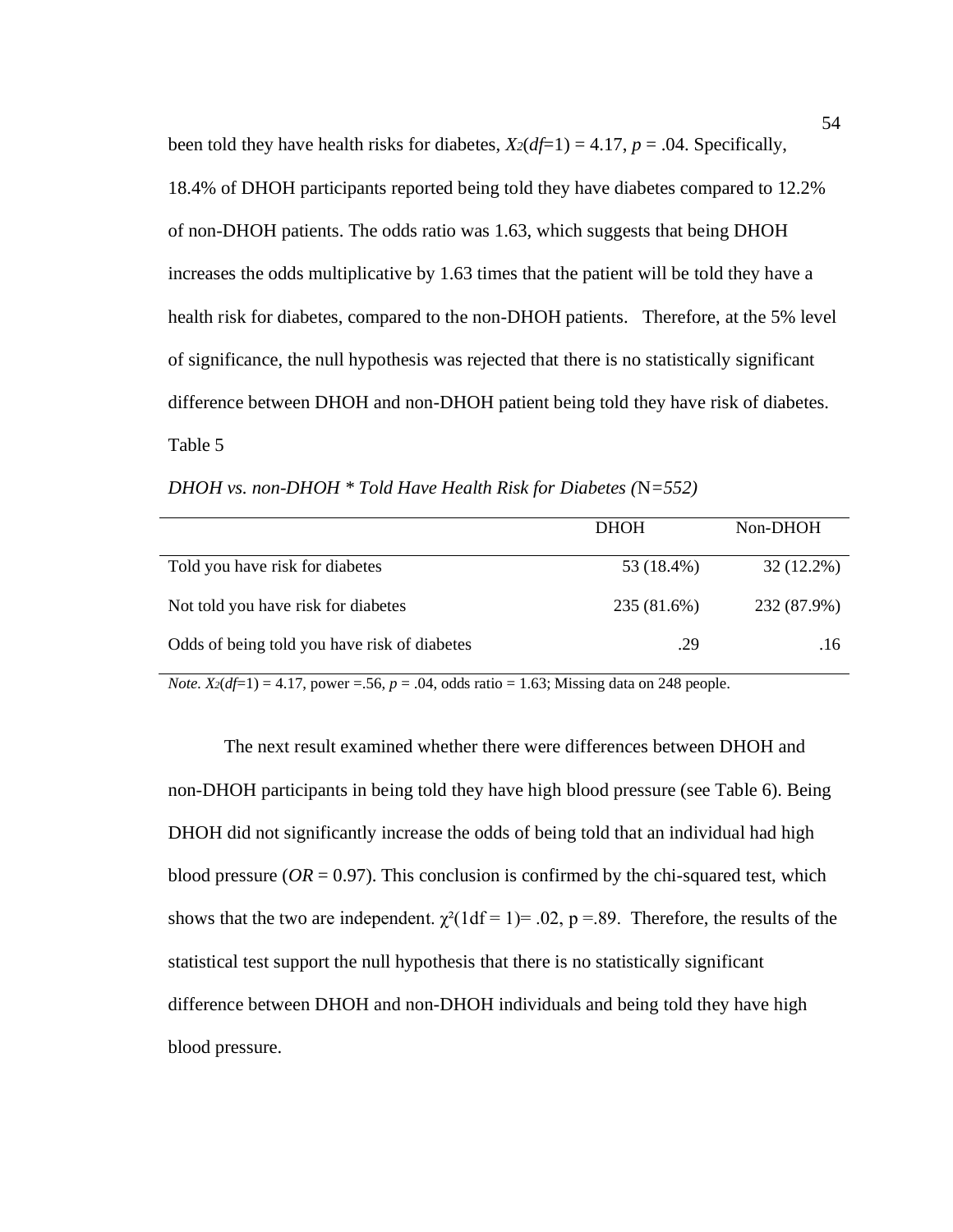|                                             | <b>DHOH</b> | Non-DHOH    |
|---------------------------------------------|-------------|-------------|
| Told Have High Blood Pressure               | 89 (32.0%)  | 87 (32.6%)  |
| Not told Have High Blood Pressure           | 189 (68.0%) | 180 (67.4%) |
| Odds of being told have high blood pressure | .89         | .94         |

*DHOH vs. non-DHOH \* Told Have High Blood Pressure (*N=*545)*

*Note.*  $\gamma^2$ (df=1)= .02, power =.05, p =.89, odds ratio = 0.97.; Missing data on 255 people.

The next comparison made presents the chi-square result to determine whether there was a statistically-significant difference between DHOH and non-DHOH participants being told they have high blood pressure two or more times (Table 7). The statistical test showed that there was no statistically significant difference between the two groups  $\chi^2(df = 1) = .23$ , p = .63. The odds ratio was 1.21 suggests that being part of either group does not make it more likely that they are told they have high blood pressure two or more times. Therefore, the test supports the null hypothesis that there is no statistically significant difference between DHOH and non-DHOH being told they high blood pressure two or more times.

#### Table 7

DHOH Non-DHOH Told Have High Blood Pressure  $2+$  Times  $76 (85.4%)$   $72 (82.8%)$ Not Told Have High Blood Pressure  $2+$  Times 13 (14.6%) 15 (17.2%) Odds of being told high blood pressure  $2+$  times 1.21 1.26

*DHOH vs. non-DHOH \* Told Have High Blood Pressure 2+ Times (*N*=176)*

*Note*.  $\chi^2$ (df = 1)=.23, power =.08, p = .63, odds ratio = 1.21; Missing data on 624 people.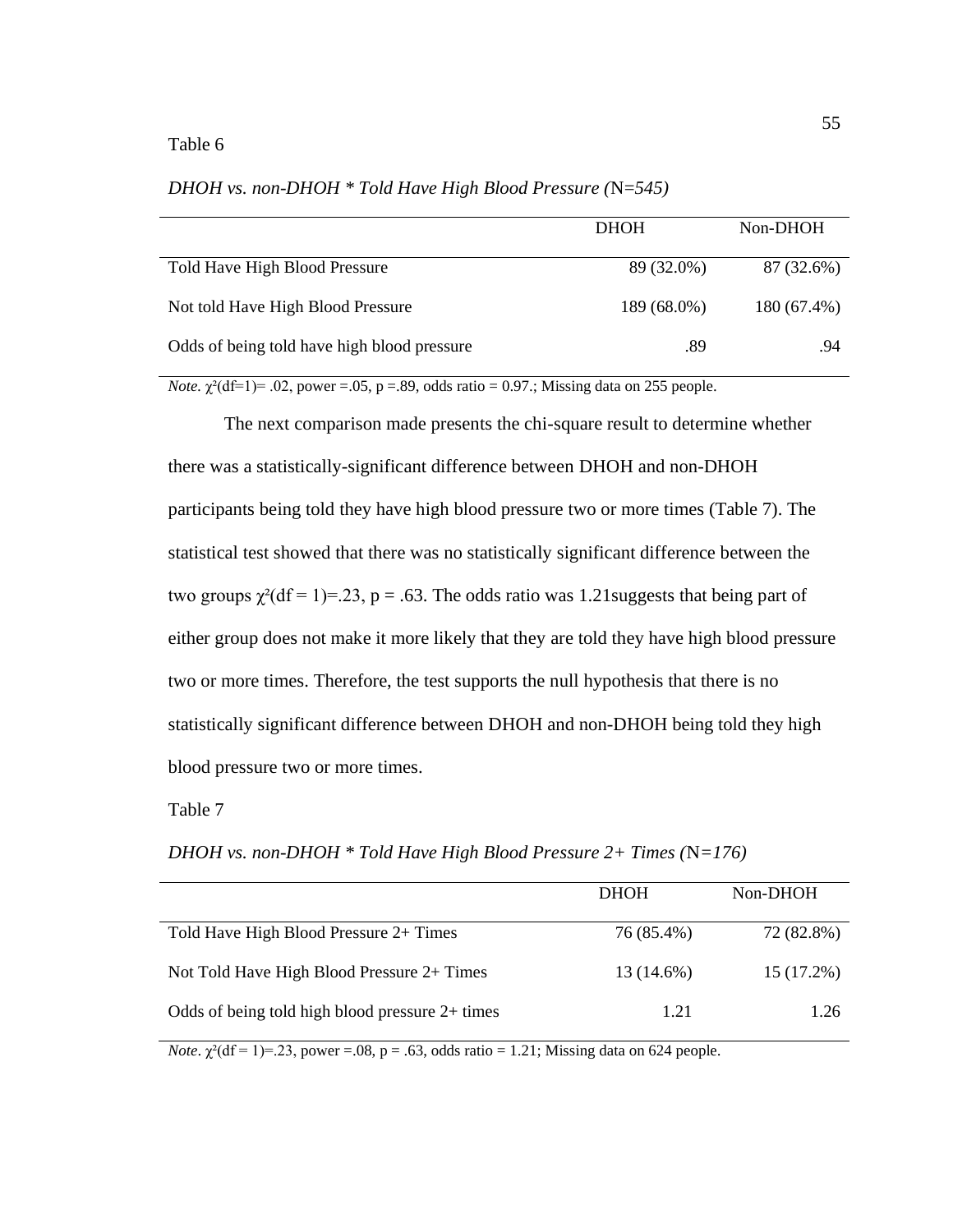The final comparison assessed whether there was a statistically significant difference between DHOH and non-DHOH participants being told that they had high cholesterol (Table 8). The results showed that non-DHOH participants were more likely than DHOH participants to have been told that they had high cholesterol. The odds ratio of 0.59, suggests that being DHOH significantly decreases the probability of being told that they had high cholesterol. The chi-squared test supports this conclusion  $\chi^2$  (df = 1)=7.69,  $p = 0.01$ . Therefore, the results of the chi-squared test support rejecting the null hypothesis that there is no statistically significant difference between DHOH and non-DHOH in terms of being told that they have high cholesterol.

#### Table 8

| DHOH vs. non-DHOH $*$ Told Have High Cholesterol Level ( $N = 544$ ) |  |  |  |
|----------------------------------------------------------------------|--|--|--|
|----------------------------------------------------------------------|--|--|--|

|                                          | <b>DHOH</b> | Non-DHOH    |
|------------------------------------------|-------------|-------------|
| Told Have High Cholesterol               | 68 (24.5%)  | 94 (35.3%)  |
| Not Told Have High Cholesterol           | 210 (75.5%) | 172 (64.7%) |
| Odds of being told have high cholesterol | .48         | 1.21        |

*Note*.  $\chi^2$ (df=1)=7.69, power =.799, p = .01, odds ratio=0.59; missing data on 256 people.

#### **Overall Summary and Conclusions**

As observed from the findings of this study, the DHOH show they were more often told about having diabetes than non-DHOH (Table 4 and Table 5). Such could imply that this CVD risk factor is probably greater than estimated being an issue in the DHOH, but was underestimated because of the communication barriers. However, being told of having high blood pressure either group of patients did not make a difference.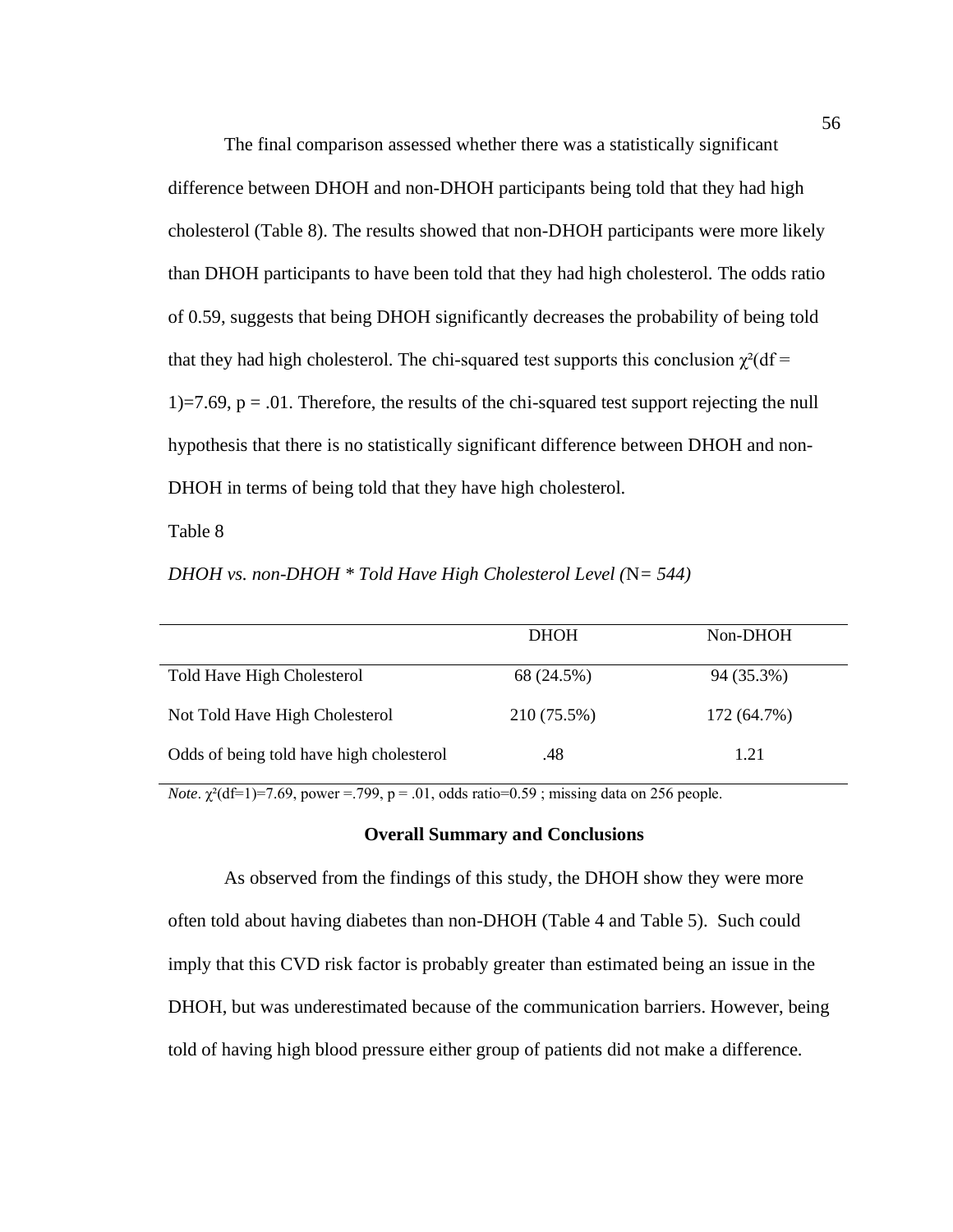Such could imply that this risk factor in DHOH subpopulation is probably overestimated and overstated as being a communication barrier compared to the general population (Table 6 and Table 7). Finally, DHOH were more often not told about having high cholesterol (Table 8). Which could imply that high cholesterol is probably not overstated as an issue for DHOH patients because of the potential communication barriers in the health care system.

In sum, the chi-square results show a statistically significant difference in three domains:

- 1. Told you have diabetes  $(p<0.001)$
- 2. Ever told have health risk for diabetes  $(p=0.04)$
- 3. Told you have high cholesterol level  $(p=0.006)$ .

Of the three test results that demonstrated statistical significance, Tables 4 and Table 5 showed that the odds of being told of having diabetes is higher in the DHOH subpopulation compared to the non-DHOH. In Table 8, the odds of being told of having high cholesterol is less likely in the DHOH subpopulation compared to their non-DHOH counterparts.

The following section contextualize the obtained findings as it relates to the access to health care rights of DHOH people. The discussion will consider whether the findings are supported by previous literature and consider possible reasons for the difference between the DHOH and the non-DHOH patients. Individual analyses were performed to investigate the main research question and find support (or lack of support)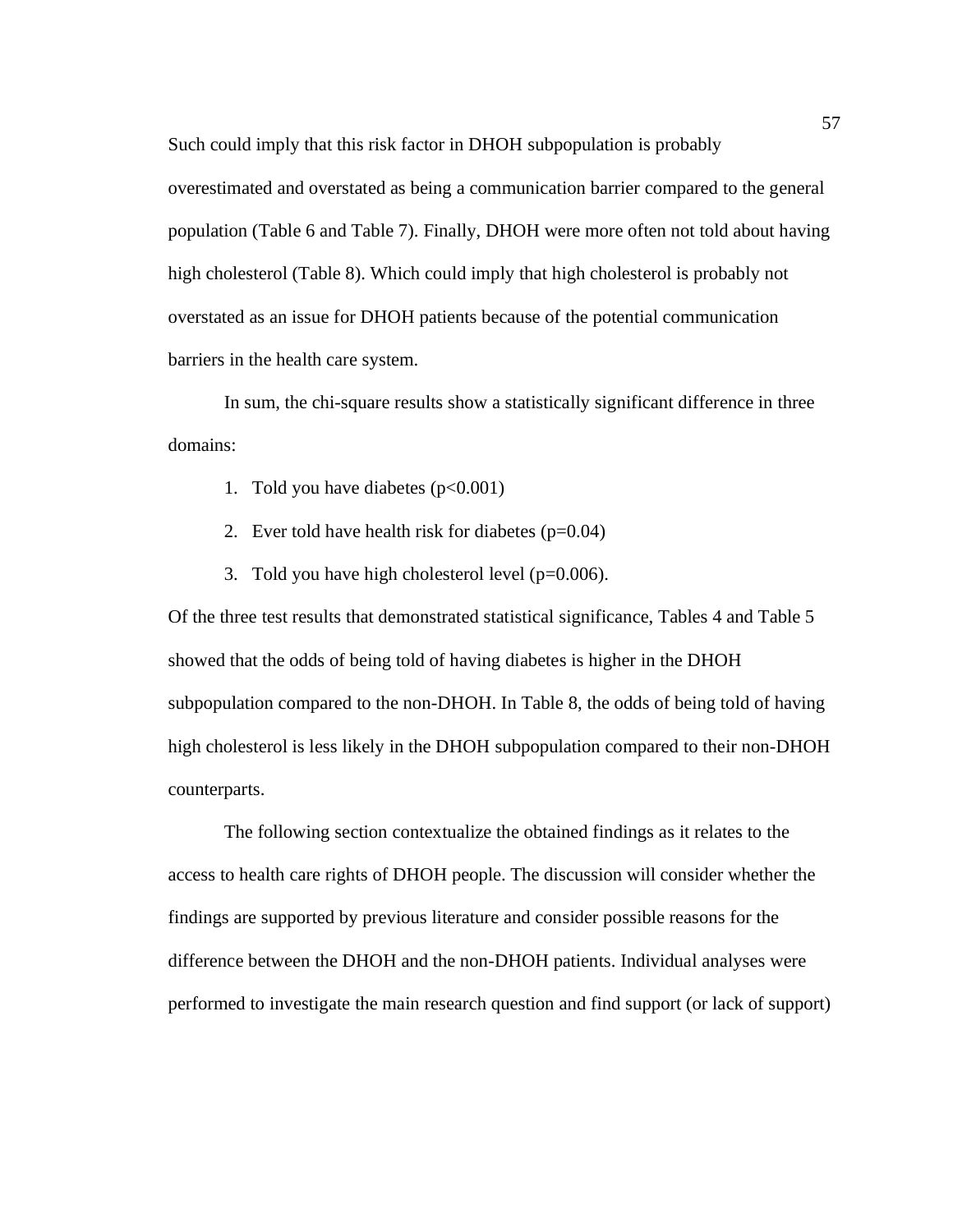for the hypothesis that individuals who are DHOH have greater prevalence of the overall risk factors of CVD than those who are non-DHOH (Kushalngar et al. 2015).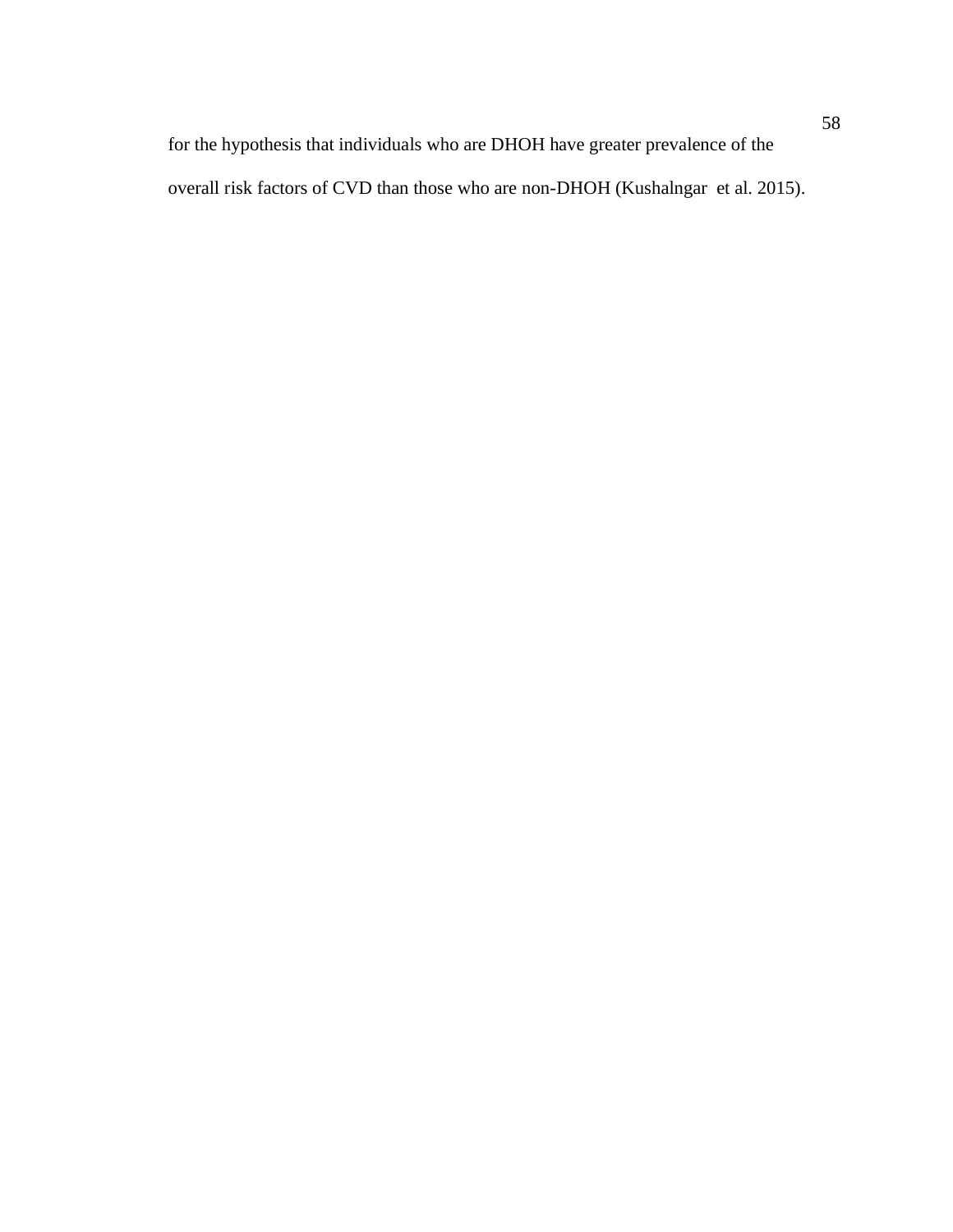Section 4: Application to Professional Practice and Implications for Social Change

This study on DHOH individuals in the United States is valuable from many perspectives because it illuminates some of the health care challenges potentially stemming from patient and physician communication challenges (see Simons et al., 2018). The UN Convention on the Rights of Persons with Disabilities set the standard that people with disabilities have the right to attain high standard of health care without difficulty (United Nations, 2019). Included in this United Nations convention is a convention agreement between nations to encourage promulgated health care standards for disabled people that include the Deaf communities. Inherent in this right is that people with disabilities should attain the same range, quality, and standard of affordable health care as provided for the non-disabled communities (United Nations, 2019). The movement is supported by the National Association of the Deaf (2019), who advise their community that under Section 504 of the Rehabilitation Act of 1973 and the ADA, that federal disability discrimination laws should facilitate seeking equality of health care services and their potential benefit and promote effective communication with health care providers. It is the ethical and legal responsibility of health care providers to make themselves accessible to the DHOH community. While research in the DHOH community continues, there is still a need to overcome communication barriers in noncommunicable diseases; this requires frequent assessment of findings to improve collaboration and implementation programs (Goodwin, 1999; Pinilla, Walther, Hofmeister, & Huwendiek, 2019).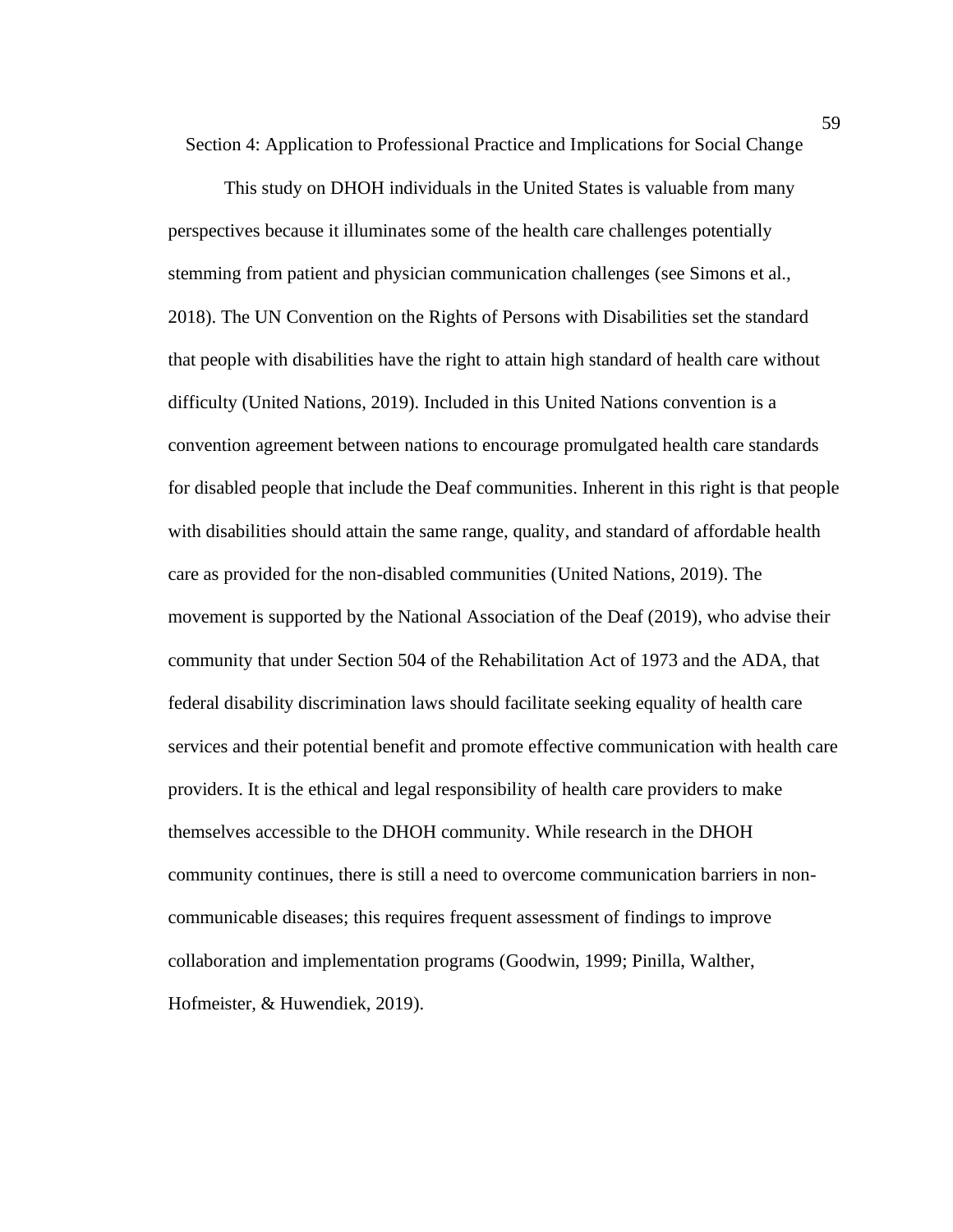Overall, improving communication requires health care providers to be trained on cultural competence, which ensures that communication with the DHOH patient is a top priority (Pinilla et al., 2019). The risk of unachieved competency health goals must be made known to the providers, such as possible life-threatening mistakes leading to morbidity and mortality epidemics (Emond et al., 2015b). Therefore, providers should seek the development of care and compassion towards culturally-appropriate healthcare services for the DHOH community. Methods, standards, and funding are in place to facilitate healthcare achievement within this disadvantage population (Goodwin, 1999). Health administrators are increasingly aware of the need to raise competencies for better public health collaboration (Goodwin, 1999). Worldwide, changes are gradually being implemented to improve the communication gaps for DHOH people in health care setting (United Nations, 2019).

Analysis of these issues contributes to the overall understanding of certain health outcomes presented in the DHOH community. Therefore, the interpretations of the findings of this study should begin with an important clarification that deafness is not a disease, nor is it a debilitating problem for DHOH individuals, but rather a challenge of access to basic healthcare services because of communication issues (McKee, Paasche-Orlow et al., 2015). This barrier occurs because a majority of healthcare workers do not understand the communication issues faced by DHOH individuals (McKee, Winters et al., 2015). DHOH public health professionals may be able to create innovative ways of addressing health challenges in order to reduce poorer health outcomes within the DHOH communities they serve in the healthcare system.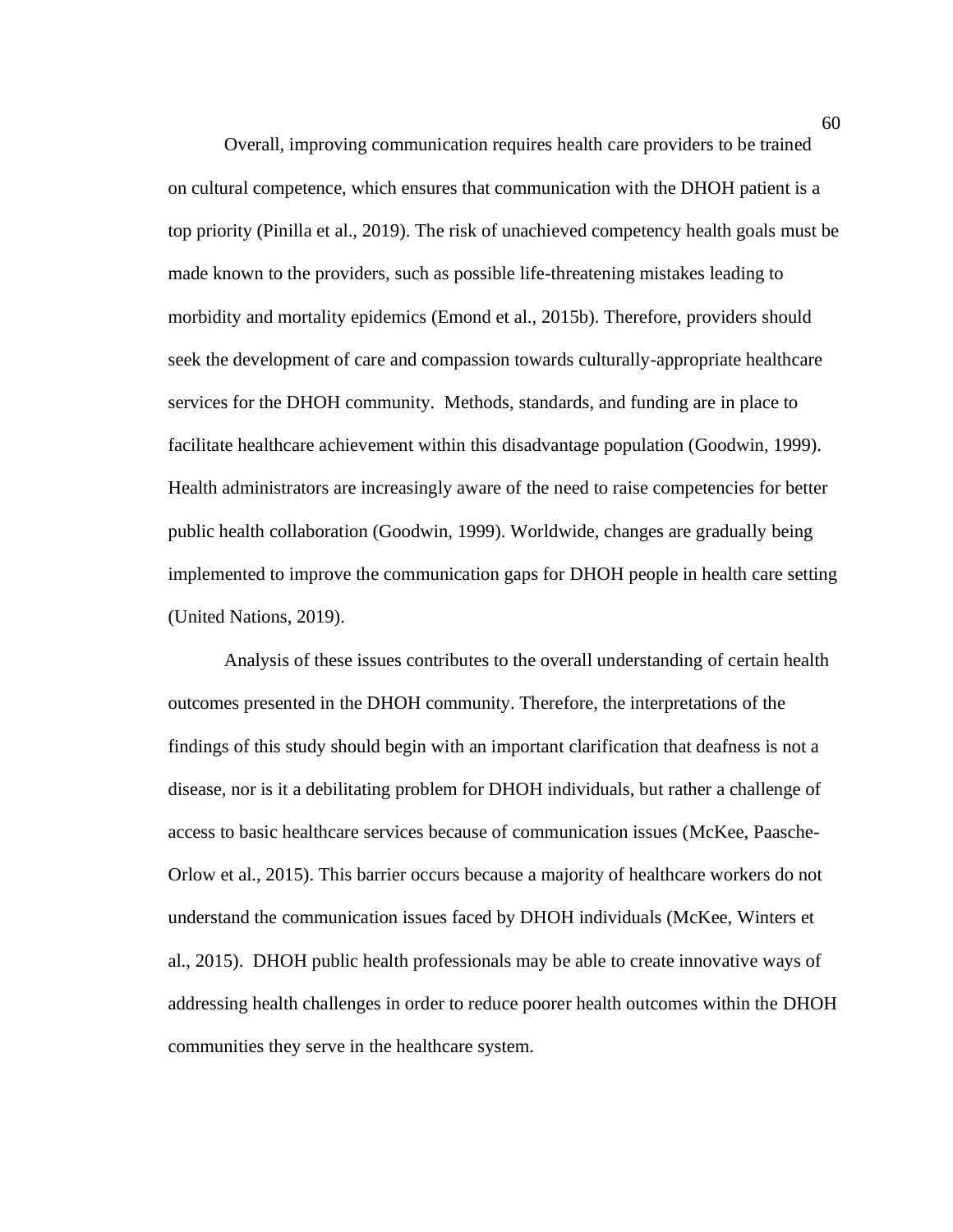In this section, I provide an overview of the findings obtained from examining the 2013-2014 NHANES data, lay out the interpretation of the findings and their potential implications for the broader field of study. Moreover, this section will discuss the limitations of this research connected with its specific methodology, and present recommendations for theory advancement and practices for DHOH individuals. The section also reviews the potential implications for professional practice and social change that would result from the adoption of innovative technologies to improve healthcare communication between doctors and DHOH people. Implementing innovative technologies such as telehealth videophones in the healthcare system to help DHOH individuals communicate effectively with primary care physicians—and increasing the number of DHOH public health professionals in the healthcare arena—might facilitate the management and reduction of the risk factor for cardiovascular diseases. Hence, the conclusions are drawn based on the study findings to show the overall contribution of this study to the existing body of research and potential social change towards greater inclusivity and patient-centered healthcare delivery within the contemporary American system.

#### **Interpretation of Findings**

The purpose of this study was to investigate the differences between the DHOH and non-DHOH populations' self-reports of having been about their CVD risk factors. Specifically, this study sought to address the question, "Is there a difference in selfreports of having been told of having diabetes, high blood pressure, or high cholesterol between the DHOH and the non-DHOH populations?" To address this study question,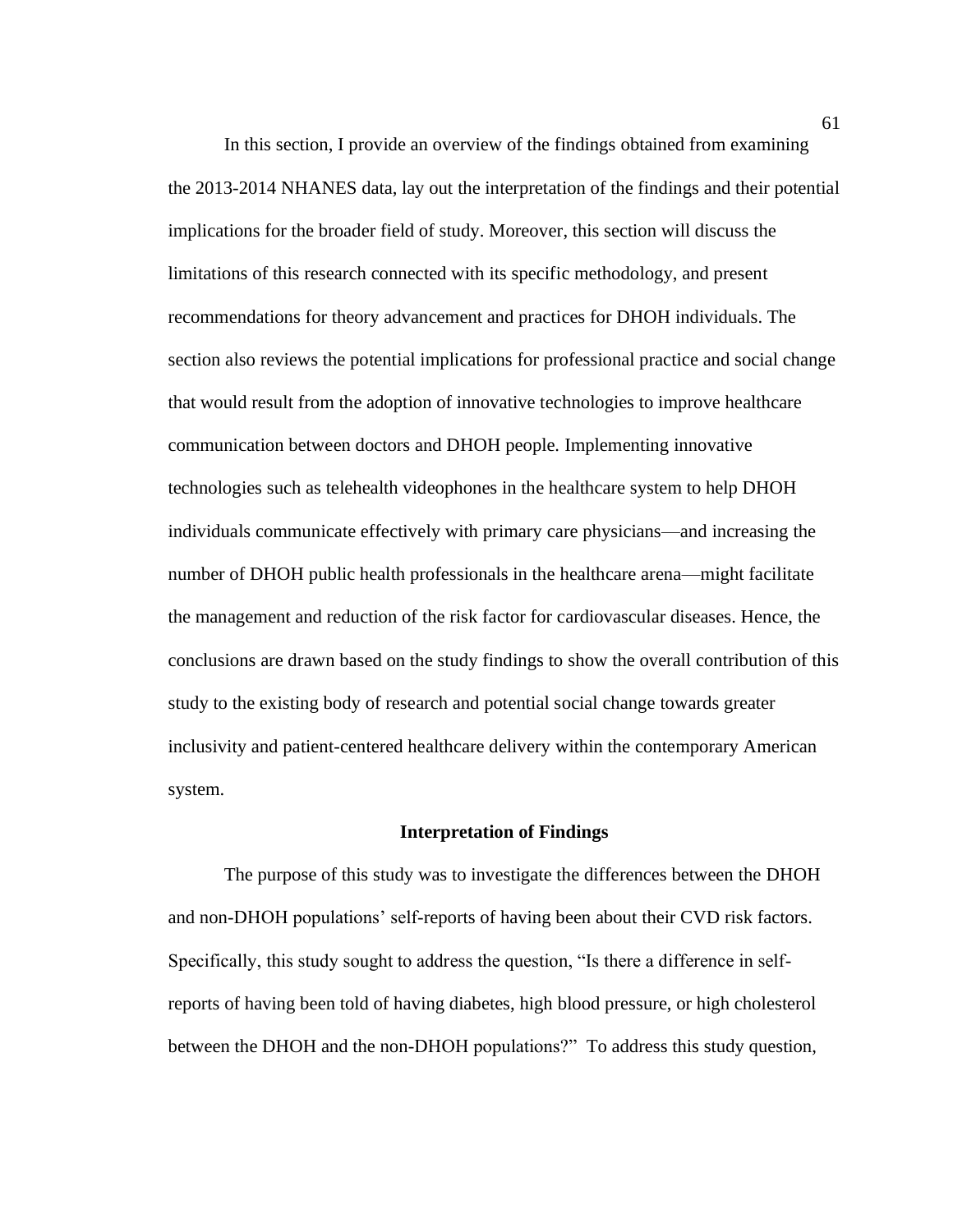secondary data provided by the 2013-2014 NHANES study was analyzed utilizing chisquare tests and odds ratios to assess differences in whether the DHOH and non-DHOH participants self-reports of having been told that they had diabetes, high blood pressure, or high cholesterol. Any differences were determined to be significant if the probability of statistical error or chance impacting results was less than 5% ( $p < 0.05$ ). Any differences found were assumed to be attributable to communication barriers.

The results indicate that DHOH people are more frequently told they have diabetes than the hearing (non-DHOH) population. This finding supports the main hypothesis of this study, that the DHOH subpopulation reports of having been informed more often of having diabetes than the non-DHOH population. The second finding of this study was that DHOH people were more likely to self-report having been told they have health risk factors for diabetes than were non-DHOH people.

Next, there was no statistically significant difference in the odds of members of the DHOH community and members of the non-DHOH community of having ever been told they had high blood pressure. This finding did not support previous expectations and fails to support the main hypothesis of this study. The reason that this finding did not support this study's hypothesis is not clear. However, high blood pressure is commonly assessed at each clinical visit; therefore, is more likely to have been identified because of the frequency of the assessment compared to diabetes assessments. Conversely, symptoms of diabetes are often more difficult to detect by both patients and doctors. Therefore, communication barriers may be less likely to have been reinforced over time as would CVD risk factors because of the much more frequent assessments between the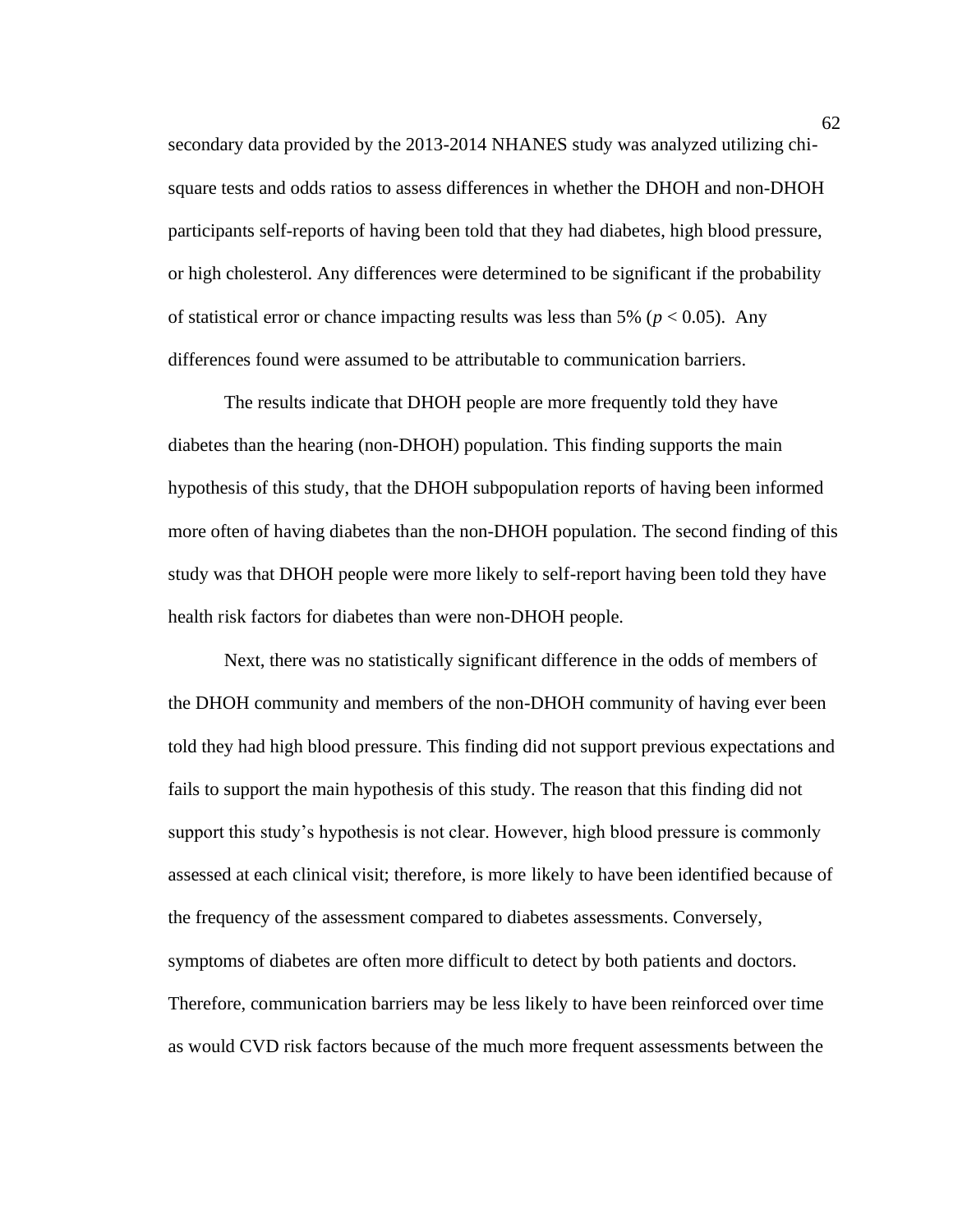DHOH patients and doctors in regard to blood pressure than in regard to the less directly-observable signs and symptoms of diabetes.

Regarding high blood pressure, I found no significant difference in having been told of having high blood pressure two or more times in participants with high blood pressure, both with and without hearing difficulties. This question was asked in relation to two or more times because hypertension requires an elevated blood pressure reading more than two times. This finding did not support expectations and failed to support this study's hypothesis. One possible explanation for why this finding failed to support this study's main hypothesis is because blood pressure is more likely to have been identified due to the frequency of the assessment compared to diabetes. One potential cause of this outcome may be the lack of any real communication differences of this particular cardiovascular risk factor between the DHOH and non-DHOH community. Future research is needed to validate the accuracy of this outcome.

Next, results from this study showed that there was a statistically significant difference in the non-DHOH than the DHOH participants of having been told they had high cholesterol. DHOH people may have higher cholesterol than non-DHOH people but may be less likely to be informed about their high cholesterol due to communication issues. Nevertheless, future research is needed to verify the cholesterol outcome by examining actual diagnosis of DHOH patients to determine if the DHOH patients who face communication barriers have high cholesterol.

Overall, there are differences concerning what DHOH patients report being told as compared to the non-DHOH. There is a possibility this is attributable to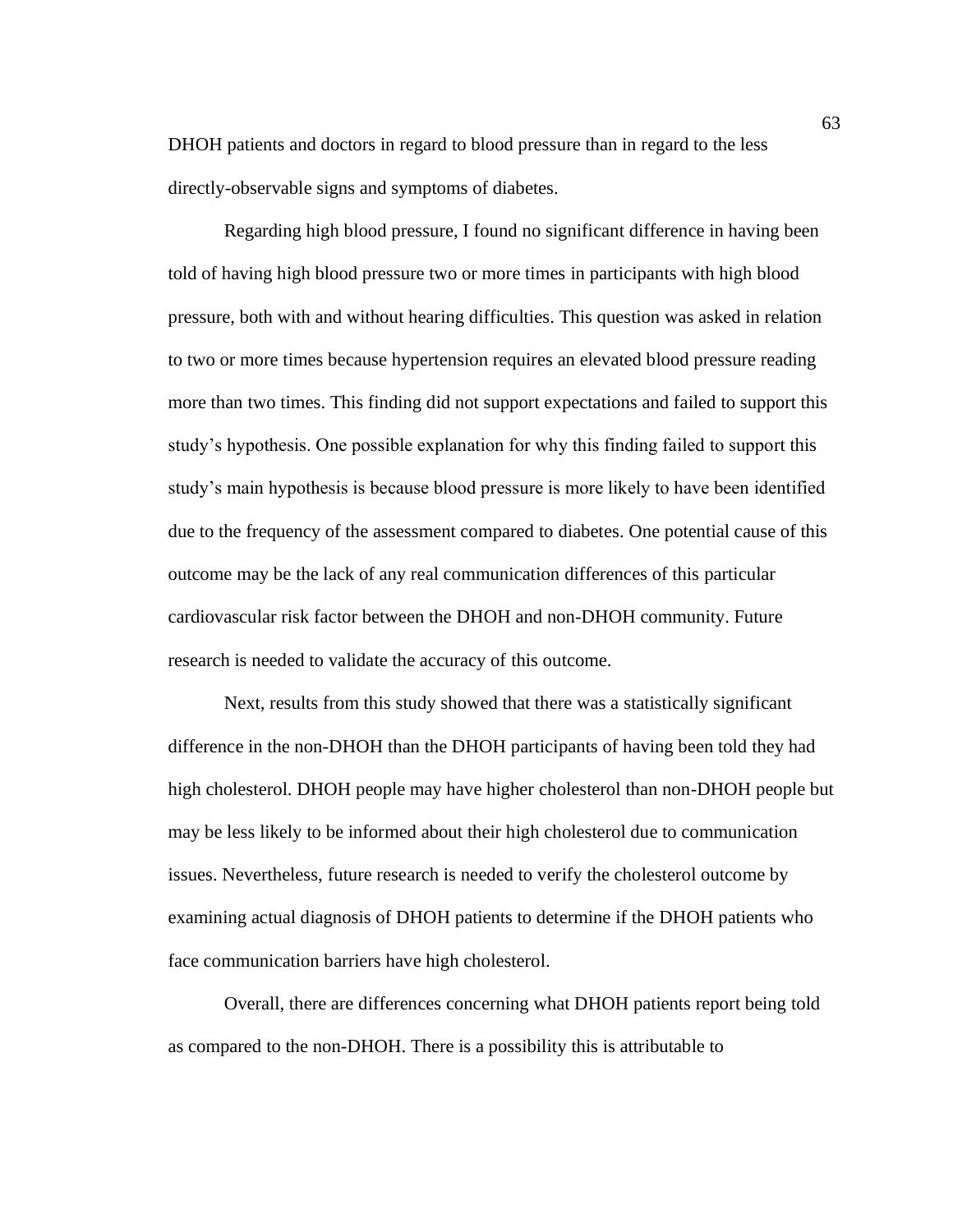communication barriers, high cholesterol for instance, suggests that healthcare providers may be trying to communicate more with these DHOH patients. Future studies should consist of actual diagnosed subjects with CVD risk factors, and compare with the findings based on self-responses on whether they were told about their risk factors of CVD. If the DHOH patients who are diagnosed with CVD risk factors are less likely to be told, this would suggest a stronger connection between communication barriers and risk factors. Future researchers could modify their methods in order to address the limitations of this study so that the results lend themselves to more objective interpretation; for example, screening of all study subjects so that their actual status relative to the CVD risk factors is known as of the date of the survey. Also, attempts should be made to validate these informed risk factor reports with clinical review records.

The purpose of this subsection was to offer a summary of the main findings of this study, considering the relationship between these findings and recent research and theory related to cardiovascular disease risk factors and hypothesized communication barriers between healthcare workers and patients in the DHOH subpopulation. Although communication barriers were not assessed directly in the current investigation, supported statistics on the difference of CVD risk factors amongst ASL signers would help support the notion that the DHOH subpopulation faces communication barriers in healthcare (Emond et al., 2015b). My findings are not ready for broad distribution to the healthcare industry but provide preliminary insight into the estimated differences in self-reports of having been told they have CVD risk factors of those with and without hearing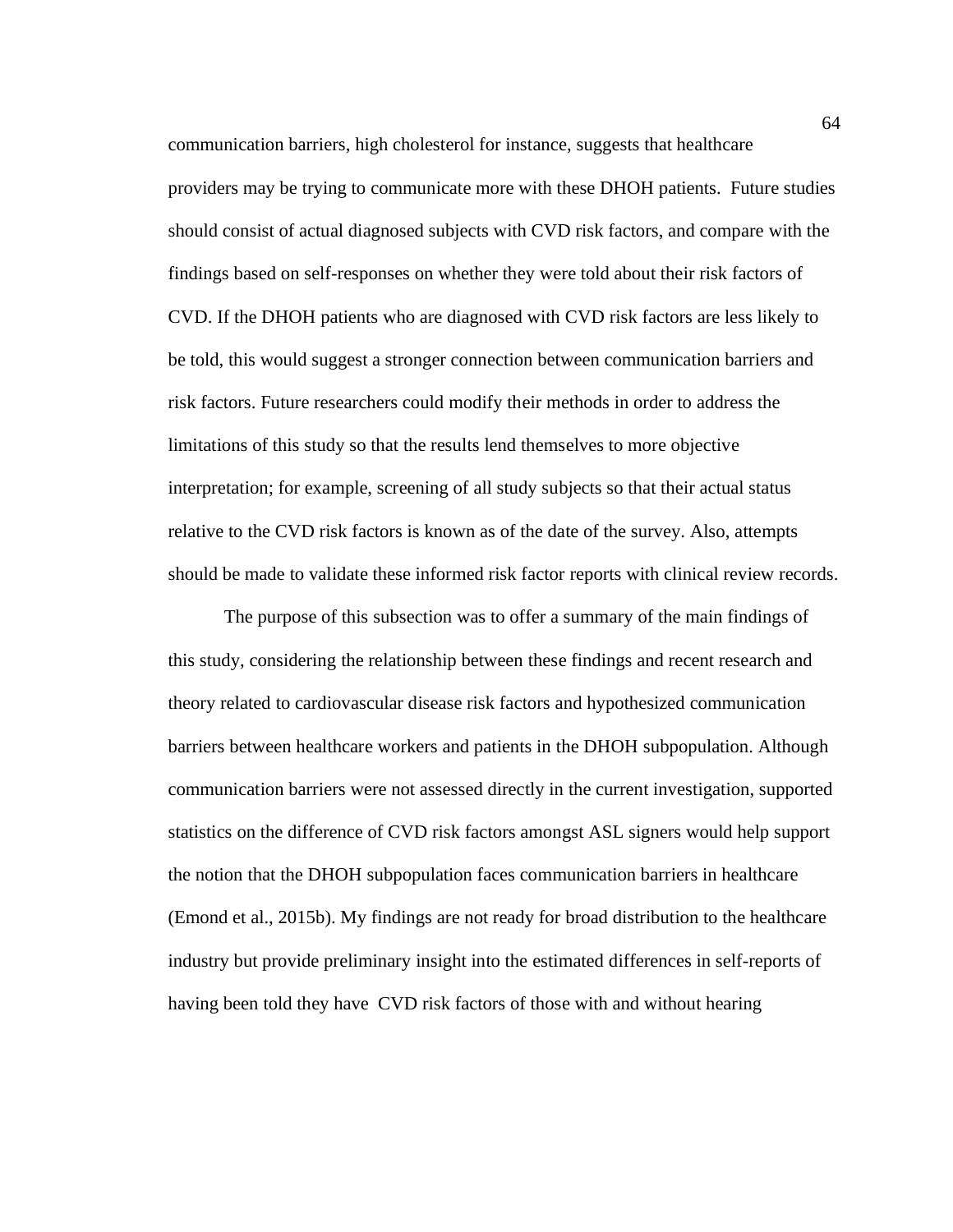challenges. Findings from this study add to the general body of evidence surrounding communication between healthcare providers and the DHOH subpopulation.

## **Limitations of the Study**

Though this study yielded a number of valuable findings including that being DHOH does increase the odds of being told that one is at risk for diabetes (Tables  $4 \& 5$ ). It is nevertheless important to delineate the limitations of the study to ensure objective evaluation of its reliability and validity. First, one should consider limitations connected with the study's cross-sectional nature and the use of secondary data to draw conclusions. Unlike experimental and cohort studies, one cannot determine the causality in a crosssectional study. This happens because the information is obtained in a single time phase collection (Pennell et al., 2013). Secondary data involves the use of a dataset collected and analyzed by another organization for another research purpose, which means it may not be completely relevant to a new research objective. If this study involved primary data collection, I would have collected participants' actual diagnoses to determine whether DHOH patients with a diagnosis were less likely to be told of their diagnosis than non-DHOH patients. This information could provide more evidence of a communication barrier; therefore, one limitation of this study to overcome in future research would be to ascertain patients' actual status with regard to CVD risk factors. Moreover, the raw primary data used for secondary research may be outdated; there are often rapid changes in the health conditions, disease prevalence, and trends among populations, and so analysis of other organizations' data collected several years ago may not give current insight into the issue of research interest.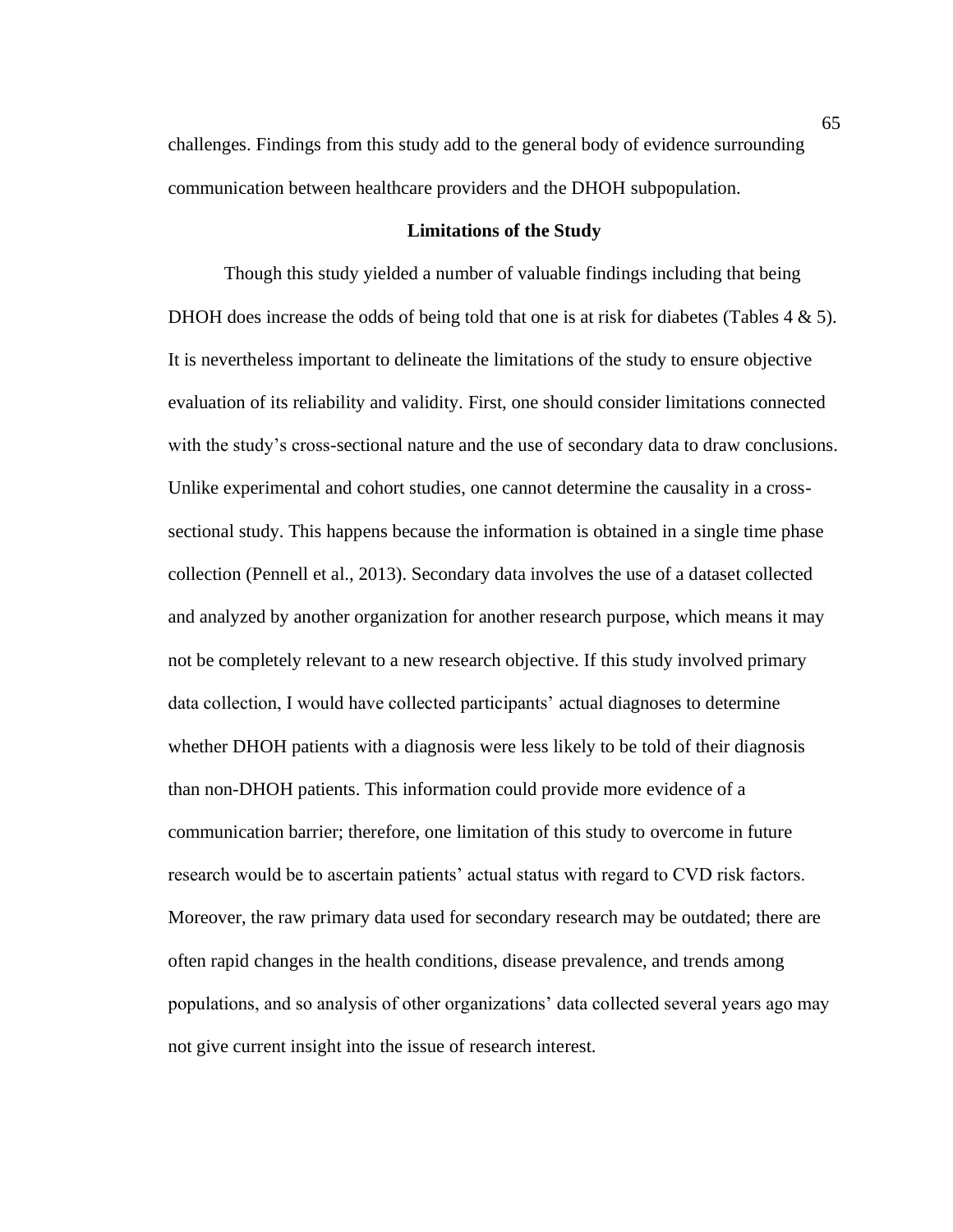Furthermore, the study was quantitative in nature, which presupposes certain limitations. This study did not assess the impact of communication barriers directly, but instead assumed communication barriers exist based on the responses relating to received communication about particular CVD risk factors. This could be mitigated in future studies by attempting to determine the actual status of CVD risk factors in individuals, in addition to looking at how often physicians communicated with patients. Further, it would be useful to examine the intersections of these potential communication barriers with participants' social, economic, ethnic, and racial realities—Non-Hispanic Whites made up most of the DHOH study participants (see Table 2). Notably, the study did not address the prevalence of CVD risk factors because this study did not validate the clinical diagnosis patient status, a limitation to understanding the prevalence differences between the DHOH and non-DHOH. Thus, it would have strengthened this study and provided more accurate insights into the healthcare communication barriers that exist between the DHOH patients and their doctors. For example, the study does not state whether DHOH people are more frequently told about diabetes because they are more likely to have diabetes, which would be an important consideration in future studies. Additionally, future researchers might need to consider employing several methods to accurately assess communication and communication barriers. A case study or observation would have been useful in assessing the actual type and quality of communication that exists between doctors and members of the DHOH community in regard to disease prevalence. Because the findings from this study were based entirely on patient self-report, concurrent survey of healthcare professional and patients' self-reports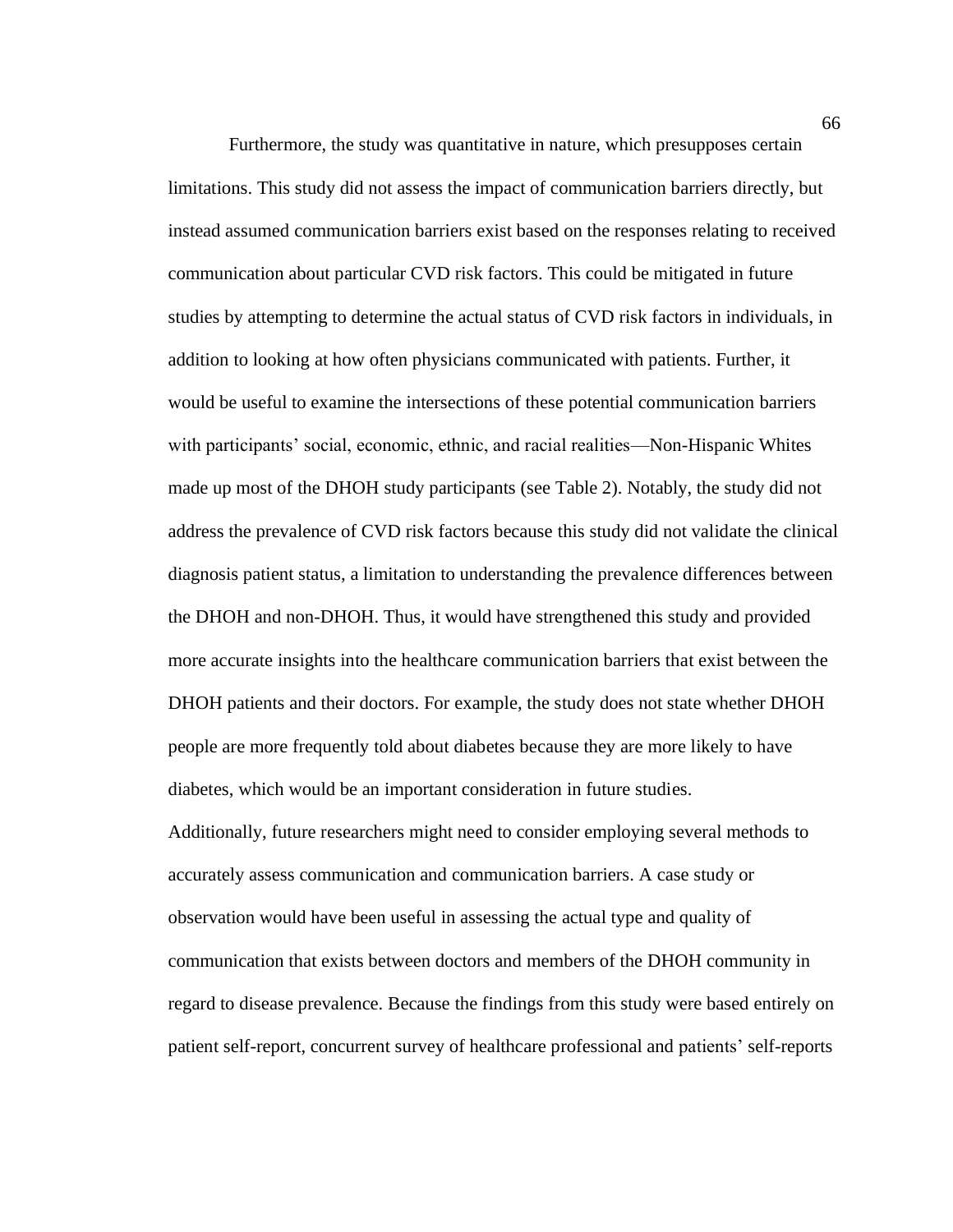may have provided different insights. The healthcare professional may feel that they have communicated the risk factors of CVD without altering their approach to the DHOH patients being a generic communication style that may work well for other patients. The assumption is while the DHOH may have issues they may have wanted to communicate to the health professional, but are not given the opportunity due to the limited time available for the health professional and themselves as patients to interaction. Especially, since the DHOH patients takes up more of their physician's time and attention to explain health issues (Barnett, Klein, et al., 2011). Therefore, the assumption that a DHOH report of not having been told their risk factor by a health professional without getting the health professional' report on that issue is might be a problem that may have impacted the outcomes.

Another limitation was the missing study subjects—the proportion of each study group which were not included in each analysis. The missing data could have introduced result bias because participants may have chosen to skip answering these questions. For instance, if the participants do not have a primary doctor, they may decide to skip answering these questions because the questions were irrelevant to their situation. Likewise, participants without a primary care doctor may be more likely to have diabetes, high blood pressure, or high cholesterol. Thus, the potential for unanswered questions to introduce bias into the reporting results is a study limitation. In addition, missing data reduces the power of a test (i.e. less than .8) being underpowered. The missing data presented (see Table 5, 6, & 7) suggest inadequate power in considering the potential study limitations. A final limitation is the need to consider the use of the OR as an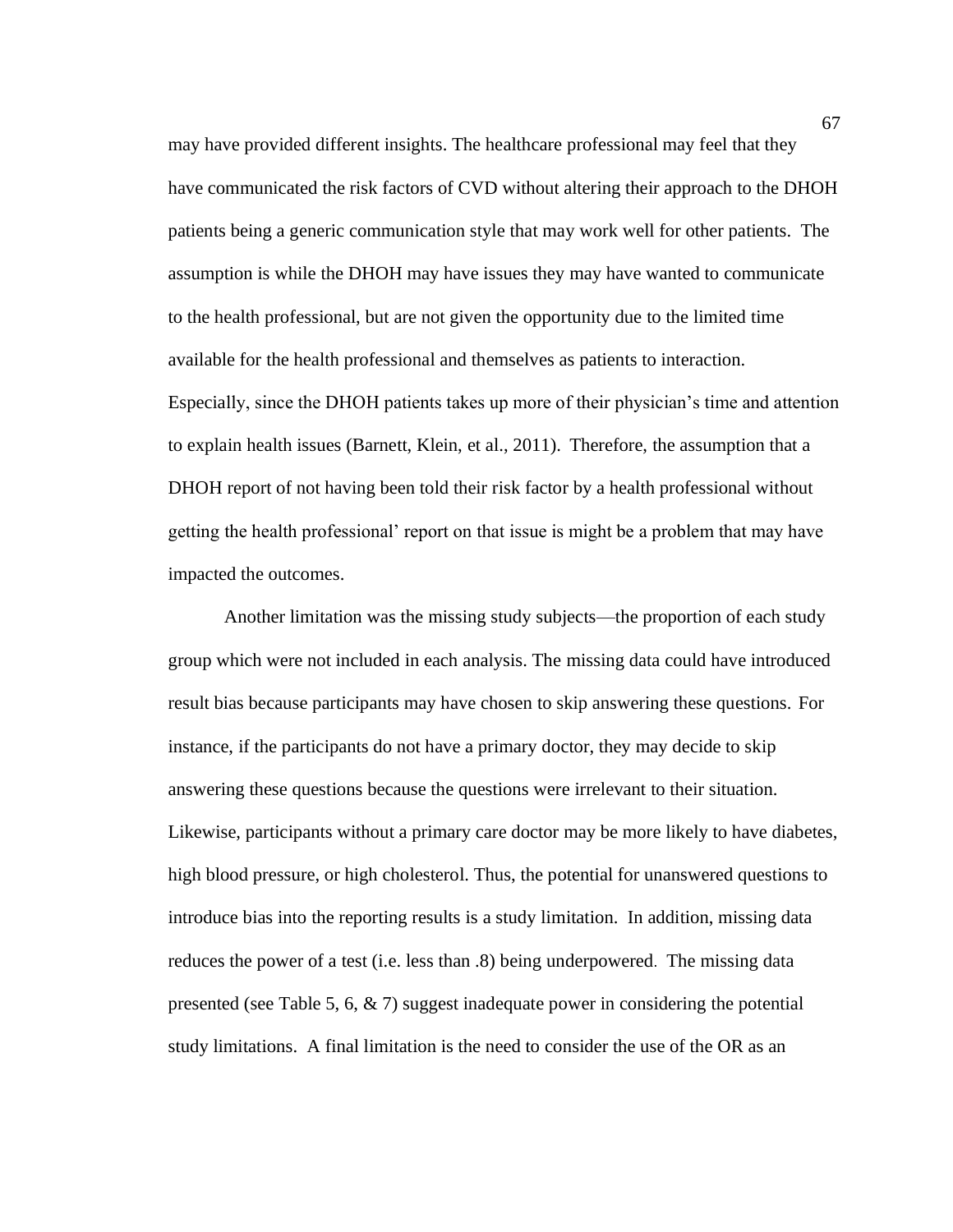approximation of the relative risk for certain assumptions, which were not specifically addressed in this study that includes the frequency of the outcome-of-interest (CVD risk factors) in the small study population (Siegerink & Rohmann, 2018).

## **Recommendations**

The significance of the study concerns its attempt to address the fact that the DHOH subpopulation experiences health inequalities; relying on earlier research in the field of health and social function of people with deafness (Lin, Niparko, & Ferrucci, 2011; Blackwell et al., 2014). This study found that being DHOH increased the odds of being told that individuals had diabetes or were at risk for diabetes, while also decreasing the odds that they would be told they had high cholesterol.

The DHOH community is an important subpopulation to study as the estimated the number of persons in America diagnosed with deafness has increased from 30 million in 2001 to 48.1 million in 2008 (Lin, Niparko et al., 2011). Most doctors are likely to encounter DHOH patients as the subpopulation continues to grow, and so the removal of communication barriers is vital to the future of the U.S. healthcare system. The key recommendation is to conduct primary research on the DHOH subpopulation. Focusing on specific health conditions and social functions of Deaf people, as well as particular factors affecting their lifestyles and self-perceived awareness of CVD signs and symptoms. Thus, the focus should be on how to address communication challenges on lowering the risk of heart disease in the DHOH subpopulation.

Shargorodsky et al. (2010) found an increased risk of CVD in DHOH people; thus, study need to focus on the core issue of addressing communication barriers in the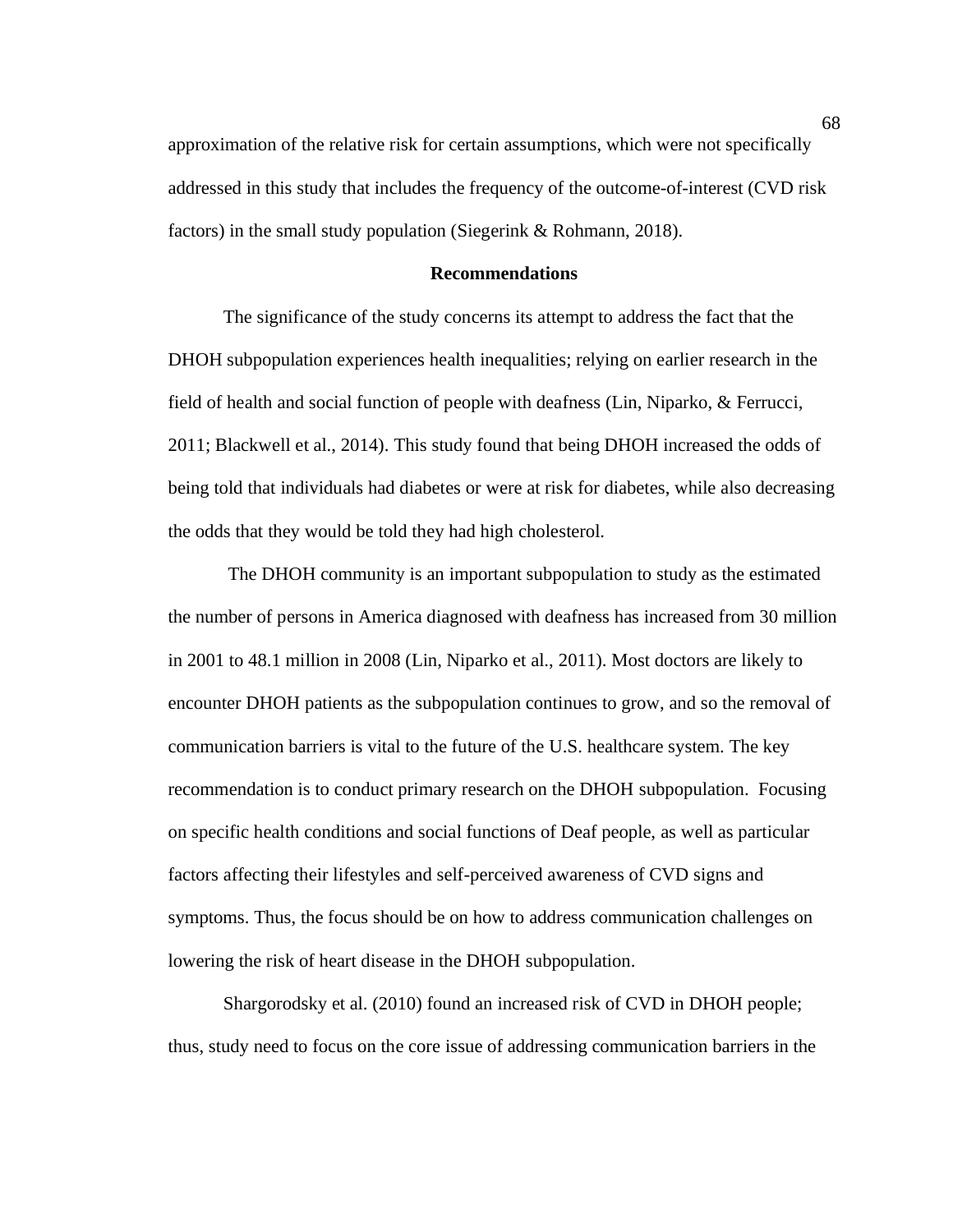healthcare arena for the DHOH subpopulation. Further studies concerning the vulnerability of DHOH people to CVD risk factors should produce a comprehensive picture of the specifics of life and daily experiences of DHOH persons as it relates to communication access. A multidimensional perspective on DHOH people should encompass their access to health care with respect to their communication abilities. When it comes to Deaf people as a major subpopulation in society, it is also essential to consider how the communication barriers intersect with the race and ethnicity of a person with deafness, since the intersection of these domains is likely to have a compound effect on the individual's access to health and the cultivated ability to detect early signs of CVD risk factors.

In respect to the DHOH, addressing communication barriers will likely require engaging DHOH public health professionals. The employment of Deaf public health professionals could facilitate conversations with DHOH individuals. A personal interview with people who are DHOH would enable an in-depth understanding of their life and social functions. The use of ASL in interviews (particularly through the use of DHOH public health interviewers or translators) would be an important tool in qualitative research. Obtaining interviews with ASL persons may reveal aspects affecting their communication with non-DHOH doctors, and other unaddressed healthcare issues. Thus, communicating with DHOH public health professionals in both formal and informal settings can further contribute to the recommended future research.

The above recommendations for further research suggest a need to remove communication barriers between DHOH patients and non-DHOH healthcare providers. In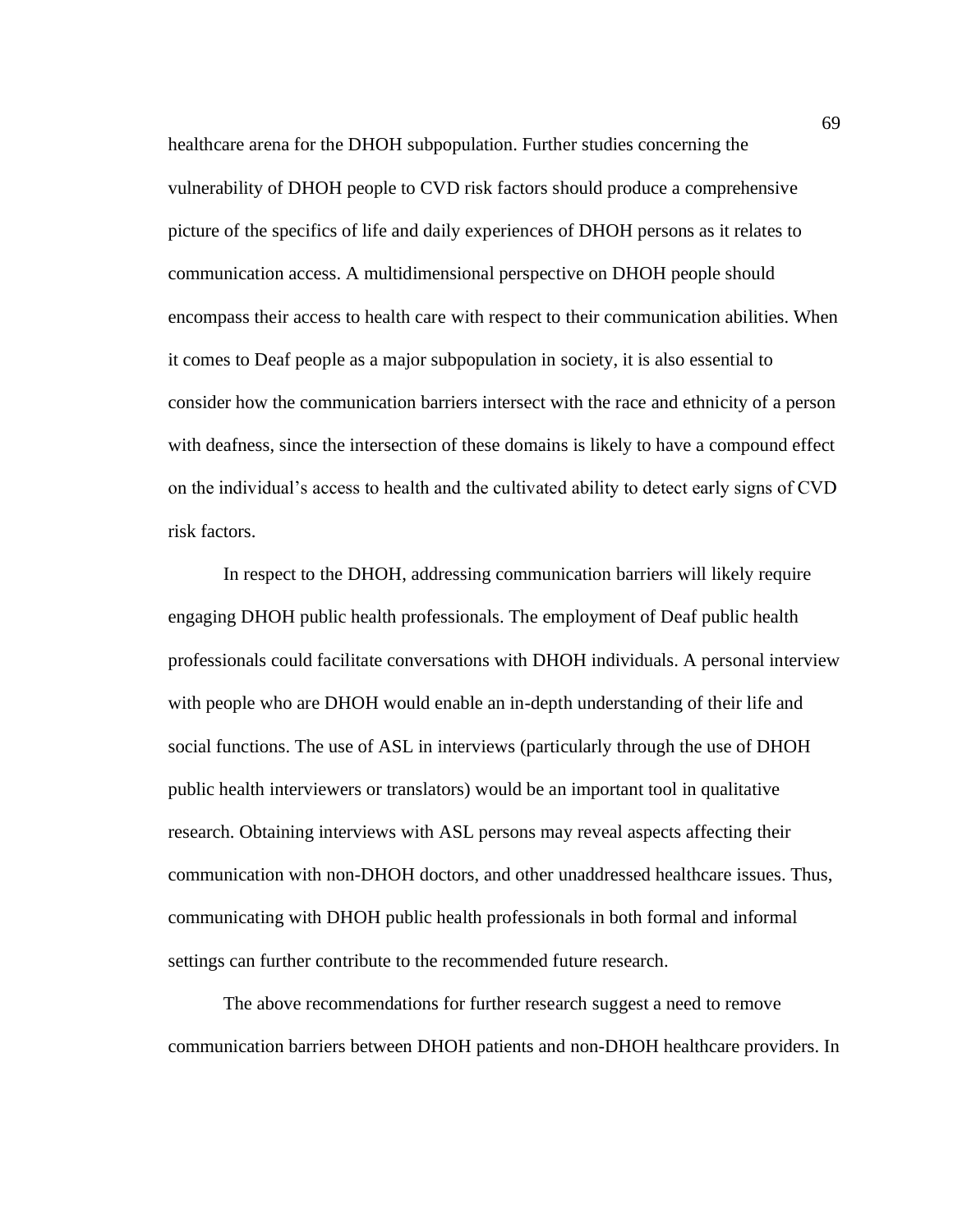particular, practitioners could implement telehealth videophone (TVP) technology being an alternative promoted in the health care (McKoy et al., 2015); to reach DHOH patients and conduct public health education targeting the DHOH community nationwide. The TVP technology could ultimately help healthcare professionals to help reduce the prevalence of diabetes, high blood pressure, and high cholesterol in the DHOH subpopulation (McKoy et al., 2015). Thus, the implementation of a telehealth videophone service may improve overall health and well-being of DHOH patients, which could reduce their CVD risk factors (McKoy et al., 2015).

## **Implications for Professional Practice and Social Change**

The DHOH people experience confusion, miscommunication, and shame due to taking more of their physician's time and attention to explain health issues (Barnett, Klein, et al., 2011), suggest numerous of reforms needed to improve the United States healthcare system. The need for public health professionals to address communication barriers in the DHOH subpopulation is vital to reduce CVD risk factors. This study finding could assist advance the cause to promote positive social changes in the DHOH communities. Researchers and policy makers can use this study information to further work on raising the awareness and fund programs, respectively, to address DHOH communication issues and their self-reported risk factors of cardiovascular diseases. Thus, is in regards to considerable action needed to engage implementation strategies to facilitate reducing the mortality and morbidity of the millions DHOH communities worldwide (Olusanya et al., 2014).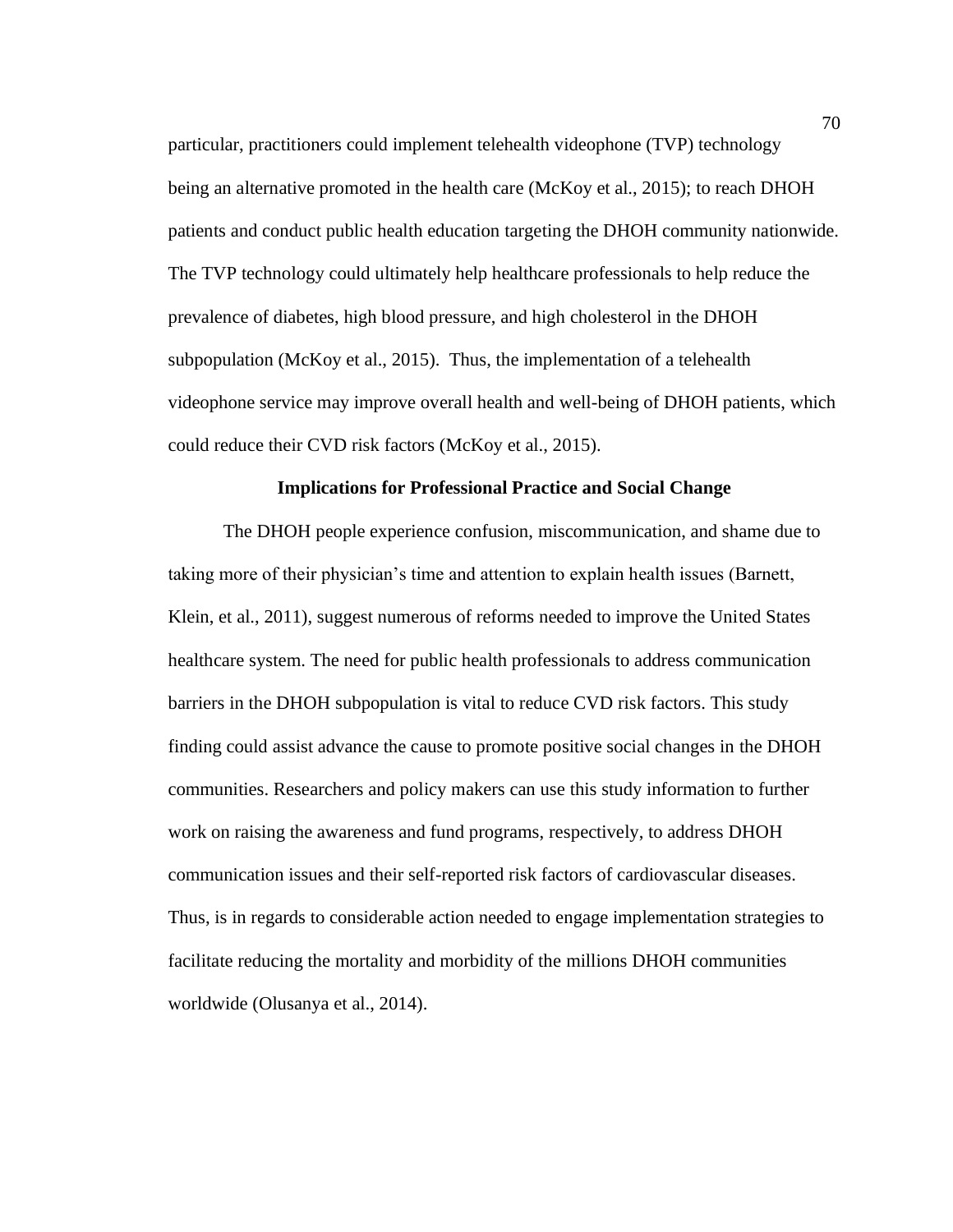Hence, the need to advance a cause for the DHOH individuals to gain better access preventative services is an important factor in the healthcare arena as it relates to communication needs of this subpopulation. Communication is an important part of healthcare in which optimal communication between health professionals and DHOH patients should be achieved in health care services. Physicians able to understand DHOH people's health concerns will facilitate improve communication that could led to better health care access and useful health intervention programs. The ability to build and maintain productive communication with health care professionals is a core component of improving accessibility for Deaf people.

## **Conclusion**

Historically, DHOH people were excluded from the mainstream research activities, denied access to quality of healthcare and health education services due to communication barriers. These difficulties communication lead to the development of chronic diseases and a tendency to seek treatment at later stages of disease development; once the symptoms become highly pronounced and health is already endangered (Emond et al., 2015a). Based on this study finding DHOH people were more likely to self-report of having been told they have health risk factors for diabetes. Moreover, non-DHOH participants were more likely than DHOH participants to self-report having been told that they had high cholesterol but DHOH were less likely to self-report having been informed about their high cholesterol due to the possibility of communication issue.

In sum, the study findings on the informed CVD risk factors suggest there is still a need to focus on improved communication between the DHOH patients and their health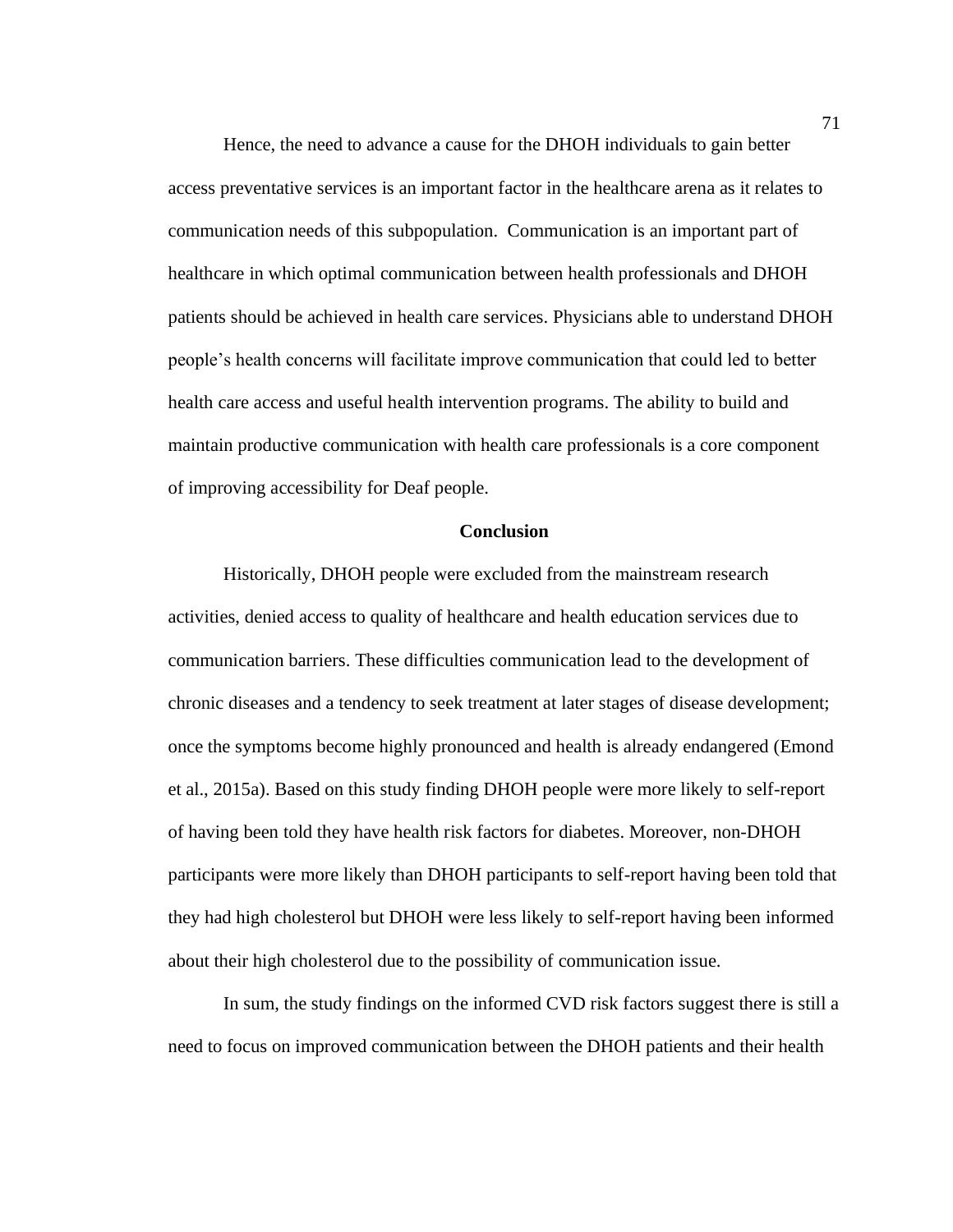care providers. DHOH are less likely to self-report having been informed about their high cholesterol due to the possibility of communication barriers. Therefore, it is recommended that: a) a telehealth videophone system to provide DHOH patient-centered care by assurance they are informed about their health and health risk factors; and b) the integration of Deaf public health professionals could reinforce care management to facilitate effective and efficient communication. Likewise, the ability to encourage health professionals to learn ASL within their health care environment may promote effective communication. Facilitating communication between DHOH patients and their healthcare providers might lead to an increase in preventative care and potentially a reduction in chronic disease within the DHOH community due to enhanced health awareness. The communication tool recommended, TVP, is facilitating this study subpopulation to achieve optimal health. Thus, is the consideration of the national healthcare needs to reduce healthcare spending, as well as the \$2.1 billion annually expenses on care and treatment of the 37.5 million DHOH patients in the U.S. (Blackwell et al., 2014; CDC, 2015b; CDC, 2015c). The recommendation services that of TVP and DHOH public health entities might help the U.S. government not only reduce CVD risk factors but also improve communication barriers.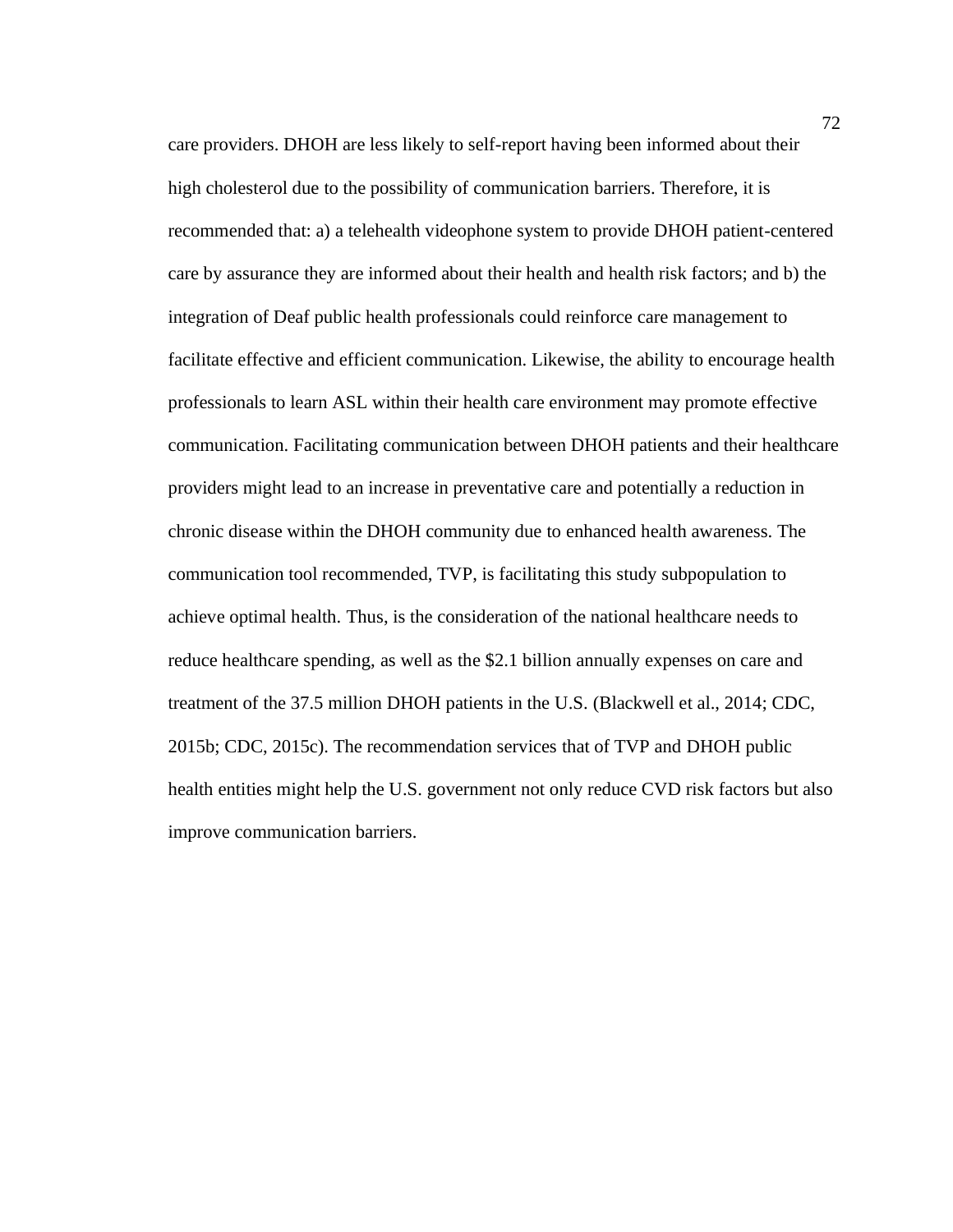- Akram, B., Nawaz, J., Rafi, Z., & Akram, A. (2018). Social exclusion, mental health and suicidal ideation among adults with hearing loss: Protective and risk factors. *Proceedings of the 2017 CHI Conference on Human Factors in Computing Systems*, *68*(3), 388–393.
- American Academy of Otolaryngology, Head and Neck Surgery. (2016). *National Health And Nutrition Examination Survey (NHANES)*. Retrieved from http://www.entnet.org/content/national-health-and-nutrition-examination-survey -nhanes
- Americans with Disabilities Act of 1990, 42 U.S.C. § 12101. (1990). Retrieved from https://www.ada.gov/pubs/adastatute08.htm
- Anderson, M. L., Riker, T., Gagne, K., Hakulin, S., Higgins, T., Meehan, J., … Craig, K. S. W. (2017). Deaf qualitative health research: Leveraging technology to conduct linguistically- and sociopolitically-appropriate methods of inquiry. *Qualitative Health Research*, *176*(3), 139–148. doi:10.1016/j.physbeh.2017.03.040
- Aubrey-Bassler, K., Fernandes, C., Penney, C., Cullen, R., Meaney, C., Sopcak, N., … Grunfeld, E. (2019). The effectiveness of a proven chronic disease prevention and screening intervention in diverse and remote primary care settings: An implementation study on the BETTER 2 Program. *BJGP Open*, *3*(3),1–11. doi:10.3399/bjgpopen19X101656
- Bainbridge, K. E., Hoffman, H. J., & Cowie, C. C. (2011). Risk factors for hearing impairment among U.S. adults with diabetes. *Diabetes Care, 34*(7), 1540–1545.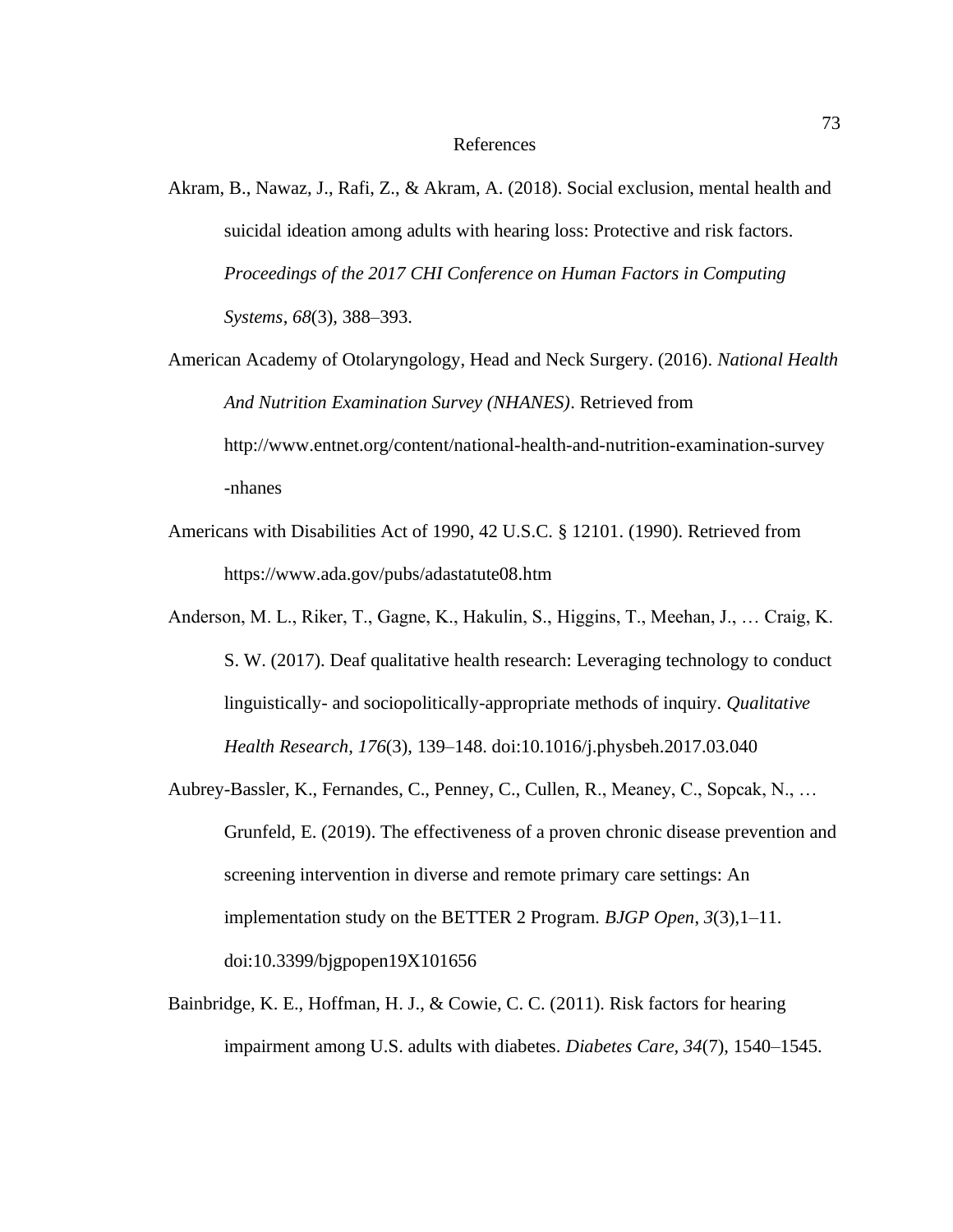doi:10.2337/dc10-2161

- Barnett, D. D., Koul, R., & Coppola, N. M. (2014). Satisfaction with health care among people with hearing impairment: A survey of Medicare beneficiaries. *Disability Rehabilitation, 36*(1), 39–48. doi:10.3109/09638288.2013.777803
- Barnett, S., & Franks, P. (2002). Health care utilization and adults who are deaf: Relationship with age at onset of deafness. *Health Services Research, 37*(1), 103– 118. doi:10.1111/1475-6773.99106
- Barnett, S., & Franks, P. (1999). Telephone ownership and deaf people: Implications for telephone surveys. *American Journal of Public Health*, *89*(11), 1754– 1756. doi:10.2105/ajph.89.11.1754
- Barnett, S., Klein, J.D., Pollard, R.Q. Jr., Samar, V., Schlehofer, D., Starr, M…& Pearson, T.A. (2011). Community participatory research with deaf sign language users to identify health inequities. *American Journal of Public Health, 101*(12), 2235-2238. doi:10.2105/AJPH.2011.300247
- Barnett, S. L., Matthews, K. A., Sutter, E. J., DeWindt, L. A., Pransky, J. A., O'Hearn, A. M., … Pearson, T. A. (2017). Collaboration with deaf communities to conduct accessible health surveillance. *American Journal of Preventive Medicine*, *52*(3), S250–S254. doi:10.1016/j.amepre.2016.10.011
- Beckfield, J., Bambra, C., Eikemo, T. A., Huijts, T., McNamara, C., & Wendt, C. (2015). An institutional theory of welfare state effects on the distribution of population health. *Social Theory and Health, 13*(3), 227–244. doi:10.1057/sth.2015.19

Blackwell, D. L., Lucas, J. W., & Clarke, T. C. (2014). Summary health statistics for U.S.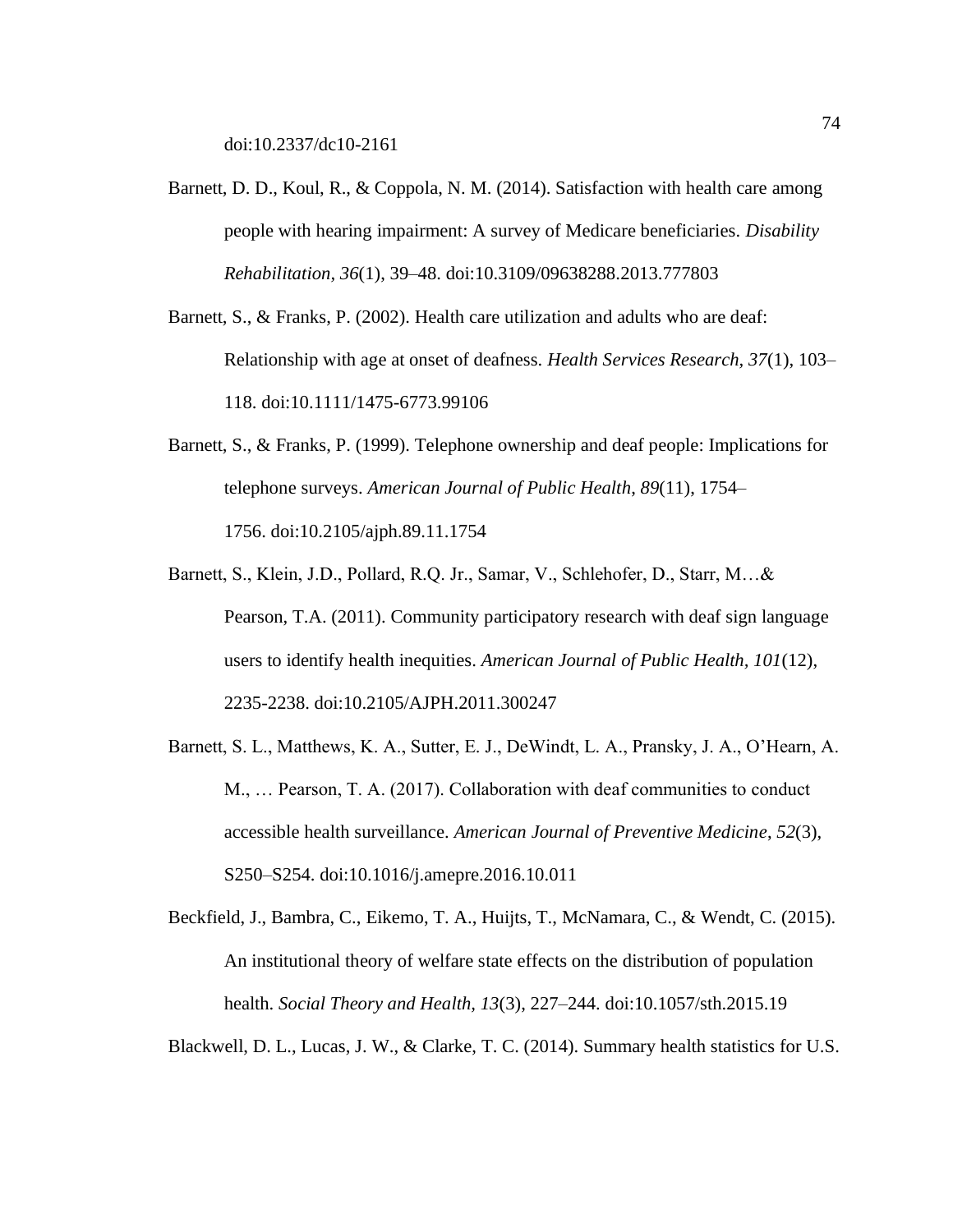adults: National Health Interview Survey, 2012. *National Center for Health Statistics*. Retrieved from

https://www.cdc.gov/nchs/data/series/sr\_10/sr10\_260.pdf

- Blakely, M. L., & Salvo, M. C. (2019). Improving communication between healthcare professionals and deaf and hard of hearing patients. *Research in Social and Administrative Pharmacy*, *15*(9), 1193–1194. doi:10.1016/j.sapharm.2019.03.076
- Blustein, J., & Weinstein, B. E. (2016). Opening the market for lower cost hearing aids: Regulatory change can improve the health of older Americans. *American Journal of Public Health*, *106*(6), 1032–1035. doi:10.2105/AJPH.2016.303176
- Boff, A. (2015). Access to health services for deaf people. *London Assembly*. Retrieved from

https://www.london.gov.uk/sites/default/files/london\_assembly\_health\_committe

e\_-\_access\_to\_health\_services\_for\_deaf\_people\_-\_june\_2015\_-\_updated.pdf

- Brakewood, B., & Poldrack, R. A. (2013). The ethics of secondary data analysis: Considering the application of Belmont principles to the sharing of neuroimaging data. *Neuroimage, 82*, 671–676. doi:10.1016/j.neuroimage.2013.02.04
- Braveman, P. A., Cubbin, C., Egerter, S., Williams, D., & Pamuk, E. (2010). Socioeconomic disparities in health in the United States: What the patterns tell us. *American Journal of Health, 100*(1), 186-196. doi:10.2105/AJPH.2009.166082
- Brown, P. M., & Cornes, A. (2014). Mental health of deaf and hard of hearing adolescents: What the students say. *Journal of Deaf Studies and Deaf Education*. Retrieved from http://jdsde.oxfordjournals.org/content/early/2014/09/18/deafed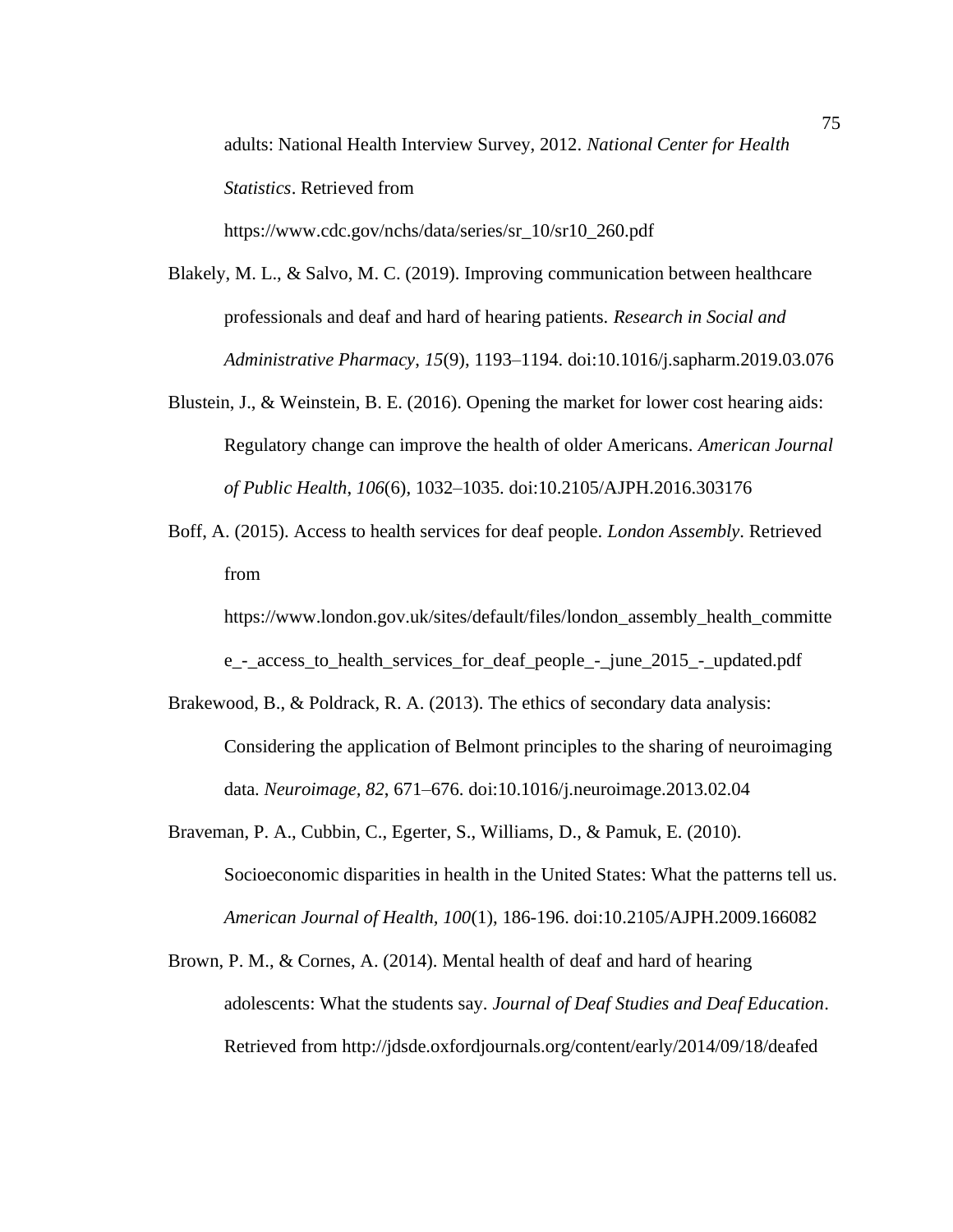.enu031.full

- Centers for Disease Control and Prevention (CDC). (n.d.). National Health and Nutrition Examination Survey: NHANES 2013–2014 questionnaire data. Retrieved from http://wwwn.cdc.gov/Nchs/Nhanes/Search/DataPage.aspx?Component =Questionnaire&CycleBeginYear=2013
- Centers for Disease Control and Prevention (CDC). (2015a). About the national health and nutrition examination survey. Retrieved from

http://www.cdc.gov/nchs/nhanes /about\_nhanes.htm

- Centers for Disease Control and Prevention (CDC). (2015b). Data and statistics. Retrieved from http://www.cdc.gov/ncbddd/hearingloss/data.html
- Centers for Disease Control and Prevention (CDC). (2015c). Health expenditures. Retrieved from http://www.cdc.gov/nchs/fastats/health-expenditures.htm
- Centers for Disease Control and Prevention (CDC). (2015d). National Center for Health Statistics: Healthy people 2020. Retrieved from http://www.cdc.gov/nchs/healthy \_people/hp2020.htm
- Centers for Disease Control and Prevention (CDC). (2015e). Social ecological model. Retrieved from http://www.cdc.gov/cancer/crccp/sem.htm
- Centers for Disease Control and Prevention (CDC). (2016). National Health and Nutrition Examination Survey. *National Center for Health Statistics*. Retrieved from http://www.cdc.gov/nchs/nhanes/nhanes3/data\_files.htm
- Chen, J. M., Amoodi, H., & Mittmann, N. (2014). Cost-utility analysis of bilateral cochlear implantation in adults: A health economic assessment from the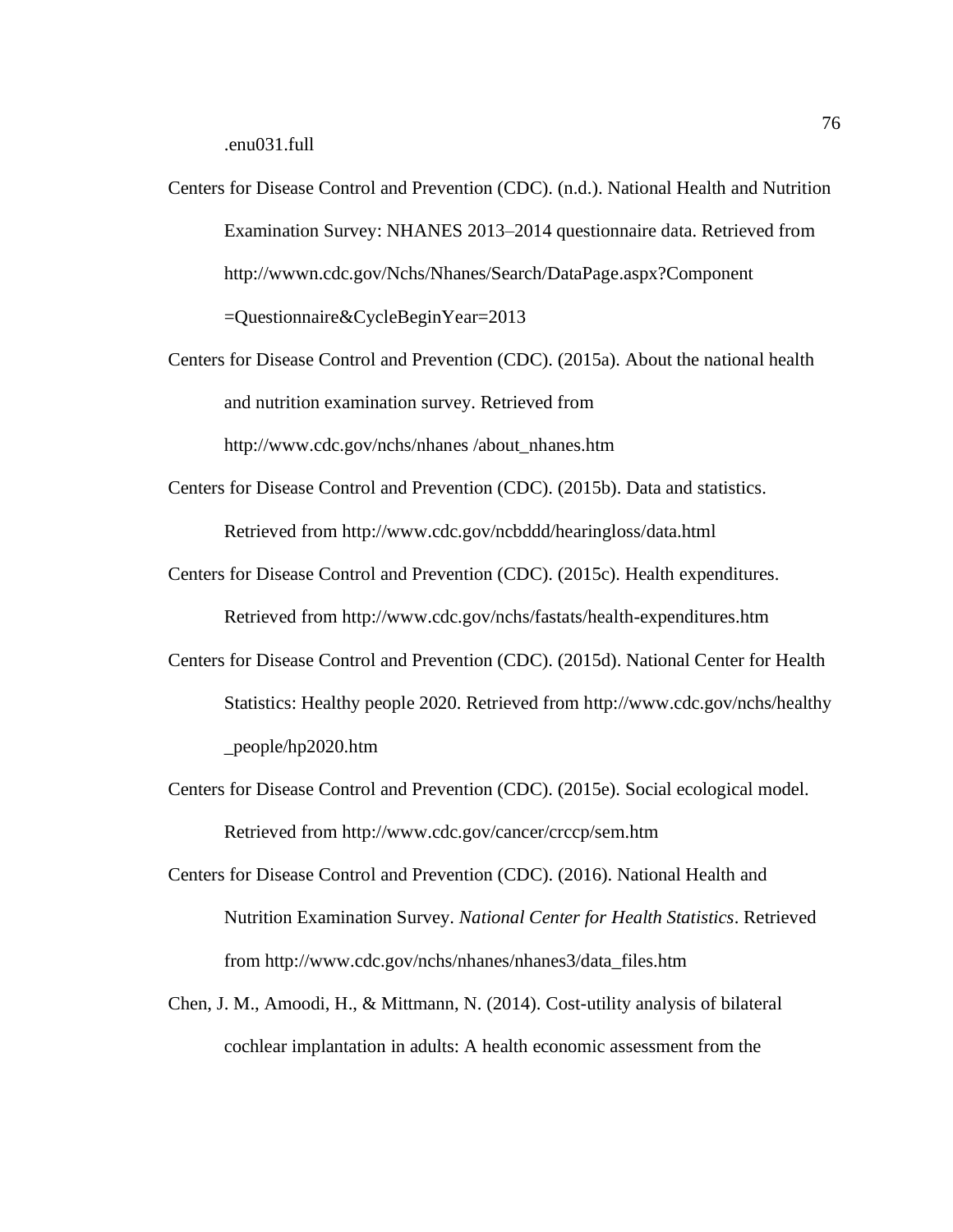perspective of a publicly funded program. *The Laryngoscope, 124*(6), 1452– 1458. doi:10.1002/lary.24537

Cook, D. A. (2008). Narrowing the focus and broadening horizons: Complementary roles for systematic and nonsystematic reviews. *Advances in Health Sciences Education: Theory and Practice, 13*(4), 391–395. doi:10.1007/s10459-008-9140-4

DeafTEC. (2016). *Deaf and hard-of-hearing: Some definitions*. Retrieved from https://www.deaftec.org/content/deaf-definitions

Dreyzehner, J., & Goldberg, K. A. (2019). Depression in Deaf and hard of hearing youth. *Child & Adolescent Psychiatric Clinics*, *28*(3), 411–419. doi:10.1016/j.chc.2019.02.011

- Emond, A., Ridd, M., Sutherland, H., Allsop, L., Alexander, A., & Kyle, J. (2015a). Access to primary care affects the health of deaf people. *British Journal of General Practice, 65*(631), 95–96. doi:10.3399/bjgp15X683629
- Emond, A., Ridd, M., Sutherland, H., Allsop, L., Alexander, A., & Kyle, J. (2015b). The current health of the signing deaf community in the U.K. compared with the general population: A cross-sectional study. *British Medical Journal Open, 5*(1), e006668. doi:10.1136/bmjopen-2014-006668

Fitzpatrick, E. M., Durieux-Smith, A., Gaboury, I., Coyle, D., & Whittingham, J. (2015). Communication development in early-identified children with mild bilateral and unilateral hearing loss. *American Journal of Audiology, 24*, 349–353. doi:10.1044/2015\_AJA-15-0003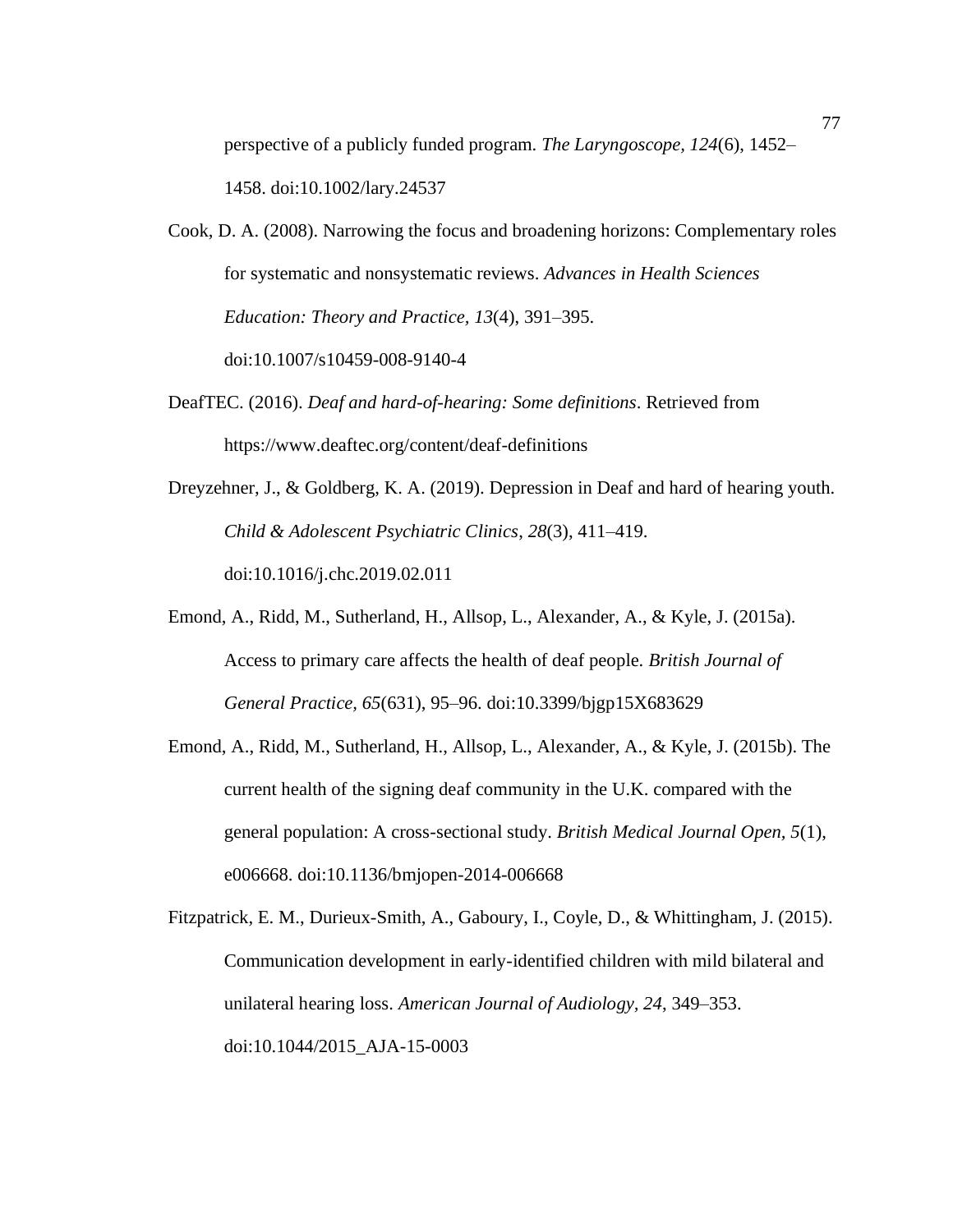Gochman, D. S. (1982). Labels, systems and motives: Some perspectives for future research and programs. *Health Education Quarterly, 9*(2-3), 263–270. doi:10.1007/BF01325340

Golden, S. D., & Earp, J. A. L. (2012*).* Social ecological approaches to individuals and their contexts: Twenty years of health education and behavior health promotion interventions. *Journal of Health Education Behavior, 39*(3), 364–372. doi:10.1177/1090198111418634

- Golden, S. D., McLeroy, K. R., Green, L. W., Earp, J. A. L., & Lieberman, L. D. (2015). Upending the social ecological model to guide health promotion efforts toward policy and environmental change. *Health Education and Behavior, 42*(1), 8S– 14S. doi:10.1177/1090198115575098
- Goodwin, D.J. (1999). Support of federal & state-based efforts to address elimination of health disparities. Council of State & Territorial Epidemiologists Position Statement #EC-1. Retrieved from

http://c.ymcdn.com/sites/www.cste.org/resource/resmgr/PS/1999-EC-1.pdf

- Gudyanga, E., Wadesango, N., Hove, E., & Gudyanga, A. (2014). Challenges faced by students with hearing impairment in Bulawayo urban regular schools. *Mediterranean Journal of Social Sciences, 5*(9), 445–451. doi:10.5901/mjss.2014 .v5n9p445
- Heron, M., & Anderson, R. N. (2016). *Changes in the leading cause of death: Recent patterns in heart disease and cancer mortality* (National Center for Health Statistics Data Brief No. 254). Washington, DC: CDC. Retrieved from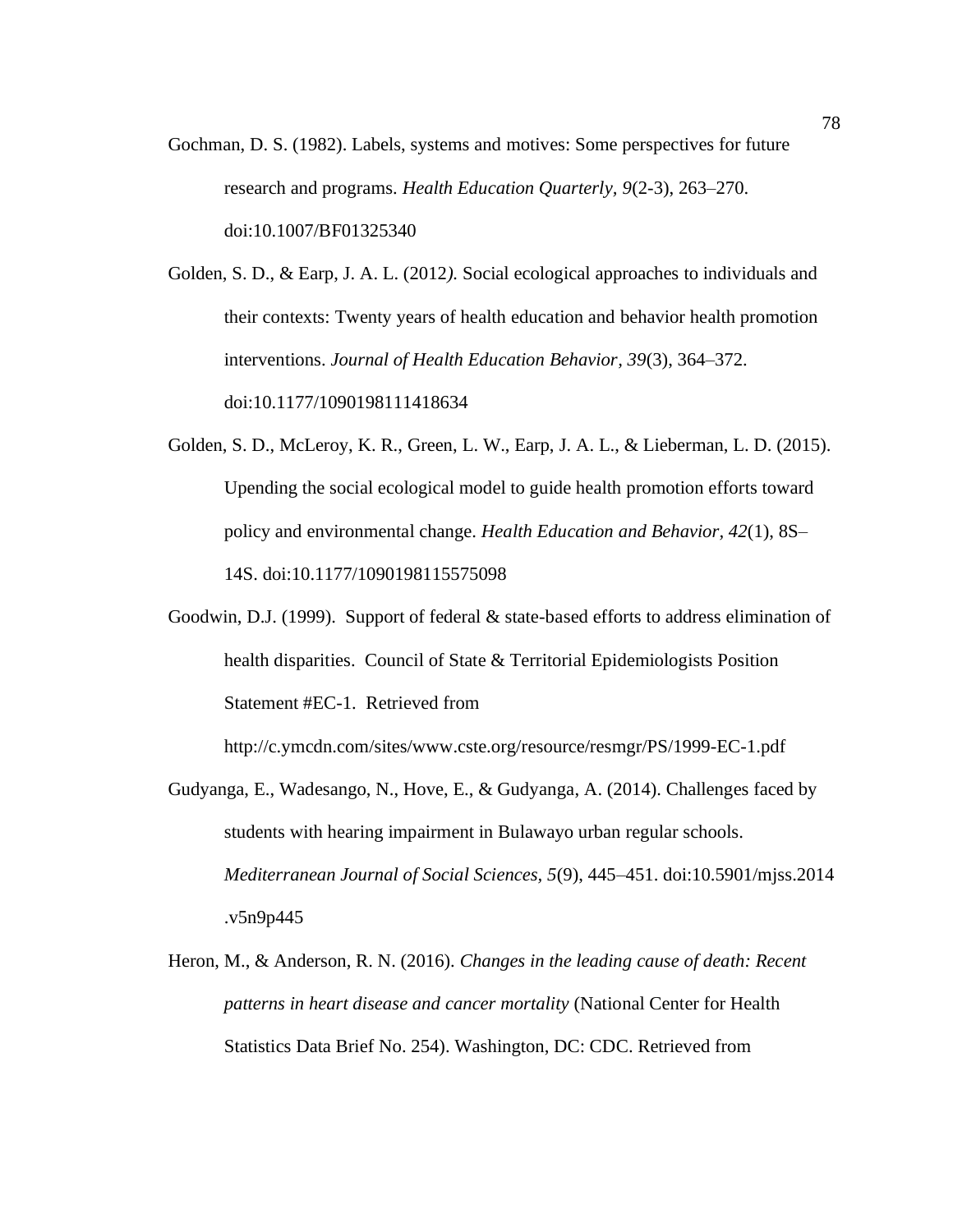https://www.cdc.gov/nchs/data/databriefs/db254.pdf

- Hoffman, H. J., Dobie, R. A., Losonczy, K. G., Themann, C. L., & Flamme, G. A. (2017). Declining prevalence of hearing loss in US adults aged 20 to 69 years. *JAMA Otolaryngol Head Neck Surg.*, *143*(3), 274–285. doi:10.1001/jamaoto.2016.3527
- Hommes, R. E., Borash, A. I., Hartwig, K., & DeGracia, D. (2018). American Sign Language interpreter's perceptions of barriers to healthcare communication in Deaf and hard of hearing patients. *Journal of Community Health*, *43*(5), 956–961. doi:10.1007/s10900-018-0511-3
- Ingram, M., Marrone, N., Sanchez, D. T., Sander, A., Navarro, C., de Zapien, J. G., . . . Harris, F. (2016). Addressing hearing health care disparities among older adults in a U.S.-Mexico border community. *Frontiers of Public Health, 4*, 169–176. doi:10.3389/fpubh.2016.00169
- Institute of Medicine and National Research Council. (2011). *Improving access to oral health care for vulnerable and underserved populations.* Washington, DC: National Academies Press. Retrieved from https://www.hrsa.gov/publichealth /clinical/oralhealth/improvingaccess.pdf
- Johnson, C. L., Dohrmann, S. M., Burt, V. L., & Mohadjer, L. K. (2014). National Health and Nutrition Examination Survey: Sample design, 2011–2014. *Vital Health Statistics, 2*(162), 1–33. Retrieved from http://www.cdc.gov/Nchs/Data/Series/Sr \_02/Sr02\_162.Pdf

Krahn, G. L., Walker, D. K., & Correa-De-Araujo, R. (2015). Persons with disabilities as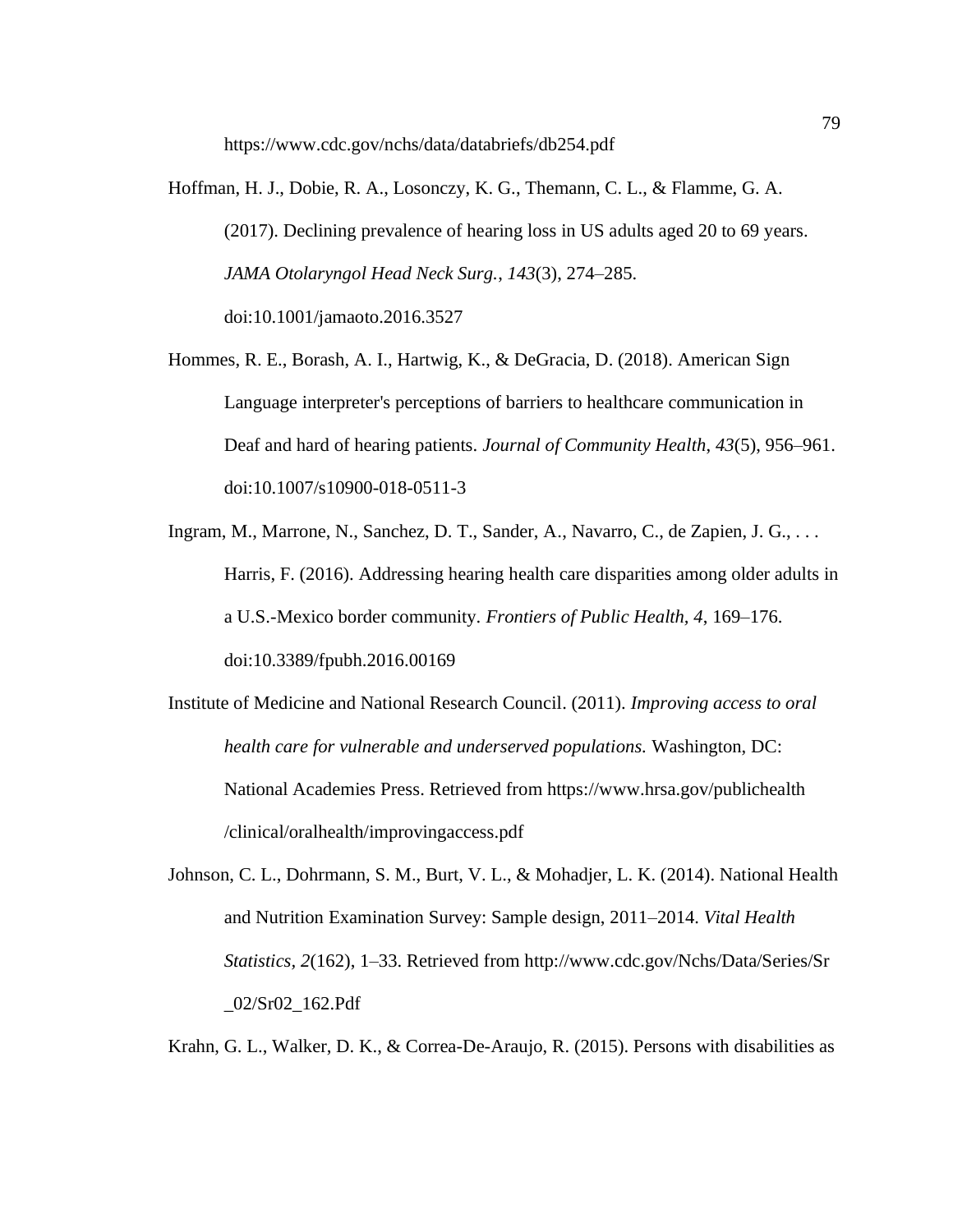an unrecognized health disparity population. *American Journal of Public* 

*Health, 105*(s2), s198–206. doi:10.2105/AJPH.2014.302182

- Kritzinger, J., Schneider, M., Swartz, L., & Braathen, S. H. (2014). "I just answer 'yes' to everything they say": Access to health care for deaf people in Worcester, South Africa and the politics of exclusion. *Patient Education and Counseling, 94*(3), 379–383. doi:10.1016/j.pec.2013.12.006
- Kuenburg, A., Fellinger, P., & Fellinger, J. (2016). Health care access among deaf people. *Journal of Deaf Studies and Deaf Education*, *21*(1), 1–10. doi:10.1093/deafed/env042
- Kushalnagar, P., Harris, R., Paludneviciene, R., & Hoglind, T. (2017). Health Information National Trends Survey in American Sign Language (HINTS-ASL): protocol for the cultural adaptation and linguistic validation of a national survey. *JMIR Research Protocols*, *6*(9), e172. doi:10.2196/resprot.8067
- Kushalnagar, P., Naturale, J., Paludneviciene, R., Smith, S. R., Werfel, E., Doolittle, R., . . . & DeCaro, J. (2015). Health websites: Accessibility and usability for American Sign Language users. *Health Communication, 30*(8), 830–837. doi:10.1080 /10410236.2013.853226
- Kyle, J., Sutherland, H., Allsop, L., Ridd, M., & Emond, A. (2013). *Deaf health: Analysis of the current health care of deaf people in the U.K.* Bristol, United Kingdom: Deaf Studies Trust. Retrieved from http://www.deafstudiestrust.org/files/pdf /reports/Deaf%20Health-exec-final.pdf

Lai, F. Y., Serraglio, C., & Martin, J. A. (2014). Examining potential barriers to early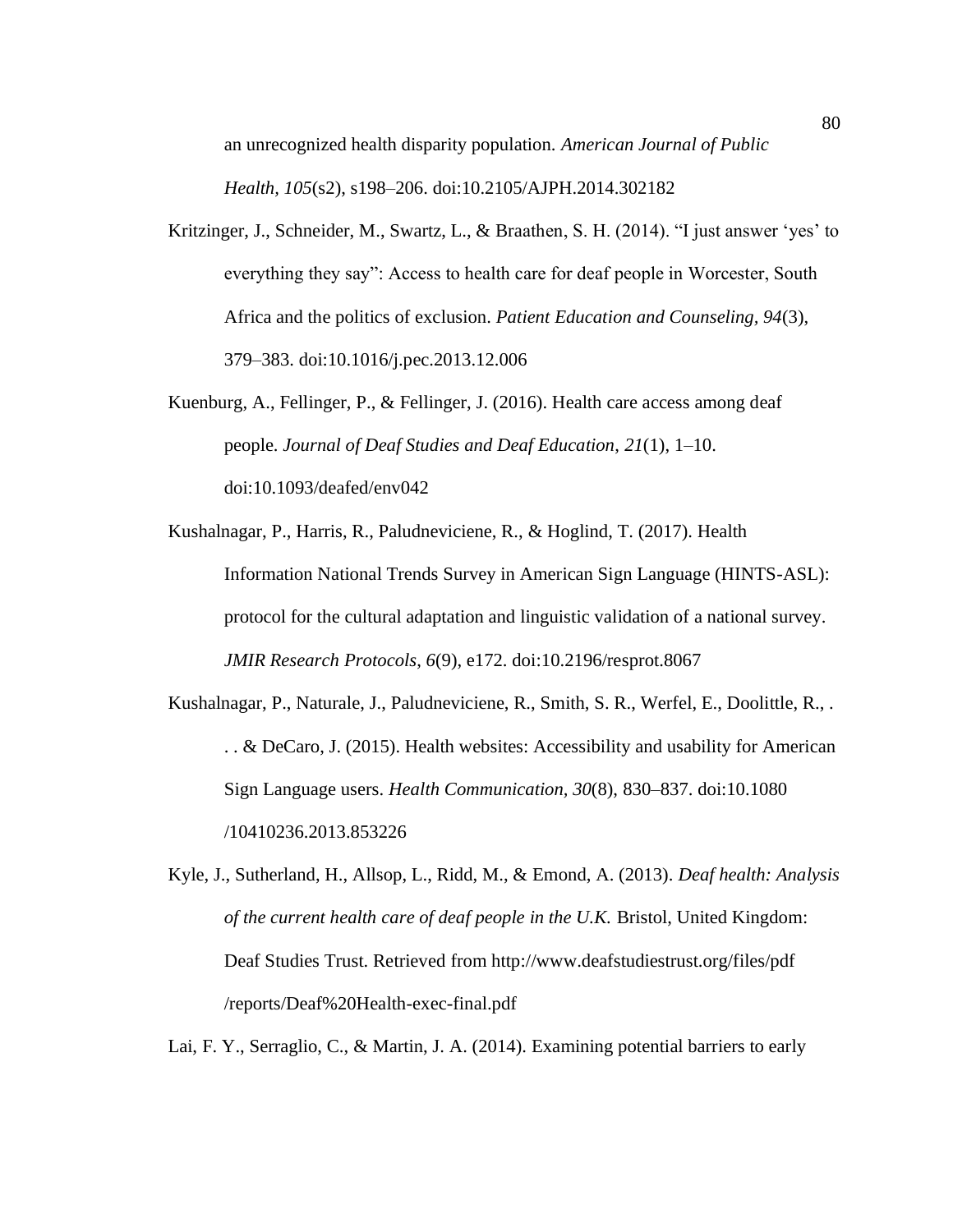intervention access in Australian hearing impaired children. *International Journal of Pediatric Otorhinolaryngology, 78*(3), 507–512. doi:10.1016/j.ijporl.2013.12 .032

- Lederberg, A. R., Schick, B., & Spencer, P. E. (2013). Language and literacy development of deaf and hard-of-hearing children: Successes and challenges. *Developmental Psychology, 49*(1), 15–30. doi:10.1037/a0029558
- Lesch, H., Burcher, K., Wharton, T., Chapple, R., & Chapple, K. (2019). Barriers to healthcare services and supports for signing deaf older adults. *Rehabilitation Psychology*, *64*(2), 237–244. doi:10.1037/rep0000252
- Levesque, J. F., Harris, M. F., & Russell, G. (2012). Patient-centered access to health care: Conceptualizing access at the interface of health systems and populations. *International Journal for Equity in Health, 12*(18). doi:10.1186/1475-9276-12-18
- Liljas, A. E. M., Wannamethee, S. G., Whincup, P. H., Papacosta, O., Walters, K., Iliffe, S., . . . Ramsay, S. E. (2016a). Hearing impairment and incident disability and allcause mortality in older British community-dwelling men. *Age and Ageing, 45*(5), 662–667. doi:10.1093/ageing/afw080
- Liljas, A. E. M., Wannamethee, S. G., Whincup, P. H., Papacosta, O., Walters, K., Iliffe, S., . . . Ramsay, S. E. (2016b). Sensory impairments and cardiovascular disease incidence and mortality in older British community-dwelling men: A 10-year follow-up study. *Journal of the American Geriatrics Society, 64*(2), 442–444. doi:10.1111/jgs.13975

Lin, F. R., Niparko, J. K., & Ferrucci, L. (2011). Hearing loss prevalence in the United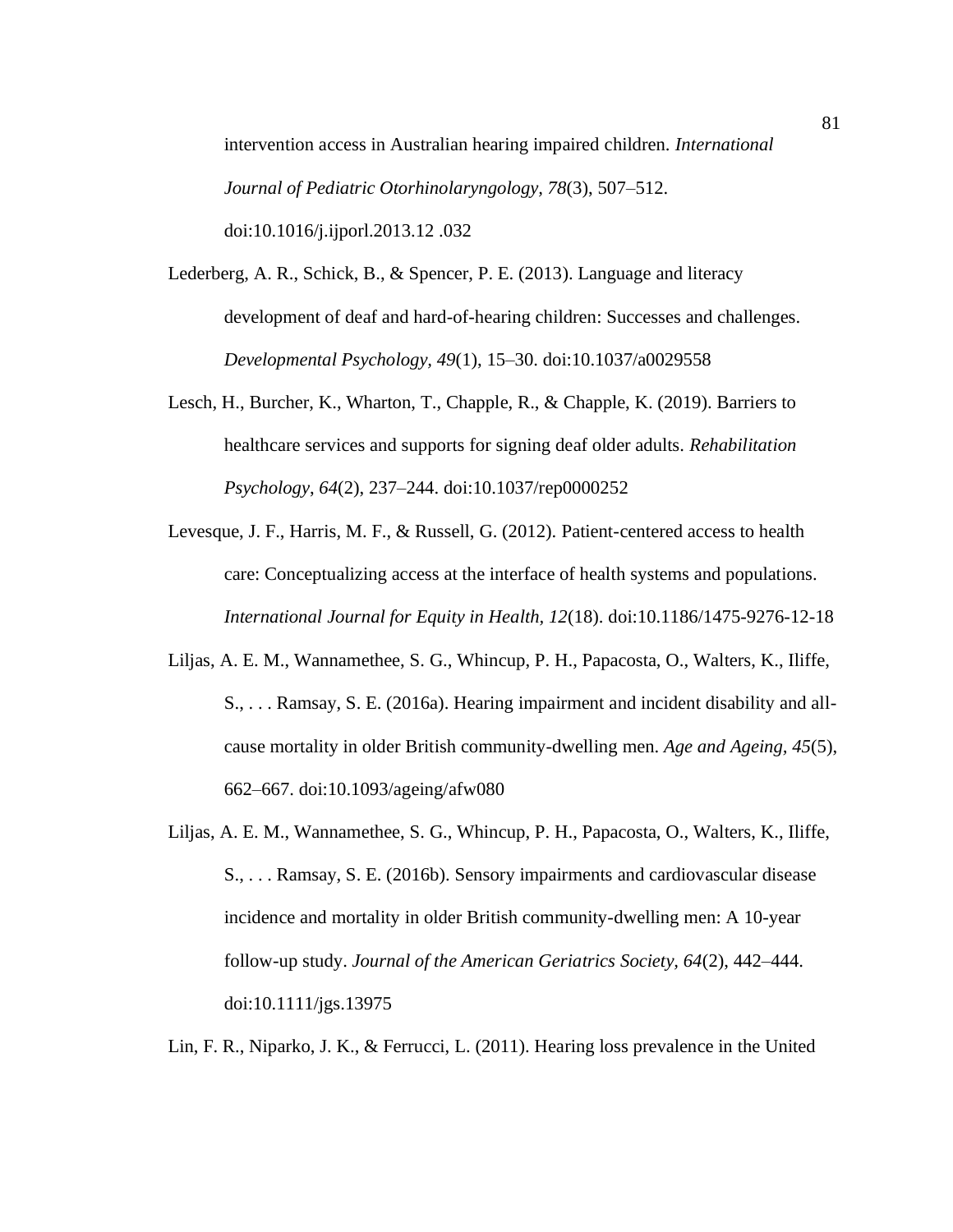States. *Archives of Internal Medicine, 171*(20), 1851–1852. doi:10.1001 /archinternmed.2011.506

- Lohi, V., Hannula, S., Ohtonen, P., Sorri, M., & Mäki-Torkko, E. (2013). Hearing impairment among adults: The impact of cardiovascular diseases and cardiovascular risk factors. *International Journal of Audiology, 54*(4), 265–273. doi:10.3109/14992027.2014.974112
- Magowan, D. M. (2014). Meeting deaf patients' communication needs. *Nursing Times, 110*(49), 12–15. Retrieved from https://www.nursingtimes.net/Journals/2014/11 /28/e/y/t/031214-Meeting-Deaf-patients-communication-needs.pdf
- Mathos, K., & Pollard, R., Jr. (2016). Capitalizing on community resources to build specialized behavioral health services together with persons who are deaf, deafblind or hard of hearing. *Community Mental Health Journal, 52*(2), 187–193. doi:10.1007/s10597-015-9940-y
- McCormack, L., Thomas, V., Lewis, M. A., & Rudd, R. (2017). Improving low health literacy and patient engagement: A social ecological approach. *Patient Education and Counseling*, *100*(1), 8–13. doi:10.1016/j.pec.2016.07.007
- McKee, M. M., Barnett, S. L., Block, & Pearson, T. A. (2011). Impact of communication on preventive services among deaf American Sign Language users. *American Journal of Preventive Medicine*. *41*(1),75–79. doi:10.1016/j.amepre.2011.03.004
- McKee, M., Schlehofer, D., & Threw, D. (2013). Ethical issues in conducting research with deaf populations. *American Journal of Public Health, 103*(12), 2174–2178. doi:10.2105/AJPH.2013.301343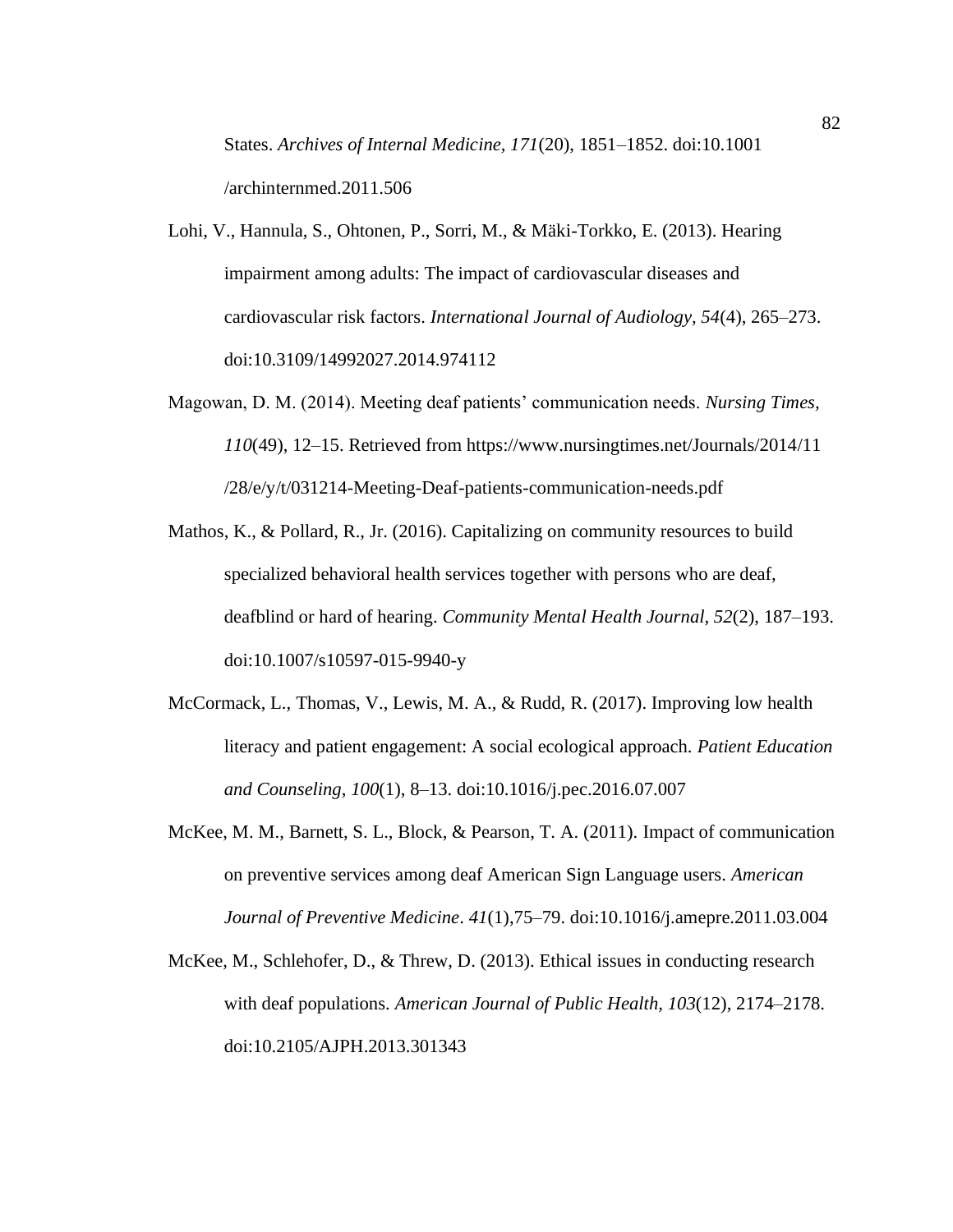- McKee, M. M., & Paasche-Orlow, M. (2012). Health literacy and the disenfranchised: The importance of collaboration between limited English proficiency and health literacy researchers. *Journal of Health Communication, 17*(Suppl 3), 7–12. doi:10.1080/10810730.2012.712627
- McKee, M. M., Paasche-Orlow, M., Winters, P. C., Fiscella, K., Zazove, P., Sen, A., & Pearson, T. (2015). Assessing health literacy in deaf American Sign Language users. *Journal of Health Communication, 20*(02), 92–100. doi:10.1080/10810730 .2015.1066468
- McKee, M. M., Winters, P. C., Sen, A., Zazove, P., & Fiscella, K. (2015). Emergency department utilization among deaf American Sign Language users. *Disability and Health Journal, 8*(4), 573–538. doi:10.1016/j.dhjo.2015.05.004
- Mckoy, J., Fitzer, K., Margaetts, M., Heckinger, E., Specker, J., Roth, L.,…Moss, G. (2015). Are telehealth technologies for hypertension care and self-management effective or simply risky and costly. *Population Health Management, 18*(3), 192- 202. doi:10.1089/pop.2014.0073
- McLeroy, K. R., Bibeau, D., Steckler, A., & Glanz, K. (1988). An ecological perspective on health promotion programs. *Health Education Quarterly, 15*(4), 351–377. Retrieved from https://www.med.upenn.edu/chbr/documents/1988-McLeroy-An Ecological Perspective on Health Promotion Programs.pdf
- McNamara, K., Alzubaid, H., & Jackson, J. (2019). Cardiovascular disease as a leading cause of death: How are pharmacists getting involved. *Integrated Pharmacy Research and Practice, 8*, 1-11. doi:10.2147/IPRP.S133088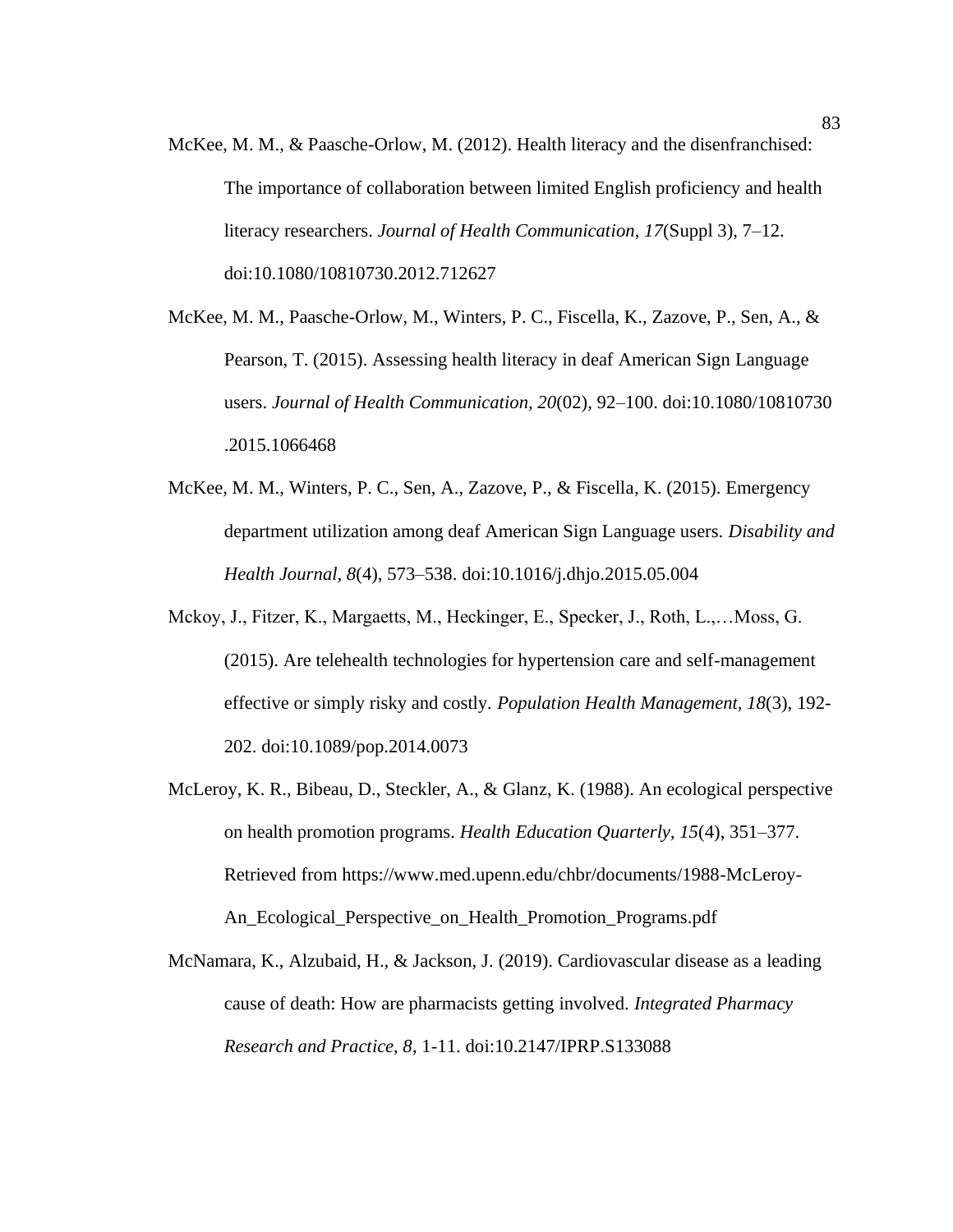- Meena, R., Sonkhya, D., & Sonkhya, N. (2016). Evaluation of hearing loss in patients with type 2 diabetes mellitus. *International Journal of Research in Medical Sciences, 4*(6), 2281–2287. doi:10.18203/2320-6012.ijrms20161800
- Merriam-Webster. (2016). *Hearing aid*. Retrieved from http://www.merriam-webster .com/dictionary/hearing%20aid
- Mikkola, T. M., Polku, H., Sainio, P., Koponen, P., Koskinen, S., & Viljanen, A. (2016). Hearing loss and use of health services: A population-based cross-sectional study among Finnish older adults. *Biomedical Central Geriatrics, 16*, 182. doi:10.1186/s12877-016-0356-5
- Minnesota Department of Human Services. (2016). *Definitions*. Retrieved from http://www.dhs.state.mn.us/main/idcplg?IdcService=GET\_DYNAMIC \_CONVERSION&RevisionSelectionMethod=LatestReleased&dDocName=id \_004560
- Montori, V. M., Brito, J. P., & Ting, H. H. (2014). Patient-centered and practical application of new high cholesterol guidelines to prevent cardiovascular disease. *Journal of the American Medical Association, 311*(5), 465–466. doi:10.1001 /jama.2014.110
- Morgan, D. G., Kosteniuk, J., Stewart, N., O'Connell, M. E., Karunanyake, C., & Beever, R. (2014). The Telehealth Satisfaction Scale (TeSS): Reliability, validity, and satisfaction with telehealth in a rural memory clinic population. *Telemedicine and E-Health, 20*(11), 997–1003. doi:10.1089/tmj.2014.0002

National Association of the Deaf. (2019). Health care providers. *nad.org.* Retrieved from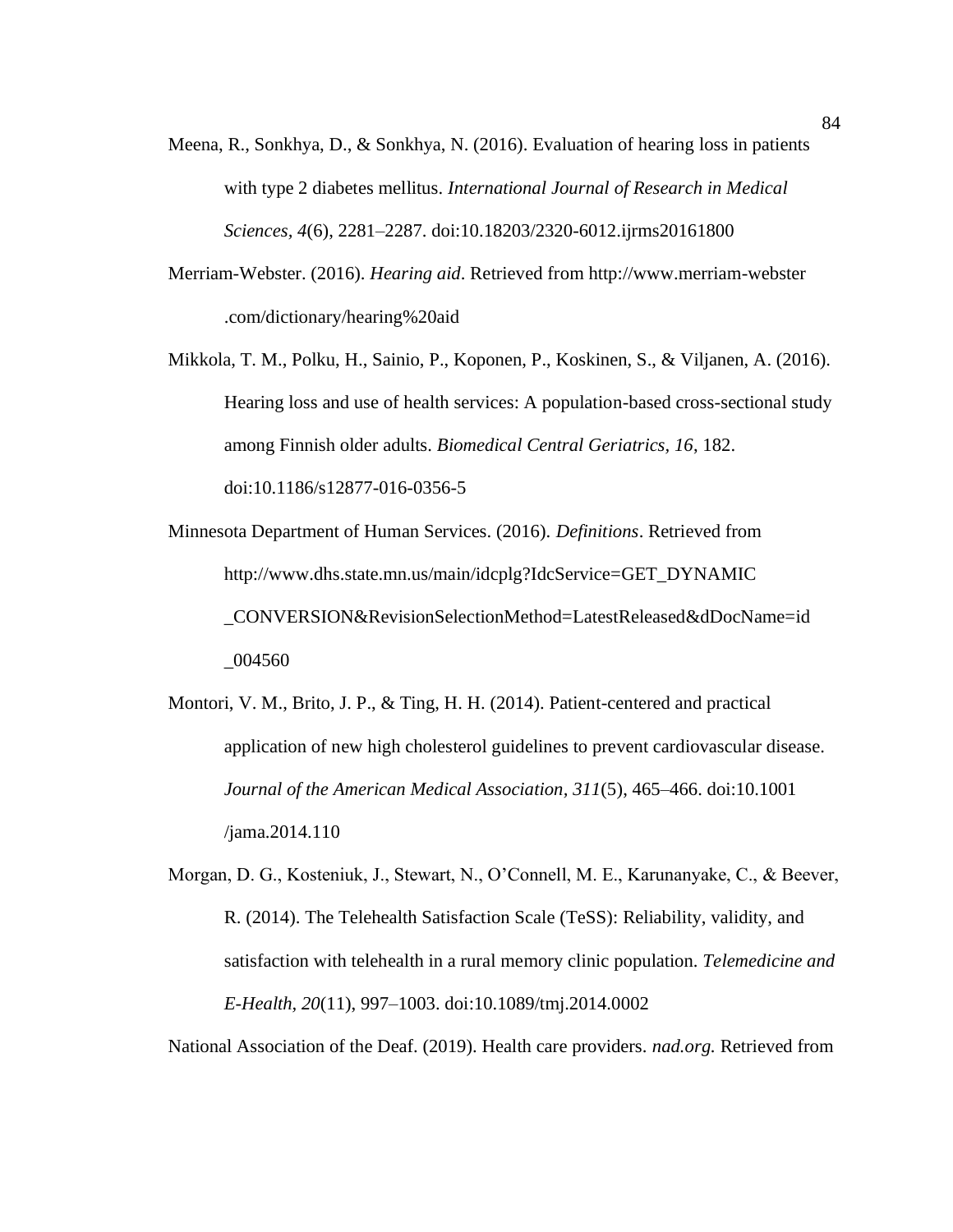https://www.nad.org/resources/health-care-and-mental-health-services/healthcare-providers/

- National Association of the Deaf. (2016). Position statement on health care access for deaf patients. Retrieved from https://nad.org/issues/health-care/position-statement -health-care-access-deaf-patients
- National Institute on Deafness and Other Communication Disorders (NIDCD). (2016). *Quick statistics about hearing*. Retrieved from

https://www.nidcd.nih.gov/health/statistics/quick-statistics-hearing#3

- National Institute on Minority Health and Health Disparities. (2019). Mission. *nih.gov*. Retrieved from https://www.nih.gov/about-nih/what-we-do/nih-almanac/nationalinstitute-minority-health-health-disparities-nimhd
- Oh, S. S., Galenter, J., Thakur, N., Pino-Yanes, M., Barcelo, N. E., White, M. J., . . . Burchard, E. G. (2015). Diversity in clinical and biomedical research: A promise yet to be fulfilled. *PLOS Medicine, 12*(2), e1001918. doi:10.1371/journal.pmed .1001918
- Olusanya, B. O., Neumann, K. J., & Saunders, J. E. (2014). The global burden of disabling hearing impairment: A call to action. *Bulletin of the World Health Organization, 92*(5), 367–373. doi:10.2471/BLT.13.128728
- Orji, R., Vassileva, J., & Mandryk, R. (2012). Towards an effective health interventions design: An extension of the health belief model. *Online Journal of Public Health Informatics, 4*(3). doi:10.5210/ojphi.v4i3.4321

Papademetriou, V., Lovato, L., Tsioufis, C., Cushman, W., Applegate, W. B., Mottle, A.,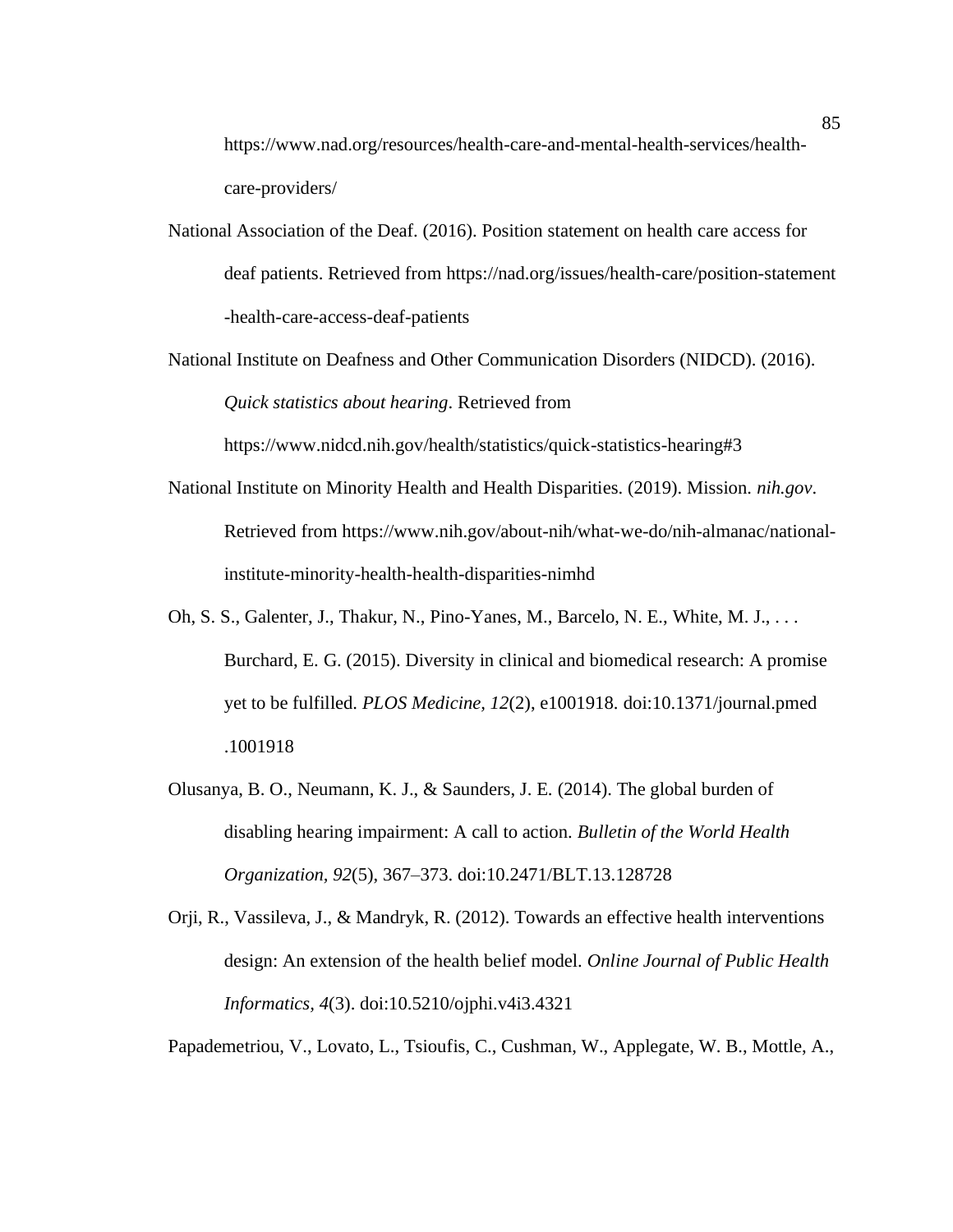. . . ACCORD Study Group. (2017). Effects of high density lipoprotein raising therapies on cardiovascular outcomes in patients with type 2 diabetes mellitus, with or without renal impairment: The action to control cardiovascular risk in diabetes study. *American Journal of Nephrology, 45*(2), 136–145. doi:10.1159 /000453626

- Papademetriou, V., Zaheer, M., Doumas, M., Lovato, L., Applegate, W. B., Tsioufis, C., . . . ACCORD Study Group. (2016). Cardiovascular outcomes in action to control cardiovascular risk in diabetes: Impact of blood pressure level and presence of kidney disease. *American Journal of Nephrology, 43*(4), 271–280. doi:10.1159 /000446122
- Pennell, D. J., Baksi, A. J., Carpenter, J.P., Firmin, D, N., Kilner, P. J., Mohiaddin, R. H., & Prasad, S. K. (2013). Review of Journal of Cardiovascular Magnetic Resonance 2012. *Journal of cardiovascular Magnetic Resonance, 15*(1), 76. doi:10.1186%2F1532-429X-15-76
- Perkins-Dock, R. E., Battle, T. R., Edgerton, J. M., & McNeill, J. N. (2015). A survey of barriers to employment for individuals who are deaf. *Journal of the American Deafness and Rehabilitation Association, 49*(2), 1-20. Retrieved from http://repository.wcsu.edu/cgi/viewcontent.cgi?article=1002&context=jadara
- Pinilla, S., Walther, S., Hofmeister, A., & Huwendiek, S. (2019). Primary noncommunicable disease prevention and communication barriers of deaf sign language users: a qualitative study. *International Journal for Equity in Health*, *18*(1), 1-10. doi:10.1186/s12939-019-0976-4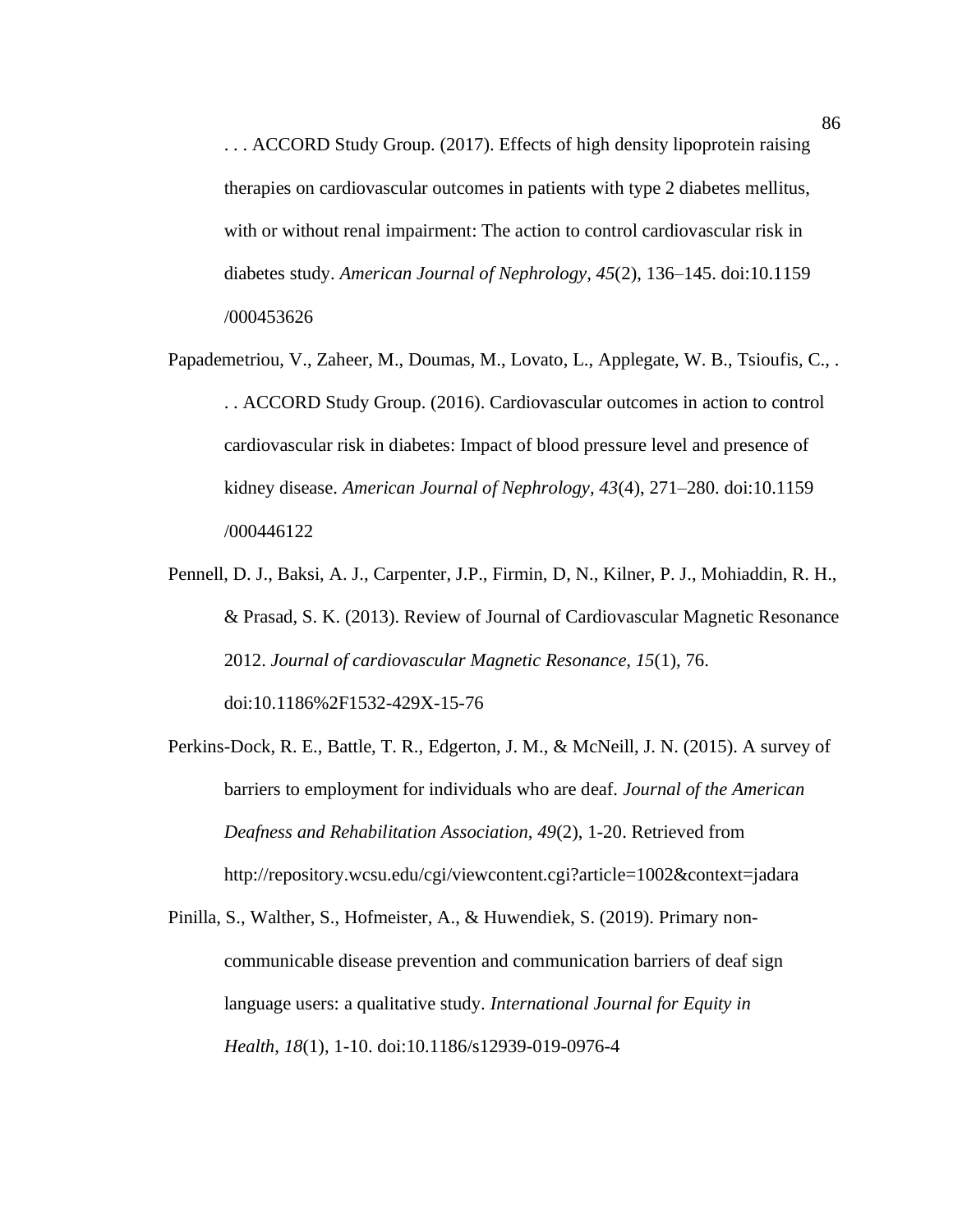- Pinkham, A. E., Penn, D. L., Green, M. F., Buck, B., Healey, K., & Harvey, P. D. (2014). The social cognition psychometric evaluation study: Results of the expert survey and RAND panel. *Schizophrenia Bulletin, 40*(4), 813–823. doi:10.1093 /schbul/sbt081
- Sacks, L., Nakaji, M., Harry, K. M., Oen, M., Malcarne, V. L., & Sadler, G. R. (2013). Testicular cancer knowledge among deaf and hearing men. *Journal of Cancer Education, 28*(3), 503–508. doi:10.1007/s13187-013-0493-x
- Sallis, J. F., Floyd, M. F., Rodriguez, D. A., & Saelens, B. E. (2012). Role of built environments in physical activity, obesity, and cardiovascular disease. *Circulation, 125*, 729–737. doi:10.1161/CIRCULATIONAHA.110 .969022
- Schneider, J., Gopinath, B., Karpa, M. J., McMahon, C. M., Rochtchina, E., Leeder, S. R., & Mitchell, P. (2010). Hearing loss impacts on the use of community and informal supports. *Age and Ageing, 39*(4), 458–464. doi:10.1093/ageing/afq051
- Semenov, Y. R., Yeh, S. T., Seshamani, M., Wang, N. Y., Tobey, E. A., Eisenberg, L. S., . . . Niparko, J. K. (2013). Age-dependent cost-utility of pediatric cochlear implantation. *Ear Hearing, 34*(4), 402–412. doi:10.1097/AUD.0b013e3182772 c66
- Shargorodsky, J., Curhan, S. G., Eavey, R., & Curhan, G. C. (2010). A prospective study of cardiovascular risk factors and incident hearing loss in men. *Laryngoscope, 120*(9), 1887–1891. doi:10.1002/lary.21039
- Siegerink, B., & Rohmann, J. (2018). Impact of your results: Beyond the relative risk. *Research and Practice in Thrombosis and Haemostasis, 2*(4).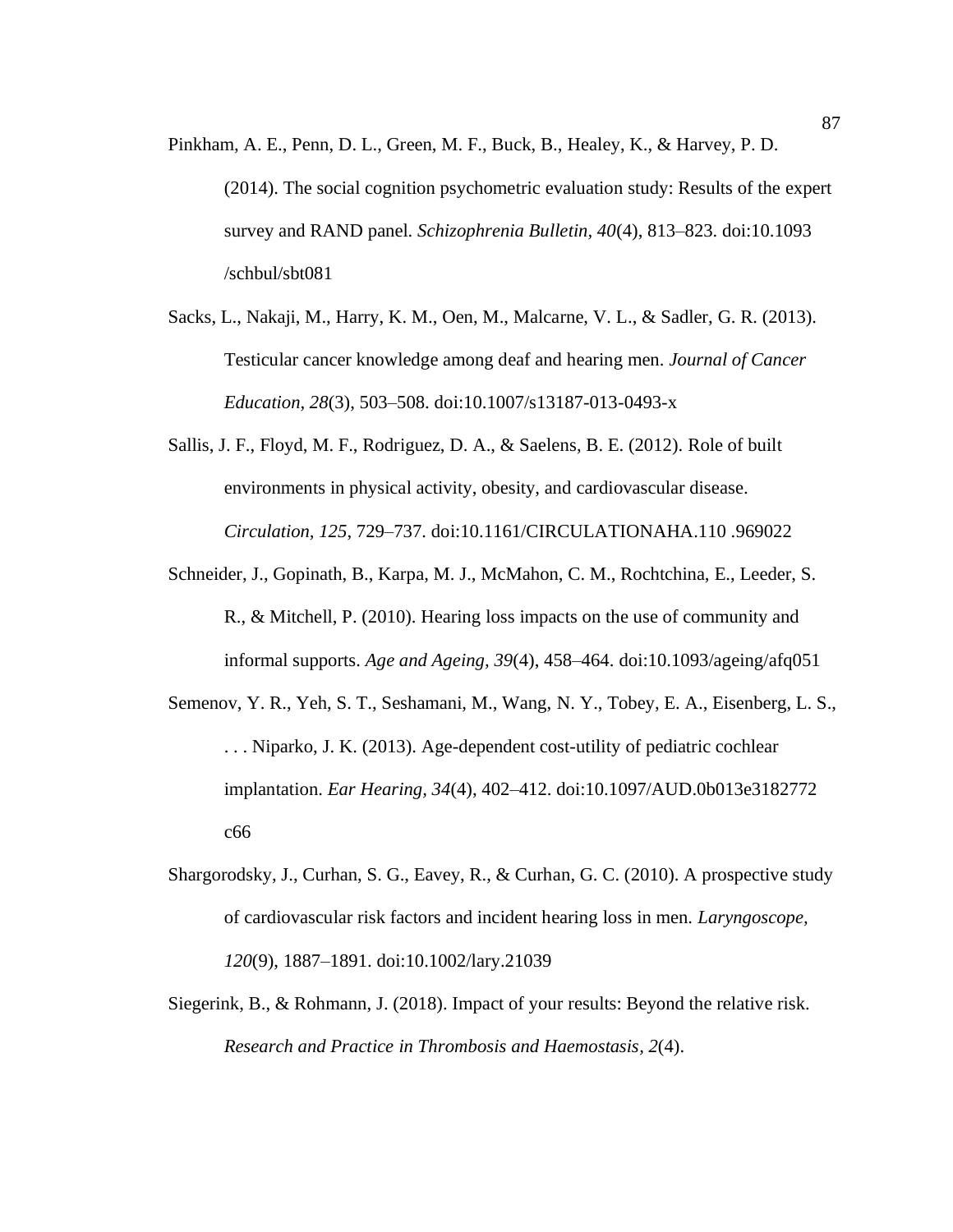doi:10.1002/rth2.12148

- Simons, A. N., Moreland, C. J., & Kushalnagar, P. (2018). Prevalence of self-reported hypertension in deaf adults who use American Sign Language. *American Journal of Hypertension, 31*(11), 1215-1220. doi:10.1093/ajh/hpy111
- Smith, S. R., Kushalnagar, P., & Hauser, P. C. (2015). Deaf adolescents' learning of cardiovascular health information: Sources and access challenges. *Journal of Deaf Studies and Deaf Education, 20*(4), 408-418. doi:10.1093/deafed/env021
- Smith, S. R., & Samar, V. J. (2016). Dimensions of deaf/hard-of-hearing and hearing adolescents' health literacy and health knowledge. *Journal of Health Communication, 21*(Supplement 2), 141–154. doi:10.1080/10810730 .2016.1179368
- Steinberg, A. G., Barnett, S., Meador, H.E., Wiggins, E.A., Zazove, P. (2006). Populations at risk: Health care system accessibility. *Journal of General Intern of Medicine, 21*(6), 260–266. doi:10.1111/j.1525-1497.2006.00340.x
- Stone, N. J., Robinson, J. G., Lichtenstein, A. H., Merz, C. N. B., Blum, C. B., Eckel, R. H., . . . Wilson, P. W. (2014). 2013 ACC/AHA guideline on the treatment of blood cholesterol to reduce atherosclerotic cardiovascular risk in adults: A report of the American college of cardiology/American heart association task force on practice guidelines. *Journal of the American College of Cardiology, 63*(25 Part B), 2889–2934. doi:10.1016/j.jacc.2013.11
- Sundaram, V., Vemana, G., & Bhayani, S. B. (2014). Institutional review board approval and innovation in urology: Current practice and safety issues. *British Journal of*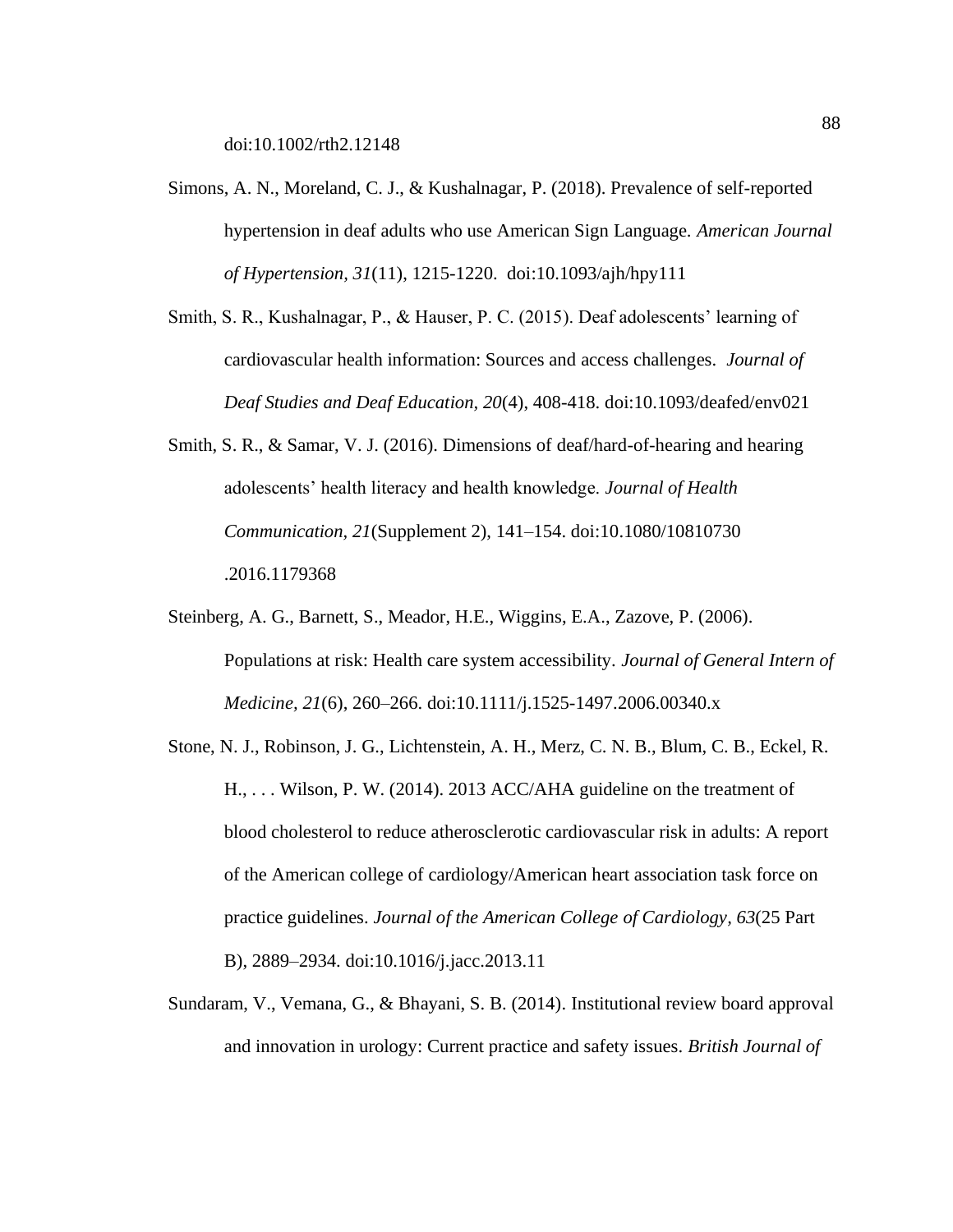*Urology International, 113*(2), 343–347. doi:10.1111/bju.12114

- Svirsky, M., Teoh, S.W., & Neuburger, H. (2004). Development of language and speech perception in congenitally, profoundly deaf children as a function of age at cochlear implantation*. Audiology and Neuro-otology, 9,* 224–233.
- Tekin, A. K., & Kotaman, H. (2013). The epistemological perspectives on action research. *Journal of Educational and Social Research, 3*(1), 81–91. doi:10.5901 /jesr.2013.v3n1p81
- Theunissen, S. C., Rieffe, C., Kouwenberg, M., Soede, W., Briaire, J. J., & Frijns, J. H. (2011). Depression in hearing-impaired children. *International Journal of Pediatric Otorhinolaryngology, 75*(10), 1313–1317. doi:10.1016/j .ijporl.2011.07.023
- Tomlinson, M., Swartz, L., Officer, A., Chan, K. Y., Rudan, I., & Sax- ena, S. (2009). Research priorities for health of people with disabilities: An expert opinion exercise. *Lancet*, 374, 1857–1862. doi:10.1016/S0140-6736(09)61910–3
- Turner, L. R., Cicuttini, F., Pearce, C., & Mazza, D. (2017). Cardiovascular disease screening in general practice: General practitioner recording of common risk factors. *Preventive Medicine, 99*, 282–285. doi:10.1016/j.ypmed.2017.03.004
- United Nations. (2019). Convention on the rights of persons with disabilities (CRPD). *un.org.* Retrieved from https://www.un.org/development/desa/disabilities/convention-on-the-rights-ofpersons-with-disabilities.html
- U.S. Census Bureau. (2016). Nearly 1 in 5 people have a disability in the U.S. *Census*